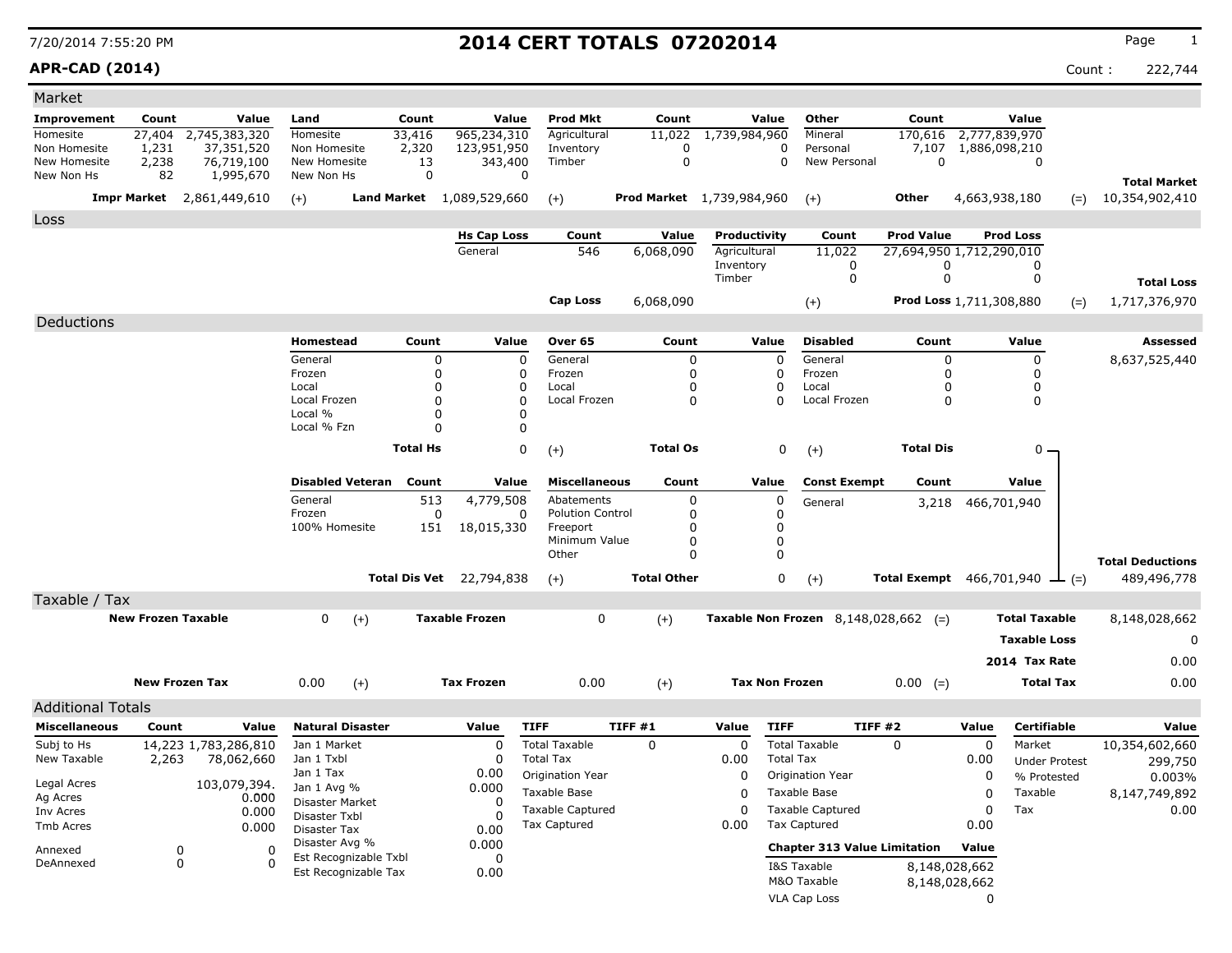### **CAL-CITY OF ALVORD (2014)** Count : 1,232

| Market                     |                           |              |                            |                                               |                            |                       |                         |         |                    |                           |                       |                                     |                     |            |                      |       |                         |
|----------------------------|---------------------------|--------------|----------------------------|-----------------------------------------------|----------------------------|-----------------------|-------------------------|---------|--------------------|---------------------------|-----------------------|-------------------------------------|---------------------|------------|----------------------|-------|-------------------------|
| <b>Improvement</b>         | Count                     | Value        | Land                       |                                               | Count                      | Value                 | <b>Prod Mkt</b>         |         | Count              |                           | Value                 | Other                               | Count               |            | Value                |       |                         |
| Homesite                   | 574                       | 47,454,990   | Homesite                   |                                               | 640                        | 7,681,890             | Agricultural            |         | $\overline{15}$    |                           | 539,650               | Mineral                             | 447                 |            | 1,238,130            |       |                         |
| Non Homesite               | 10                        | 417,760      | Non Homesite               |                                               | 24                         | 914,820               | Inventory               |         | $\Omega$           |                           | 0                     | Personal                            | 98                  |            | 6,289,790            |       |                         |
| New Homesite<br>New Non Hs | 14<br>0                   | 105,360<br>0 | New Homesite<br>New Non Hs |                                               | 0<br>0                     | 0<br>$\Omega$         | Timber                  |         | 0                  |                           | $\Omega$              | New Personal                        | $\mathbf 0$         |            | 0                    |       |                         |
|                            |                           |              |                            |                                               |                            |                       |                         |         |                    |                           |                       |                                     |                     |            |                      |       | <b>Total Market</b>     |
| <b>Impr Market</b>         |                           | 47,978,110   | $(+)$                      | <b>Land Market</b>                            |                            | 8,596,710             | $(+)$                   |         | <b>Prod Market</b> |                           | 539,650               | $(+)$                               | Other               |            | 7,527,920            | $(=)$ | 64,642,390              |
| Loss                       |                           |              |                            |                                               |                            |                       |                         |         |                    |                           |                       |                                     |                     |            |                      |       |                         |
|                            |                           |              |                            |                                               |                            | <b>Hs Cap Loss</b>    | Count                   |         | Value              | Productivity              |                       | Count                               | <b>Prod Value</b>   |            | <b>Prod Loss</b>     |       |                         |
|                            |                           |              |                            |                                               |                            | General               | 6                       |         | 58,750             | Agricultural              |                       | 15                                  | 6,390               |            | 533,260              |       |                         |
|                            |                           |              |                            |                                               |                            |                       |                         |         |                    | Inventory                 |                       | 0                                   | 0                   |            | 0                    |       |                         |
|                            |                           |              |                            |                                               |                            |                       |                         |         |                    | Timber                    |                       | 0                                   | 0                   |            | 0                    |       | <b>Total Loss</b>       |
|                            |                           |              |                            |                                               |                            |                       | Cap Loss                |         | 58,750             |                           |                       | $(+)$                               | <b>Prod Loss</b>    |            | 533,260              | $(=)$ | 592,010                 |
| Deductions                 |                           |              |                            |                                               |                            |                       |                         |         |                    |                           |                       |                                     |                     |            |                      |       |                         |
|                            |                           |              | Homestead                  |                                               | Count                      | Value                 | Over 65                 |         | Count              |                           | Value                 | <b>Disabled</b>                     | Count               |            | Value                |       | Assessed                |
|                            |                           |              | General                    |                                               | 0                          | 0                     | General                 |         | 0                  |                           | 0                     | General                             | 0                   |            | 0                    |       | 64,050,380              |
|                            |                           |              | Frozen                     |                                               | 0                          | 0                     | Frozen                  |         | 0                  |                           | 0                     | Frozen                              | 0                   |            | $\Omega$             |       |                         |
|                            |                           |              | Local                      |                                               | $\mathbf 0$                | 0                     | Local                   |         | 0                  |                           | 0                     | Local                               | $\Omega$            |            | 0                    |       |                         |
|                            |                           |              | Local Frozen<br>Local %    |                                               | $\mathbf 0$<br>$\mathbf 0$ | 0<br>0                | Local Frozen            |         | $\Omega$           |                           | $\Omega$              | Local Frozen                        | 0                   |            | 0                    |       |                         |
|                            |                           |              | Local % Fzn                |                                               | $\Omega$                   | 0                     |                         |         |                    |                           |                       |                                     |                     |            |                      |       |                         |
|                            |                           |              |                            |                                               |                            |                       |                         |         |                    |                           |                       |                                     |                     |            |                      |       |                         |
|                            |                           |              |                            |                                               | <b>Total Hs</b>            | 0                     | $(+)$                   |         | <b>Total Os</b>    |                           | 0                     | $(+)$                               | <b>Total Dis</b>    |            | 0 -                  |       |                         |
|                            |                           |              |                            | <b>Disabled Veteran</b>                       | Count                      | Value                 | <b>Miscellaneous</b>    |         | Count              |                           | Value                 | <b>Const Exempt</b>                 | Count               |            | Value                |       |                         |
|                            |                           |              | General                    |                                               | 4                          | 32,540                | Abatements              |         | 0                  |                           | $\pmb{0}$             | General                             | 51                  |            | 5,454,620            |       |                         |
|                            |                           |              | Frozen                     |                                               | 3                          | 36,000                | <b>Polution Control</b> |         | 0                  |                           | 0                     |                                     |                     |            |                      |       |                         |
|                            |                           |              | 100% Homesite              |                                               | 5                          | 486,470               | Freeport                |         | 0                  |                           | $\Omega$              |                                     |                     |            |                      |       |                         |
|                            |                           |              |                            |                                               |                            |                       | Minimum Value<br>Other  |         | 347<br>0           |                           | 35,920<br>0           |                                     |                     |            |                      |       |                         |
|                            |                           |              |                            |                                               |                            |                       |                         |         |                    |                           |                       |                                     |                     |            |                      |       | <b>Total Deductions</b> |
|                            |                           |              |                            |                                               | <b>Total Dis Vet</b>       | 555,010               | $(+)$                   |         | <b>Total Other</b> |                           | 35,920                | $(+)$                               | <b>Total Exempt</b> |            | 5,454,620<br>$ (=)$  |       | 6,045,550               |
| Taxable / Tax              |                           |              |                            |                                               |                            |                       |                         |         |                    |                           |                       |                                     |                     |            |                      |       |                         |
|                            | <b>New Frozen Taxable</b> |              | 4,050                      | $(+)$                                         |                            | <b>Taxable Frozen</b> | 7,226,220               |         | $(+)$              | <b>Taxable Non Frozen</b> |                       |                                     | $50,774,560$ (=)    |            | <b>Total Taxable</b> |       | 58,004,830              |
|                            |                           |              |                            |                                               |                            |                       |                         |         |                    |                           |                       |                                     |                     |            | <b>Taxable Loss</b>  |       | 1,042,934               |
|                            |                           |              |                            |                                               |                            |                       |                         |         |                    |                           |                       |                                     |                     |            | 2014 Tax Rate        |       | 0.00619407              |
|                            | <b>New Frozen Tax</b>     |              | 25.09                      | $(+)$                                         |                            | <b>Tax Frozen</b>     | 38,324.78               |         | $(+)$              |                           | <b>Tax Non Frozen</b> |                                     | $314,501.19$ (=)    |            | <b>Total Tax</b>     |       | 352,825.97              |
|                            |                           |              |                            |                                               |                            |                       |                         |         |                    |                           |                       |                                     |                     |            |                      |       |                         |
| <b>Additional Totals</b>   |                           |              |                            |                                               |                            |                       |                         |         |                    |                           |                       |                                     |                     |            |                      |       |                         |
| <b>Miscellaneous</b>       | Count                     | Value        | <b>Natural Disaster</b>    |                                               |                            | Value                 | <b>TIFF</b>             | TIFF #1 |                    | Value                     | <b>TIFF</b>           |                                     | TIFF #2             | Value      | <b>Certifiable</b>   |       | Value                   |
| Subj to Hs                 | 283                       | 27,505,070   | Jan 1 Market               |                                               |                            | 0                     | <b>Total Taxable</b>    |         | 0                  | 0                         |                       | <b>Total Taxable</b>                | 0                   | 0          | Market               |       | 64,642,390              |
| New Taxable                | 13                        | 103,510      | Jan 1 Txbl<br>Jan 1 Tax    |                                               |                            | 0<br>0.00             | <b>Total Tax</b>        |         |                    | 0.00                      | <b>Total Tax</b>      |                                     |                     | 0.00       | <b>Under Protest</b> |       | 0                       |
| Legal Acres                |                           | 28,296.567   | Jan 1 Avg %                |                                               |                            | 0.000                 | Origination Year        |         |                    | 0                         |                       | Origination Year                    |                     | 0          | % Protested          |       | 0%                      |
| Ag Acres                   |                           | 0.000        | Disaster Market            |                                               |                            | 0                     | Taxable Base            |         |                    | 0                         |                       | Taxable Base                        |                     | 0          | Taxable              |       | 58,004,830              |
| Inv Acres                  |                           | 0.000        | Disaster Txbl              |                                               |                            | 0                     | <b>Taxable Captured</b> |         |                    | 0                         |                       | <b>Taxable Captured</b>             |                     | 0          | Tax                  |       | 352,825.97              |
| Tmb Acres                  |                           | 0.000        | Disaster Tax               |                                               |                            | 0.00                  | Tax Captured            |         |                    | 0.00                      |                       | <b>Tax Captured</b>                 |                     | 0.00       |                      |       |                         |
| Annexed                    | 0                         | 0            | Disaster Avg %             |                                               |                            | 0.000                 |                         |         |                    |                           |                       | <b>Chapter 313 Value Limitation</b> |                     | Value      |                      |       |                         |
| DeAnnexed                  | 0                         | $\Omega$     |                            | Est Recognizable Txbl<br>Est Recognizable Tax |                            | 0<br>0.00             |                         |         |                    |                           |                       | I&S Taxable                         |                     | 58,004,830 |                      |       |                         |
|                            |                           |              |                            |                                               |                            |                       |                         |         |                    |                           |                       | M&O Taxable                         |                     | 58,004,830 |                      |       |                         |
|                            |                           |              |                            |                                               |                            |                       |                         |         |                    |                           |                       | <b>VLA Cap Loss</b>                 |                     | 0          |                      |       |                         |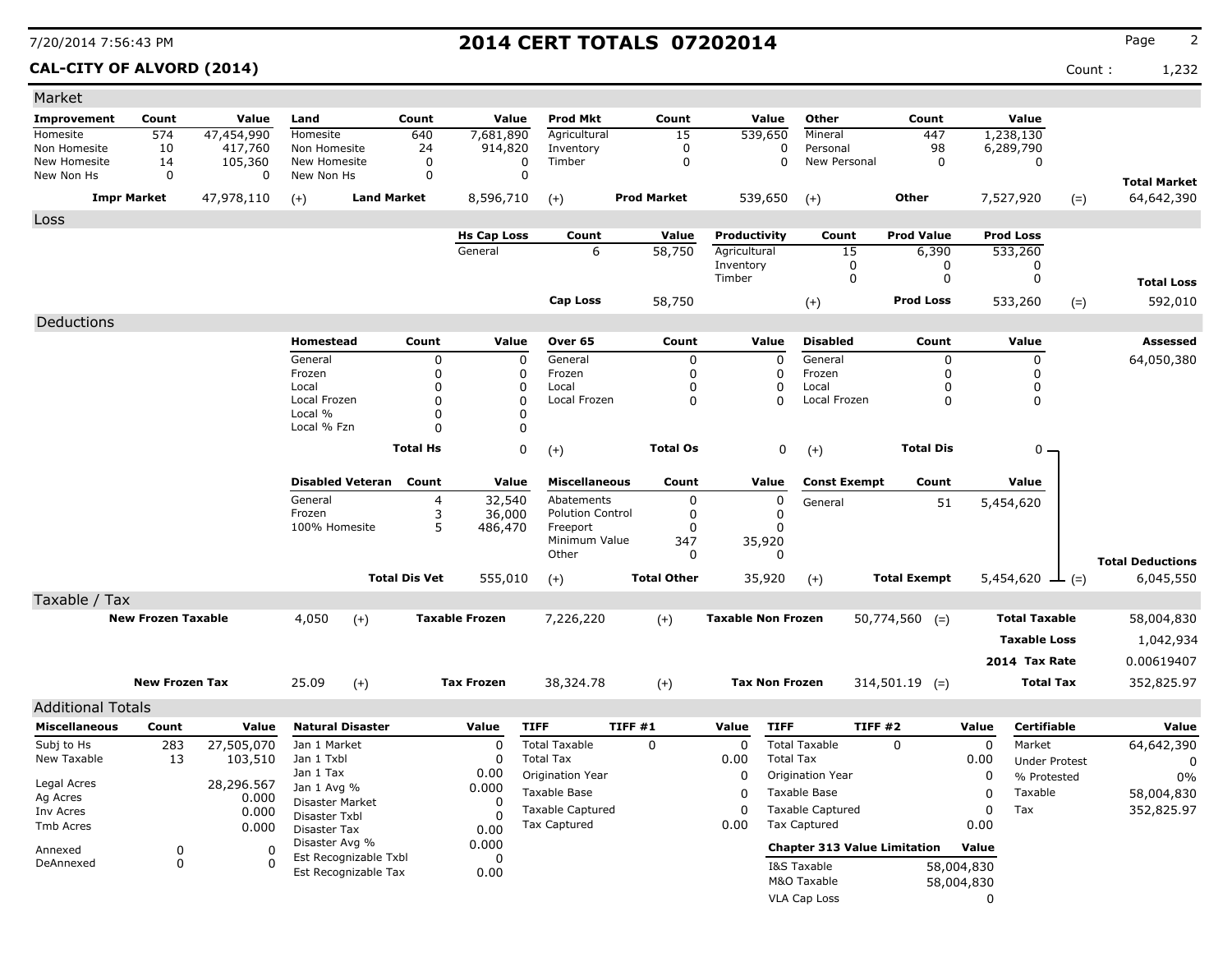### **CAU-CITY OF AURORA (2014)** Count : 2,909

| Market                       |                           |                      |                                  |                       |                      |                       |                           |                |                               |                           |                       |                                     |                     |             |                      |             |                                    |
|------------------------------|---------------------------|----------------------|----------------------------------|-----------------------|----------------------|-----------------------|---------------------------|----------------|-------------------------------|---------------------------|-----------------------|-------------------------------------|---------------------|-------------|----------------------|-------------|------------------------------------|
| Improvement                  | Count                     | Value                | Land                             |                       | Count                | Value                 | Prod Mkt                  |                | Count                         |                           | Value                 | Other                               | Count               |             | Value                |             |                                    |
| Homesite                     | 473                       | 55,551,320           | Homesite                         |                       | 544                  | 15,637,330            | Agricultural              |                | 90                            |                           | 7,308,960             | Mineral                             | 2,147               |             | 6,856,210            |             |                                    |
| Non Homesite<br>New Homesite | 17<br>27                  | 346,780<br>4,379,860 | Non Homesite<br>New Homesite     |                       | 43                   | 1,900,820<br>20,200   | Inventory<br>Timber       |                | $\mathbf 0$<br>$\mathbf 0$    |                           | 0<br>$\Omega$         | Personal<br>New Personal            | 73<br>$\mathbf 0$   |             | 12,141,370<br>0      |             |                                    |
| New Non Hs                   | $\Omega$                  | $\Omega$             | New Non Hs                       |                       | 1<br>0               | 0                     |                           |                |                               |                           |                       |                                     |                     |             |                      |             |                                    |
|                              | <b>Impr Market</b>        | 60,277,960           | $(+)$                            | <b>Land Market</b>    |                      | 17,558,350            | $(+)$                     |                | <b>Prod Market</b>            |                           | 7,308,960             | $(+)$                               | Other               |             | 18,997,580           | $(=)$       | <b>Total Market</b><br>104,142,850 |
| Loss                         |                           |                      |                                  |                       |                      |                       |                           |                |                               |                           |                       |                                     |                     |             |                      |             |                                    |
|                              |                           |                      |                                  |                       |                      | <b>Hs Cap Loss</b>    | Count                     |                | Value                         | Productivity              |                       | Count                               | <b>Prod Value</b>   |             | <b>Prod Loss</b>     |             |                                    |
|                              |                           |                      |                                  |                       |                      | General               | 10                        |                | 94,530                        | Agricultural              |                       | 90                                  | 82,990              |             | 7,225,970            |             |                                    |
|                              |                           |                      |                                  |                       |                      |                       |                           |                |                               | Inventory                 |                       | 0                                   | 0                   |             | 0                    |             |                                    |
|                              |                           |                      |                                  |                       |                      |                       |                           |                |                               | Timber                    |                       | 0                                   | 0                   |             | 0                    |             | <b>Total Loss</b>                  |
|                              |                           |                      |                                  |                       |                      |                       | <b>Cap Loss</b>           |                | 94,530                        |                           |                       | $(+)$                               | <b>Prod Loss</b>    |             | 7,225,970            | $(=)$       | 7,320,500                          |
| Deductions                   |                           |                      |                                  |                       |                      |                       |                           |                |                               |                           |                       |                                     |                     |             |                      |             |                                    |
|                              |                           |                      | Homestead                        |                       | Count                | Value                 | Over 65                   |                | Count                         |                           | Value                 | <b>Disabled</b>                     | Count               |             | Value                |             | Assessed                           |
|                              |                           |                      | General                          |                       | 0                    | 0                     | General                   |                | 0                             |                           | $\mathbf 0$           | General                             | 0                   |             | 0                    |             | 96,822,350                         |
|                              |                           |                      | Frozen<br>Local                  |                       | 0<br>0               | 0<br>0                | Frozen<br>Local           |                | $\mathbf 0$<br>$\overline{4}$ |                           | 0<br>24,000           | Frozen                              | 0<br>-1             |             | 0<br>6,000           |             |                                    |
|                              |                           |                      | Local Frozen                     |                       | 0                    | $\Omega$              | Local Frozen              |                | 90                            |                           | 514,500               | Local<br>Local Frozen               | 8                   |             | 36,000               |             |                                    |
|                              |                           |                      | Local %                          |                       | 0                    | 0                     |                           |                |                               |                           |                       |                                     |                     |             |                      |             |                                    |
|                              |                           |                      | Local % Fzn                      |                       | 0                    | 0                     |                           |                |                               |                           |                       |                                     |                     |             |                      |             |                                    |
|                              |                           |                      |                                  |                       | <b>Total Hs</b>      | 0                     | $(+)$                     |                | <b>Total Os</b>               |                           | 538,500               | $(+)$                               | <b>Total Dis</b>    |             | $42,000 -$           |             |                                    |
|                              |                           |                      | <b>Disabled Veteran</b>          |                       | Count                | Value                 | <b>Miscellaneous</b>      |                | Count                         |                           | Value                 | <b>Const Exempt</b>                 | Count               |             | Value                |             |                                    |
|                              |                           |                      | General                          |                       | 4                    | 20,000                | Abatements                |                | 0                             |                           | 0                     | General                             | 31                  |             | 1,436,300            |             |                                    |
|                              |                           |                      | Frozen                           |                       | 3                    | 27,000                | <b>Polution Control</b>   |                | 0                             |                           | 0                     |                                     |                     |             |                      |             |                                    |
|                              |                           |                      | 100% Homesite                    |                       | 3                    | 1,107,270             | Freeport<br>Minimum Value |                | 0<br>481                      |                           | $\Omega$<br>31,430    |                                     |                     |             |                      |             |                                    |
|                              |                           |                      |                                  |                       |                      |                       | Other                     |                | 0                             |                           | 0                     |                                     |                     |             |                      |             |                                    |
|                              |                           |                      |                                  |                       | <b>Total Dis Vet</b> |                       |                           |                | <b>Total Other</b>            |                           |                       |                                     |                     |             |                      |             | <b>Total Deductions</b>            |
|                              |                           |                      |                                  |                       |                      | 1,154,270             | $(+)$                     |                |                               |                           | 31,430                | $(+)$                               | <b>Total Exempt</b> |             | 1,436,300            | $\perp$ (=) | 3,202,500                          |
| Taxable / Tax                |                           |                      |                                  |                       |                      |                       |                           |                |                               |                           |                       |                                     |                     |             |                      |             |                                    |
|                              | <b>New Frozen Taxable</b> |                      | 15,410                           | $(+)$                 |                      | <b>Taxable Frozen</b> | 11,788,920                |                | $(+)$                         | <b>Taxable Non Frozen</b> |                       |                                     | $81,815,520$ (=)    |             | <b>Total Taxable</b> |             | 93,619,850                         |
|                              |                           |                      |                                  |                       |                      |                       |                           |                |                               |                           |                       |                                     |                     |             | <b>Taxable Loss</b>  |             | 2,089,416                          |
|                              |                           |                      |                                  |                       |                      |                       |                           |                |                               |                           |                       |                                     |                     |             | 2014 Tax Rate        |             | 0.002833                           |
|                              | <b>New Frozen Tax</b>     |                      | 43.66                            | $(+)$                 |                      | <b>Tax Frozen</b>     | 27,522.93                 |                | $(+)$                         |                           | <b>Tax Non Frozen</b> |                                     | $231,782.79$ (=)    |             | <b>Total Tax</b>     |             | 259,305.72                         |
| <b>Additional Totals</b>     |                           |                      |                                  |                       |                      |                       |                           |                |                               |                           |                       |                                     |                     |             |                      |             |                                    |
| <b>Miscellaneous</b>         | Count                     | Value                | <b>Natural Disaster</b>          |                       |                      | Value                 | <b>TIFF</b>               | <b>TIFF #1</b> |                               | Value                     | <b>TIFF</b>           | <b>TIFF #2</b>                      |                     | Value       | Certifiable          |             | Value                              |
| Subj to Hs                   | 306                       | 54,133,610           | Jan 1 Market                     |                       |                      | $\Omega$              | <b>Total Taxable</b>      |                | 0                             | 0                         |                       | <b>Total Taxable</b>                | $\Omega$            | $\mathbf 0$ | Market               |             | 104,142,850                        |
| New Taxable                  | 28                        | 4,400,060            | Jan 1 Txbl                       |                       |                      | <sup>0</sup>          | <b>Total Tax</b>          |                |                               | 0.00                      | <b>Total Tax</b>      |                                     |                     | 0.00        | <b>Under Protest</b> |             | 0                                  |
|                              |                           |                      | Jan 1 Tax                        |                       |                      | 0.00                  | <b>Origination Year</b>   |                |                               | 0                         |                       | Origination Year                    |                     | 0           | % Protested          |             | $0\%$                              |
| Legal Acres<br>Ag Acres      |                           | 857,582.210<br>0.000 | Jan 1 Avg %                      |                       |                      | 0.000                 | Taxable Base              |                |                               | 0                         |                       | Taxable Base                        |                     | 0           | Taxable              |             | 93,619,850                         |
| Inv Acres                    |                           | 0.000                | Disaster Market<br>Disaster Txbl |                       |                      | 0                     | <b>Taxable Captured</b>   |                |                               | 0                         |                       | <b>Taxable Captured</b>             |                     | 0           | Tax                  |             | 259,305.72                         |
| Tmb Acres                    |                           | 0.000                | Disaster Tax                     |                       |                      | 0.00                  | <b>Tax Captured</b>       |                |                               | 0.00                      |                       | <b>Tax Captured</b>                 |                     | 0.00        |                      |             |                                    |
| Annexed                      | 0                         | 0                    | Disaster Avg %                   |                       |                      | 0.000                 |                           |                |                               |                           |                       | <b>Chapter 313 Value Limitation</b> |                     | Value       |                      |             |                                    |
| DeAnnexed                    | 0                         | 0                    |                                  | Est Recognizable Txbl |                      | 0                     |                           |                |                               |                           |                       | I&S Taxable                         |                     | 93,619,850  |                      |             |                                    |
|                              |                           |                      |                                  | Est Recognizable Tax  |                      | 0.00                  |                           |                |                               |                           |                       | M&O Taxable                         |                     | 93,619,850  |                      |             |                                    |
|                              |                           |                      |                                  |                       |                      |                       |                           |                |                               |                           |                       | <b>VLA Cap Loss</b>                 |                     | 0           |                      |             |                                    |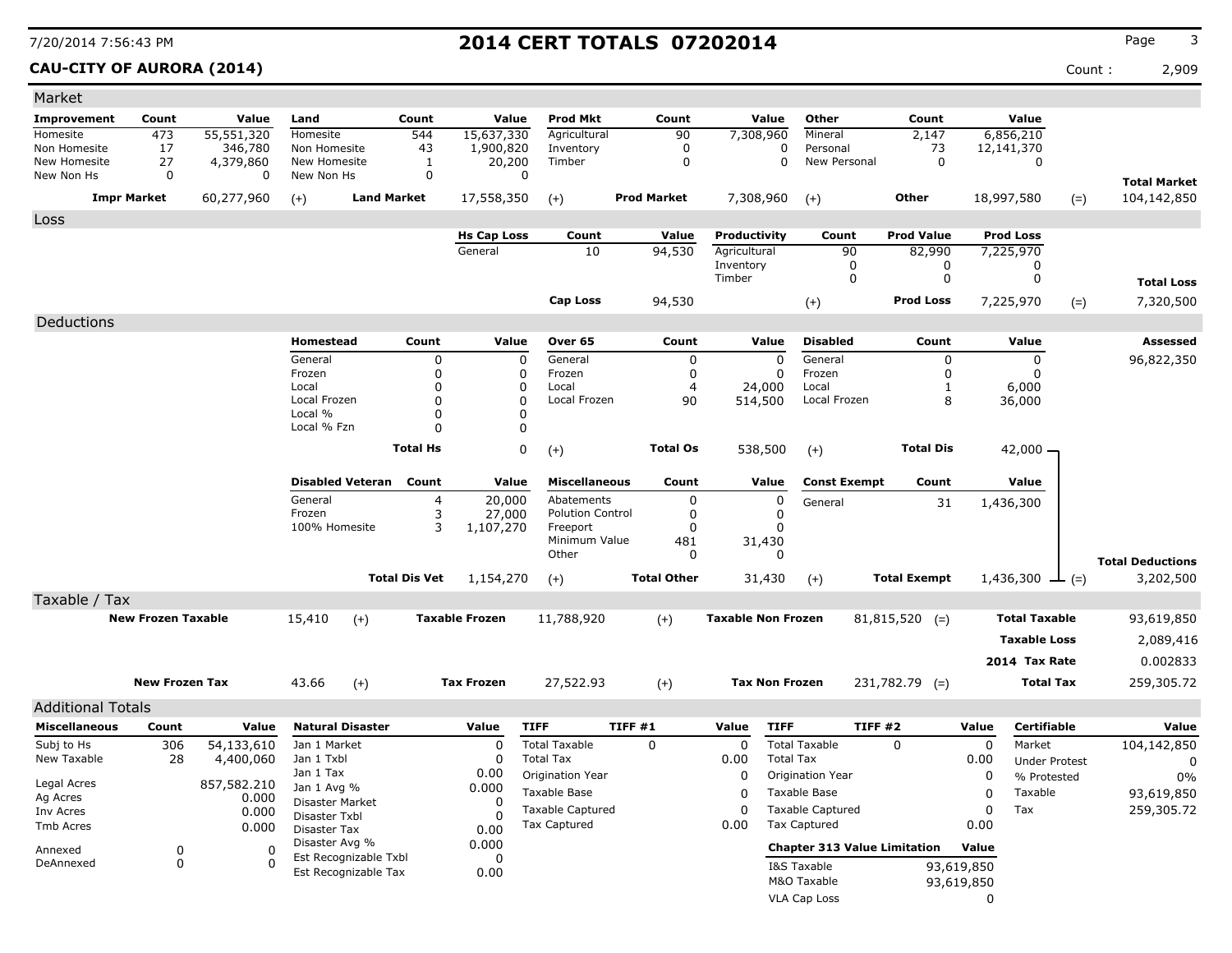## **CBO-CITY OF BOYD (2014)** Count : 10,370

| Value<br>Count<br>Value<br><b>Prod Mkt</b><br>Count<br>Value<br>Other<br>Count<br>Value<br>Count<br>Land<br>584<br>Homesite<br>16,948,310<br>Agricultural<br>$\overline{58}$<br>Mineral<br>49,425,170<br>55,197,700<br>697<br>9,314,290<br>9,361<br>320,770<br>0<br>Non Homesite<br>10<br>Non Homesite<br>33<br>Personal<br>173<br>2,368,240<br>Inventory<br>0<br>22,862,750<br>31<br>4,149,070<br>$\mathbf 0$<br>New Homesite<br>New Homesite<br>0<br>Timber<br>0<br>0<br>New Personal<br>0<br>0<br>$\mathbf 0$<br>1<br>58,350<br>New Non Hs<br>0<br><b>Total Market</b><br>59,725,890<br>160,644,650<br><b>Impr Market</b><br><b>Land Market</b><br>19,316,550<br><b>Prod Market</b><br>9,314,290<br>Other<br>72,287,920<br>$(+)$<br>$(=)$<br>$(+)$<br>$(+)$<br><b>Prod Value</b><br><b>Prod Loss</b><br><b>Hs Cap Loss</b><br>Count<br>Value<br>Productivity<br>Count<br>Agricultural<br>13<br>74,350<br>58<br>General<br>141,380<br>9,172,910<br>Inventory<br>0<br>0<br>0<br>0<br>0<br>0<br>Timber<br><b>Total Loss</b><br>Cap Loss<br><b>Prod Loss</b><br>9,247,260<br>74,350<br>9,172,910<br>$(+)$<br>$(=)$<br>Deductions<br>Over 65<br><b>Disabled</b><br>Homestead<br>Count<br>Value<br>Count<br>Value<br>Count<br>Value<br>Assessed<br>General<br>151,397,390<br>General<br>0<br>0<br>General<br>0<br>0<br>0<br>0<br>Frozen<br>0<br>Frozen<br>Frozen<br>0<br>0<br>0<br>0<br>0<br>0<br>Local<br>0<br>Local<br>0<br>Local<br>0<br>0<br>0<br>$\mathbf 0$<br>$\Omega$<br>0<br>$\Omega$<br>0<br>0<br>Local Frozen<br>Local Frozen<br>Local Frozen<br>Local %<br>$\Omega$<br>0<br>Local % Fzn<br>$\Omega$<br>0<br>0<br><b>Total Hs</b><br>0<br><b>Total Dis</b><br><b>Total Os</b><br>0 -<br>$(+)$<br>$(+)$<br><b>Disabled Veteran</b><br>Count<br>Value<br><b>Miscellaneous</b><br><b>Const Exempt</b><br>Count<br>Value<br>Count<br>Value<br>6<br>44,000<br>0<br>0<br>General<br>Abatements<br>58<br>10,516,250<br>General<br>Frozen<br>3<br>36,000<br><b>Polution Control</b><br>0<br>0<br>100% Homesite<br>2<br>352,220<br>Freeport<br>0<br>O<br>Minimum Value<br>1,338<br>71,410<br>$\Omega$<br>Other<br>0<br><b>Total Deductions</b><br><b>Total Dis Vet</b><br><b>Total Other</b><br>432,220<br><b>Total Exempt</b><br>11,019,880<br>71,410<br>$(+)$<br>10,516,250<br>$(+)$<br>$ (=)$<br>Taxable / Tax<br><b>New Frozen Taxable</b><br><b>Taxable Frozen</b><br><b>Taxable Non Frozen</b><br>2,190<br>8,431,980<br>$131,943,340$ (=)<br><b>Total Taxable</b><br>140,377,510<br>$(+)$<br>$(+)$<br><b>Taxable Loss</b><br>1,662,711<br>0.004832<br>2014 Tax Rate<br><b>New Frozen Tax</b><br>10.58<br><b>Tax Frozen</b><br>32,721.66<br><b>Tax Non Frozen</b><br>$637,548.25$ (=)<br><b>Total Tax</b><br>$(+)$<br>$(+)$<br>670,269.91<br><b>Additional Totals</b><br><b>TIFF #1</b><br><b>Miscellaneous</b><br><b>Natural Disaster</b><br><b>TIFF</b><br><b>TIFF</b><br>TIFF#2<br><b>Certifiable</b><br>Value<br>Count<br>Value<br>Value<br>Value<br>Value<br><b>Total Taxable</b><br>$\Omega$<br><b>Total Taxable</b><br>Subj to Hs<br>26,194,580<br>Jan 1 Market<br>0<br>$\Omega$<br>0<br>$\Omega$<br>Market<br>160,644,650<br>244<br>New Taxable<br>30<br>3,891,190<br>Jan 1 Txbl<br>0<br><b>Total Tax</b><br>0.00<br><b>Total Tax</b><br>0.00<br><b>Under Protest</b><br>0<br>Jan 1 Tax<br>0.00<br>Origination Year<br>0<br>Origination Year<br>0<br>% Protested<br>0%<br>3,725,076.031<br>Jan 1 Avg %<br>0.000<br>Taxable Base<br>Taxable Base<br>Taxable<br>140,377,510<br>0<br>0<br>Ag Acres<br>0.000<br>Disaster Market<br>0<br>670,269.91<br><b>Taxable Captured</b><br>0<br><b>Taxable Captured</b><br>Tax<br>0<br>0.000<br>Inv Acres<br>Disaster Txbl<br>$\Omega$<br><b>Tax Captured</b><br><b>Tax Captured</b><br>0.00<br>0.00<br>0.000<br>0.00<br>Disaster Tax<br>Disaster Avg %<br>0.000<br><b>Chapter 313 Value Limitation</b><br>Value<br>Annexed<br>0<br>-0<br>Est Recognizable Txbl<br>0<br>DeAnnexed<br>0<br>C<br>I&S Taxable<br>140,377,510<br>Est Recognizable Tax<br>0.00<br>M&O Taxable<br>140,377,510 | Market             |  |  |  |  |  |  |   |  |  |
|---------------------------------------------------------------------------------------------------------------------------------------------------------------------------------------------------------------------------------------------------------------------------------------------------------------------------------------------------------------------------------------------------------------------------------------------------------------------------------------------------------------------------------------------------------------------------------------------------------------------------------------------------------------------------------------------------------------------------------------------------------------------------------------------------------------------------------------------------------------------------------------------------------------------------------------------------------------------------------------------------------------------------------------------------------------------------------------------------------------------------------------------------------------------------------------------------------------------------------------------------------------------------------------------------------------------------------------------------------------------------------------------------------------------------------------------------------------------------------------------------------------------------------------------------------------------------------------------------------------------------------------------------------------------------------------------------------------------------------------------------------------------------------------------------------------------------------------------------------------------------------------------------------------------------------------------------------------------------------------------------------------------------------------------------------------------------------------------------------------------------------------------------------------------------------------------------------------------------------------------------------------------------------------------------------------------------------------------------------------------------------------------------------------------------------------------------------------------------------------------------------------------------------------------------------------------------------------------------------------------------------------------------------------------------------------------------------------------------------------------------------------------------------------------------------------------------------------------------------------------------------------------------------------------------------------------------------------------------------------------------------------------------------------------------------------------------------------------------------------------------------------------------------------------------------------------------------------------------------------------------------------------------------------------------------------------------------------------------------------------------------------------------------------------------------------------------------------------------------------------------------------------------------------------------------------------------------------------------------------------------------------------------------------------------------------------------------------------------------------------------------------------------------------------------------------------------------------------------------------------------------------------------------------------------------------------------------------------------------------------------------------------------------------|--------------------|--|--|--|--|--|--|---|--|--|
|                                                                                                                                                                                                                                                                                                                                                                                                                                                                                                                                                                                                                                                                                                                                                                                                                                                                                                                                                                                                                                                                                                                                                                                                                                                                                                                                                                                                                                                                                                                                                                                                                                                                                                                                                                                                                                                                                                                                                                                                                                                                                                                                                                                                                                                                                                                                                                                                                                                                                                                                                                                                                                                                                                                                                                                                                                                                                                                                                                                                                                                                                                                                                                                                                                                                                                                                                                                                                                                                                                                                                                                                                                                                                                                                                                                                                                                                                                                                                                                                                                       | <b>Improvement</b> |  |  |  |  |  |  |   |  |  |
|                                                                                                                                                                                                                                                                                                                                                                                                                                                                                                                                                                                                                                                                                                                                                                                                                                                                                                                                                                                                                                                                                                                                                                                                                                                                                                                                                                                                                                                                                                                                                                                                                                                                                                                                                                                                                                                                                                                                                                                                                                                                                                                                                                                                                                                                                                                                                                                                                                                                                                                                                                                                                                                                                                                                                                                                                                                                                                                                                                                                                                                                                                                                                                                                                                                                                                                                                                                                                                                                                                                                                                                                                                                                                                                                                                                                                                                                                                                                                                                                                                       | Homesite           |  |  |  |  |  |  |   |  |  |
|                                                                                                                                                                                                                                                                                                                                                                                                                                                                                                                                                                                                                                                                                                                                                                                                                                                                                                                                                                                                                                                                                                                                                                                                                                                                                                                                                                                                                                                                                                                                                                                                                                                                                                                                                                                                                                                                                                                                                                                                                                                                                                                                                                                                                                                                                                                                                                                                                                                                                                                                                                                                                                                                                                                                                                                                                                                                                                                                                                                                                                                                                                                                                                                                                                                                                                                                                                                                                                                                                                                                                                                                                                                                                                                                                                                                                                                                                                                                                                                                                                       |                    |  |  |  |  |  |  |   |  |  |
|                                                                                                                                                                                                                                                                                                                                                                                                                                                                                                                                                                                                                                                                                                                                                                                                                                                                                                                                                                                                                                                                                                                                                                                                                                                                                                                                                                                                                                                                                                                                                                                                                                                                                                                                                                                                                                                                                                                                                                                                                                                                                                                                                                                                                                                                                                                                                                                                                                                                                                                                                                                                                                                                                                                                                                                                                                                                                                                                                                                                                                                                                                                                                                                                                                                                                                                                                                                                                                                                                                                                                                                                                                                                                                                                                                                                                                                                                                                                                                                                                                       | New Non Hs         |  |  |  |  |  |  |   |  |  |
|                                                                                                                                                                                                                                                                                                                                                                                                                                                                                                                                                                                                                                                                                                                                                                                                                                                                                                                                                                                                                                                                                                                                                                                                                                                                                                                                                                                                                                                                                                                                                                                                                                                                                                                                                                                                                                                                                                                                                                                                                                                                                                                                                                                                                                                                                                                                                                                                                                                                                                                                                                                                                                                                                                                                                                                                                                                                                                                                                                                                                                                                                                                                                                                                                                                                                                                                                                                                                                                                                                                                                                                                                                                                                                                                                                                                                                                                                                                                                                                                                                       |                    |  |  |  |  |  |  |   |  |  |
|                                                                                                                                                                                                                                                                                                                                                                                                                                                                                                                                                                                                                                                                                                                                                                                                                                                                                                                                                                                                                                                                                                                                                                                                                                                                                                                                                                                                                                                                                                                                                                                                                                                                                                                                                                                                                                                                                                                                                                                                                                                                                                                                                                                                                                                                                                                                                                                                                                                                                                                                                                                                                                                                                                                                                                                                                                                                                                                                                                                                                                                                                                                                                                                                                                                                                                                                                                                                                                                                                                                                                                                                                                                                                                                                                                                                                                                                                                                                                                                                                                       | Loss               |  |  |  |  |  |  |   |  |  |
|                                                                                                                                                                                                                                                                                                                                                                                                                                                                                                                                                                                                                                                                                                                                                                                                                                                                                                                                                                                                                                                                                                                                                                                                                                                                                                                                                                                                                                                                                                                                                                                                                                                                                                                                                                                                                                                                                                                                                                                                                                                                                                                                                                                                                                                                                                                                                                                                                                                                                                                                                                                                                                                                                                                                                                                                                                                                                                                                                                                                                                                                                                                                                                                                                                                                                                                                                                                                                                                                                                                                                                                                                                                                                                                                                                                                                                                                                                                                                                                                                                       |                    |  |  |  |  |  |  |   |  |  |
|                                                                                                                                                                                                                                                                                                                                                                                                                                                                                                                                                                                                                                                                                                                                                                                                                                                                                                                                                                                                                                                                                                                                                                                                                                                                                                                                                                                                                                                                                                                                                                                                                                                                                                                                                                                                                                                                                                                                                                                                                                                                                                                                                                                                                                                                                                                                                                                                                                                                                                                                                                                                                                                                                                                                                                                                                                                                                                                                                                                                                                                                                                                                                                                                                                                                                                                                                                                                                                                                                                                                                                                                                                                                                                                                                                                                                                                                                                                                                                                                                                       |                    |  |  |  |  |  |  |   |  |  |
|                                                                                                                                                                                                                                                                                                                                                                                                                                                                                                                                                                                                                                                                                                                                                                                                                                                                                                                                                                                                                                                                                                                                                                                                                                                                                                                                                                                                                                                                                                                                                                                                                                                                                                                                                                                                                                                                                                                                                                                                                                                                                                                                                                                                                                                                                                                                                                                                                                                                                                                                                                                                                                                                                                                                                                                                                                                                                                                                                                                                                                                                                                                                                                                                                                                                                                                                                                                                                                                                                                                                                                                                                                                                                                                                                                                                                                                                                                                                                                                                                                       |                    |  |  |  |  |  |  |   |  |  |
|                                                                                                                                                                                                                                                                                                                                                                                                                                                                                                                                                                                                                                                                                                                                                                                                                                                                                                                                                                                                                                                                                                                                                                                                                                                                                                                                                                                                                                                                                                                                                                                                                                                                                                                                                                                                                                                                                                                                                                                                                                                                                                                                                                                                                                                                                                                                                                                                                                                                                                                                                                                                                                                                                                                                                                                                                                                                                                                                                                                                                                                                                                                                                                                                                                                                                                                                                                                                                                                                                                                                                                                                                                                                                                                                                                                                                                                                                                                                                                                                                                       |                    |  |  |  |  |  |  |   |  |  |
|                                                                                                                                                                                                                                                                                                                                                                                                                                                                                                                                                                                                                                                                                                                                                                                                                                                                                                                                                                                                                                                                                                                                                                                                                                                                                                                                                                                                                                                                                                                                                                                                                                                                                                                                                                                                                                                                                                                                                                                                                                                                                                                                                                                                                                                                                                                                                                                                                                                                                                                                                                                                                                                                                                                                                                                                                                                                                                                                                                                                                                                                                                                                                                                                                                                                                                                                                                                                                                                                                                                                                                                                                                                                                                                                                                                                                                                                                                                                                                                                                                       |                    |  |  |  |  |  |  |   |  |  |
|                                                                                                                                                                                                                                                                                                                                                                                                                                                                                                                                                                                                                                                                                                                                                                                                                                                                                                                                                                                                                                                                                                                                                                                                                                                                                                                                                                                                                                                                                                                                                                                                                                                                                                                                                                                                                                                                                                                                                                                                                                                                                                                                                                                                                                                                                                                                                                                                                                                                                                                                                                                                                                                                                                                                                                                                                                                                                                                                                                                                                                                                                                                                                                                                                                                                                                                                                                                                                                                                                                                                                                                                                                                                                                                                                                                                                                                                                                                                                                                                                                       |                    |  |  |  |  |  |  |   |  |  |
|                                                                                                                                                                                                                                                                                                                                                                                                                                                                                                                                                                                                                                                                                                                                                                                                                                                                                                                                                                                                                                                                                                                                                                                                                                                                                                                                                                                                                                                                                                                                                                                                                                                                                                                                                                                                                                                                                                                                                                                                                                                                                                                                                                                                                                                                                                                                                                                                                                                                                                                                                                                                                                                                                                                                                                                                                                                                                                                                                                                                                                                                                                                                                                                                                                                                                                                                                                                                                                                                                                                                                                                                                                                                                                                                                                                                                                                                                                                                                                                                                                       |                    |  |  |  |  |  |  |   |  |  |
|                                                                                                                                                                                                                                                                                                                                                                                                                                                                                                                                                                                                                                                                                                                                                                                                                                                                                                                                                                                                                                                                                                                                                                                                                                                                                                                                                                                                                                                                                                                                                                                                                                                                                                                                                                                                                                                                                                                                                                                                                                                                                                                                                                                                                                                                                                                                                                                                                                                                                                                                                                                                                                                                                                                                                                                                                                                                                                                                                                                                                                                                                                                                                                                                                                                                                                                                                                                                                                                                                                                                                                                                                                                                                                                                                                                                                                                                                                                                                                                                                                       |                    |  |  |  |  |  |  |   |  |  |
|                                                                                                                                                                                                                                                                                                                                                                                                                                                                                                                                                                                                                                                                                                                                                                                                                                                                                                                                                                                                                                                                                                                                                                                                                                                                                                                                                                                                                                                                                                                                                                                                                                                                                                                                                                                                                                                                                                                                                                                                                                                                                                                                                                                                                                                                                                                                                                                                                                                                                                                                                                                                                                                                                                                                                                                                                                                                                                                                                                                                                                                                                                                                                                                                                                                                                                                                                                                                                                                                                                                                                                                                                                                                                                                                                                                                                                                                                                                                                                                                                                       |                    |  |  |  |  |  |  |   |  |  |
|                                                                                                                                                                                                                                                                                                                                                                                                                                                                                                                                                                                                                                                                                                                                                                                                                                                                                                                                                                                                                                                                                                                                                                                                                                                                                                                                                                                                                                                                                                                                                                                                                                                                                                                                                                                                                                                                                                                                                                                                                                                                                                                                                                                                                                                                                                                                                                                                                                                                                                                                                                                                                                                                                                                                                                                                                                                                                                                                                                                                                                                                                                                                                                                                                                                                                                                                                                                                                                                                                                                                                                                                                                                                                                                                                                                                                                                                                                                                                                                                                                       |                    |  |  |  |  |  |  |   |  |  |
|                                                                                                                                                                                                                                                                                                                                                                                                                                                                                                                                                                                                                                                                                                                                                                                                                                                                                                                                                                                                                                                                                                                                                                                                                                                                                                                                                                                                                                                                                                                                                                                                                                                                                                                                                                                                                                                                                                                                                                                                                                                                                                                                                                                                                                                                                                                                                                                                                                                                                                                                                                                                                                                                                                                                                                                                                                                                                                                                                                                                                                                                                                                                                                                                                                                                                                                                                                                                                                                                                                                                                                                                                                                                                                                                                                                                                                                                                                                                                                                                                                       |                    |  |  |  |  |  |  |   |  |  |
|                                                                                                                                                                                                                                                                                                                                                                                                                                                                                                                                                                                                                                                                                                                                                                                                                                                                                                                                                                                                                                                                                                                                                                                                                                                                                                                                                                                                                                                                                                                                                                                                                                                                                                                                                                                                                                                                                                                                                                                                                                                                                                                                                                                                                                                                                                                                                                                                                                                                                                                                                                                                                                                                                                                                                                                                                                                                                                                                                                                                                                                                                                                                                                                                                                                                                                                                                                                                                                                                                                                                                                                                                                                                                                                                                                                                                                                                                                                                                                                                                                       |                    |  |  |  |  |  |  |   |  |  |
|                                                                                                                                                                                                                                                                                                                                                                                                                                                                                                                                                                                                                                                                                                                                                                                                                                                                                                                                                                                                                                                                                                                                                                                                                                                                                                                                                                                                                                                                                                                                                                                                                                                                                                                                                                                                                                                                                                                                                                                                                                                                                                                                                                                                                                                                                                                                                                                                                                                                                                                                                                                                                                                                                                                                                                                                                                                                                                                                                                                                                                                                                                                                                                                                                                                                                                                                                                                                                                                                                                                                                                                                                                                                                                                                                                                                                                                                                                                                                                                                                                       |                    |  |  |  |  |  |  |   |  |  |
|                                                                                                                                                                                                                                                                                                                                                                                                                                                                                                                                                                                                                                                                                                                                                                                                                                                                                                                                                                                                                                                                                                                                                                                                                                                                                                                                                                                                                                                                                                                                                                                                                                                                                                                                                                                                                                                                                                                                                                                                                                                                                                                                                                                                                                                                                                                                                                                                                                                                                                                                                                                                                                                                                                                                                                                                                                                                                                                                                                                                                                                                                                                                                                                                                                                                                                                                                                                                                                                                                                                                                                                                                                                                                                                                                                                                                                                                                                                                                                                                                                       |                    |  |  |  |  |  |  |   |  |  |
|                                                                                                                                                                                                                                                                                                                                                                                                                                                                                                                                                                                                                                                                                                                                                                                                                                                                                                                                                                                                                                                                                                                                                                                                                                                                                                                                                                                                                                                                                                                                                                                                                                                                                                                                                                                                                                                                                                                                                                                                                                                                                                                                                                                                                                                                                                                                                                                                                                                                                                                                                                                                                                                                                                                                                                                                                                                                                                                                                                                                                                                                                                                                                                                                                                                                                                                                                                                                                                                                                                                                                                                                                                                                                                                                                                                                                                                                                                                                                                                                                                       |                    |  |  |  |  |  |  |   |  |  |
|                                                                                                                                                                                                                                                                                                                                                                                                                                                                                                                                                                                                                                                                                                                                                                                                                                                                                                                                                                                                                                                                                                                                                                                                                                                                                                                                                                                                                                                                                                                                                                                                                                                                                                                                                                                                                                                                                                                                                                                                                                                                                                                                                                                                                                                                                                                                                                                                                                                                                                                                                                                                                                                                                                                                                                                                                                                                                                                                                                                                                                                                                                                                                                                                                                                                                                                                                                                                                                                                                                                                                                                                                                                                                                                                                                                                                                                                                                                                                                                                                                       |                    |  |  |  |  |  |  |   |  |  |
|                                                                                                                                                                                                                                                                                                                                                                                                                                                                                                                                                                                                                                                                                                                                                                                                                                                                                                                                                                                                                                                                                                                                                                                                                                                                                                                                                                                                                                                                                                                                                                                                                                                                                                                                                                                                                                                                                                                                                                                                                                                                                                                                                                                                                                                                                                                                                                                                                                                                                                                                                                                                                                                                                                                                                                                                                                                                                                                                                                                                                                                                                                                                                                                                                                                                                                                                                                                                                                                                                                                                                                                                                                                                                                                                                                                                                                                                                                                                                                                                                                       |                    |  |  |  |  |  |  |   |  |  |
|                                                                                                                                                                                                                                                                                                                                                                                                                                                                                                                                                                                                                                                                                                                                                                                                                                                                                                                                                                                                                                                                                                                                                                                                                                                                                                                                                                                                                                                                                                                                                                                                                                                                                                                                                                                                                                                                                                                                                                                                                                                                                                                                                                                                                                                                                                                                                                                                                                                                                                                                                                                                                                                                                                                                                                                                                                                                                                                                                                                                                                                                                                                                                                                                                                                                                                                                                                                                                                                                                                                                                                                                                                                                                                                                                                                                                                                                                                                                                                                                                                       |                    |  |  |  |  |  |  |   |  |  |
|                                                                                                                                                                                                                                                                                                                                                                                                                                                                                                                                                                                                                                                                                                                                                                                                                                                                                                                                                                                                                                                                                                                                                                                                                                                                                                                                                                                                                                                                                                                                                                                                                                                                                                                                                                                                                                                                                                                                                                                                                                                                                                                                                                                                                                                                                                                                                                                                                                                                                                                                                                                                                                                                                                                                                                                                                                                                                                                                                                                                                                                                                                                                                                                                                                                                                                                                                                                                                                                                                                                                                                                                                                                                                                                                                                                                                                                                                                                                                                                                                                       |                    |  |  |  |  |  |  |   |  |  |
|                                                                                                                                                                                                                                                                                                                                                                                                                                                                                                                                                                                                                                                                                                                                                                                                                                                                                                                                                                                                                                                                                                                                                                                                                                                                                                                                                                                                                                                                                                                                                                                                                                                                                                                                                                                                                                                                                                                                                                                                                                                                                                                                                                                                                                                                                                                                                                                                                                                                                                                                                                                                                                                                                                                                                                                                                                                                                                                                                                                                                                                                                                                                                                                                                                                                                                                                                                                                                                                                                                                                                                                                                                                                                                                                                                                                                                                                                                                                                                                                                                       |                    |  |  |  |  |  |  |   |  |  |
|                                                                                                                                                                                                                                                                                                                                                                                                                                                                                                                                                                                                                                                                                                                                                                                                                                                                                                                                                                                                                                                                                                                                                                                                                                                                                                                                                                                                                                                                                                                                                                                                                                                                                                                                                                                                                                                                                                                                                                                                                                                                                                                                                                                                                                                                                                                                                                                                                                                                                                                                                                                                                                                                                                                                                                                                                                                                                                                                                                                                                                                                                                                                                                                                                                                                                                                                                                                                                                                                                                                                                                                                                                                                                                                                                                                                                                                                                                                                                                                                                                       |                    |  |  |  |  |  |  |   |  |  |
|                                                                                                                                                                                                                                                                                                                                                                                                                                                                                                                                                                                                                                                                                                                                                                                                                                                                                                                                                                                                                                                                                                                                                                                                                                                                                                                                                                                                                                                                                                                                                                                                                                                                                                                                                                                                                                                                                                                                                                                                                                                                                                                                                                                                                                                                                                                                                                                                                                                                                                                                                                                                                                                                                                                                                                                                                                                                                                                                                                                                                                                                                                                                                                                                                                                                                                                                                                                                                                                                                                                                                                                                                                                                                                                                                                                                                                                                                                                                                                                                                                       |                    |  |  |  |  |  |  |   |  |  |
|                                                                                                                                                                                                                                                                                                                                                                                                                                                                                                                                                                                                                                                                                                                                                                                                                                                                                                                                                                                                                                                                                                                                                                                                                                                                                                                                                                                                                                                                                                                                                                                                                                                                                                                                                                                                                                                                                                                                                                                                                                                                                                                                                                                                                                                                                                                                                                                                                                                                                                                                                                                                                                                                                                                                                                                                                                                                                                                                                                                                                                                                                                                                                                                                                                                                                                                                                                                                                                                                                                                                                                                                                                                                                                                                                                                                                                                                                                                                                                                                                                       |                    |  |  |  |  |  |  |   |  |  |
|                                                                                                                                                                                                                                                                                                                                                                                                                                                                                                                                                                                                                                                                                                                                                                                                                                                                                                                                                                                                                                                                                                                                                                                                                                                                                                                                                                                                                                                                                                                                                                                                                                                                                                                                                                                                                                                                                                                                                                                                                                                                                                                                                                                                                                                                                                                                                                                                                                                                                                                                                                                                                                                                                                                                                                                                                                                                                                                                                                                                                                                                                                                                                                                                                                                                                                                                                                                                                                                                                                                                                                                                                                                                                                                                                                                                                                                                                                                                                                                                                                       |                    |  |  |  |  |  |  |   |  |  |
|                                                                                                                                                                                                                                                                                                                                                                                                                                                                                                                                                                                                                                                                                                                                                                                                                                                                                                                                                                                                                                                                                                                                                                                                                                                                                                                                                                                                                                                                                                                                                                                                                                                                                                                                                                                                                                                                                                                                                                                                                                                                                                                                                                                                                                                                                                                                                                                                                                                                                                                                                                                                                                                                                                                                                                                                                                                                                                                                                                                                                                                                                                                                                                                                                                                                                                                                                                                                                                                                                                                                                                                                                                                                                                                                                                                                                                                                                                                                                                                                                                       |                    |  |  |  |  |  |  |   |  |  |
|                                                                                                                                                                                                                                                                                                                                                                                                                                                                                                                                                                                                                                                                                                                                                                                                                                                                                                                                                                                                                                                                                                                                                                                                                                                                                                                                                                                                                                                                                                                                                                                                                                                                                                                                                                                                                                                                                                                                                                                                                                                                                                                                                                                                                                                                                                                                                                                                                                                                                                                                                                                                                                                                                                                                                                                                                                                                                                                                                                                                                                                                                                                                                                                                                                                                                                                                                                                                                                                                                                                                                                                                                                                                                                                                                                                                                                                                                                                                                                                                                                       |                    |  |  |  |  |  |  |   |  |  |
|                                                                                                                                                                                                                                                                                                                                                                                                                                                                                                                                                                                                                                                                                                                                                                                                                                                                                                                                                                                                                                                                                                                                                                                                                                                                                                                                                                                                                                                                                                                                                                                                                                                                                                                                                                                                                                                                                                                                                                                                                                                                                                                                                                                                                                                                                                                                                                                                                                                                                                                                                                                                                                                                                                                                                                                                                                                                                                                                                                                                                                                                                                                                                                                                                                                                                                                                                                                                                                                                                                                                                                                                                                                                                                                                                                                                                                                                                                                                                                                                                                       |                    |  |  |  |  |  |  |   |  |  |
|                                                                                                                                                                                                                                                                                                                                                                                                                                                                                                                                                                                                                                                                                                                                                                                                                                                                                                                                                                                                                                                                                                                                                                                                                                                                                                                                                                                                                                                                                                                                                                                                                                                                                                                                                                                                                                                                                                                                                                                                                                                                                                                                                                                                                                                                                                                                                                                                                                                                                                                                                                                                                                                                                                                                                                                                                                                                                                                                                                                                                                                                                                                                                                                                                                                                                                                                                                                                                                                                                                                                                                                                                                                                                                                                                                                                                                                                                                                                                                                                                                       |                    |  |  |  |  |  |  |   |  |  |
|                                                                                                                                                                                                                                                                                                                                                                                                                                                                                                                                                                                                                                                                                                                                                                                                                                                                                                                                                                                                                                                                                                                                                                                                                                                                                                                                                                                                                                                                                                                                                                                                                                                                                                                                                                                                                                                                                                                                                                                                                                                                                                                                                                                                                                                                                                                                                                                                                                                                                                                                                                                                                                                                                                                                                                                                                                                                                                                                                                                                                                                                                                                                                                                                                                                                                                                                                                                                                                                                                                                                                                                                                                                                                                                                                                                                                                                                                                                                                                                                                                       |                    |  |  |  |  |  |  |   |  |  |
|                                                                                                                                                                                                                                                                                                                                                                                                                                                                                                                                                                                                                                                                                                                                                                                                                                                                                                                                                                                                                                                                                                                                                                                                                                                                                                                                                                                                                                                                                                                                                                                                                                                                                                                                                                                                                                                                                                                                                                                                                                                                                                                                                                                                                                                                                                                                                                                                                                                                                                                                                                                                                                                                                                                                                                                                                                                                                                                                                                                                                                                                                                                                                                                                                                                                                                                                                                                                                                                                                                                                                                                                                                                                                                                                                                                                                                                                                                                                                                                                                                       | Legal Acres        |  |  |  |  |  |  |   |  |  |
|                                                                                                                                                                                                                                                                                                                                                                                                                                                                                                                                                                                                                                                                                                                                                                                                                                                                                                                                                                                                                                                                                                                                                                                                                                                                                                                                                                                                                                                                                                                                                                                                                                                                                                                                                                                                                                                                                                                                                                                                                                                                                                                                                                                                                                                                                                                                                                                                                                                                                                                                                                                                                                                                                                                                                                                                                                                                                                                                                                                                                                                                                                                                                                                                                                                                                                                                                                                                                                                                                                                                                                                                                                                                                                                                                                                                                                                                                                                                                                                                                                       |                    |  |  |  |  |  |  |   |  |  |
|                                                                                                                                                                                                                                                                                                                                                                                                                                                                                                                                                                                                                                                                                                                                                                                                                                                                                                                                                                                                                                                                                                                                                                                                                                                                                                                                                                                                                                                                                                                                                                                                                                                                                                                                                                                                                                                                                                                                                                                                                                                                                                                                                                                                                                                                                                                                                                                                                                                                                                                                                                                                                                                                                                                                                                                                                                                                                                                                                                                                                                                                                                                                                                                                                                                                                                                                                                                                                                                                                                                                                                                                                                                                                                                                                                                                                                                                                                                                                                                                                                       | Tmb Acres          |  |  |  |  |  |  |   |  |  |
|                                                                                                                                                                                                                                                                                                                                                                                                                                                                                                                                                                                                                                                                                                                                                                                                                                                                                                                                                                                                                                                                                                                                                                                                                                                                                                                                                                                                                                                                                                                                                                                                                                                                                                                                                                                                                                                                                                                                                                                                                                                                                                                                                                                                                                                                                                                                                                                                                                                                                                                                                                                                                                                                                                                                                                                                                                                                                                                                                                                                                                                                                                                                                                                                                                                                                                                                                                                                                                                                                                                                                                                                                                                                                                                                                                                                                                                                                                                                                                                                                                       |                    |  |  |  |  |  |  |   |  |  |
|                                                                                                                                                                                                                                                                                                                                                                                                                                                                                                                                                                                                                                                                                                                                                                                                                                                                                                                                                                                                                                                                                                                                                                                                                                                                                                                                                                                                                                                                                                                                                                                                                                                                                                                                                                                                                                                                                                                                                                                                                                                                                                                                                                                                                                                                                                                                                                                                                                                                                                                                                                                                                                                                                                                                                                                                                                                                                                                                                                                                                                                                                                                                                                                                                                                                                                                                                                                                                                                                                                                                                                                                                                                                                                                                                                                                                                                                                                                                                                                                                                       |                    |  |  |  |  |  |  |   |  |  |
|                                                                                                                                                                                                                                                                                                                                                                                                                                                                                                                                                                                                                                                                                                                                                                                                                                                                                                                                                                                                                                                                                                                                                                                                                                                                                                                                                                                                                                                                                                                                                                                                                                                                                                                                                                                                                                                                                                                                                                                                                                                                                                                                                                                                                                                                                                                                                                                                                                                                                                                                                                                                                                                                                                                                                                                                                                                                                                                                                                                                                                                                                                                                                                                                                                                                                                                                                                                                                                                                                                                                                                                                                                                                                                                                                                                                                                                                                                                                                                                                                                       |                    |  |  |  |  |  |  |   |  |  |
| VLA Cap Loss                                                                                                                                                                                                                                                                                                                                                                                                                                                                                                                                                                                                                                                                                                                                                                                                                                                                                                                                                                                                                                                                                                                                                                                                                                                                                                                                                                                                                                                                                                                                                                                                                                                                                                                                                                                                                                                                                                                                                                                                                                                                                                                                                                                                                                                                                                                                                                                                                                                                                                                                                                                                                                                                                                                                                                                                                                                                                                                                                                                                                                                                                                                                                                                                                                                                                                                                                                                                                                                                                                                                                                                                                                                                                                                                                                                                                                                                                                                                                                                                                          |                    |  |  |  |  |  |  | 0 |  |  |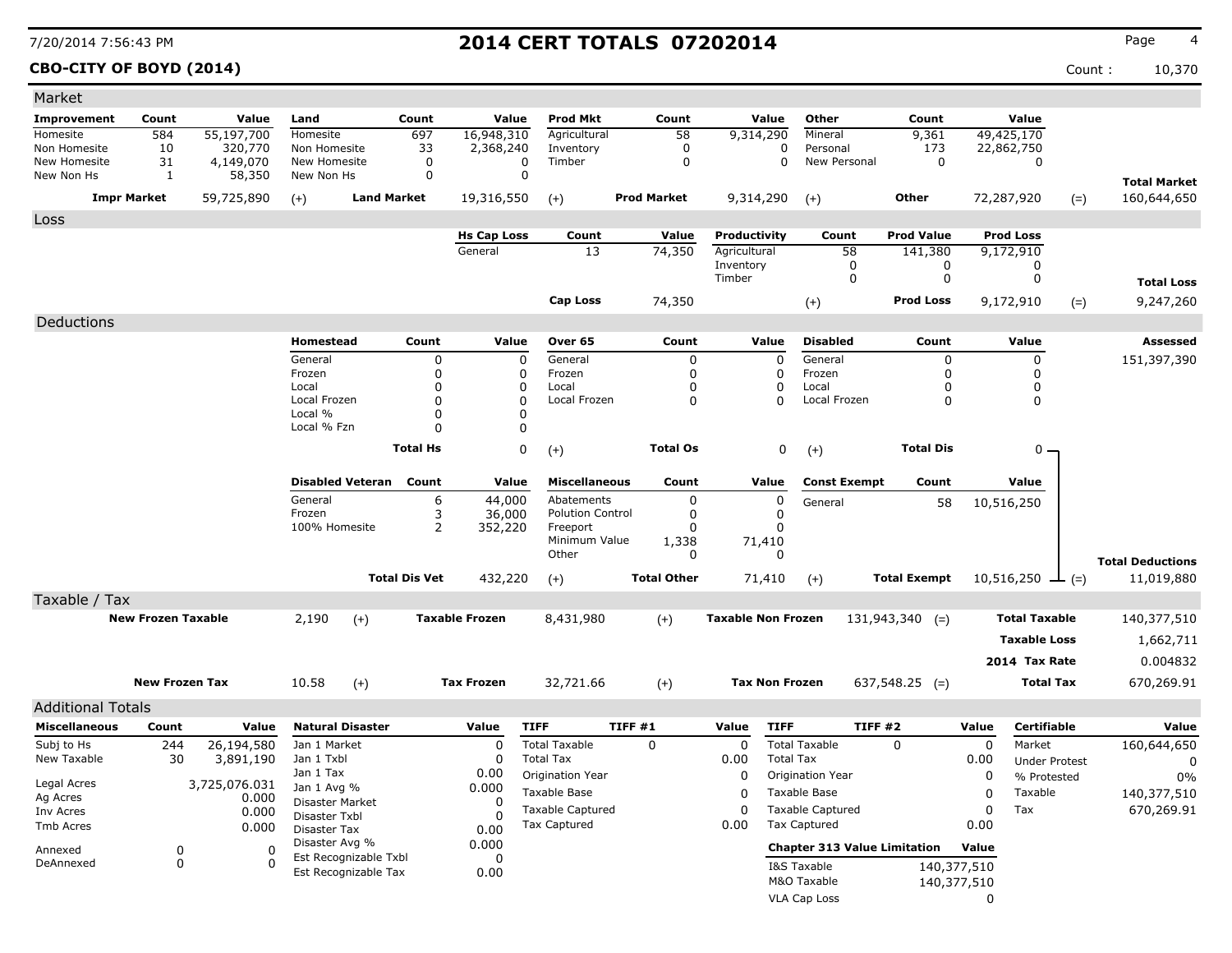## **CBR-CITY OF BRIDGEPORT (2014)** Count : 4,677

| Market                     |                           |             |                                |                      |                       |                         |                    |          |                                |                                     |                     |             |                      |                         |
|----------------------------|---------------------------|-------------|--------------------------------|----------------------|-----------------------|-------------------------|--------------------|----------|--------------------------------|-------------------------------------|---------------------|-------------|----------------------|-------------------------|
| Improvement                | Count                     | Value       | Land                           | Count                | Value                 | Prod Mkt                | Count              |          | Value                          | Other                               | Count               |             | Value                |                         |
| Homesite                   | 1,946                     | 231,419,580 | Homesite                       | 2,230                | 68,527,500            | Agricultural            |                    | 30       | 6,932,940                      | Mineral                             | 1,733               |             | 2,623,120            |                         |
| Non Homesite               | 12                        | 217,120     | Non Homesite                   | 32                   | 6,751,590             | Inventory               |                    | 0        | 0                              | Personal                            | 500                 | 143,584,120 |                      |                         |
| New Homesite<br>New Non Hs | 93                        | 3,754,300   | New Homesite                   | 1<br>$\mathbf 0$     | 3,210                 | Timber                  |                    | 0        | 0                              | New Personal                        | 0                   |             | 0                    |                         |
|                            | 1                         | 6,460       | New Non Hs                     |                      | 0                     |                         |                    |          |                                |                                     |                     |             |                      | <b>Total Market</b>     |
|                            | <b>Impr Market</b>        | 235,397,460 | <b>Land Market</b><br>$(+)$    |                      | 75,282,300            | $(+)$                   | <b>Prod Market</b> |          | 6,932,940                      | $(+)$                               | Other               | 146,207,240 | $(=)$                | 463,819,940             |
| Loss                       |                           |             |                                |                      |                       |                         |                    |          |                                |                                     |                     |             |                      |                         |
|                            |                           |             |                                |                      | <b>Hs Cap Loss</b>    | Count                   |                    | Value    | Productivity                   | Count                               | <b>Prod Value</b>   |             | <b>Prod Loss</b>     |                         |
|                            |                           |             |                                |                      | General               | 97                      | 652,710            |          | Agricultural                   | 30                                  | 64,710              |             | 6,868,230            |                         |
|                            |                           |             |                                |                      |                       |                         |                    |          | Inventory                      | 0<br>0                              | 0<br>$\mathbf 0$    |             | 0<br>0               |                         |
|                            |                           |             |                                |                      |                       |                         |                    |          | Timber                         |                                     |                     |             |                      | <b>Total Loss</b>       |
|                            |                           |             |                                |                      |                       | Cap Loss                | 652,710            |          |                                | $(+)$                               | <b>Prod Loss</b>    |             | 5,959,350<br>$(=)$   | 6,612,060               |
| Deductions                 |                           |             |                                |                      |                       |                         |                    |          |                                |                                     |                     |             |                      |                         |
|                            |                           |             | Homestead                      | Count                | Value                 | Over 65                 |                    | Count    | Value                          | <b>Disabled</b>                     | Count               |             | Value                | Assessed                |
|                            |                           |             | General                        | 0                    | 0                     | General                 |                    | 0        | $\mathbf 0$                    | General                             | 0                   |             | 0                    | 457,207,880             |
|                            |                           |             | Frozen                         | 0                    | 0                     | Frozen                  |                    | $\Omega$ | $\Omega$                       | Frozen                              | 0                   |             | O                    |                         |
|                            |                           |             | Local                          | 0                    | 0                     | Local                   |                    | 260      | 4,987,510                      | Local                               | 25                  |             | 480,000              |                         |
|                            |                           |             | Local Frozen<br>Local %        | 0<br>0               | 0<br>0                | Local Frozen            |                    | 0        | 0                              | Local Frozen                        | 0                   |             | 0                    |                         |
|                            |                           |             | Local % Fzn                    | O                    | $\Omega$              |                         |                    |          |                                |                                     |                     |             |                      |                         |
|                            |                           |             |                                |                      |                       |                         |                    |          |                                |                                     |                     |             |                      |                         |
|                            |                           |             |                                | <b>Total Hs</b>      | 0                     | $(+)$                   | <b>Total Os</b>    |          | 4,987,510                      | $(+)$                               | <b>Total Dis</b>    |             | 480,000 -            |                         |
|                            |                           |             | <b>Disabled Veteran</b>        | Count                | Value                 | <b>Miscellaneous</b>    |                    | Count    | Value                          | <b>Const Exempt</b>                 | Count               |             | Value                |                         |
|                            |                           |             | General                        | 23                   | 225,905               | Abatements              |                    | 0        | 0                              | General                             | 179                 | 51,189,067  |                      |                         |
|                            |                           |             | Frozen                         | 0                    | 0                     | <b>Polution Control</b> |                    | 1        | 17,520                         |                                     |                     |             |                      |                         |
|                            |                           |             | 100% Homesite                  | 8                    | 643,960               | Freeport                |                    | $\Omega$ | $\Omega$                       |                                     |                     |             |                      |                         |
|                            |                           |             |                                |                      |                       | Minimum Value<br>Other  |                    | 614<br>0 | 38,800<br>0                    |                                     |                     |             |                      |                         |
|                            |                           |             |                                |                      |                       |                         |                    |          |                                |                                     |                     |             |                      | <b>Total Deductions</b> |
|                            |                           |             |                                | <b>Total Dis Vet</b> | 869,865               | $(+)$                   | <b>Total Other</b> |          | 56,320                         | $(+)$                               | <b>Total Exempt</b> | 51,189,067  | $(=)$                | 57,582,762              |
| Taxable / Tax              |                           |             |                                |                      |                       |                         |                    |          |                                |                                     |                     |             |                      |                         |
|                            | <b>New Frozen Taxable</b> |             | 0<br>$(+)$                     |                      | <b>Taxable Frozen</b> | 0                       | $(+)$              |          | <b>Taxable Non Frozen</b>      |                                     | $399,625,118$ (=)   |             | <b>Total Taxable</b> | 399,625,118             |
|                            |                           |             |                                |                      |                       |                         |                    |          |                                |                                     |                     |             | <b>Taxable Loss</b>  | -46                     |
|                            |                           |             |                                |                      |                       |                         |                    |          |                                |                                     |                     |             | 2014 Tax Rate        | 0.005875                |
|                            | <b>New Frozen Tax</b>     |             | 0.00<br>$(+)$                  |                      | <b>Tax Frozen</b>     | 0.00                    | $(+)$              |          | <b>Tax Non Frozen</b>          |                                     | $2,347,797.84$ (=)  |             | <b>Total Tax</b>     | 2,347,797.84            |
|                            |                           |             |                                |                      |                       |                         |                    |          |                                |                                     |                     |             |                      |                         |
| <b>Additional Totals</b>   |                           |             |                                |                      |                       |                         |                    |          |                                |                                     |                     |             |                      |                         |
| <b>Miscellaneous</b>       | Count                     | Value       | <b>Natural Disaster</b>        |                      | Value                 | <b>TIFF</b>             | TIFF #1            |          | <b>TIFF</b><br>Value           | TIFF #2                             |                     | Value       | Certifiable          | Value                   |
| Subj to Hs                 | 881                       | 89,858,700  | Jan 1 Market                   |                      | $\Omega$              | <b>Total Taxable</b>    | 1                  |          | 49,270,726                     | <b>Total Taxable</b>                | $\overline{2}$      | 3,321,940   | Market               | 463,819,940             |
| New Taxable                | 94                        | 3,732,490   | Jan 1 Txbl                     |                      | <sup>0</sup>          | <b>Total Tax</b>        |                    |          | 289,465.56<br><b>Total Tax</b> |                                     |                     | 19,516.40   | <b>Under Protest</b> | 0                       |
| Legal Acres                |                           | 471,562.536 | Jan 1 Tax                      |                      | 0.00<br>0.000         | Origination Year        |                    |          | 2007                           | Origination Year                    |                     | 2010        | % Protested          | 0%                      |
| Ag Acres                   |                           | 0.000       | Jan 1 Avg %<br>Disaster Market |                      | 0                     | Taxable Base            |                    |          | 31,442,920                     | Taxable Base                        |                     | 2,642,360   | Taxable              | 399,625,118             |
| Inv Acres                  |                           | 0.000       | Disaster Txbl                  |                      |                       | <b>Taxable Captured</b> |                    |          | 17,827,806                     | <b>Taxable Captured</b>             |                     | 679,580     | Tax                  | 2,347,797.84            |
| Tmb Acres                  |                           | 0.000       | <b>Disaster Tax</b>            |                      | 0.00                  | <b>Tax Captured</b>     |                    |          | 104,738.36                     | <b>Tax Captured</b>                 |                     | 3,992.53    |                      |                         |
| Annexed                    | 0                         | 0           | Disaster Avg %                 |                      | 0.000                 |                         |                    |          |                                | <b>Chapter 313 Value Limitation</b> |                     | Value       |                      |                         |
| DeAnnexed                  | 0                         | 0           | Est Recognizable Txbl          |                      | 0                     |                         |                    |          |                                | I&S Taxable                         |                     | 399,625,118 |                      |                         |
|                            |                           |             | Est Recognizable Tax           |                      | 0.00                  |                         |                    |          |                                | M&O Taxable                         |                     | 399,625,118 |                      |                         |
|                            |                           |             |                                |                      |                       |                         |                    |          |                                | VLA Cap Loss                        |                     | 0           |                      |                         |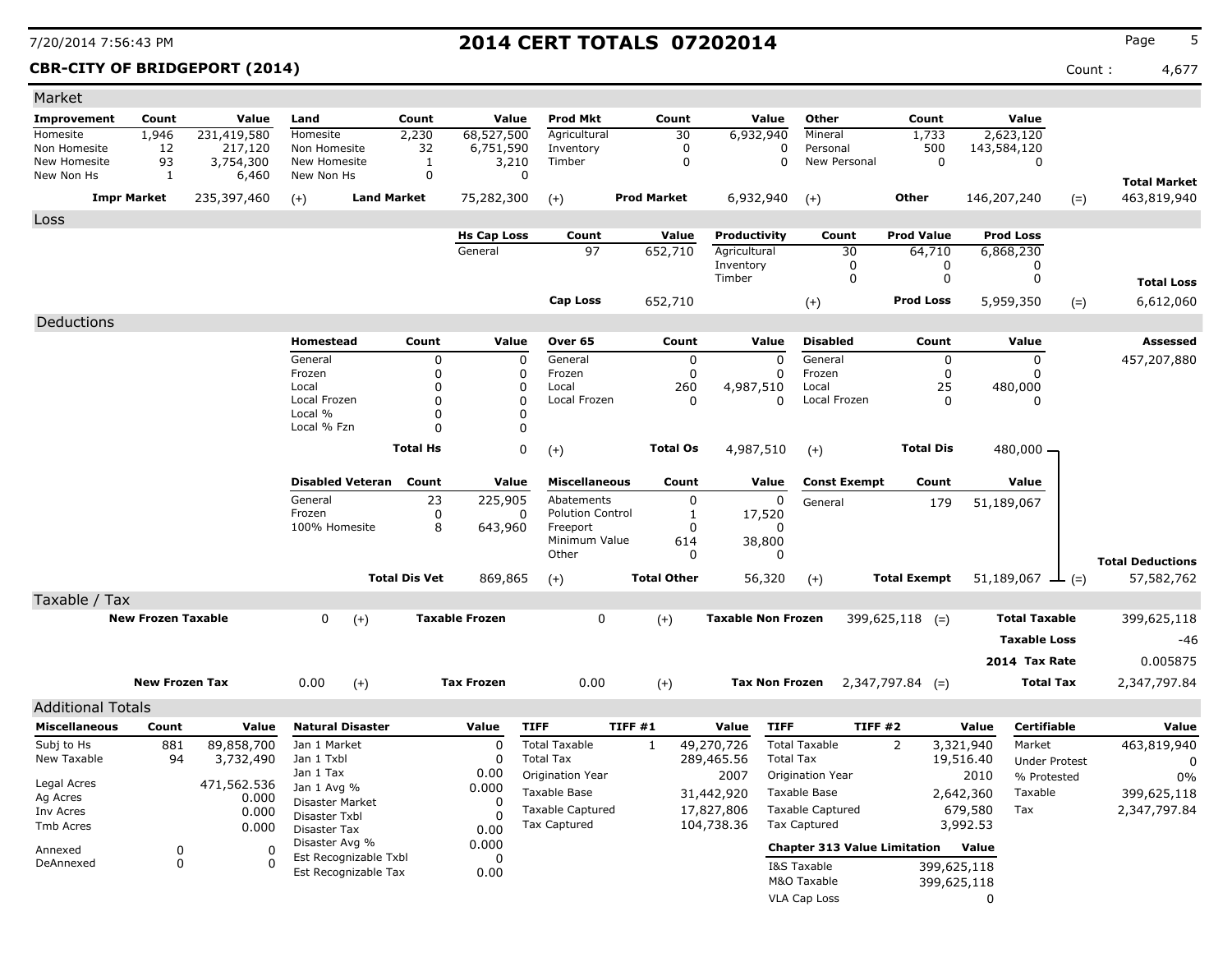**CCH-CITY OF CHICO (2014)** Count : 862

| Market                       |                           |                   |                               |                      |                       |                           |                    |                           |                       |                                     |                     |             |                      |        |                                      |
|------------------------------|---------------------------|-------------------|-------------------------------|----------------------|-----------------------|---------------------------|--------------------|---------------------------|-----------------------|-------------------------------------|---------------------|-------------|----------------------|--------|--------------------------------------|
| Improvement                  | Count                     | Value             | Land                          | Count                | Value                 | <b>Prod Mkt</b>           | Count              |                           | Value                 | Other                               | Count               |             | Value                |        |                                      |
| Homesite                     | 454                       | 31,001,690        | Homesite                      | 506                  | 4,641,150             | Agricultural              | 16                 |                           | 471,700               | Mineral                             | 203                 |             | 91,790               |        |                                      |
| Non Homesite<br>New Homesite | 3<br>1                    | 138,940<br>12,400 | Non Homesite<br>New Homesite  | 14<br>0              | 431,890<br>0          | Inventory<br>Timber       | 0<br>$\mathbf 0$   |                           | 0<br>0                | Personal<br>New Personal            | 97<br>0             |             | 27,134,770<br>0      |        |                                      |
| New Non Hs                   | 0                         | $\Omega$          | New Non Hs                    | $\mathbf 0$          | $\mathbf 0$           |                           |                    |                           |                       |                                     |                     |             |                      |        |                                      |
|                              | <b>Impr Market</b>        | 31,153,030        | <b>Land Market</b><br>$(+)$   |                      | 5,073,040             | $(+)$                     | <b>Prod Market</b> |                           | 471,700               | $(+)$                               | Other               |             | 27,226,560           | $(=)$  | <b>Total Market</b><br>63,924,330    |
| Loss                         |                           |                   |                               |                      |                       |                           |                    |                           |                       |                                     |                     |             |                      |        |                                      |
|                              |                           |                   |                               |                      | <b>Hs Cap Loss</b>    | Count                     | Value              | Productivity              |                       | Count                               | <b>Prod Value</b>   |             | <b>Prod Loss</b>     |        |                                      |
|                              |                           |                   |                               |                      | General               | $\overline{4}$            | 17,210             | Agricultural              |                       | 16                                  | 8,460               |             | 463,240              |        |                                      |
|                              |                           |                   |                               |                      |                       |                           |                    | Inventory<br>Timber       |                       | 0<br>0                              | 0<br>0              |             | 0<br>0               |        |                                      |
|                              |                           |                   |                               |                      |                       | <b>Cap Loss</b>           |                    |                           |                       |                                     | <b>Prod Loss</b>    |             |                      |        | <b>Total Loss</b>                    |
|                              |                           |                   |                               |                      |                       |                           | 17,210             |                           |                       | $(+)$                               |                     |             | 463,240              | $(=)$  | 480,450                              |
| Deductions                   |                           |                   |                               |                      |                       |                           |                    |                           |                       |                                     |                     |             |                      |        |                                      |
|                              |                           |                   | Homestead                     | Count                | Value                 | Over 65                   | Count              |                           | Value                 | <b>Disabled</b>                     | Count               |             | Value                |        | Assessed                             |
|                              |                           |                   | General<br>Frozen             | 0<br>0               | 0<br>0                | General<br>Frozen         | 0<br>$\mathbf 0$   |                           | 0<br>$\Omega$         | General<br>Frozen                   | 0<br>0              |             | 0<br>0               |        | 63,443,880                           |
|                              |                           |                   | Local                         | 0                    | 0                     | Local                     | 0                  |                           | 0                     | Local                               | 0                   |             | 0                    |        |                                      |
|                              |                           |                   | Local Frozen                  | 0                    | $\Omega$              | Local Frozen              | 0                  |                           | 0                     | Local Frozen                        | 0                   |             | 0                    |        |                                      |
|                              |                           |                   | Local %                       | 0                    | 0                     |                           |                    |                           |                       |                                     |                     |             |                      |        |                                      |
|                              |                           |                   | Local % Fzn                   | O                    | 0                     |                           |                    |                           |                       |                                     |                     |             |                      |        |                                      |
|                              |                           |                   |                               | <b>Total Hs</b>      | 0                     | $(+)$                     | <b>Total Os</b>    |                           | 0                     | $(+)$                               | <b>Total Dis</b>    |             | 0 -                  |        |                                      |
|                              |                           |                   | <b>Disabled Veteran</b>       | Count                | Value                 | <b>Miscellaneous</b>      | Count              |                           | Value                 | <b>Const Exempt</b>                 | Count               |             | Value                |        |                                      |
|                              |                           |                   | General                       | 4                    | 48,000                | Abatements                | 0                  |                           | 0                     | General                             | 37                  |             | 4,050,380            |        |                                      |
|                              |                           |                   | Frozen                        | 0                    | 0                     | <b>Polution Control</b>   | 0                  |                           | $\Omega$              |                                     |                     |             |                      |        |                                      |
|                              |                           |                   | 100% Homesite                 | 2                    | 171,530               | Freeport<br>Minimum Value | $\mathbf 0$<br>191 |                           | $\Omega$<br>17,420    |                                     |                     |             |                      |        |                                      |
|                              |                           |                   |                               |                      |                       | Other                     | 0                  |                           | $\Omega$              |                                     |                     |             |                      |        |                                      |
|                              |                           |                   |                               | <b>Total Dis Vet</b> | 219,530               | $(+)$                     | <b>Total Other</b> |                           | 17,420                |                                     | <b>Total Exempt</b> |             | 4,050,380            |        | <b>Total Deductions</b><br>4,287,330 |
|                              |                           |                   |                               |                      |                       |                           |                    |                           |                       | $(+)$                               |                     |             |                      | $-(-)$ |                                      |
| Taxable / Tax                |                           |                   |                               |                      |                       |                           |                    |                           |                       |                                     |                     |             |                      |        |                                      |
|                              | <b>New Frozen Taxable</b> |                   | 0<br>$(+)$                    |                      | <b>Taxable Frozen</b> | 0                         | $(+)$              | <b>Taxable Non Frozen</b> |                       |                                     | $59,156,550$ (=)    |             | <b>Total Taxable</b> |        | 59,156,550                           |
|                              |                           |                   |                               |                      |                       |                           |                    |                           |                       |                                     |                     |             | <b>Taxable Loss</b>  |        | 21                                   |
|                              |                           |                   |                               |                      |                       |                           |                    |                           |                       |                                     |                     |             | 2014 Tax Rate        |        | 0.0048                               |
|                              | <b>New Frozen Tax</b>     |                   | 0.00<br>$(+)$                 |                      | <b>Tax Frozen</b>     | 0.00                      | $(+)$              |                           | <b>Tax Non Frozen</b> |                                     | $283,951.34$ (=)    |             | <b>Total Tax</b>     |        | 283,951.34                           |
| <b>Additional Totals</b>     |                           |                   |                               |                      |                       |                           |                    |                           |                       |                                     |                     |             |                      |        |                                      |
| <b>Miscellaneous</b>         | Count                     | Value             | <b>Natural Disaster</b>       |                      | Value                 | <b>TIFF</b>               | <b>TIFF #1</b>     | Value                     | <b>TIFF</b>           | TIFF #2                             |                     | Value       | <b>Certifiable</b>   |        | Value                                |
| Subj to Hs                   | 195                       | 13,979,290        | Jan 1 Market                  |                      | 0                     | <b>Total Taxable</b>      | 0                  | $\mathbf 0$               |                       | <b>Total Taxable</b>                | $\Omega$            | $\mathbf 0$ | Market               |        | 63,924,330                           |
| New Taxable                  | 1                         | 12,400            | Jan 1 Txbl                    |                      | 0                     | <b>Total Tax</b>          |                    | 0.00                      | <b>Total Tax</b>      |                                     |                     | 0.00        | <b>Under Protest</b> |        | 0                                    |
|                              |                           |                   | Jan 1 Tax                     |                      | 0.00                  | Origination Year          |                    | 0                         |                       | Origination Year                    |                     | 0           | % Protested          |        | $0\%$                                |
| Legal Acres                  |                           | 998.776           | Jan 1 Avg %                   |                      | 0.000                 | Taxable Base              |                    | 0                         |                       | Taxable Base                        |                     | 0           | Taxable              |        | 59,156,550                           |
| Ag Acres<br>Inv Acres        |                           | 0.000<br>0.000    | Disaster Market               |                      | 0                     | <b>Taxable Captured</b>   |                    | $\mathbf 0$               |                       | <b>Taxable Captured</b>             |                     | $\Omega$    | Tax                  |        | 283,951.34                           |
| Tmb Acres                    |                           | 0.000             | Disaster Txbl<br>Disaster Tax |                      |                       | Tax Captured              |                    | 0.00                      |                       | <b>Tax Captured</b>                 |                     | 0.00        |                      |        |                                      |
|                              |                           |                   | Disaster Avg %                |                      | 0.00<br>0.000         |                           |                    |                           |                       |                                     |                     |             |                      |        |                                      |
| Annexed<br>DeAnnexed         | 0<br>0                    | 0<br>$\Omega$     | Est Recognizable Txbl         |                      | 0                     |                           |                    |                           |                       | <b>Chapter 313 Value Limitation</b> |                     | Value       |                      |        |                                      |
|                              |                           |                   | Est Recognizable Tax          |                      | 0.00                  |                           |                    |                           |                       | I&S Taxable                         |                     | 59,156,550  |                      |        |                                      |
|                              |                           |                   |                               |                      |                       |                           |                    |                           |                       | M&O Taxable                         |                     | 59,156,550  |                      |        |                                      |
|                              |                           |                   |                               |                      |                       |                           |                    |                           |                       | VLA Cap Loss                        |                     | 0           |                      |        |                                      |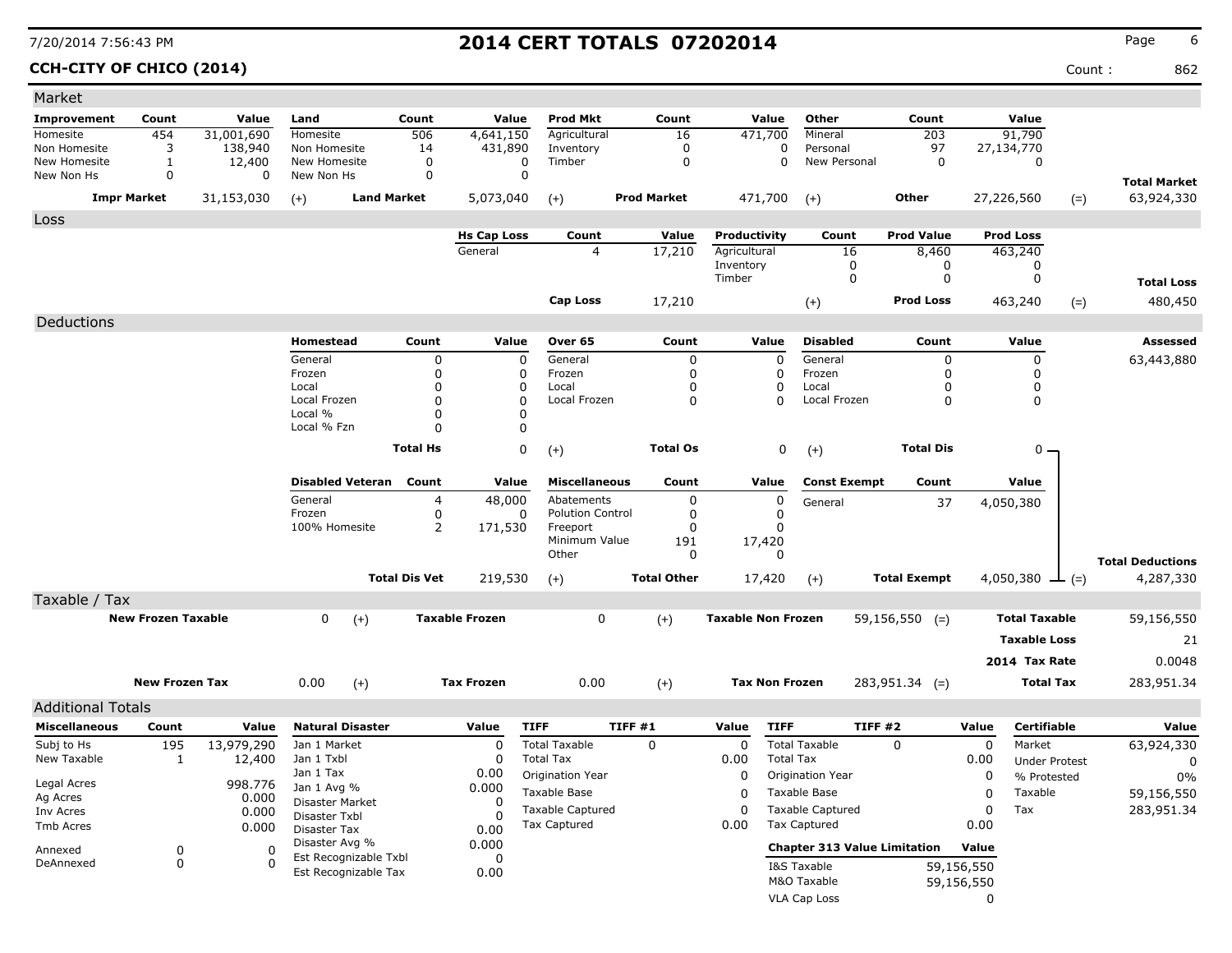## **CDE-CITY OF DECATUR (2014)** Count : 5,406

| Market                       |                           |                      |                                  |                      |                               |                           |                       |                              |                         |                          |                                     |             |                        |                                    |
|------------------------------|---------------------------|----------------------|----------------------------------|----------------------|-------------------------------|---------------------------|-----------------------|------------------------------|-------------------------|--------------------------|-------------------------------------|-------------|------------------------|------------------------------------|
| Improvement                  | Count                     | Value                | Land                             | Count                | Value                         | <b>Prod Mkt</b>           | Count                 | Value                        | Other                   |                          | Count                               |             | Value                  |                                    |
| Homesite                     | 2,369                     | 395,435,790          | Homesite                         | 2,786                | 144,559,016                   | Agricultural              | 104                   | 26,158,860                   |                         | Mineral                  | 1,681                               |             | 32,124,700             |                                    |
| Non Homesite<br>New Homesite | 9<br>221                  | 313,860<br>4,245,960 | Non Homesite<br>New Homesite     | 31<br>0              | 4,500,280<br>0                | Inventory<br>Timber       | 0<br>$\mathbf 0$      |                              | $\Omega$<br>$\Omega$    | Personal<br>New Personal | 763<br>$\mathbf 0$                  |             | 141,831,140<br>0       |                                    |
| New Non Hs                   | 2                         | 13,890               | New Non Hs                       | 0                    | $\mathbf 0$                   |                           |                       |                              |                         |                          |                                     |             |                        |                                    |
|                              | <b>Impr Market</b>        | 400,009,500          |                                  | <b>Land Market</b>   |                               |                           | <b>Prod Market</b>    | 26,158,860                   |                         |                          | Other                               |             | 173,955,840            | <b>Total Market</b><br>749,183,496 |
|                              |                           |                      | $(+)$                            |                      | 149,059,296                   | $(+)$                     |                       |                              | $(+)$                   |                          |                                     |             |                        | $(=)$                              |
| Loss                         |                           |                      |                                  |                      |                               |                           |                       |                              |                         |                          | <b>Prod Value</b>                   |             | <b>Prod Loss</b>       |                                    |
|                              |                           |                      |                                  |                      | <b>Hs Cap Loss</b><br>General | Count<br>15               | Value<br>117,200      | Productivity<br>Agricultural |                         | Count<br>104             | 102,150                             |             | 26,056,710             |                                    |
|                              |                           |                      |                                  |                      |                               |                           |                       | Inventory                    |                         | $\mathbf 0$              | 0                                   |             | $\mathbf{0}$           |                                    |
|                              |                           |                      |                                  |                      |                               |                           |                       | Timber                       |                         | $\pmb{0}$                | $\mathbf 0$                         |             | 0                      | <b>Total Loss</b>                  |
|                              |                           |                      |                                  |                      |                               | Cap Loss                  | 117,200               |                              | $^{(+)}$                |                          | <b>Prod Loss</b>                    |             | 26,056,710             | 26,173,910<br>$(=)$                |
| Deductions                   |                           |                      |                                  |                      |                               |                           |                       |                              |                         |                          |                                     |             |                        |                                    |
|                              |                           |                      | Homestead                        | Count                | Value                         | Over 65                   | Count                 | Value                        |                         | <b>Disabled</b>          | Count                               |             | Value                  | Assessed                           |
|                              |                           |                      | General                          | 0                    | $\Omega$                      | General                   | $\mathbf 0$           |                              | $\Omega$                | General                  | $\mathbf 0$                         |             | $\Omega$               | 723,009,586                        |
|                              |                           |                      | Frozen                           | 0                    | 0                             | Frozen                    | $\mathbf 0$           |                              | $\Omega$<br>Frozen      |                          | $\mathbf 0$                         |             | $\Omega$               |                                    |
|                              |                           |                      | Local                            | 0                    | 0                             | Local                     | 421                   | 2,519,840                    | Local                   |                          | $\mathbf 0$                         |             | 0                      |                                    |
|                              |                           |                      | Local Frozen                     | $\Omega$             | $\Omega$                      | Local Frozen              | $\Omega$              |                              | $\Omega$                | Local Frozen             | $\Omega$                            |             | 0                      |                                    |
|                              |                           |                      | Local %<br>Local % Fzn           | 0<br>0               | $\Omega$<br>0                 |                           |                       |                              |                         |                          |                                     |             |                        |                                    |
|                              |                           |                      |                                  | <b>Total Hs</b>      | $\mathbf 0$                   |                           | <b>Total Os</b>       |                              |                         |                          | <b>Total Dis</b>                    |             | 0 -                    |                                    |
|                              |                           |                      |                                  |                      |                               | $(+)$                     |                       | 2,519,840                    | $(+)$                   |                          |                                     |             |                        |                                    |
|                              |                           |                      | <b>Disabled Veteran</b>          | Count                | Value                         | <b>Miscellaneous</b>      | Count                 | Value                        |                         | <b>Const Exempt</b>      | Count                               |             | Value                  |                                    |
|                              |                           |                      | General                          | 30                   | 323,060                       | Abatements                | $\mathbf 0$           |                              | $\mathbf 0$             | General                  | 221                                 |             | 95,311,430             |                                    |
|                              |                           |                      | Frozen                           | $\mathbf 0$          | $\Omega$                      | <b>Polution Control</b>   | $\mathbf{1}$          | 633,180                      |                         |                          |                                     |             |                        |                                    |
|                              |                           |                      | 100% Homesite                    | $\overline{7}$       | 893,160                       | Freeport<br>Minimum Value | $\overline{2}$<br>482 | 26,949,264<br>36,890         |                         |                          |                                     |             |                        |                                    |
|                              |                           |                      |                                  |                      |                               | Other                     | $\mathbf 0$           |                              | $\mathbf 0$             |                          |                                     |             |                        | <b>Total Deductions</b>            |
|                              |                           |                      |                                  | <b>Total Dis Vet</b> | 1,216,220                     | $(+)$                     | <b>Total Other</b>    | 27,619,334                   | $(+)$                   |                          | <b>Total Exempt</b>                 |             | 95,311,430 $\perp$ (=) | 126,666,824                        |
| Taxable / Tax                |                           |                      |                                  |                      |                               |                           |                       |                              |                         |                          |                                     |             |                        |                                    |
|                              | <b>New Frozen Taxable</b> |                      | 0<br>$(+)$                       |                      | <b>Taxable Frozen</b>         | 0                         | $(+)$                 | <b>Taxable Non Frozen</b>    |                         |                          | $596,342,762$ (=)                   |             | <b>Total Taxable</b>   | 596,342,762                        |
|                              |                           |                      |                                  |                      |                               |                           |                       |                              |                         |                          |                                     |             |                        |                                    |
|                              |                           |                      |                                  |                      |                               |                           |                       |                              |                         |                          |                                     |             | <b>Taxable Loss</b>    | 76                                 |
|                              |                           |                      |                                  |                      |                               |                           |                       |                              |                         |                          |                                     |             | 2014 Tax Rate          | 0.00673                            |
|                              | <b>New Frozen Tax</b>     |                      | 0.00<br>$(+)$                    |                      | <b>Tax Frozen</b>             | 0.00                      | $(+)$                 |                              | <b>Tax Non Frozen</b>   |                          | $4,013,386.28$ (=)                  |             | <b>Total Tax</b>       | 4,013,386.28                       |
| <b>Additional Totals</b>     |                           |                      |                                  |                      |                               |                           |                       |                              |                         |                          |                                     |             |                        |                                    |
| <b>Miscellaneous</b>         | Count                     | Value                | <b>Natural Disaster</b>          |                      | Value                         | <b>TIFF</b>               | TIFF#1                | Value                        | <b>TIFF</b>             | <b>TIFF #2</b>           |                                     | Value       | <b>Certifiable</b>     | Value                              |
| Subj to Hs                   | 1,091                     | 133,339,467          | Jan 1 Market                     |                      | $\Omega$                      | <b>Total Taxable</b>      | $\mathbf 0$           | $\Omega$                     | <b>Total Taxable</b>    |                          | $\mathbf{0}$                        | $\Omega$    | Market                 | 749,183,496                        |
| New Taxable                  | 219                       | 4,239,140            | Jan 1 Txbl                       |                      | $\Omega$                      | <b>Total Tax</b>          |                       | 0.00                         | <b>Total Tax</b>        |                          |                                     | 0.00        | <b>Under Protest</b>   | 0                                  |
|                              |                           |                      | Jan 1 Tax                        |                      | 0.00                          | Origination Year          |                       | $\Omega$                     | Origination Year        |                          |                                     | 0           | % Protested            | 0%                                 |
| Legal Acres<br>Ag Acres      |                           | 340,454.302<br>0.000 | Jan 1 Avg %                      |                      | 0.000                         | Taxable Base              |                       | 0                            | Taxable Base            |                          |                                     | $\mathbf 0$ | Taxable                | 596,342,762                        |
| Inv Acres                    |                           | 0.000                | Disaster Market<br>Disaster Txbl |                      | 0<br>$\Omega$                 | <b>Taxable Captured</b>   |                       | 0                            | <b>Taxable Captured</b> |                          |                                     | 0           | Tax                    | 4,013,386.28                       |
| Tmb Acres                    |                           | 0.000                | Disaster Tax                     |                      | 0.00                          | Tax Captured              |                       | 0.00                         | <b>Tax Captured</b>     |                          |                                     | 0.00        |                        |                                    |
| Annexed                      | $\mathbf 0$               | $\Omega$             | Disaster Avg %                   |                      | 0.000                         |                           |                       |                              |                         |                          | <b>Chapter 313 Value Limitation</b> | Value       |                        |                                    |
| DeAnnexed                    | $\mathbf 0$               | $\Omega$             | Est Recognizable Txbl            |                      | $\mathbf 0$                   |                           |                       |                              | I&S Taxable             |                          |                                     | 596,342,762 |                        |                                    |
|                              |                           |                      | Est Recognizable Tax             |                      | 0.00                          |                           |                       |                              | M&O Taxable             |                          |                                     | 596,342,762 |                        |                                    |
|                              |                           |                      |                                  |                      |                               |                           |                       |                              | <b>VLA Cap Loss</b>     |                          |                                     | $\Omega$    |                        |                                    |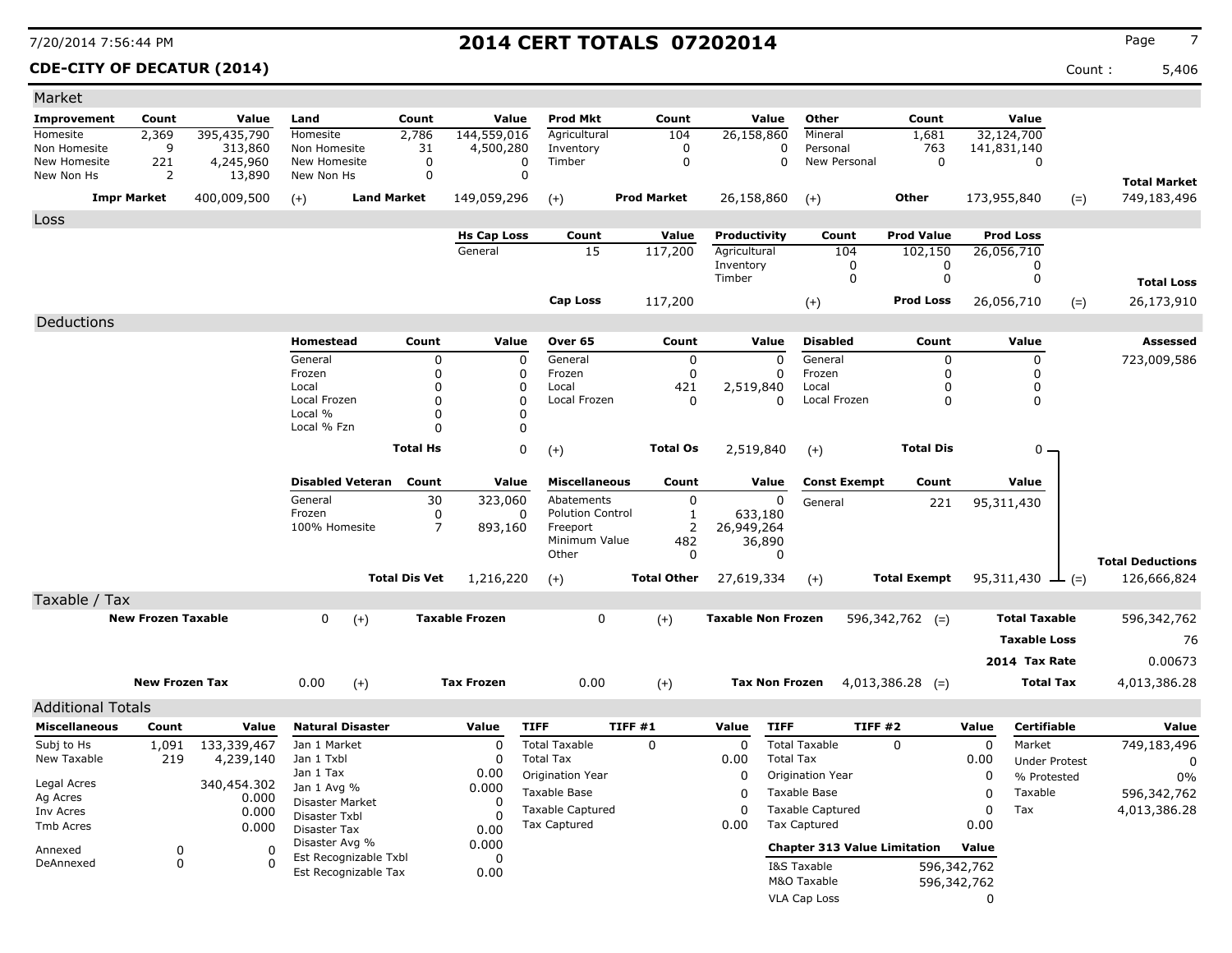### **CFW-CITY OF FT WORTH (2014)** Count : 69

| <b>Prod Mkt</b><br>Other<br>Value<br>Value<br>Count<br>Value<br>Count<br>Value<br>Count<br>Improvement<br>Count<br>Land<br>Homesite<br>0<br>Homesite<br>Agricultural<br>Mineral<br>56<br>$\Omega$<br>0<br>0<br>2<br>1,527,800<br>1,892,380<br>Non Homesite<br>0<br>11<br>698,680<br>0<br>Non Homesite<br>0<br>Inventory<br>Personal<br>0<br>0<br>0<br>0<br>0<br>New Homesite<br>0<br>$\Omega$<br>New Homesite<br>0<br>Timber<br>0<br>New Personal<br>0<br>O<br>New Non Hs<br>0<br>New Non Hs<br>0<br>0<br><b>Land Market</b><br>1,527,800<br><b>Impr Market</b><br>0<br><b>Prod Market</b><br>Other<br>2,591,060<br>0<br>$(+)$<br>$(+)$<br>$(+)$<br>$(=)$<br>Loss | <b>Total Market</b>     |
|-------------------------------------------------------------------------------------------------------------------------------------------------------------------------------------------------------------------------------------------------------------------------------------------------------------------------------------------------------------------------------------------------------------------------------------------------------------------------------------------------------------------------------------------------------------------------------------------------------------------------------------------------------------------|-------------------------|
|                                                                                                                                                                                                                                                                                                                                                                                                                                                                                                                                                                                                                                                                   |                         |
|                                                                                                                                                                                                                                                                                                                                                                                                                                                                                                                                                                                                                                                                   |                         |
|                                                                                                                                                                                                                                                                                                                                                                                                                                                                                                                                                                                                                                                                   |                         |
|                                                                                                                                                                                                                                                                                                                                                                                                                                                                                                                                                                                                                                                                   |                         |
|                                                                                                                                                                                                                                                                                                                                                                                                                                                                                                                                                                                                                                                                   |                         |
|                                                                                                                                                                                                                                                                                                                                                                                                                                                                                                                                                                                                                                                                   | 4,118,860               |
|                                                                                                                                                                                                                                                                                                                                                                                                                                                                                                                                                                                                                                                                   |                         |
| <b>Prod Value</b><br><b>Hs Cap Loss</b><br>Count<br>Value<br>Productivity<br>Count<br><b>Prod Loss</b>                                                                                                                                                                                                                                                                                                                                                                                                                                                                                                                                                            |                         |
| General<br>$\Omega$<br>$\Omega$<br>2<br>Agricultural<br>16,260<br>1,511,540                                                                                                                                                                                                                                                                                                                                                                                                                                                                                                                                                                                       |                         |
| Inventory<br>0<br>0<br>0<br>$\mathbf 0$<br>0<br>Timber<br>0                                                                                                                                                                                                                                                                                                                                                                                                                                                                                                                                                                                                       |                         |
|                                                                                                                                                                                                                                                                                                                                                                                                                                                                                                                                                                                                                                                                   | <b>Total Loss</b>       |
| Cap Loss<br>0<br><b>Prod Loss</b><br>$(+)$<br>1,511,540<br>$(=)$                                                                                                                                                                                                                                                                                                                                                                                                                                                                                                                                                                                                  | 1,511,540               |
| Deductions                                                                                                                                                                                                                                                                                                                                                                                                                                                                                                                                                                                                                                                        |                         |
| Value<br>Homestead<br>Count<br>Value<br>Over 65<br>Count<br>Value<br><b>Disabled</b><br>Count                                                                                                                                                                                                                                                                                                                                                                                                                                                                                                                                                                     | Assessed                |
| General<br>0<br>General<br>General<br>0<br>0<br>0<br>0<br>0                                                                                                                                                                                                                                                                                                                                                                                                                                                                                                                                                                                                       | 2,607,320               |
| Frozen<br>0<br>0<br>Frozen<br>Frozen<br>0<br>0<br>0<br>0                                                                                                                                                                                                                                                                                                                                                                                                                                                                                                                                                                                                          |                         |
| $\Omega$<br>0<br>0<br>0<br>0<br>Local<br>Local<br>0<br>Local                                                                                                                                                                                                                                                                                                                                                                                                                                                                                                                                                                                                      |                         |
| 0<br>$\Omega$<br>0<br>0<br>Local Frozen<br>$\Omega$<br>Local Frozen<br>Local Frozen<br>0                                                                                                                                                                                                                                                                                                                                                                                                                                                                                                                                                                          |                         |
| Local %<br>0<br>n<br>Local % Fzn<br>$\Omega$<br>n                                                                                                                                                                                                                                                                                                                                                                                                                                                                                                                                                                                                                 |                         |
|                                                                                                                                                                                                                                                                                                                                                                                                                                                                                                                                                                                                                                                                   |                         |
| 0<br>0<br><b>Total Dis</b><br><b>Total Hs</b><br><b>Total Os</b><br>0 -<br>$(+)$<br>$(+)$                                                                                                                                                                                                                                                                                                                                                                                                                                                                                                                                                                         |                         |
| <b>Miscellaneous</b><br><b>Disabled Veteran</b><br>Count<br>Value<br>Count<br>Value<br><b>Const Exempt</b><br>Count<br>Value                                                                                                                                                                                                                                                                                                                                                                                                                                                                                                                                      |                         |
| 0<br>$\mathbf 0$<br>Abatements<br>0<br>0<br>General<br>General<br>0<br>0                                                                                                                                                                                                                                                                                                                                                                                                                                                                                                                                                                                          |                         |
| Frozen<br><b>Polution Control</b><br>0<br>0<br>0<br>0                                                                                                                                                                                                                                                                                                                                                                                                                                                                                                                                                                                                             |                         |
| $\pmb{0}$<br>100% Homesite<br>0<br>0<br>Freeport<br>0                                                                                                                                                                                                                                                                                                                                                                                                                                                                                                                                                                                                             |                         |
| 0<br>Minimum Value<br>0<br>$\mathbf 0$<br>0<br>Other                                                                                                                                                                                                                                                                                                                                                                                                                                                                                                                                                                                                              |                         |
|                                                                                                                                                                                                                                                                                                                                                                                                                                                                                                                                                                                                                                                                   | <b>Total Deductions</b> |
| <b>Total Dis Vet</b><br><b>Total Other</b><br>0<br><b>Total Exempt</b><br>0<br>0<br>$(+)$<br>$(+)$<br>$ (=)$                                                                                                                                                                                                                                                                                                                                                                                                                                                                                                                                                      | 0                       |
| Taxable / Tax                                                                                                                                                                                                                                                                                                                                                                                                                                                                                                                                                                                                                                                     |                         |
| 0<br><b>New Frozen Taxable</b><br>0<br><b>Taxable Frozen</b><br><b>Total Taxable</b><br><b>Taxable Non Frozen</b><br>$2,607,320$ (=)<br>$(+)$<br>$(+)$                                                                                                                                                                                                                                                                                                                                                                                                                                                                                                            | 2,607,320               |
| <b>Taxable Loss</b>                                                                                                                                                                                                                                                                                                                                                                                                                                                                                                                                                                                                                                               | 0                       |
| 2014 Tax Rate                                                                                                                                                                                                                                                                                                                                                                                                                                                                                                                                                                                                                                                     | 0.00855                 |
| <b>New Frozen Tax</b><br>0.00<br><b>Tax Frozen</b><br>0.00<br><b>Tax Non Frozen</b><br>$22,292.59$ (=)<br><b>Total Tax</b><br>$(+)$<br>$(+)$                                                                                                                                                                                                                                                                                                                                                                                                                                                                                                                      | 22,292.59               |
|                                                                                                                                                                                                                                                                                                                                                                                                                                                                                                                                                                                                                                                                   |                         |
| <b>Additional Totals</b>                                                                                                                                                                                                                                                                                                                                                                                                                                                                                                                                                                                                                                          |                         |
| <b>Miscellaneous</b><br><b>Natural Disaster</b><br><b>TIFF</b><br>TIFF #1<br><b>TIFF</b><br>TIFF #2<br><b>Certifiable</b><br>Count<br>Value<br>Value<br>Value<br>Value                                                                                                                                                                                                                                                                                                                                                                                                                                                                                            | Value                   |
| Subj to Hs<br><b>Total Taxable</b><br><b>Total Taxable</b><br>0<br>Jan 1 Market<br>0<br>0<br>0<br>0<br>0<br>Market<br>0                                                                                                                                                                                                                                                                                                                                                                                                                                                                                                                                           | 4,118,860               |
| New Taxable<br>0<br>Jan 1 Txbl<br><b>Total Tax</b><br><b>Total Tax</b><br>0<br>0<br>0.00<br>0.00<br><b>Under Protest</b>                                                                                                                                                                                                                                                                                                                                                                                                                                                                                                                                          | 0                       |
| Jan 1 Tax<br>0.00<br>Origination Year<br>Origination Year<br>0<br>0<br>% Protested<br>Legal Acres<br>3,439.241                                                                                                                                                                                                                                                                                                                                                                                                                                                                                                                                                    | $0\%$                   |
| Jan 1 Avg %<br>0.000<br>Taxable Base<br>Taxable Base<br>Taxable<br>0<br>0<br>Ag Acres<br>0.000<br>Disaster Market<br>0                                                                                                                                                                                                                                                                                                                                                                                                                                                                                                                                            | 2,607,320               |
| <b>Taxable Captured</b><br>0<br><b>Taxable Captured</b><br>0<br>Tax<br>0.000<br>Inv Acres<br>Disaster Txbl<br>-0                                                                                                                                                                                                                                                                                                                                                                                                                                                                                                                                                  | 22,292.59               |
| <b>Tax Captured</b><br>Tax Captured<br>0.00<br>0.00<br>Tmb Acres<br>0.000<br>Disaster Tax<br>0.00                                                                                                                                                                                                                                                                                                                                                                                                                                                                                                                                                                 |                         |
| Disaster Avg %<br>0.000<br><b>Chapter 313 Value Limitation</b><br>Value<br>Annexed<br>0<br>0                                                                                                                                                                                                                                                                                                                                                                                                                                                                                                                                                                      |                         |
| Est Recognizable Txbl<br>0<br>DeAnnexed<br>0<br>0<br>I&S Taxable<br>2,607,320                                                                                                                                                                                                                                                                                                                                                                                                                                                                                                                                                                                     |                         |
| Est Recognizable Tax<br>0.00<br>M&O Taxable<br>2,607,320                                                                                                                                                                                                                                                                                                                                                                                                                                                                                                                                                                                                          |                         |
| VLA Cap Loss<br>0                                                                                                                                                                                                                                                                                                                                                                                                                                                                                                                                                                                                                                                 |                         |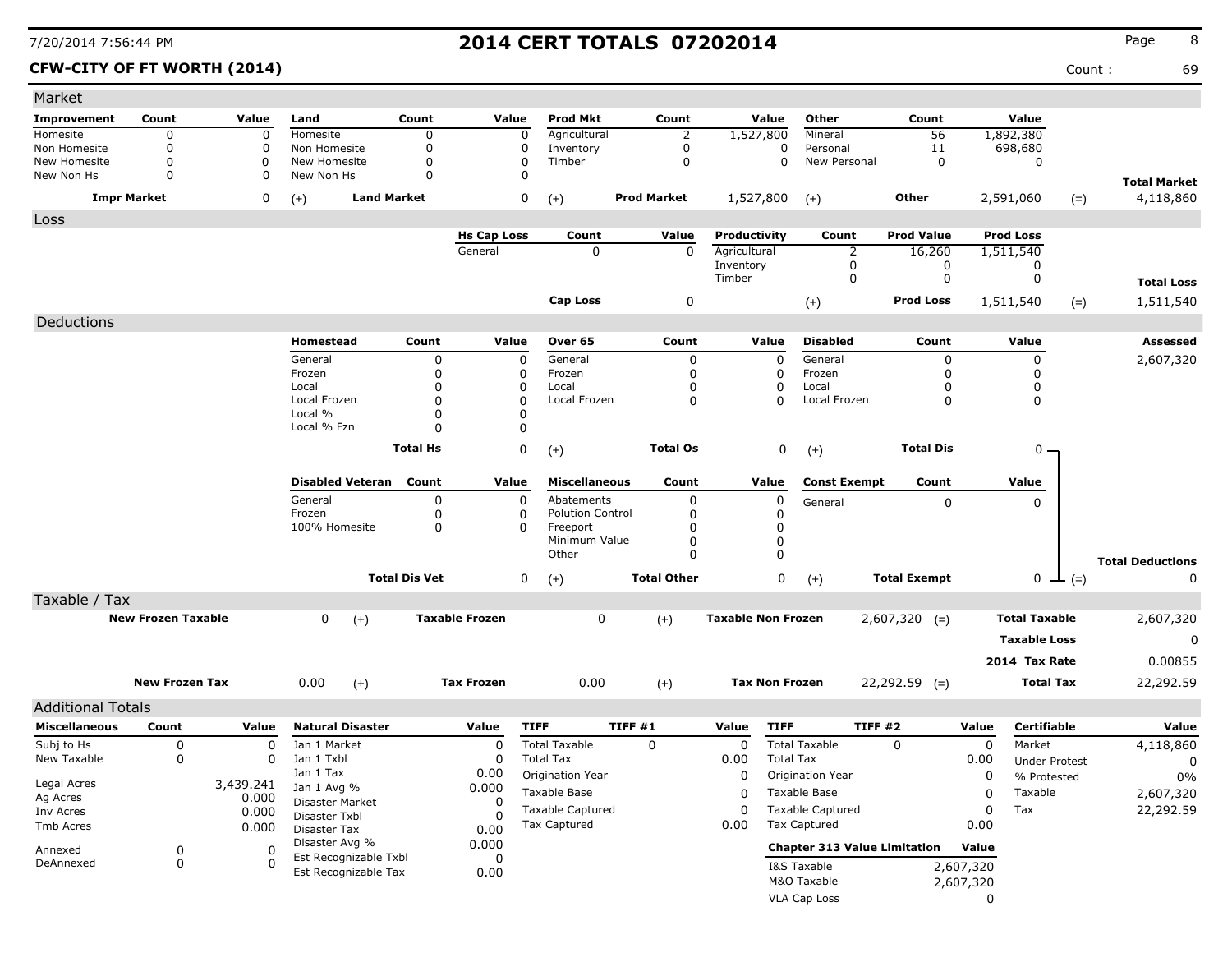### **CNE-CITY OF NEWARK (2014)** Count : 962

| Market                     |                           |              |                                         |                      |                       |                                          |                    |                           |                  |                                                |                     |             |                      |                         |
|----------------------------|---------------------------|--------------|-----------------------------------------|----------------------|-----------------------|------------------------------------------|--------------------|---------------------------|------------------|------------------------------------------------|---------------------|-------------|----------------------|-------------------------|
| <b>Improvement</b>         | Count                     | Value        | Land                                    | Count                | Value                 | <b>Prod Mkt</b>                          | Count              | Value                     |                  | Other                                          | Count               |             | Value                |                         |
| Homesite                   | 397                       | 28,529,480   | Homesite                                | 489                  | 7,578,210             | Agricultural                             |                    | 279,220                   |                  | Mineral                                        | 339                 |             | 438,270              |                         |
| Non Homesite               | 12                        | 151,980      | Non Homesite                            | 7                    | 206,370               | Inventory                                | 0                  |                           | 0                | Personal                                       | 65                  |             | 3,222,620            |                         |
| New Homesite<br>New Non Hs | 6<br>$\Omega$             | 158,410<br>0 | New Homesite<br>New Non Hs              | 0<br>$\Omega$        | 0<br>$\mathbf 0$      | Timber                                   | 0                  |                           | $\Omega$         | New Personal                                   | $\mathbf 0$         |             | 0                    |                         |
|                            |                           |              |                                         |                      |                       |                                          |                    |                           |                  |                                                |                     |             |                      | <b>Total Market</b>     |
|                            | <b>Impr Market</b>        | 28,839,870   | <b>Land Market</b><br>$(+)$             |                      | 7,784,580             | $(+)$                                    | <b>Prod Market</b> | 279,220                   |                  | $(+)$                                          | <b>Other</b>        |             | 3,660,890<br>$(=)$   | 40,564,560              |
| Loss                       |                           |              |                                         |                      |                       |                                          |                    |                           |                  |                                                |                     |             |                      |                         |
|                            |                           |              |                                         |                      | <b>Hs Cap Loss</b>    | Count                                    | Value              | Productivity              |                  | Count                                          | <b>Prod Value</b>   |             | <b>Prod Loss</b>     |                         |
|                            |                           |              |                                         |                      | General               | $\overline{4}$                           | 24,240             | Agricultural<br>Inventory |                  | 7                                              | 2,370               |             | 276,850              |                         |
|                            |                           |              |                                         |                      |                       |                                          |                    | Timber                    |                  | 0<br>0                                         | 0<br>0              |             | 0<br>0               | <b>Total Loss</b>       |
|                            |                           |              |                                         |                      |                       |                                          |                    |                           |                  |                                                | <b>Prod Loss</b>    |             |                      |                         |
|                            |                           |              |                                         |                      |                       | Cap Loss                                 | 24,240             |                           |                  | $(+)$                                          |                     |             | 276,850<br>$(=)$     | 301,090                 |
| Deductions                 |                           |              |                                         |                      |                       |                                          |                    |                           |                  |                                                |                     |             |                      |                         |
|                            |                           |              | Homestead                               | Count                | Value                 | Over 65                                  | Count              | Value                     |                  | <b>Disabled</b>                                | Count               |             | Value                | Assessed                |
|                            |                           |              | General                                 | 0                    | 0                     | General                                  | 0                  |                           | 0                | General                                        | 0                   |             | 0                    | 40,263,470              |
|                            |                           |              | Frozen<br>Local                         | 0<br>0               | 0<br>0                | Frozen<br>Local                          | 0<br>0             |                           | 0<br>0           | Frozen<br>Local                                | $\Omega$<br>0       |             | 0<br>0               |                         |
|                            |                           |              | Local Frozen                            | $\mathbf 0$          | 0                     | Local Frozen                             | 0                  |                           | $\Omega$         | Local Frozen                                   | 0                   |             | 0                    |                         |
|                            |                           |              | Local %                                 | $\mathbf 0$          | 0                     |                                          |                    |                           |                  |                                                |                     |             |                      |                         |
|                            |                           |              | Local % Fzn                             | $\Omega$             | 0                     |                                          |                    |                           |                  |                                                |                     |             |                      |                         |
|                            |                           |              |                                         | <b>Total Hs</b>      | 0                     | $(+)$                                    | <b>Total Os</b>    |                           | 0                | $(+)$                                          | <b>Total Dis</b>    |             | $0 -$                |                         |
|                            |                           |              |                                         |                      |                       |                                          |                    |                           |                  |                                                |                     |             |                      |                         |
|                            |                           |              | <b>Disabled Veteran</b>                 | Count                | Value                 | <b>Miscellaneous</b>                     | Count              | Value                     |                  | <b>Const Exempt</b>                            | Count               |             | Value                |                         |
|                            |                           |              | General                                 | 10                   | 78,000                | Abatements                               | 0                  |                           | 0                | General                                        | 20                  |             | 1,318,589            |                         |
|                            |                           |              | Frozen                                  | 0                    | 0                     | <b>Polution Control</b>                  | 0                  |                           | 0                |                                                |                     |             |                      |                         |
|                            |                           |              | 100% Homesite                           | 1                    | 25,270                | Freeport<br>Minimum Value                | 0<br>61            | 9,750                     | $\Omega$         |                                                |                     |             |                      |                         |
|                            |                           |              |                                         |                      |                       | Other                                    | 0                  |                           | 0                |                                                |                     |             |                      |                         |
|                            |                           |              |                                         |                      |                       |                                          | <b>Total Other</b> |                           |                  |                                                |                     |             |                      | <b>Total Deductions</b> |
|                            |                           |              |                                         | <b>Total Dis Vet</b> | 103,270               | $(+)$                                    |                    | 9,750                     |                  | $(+)$                                          | <b>Total Exempt</b> |             | 1,318,589<br>$ (=)$  | 1,431,609               |
| Taxable / Tax              |                           |              |                                         |                      |                       |                                          |                    |                           |                  |                                                |                     |             |                      |                         |
|                            | <b>New Frozen Taxable</b> |              | 0<br>$(+)$                              |                      | <b>Taxable Frozen</b> | 0                                        | $(+)$              | <b>Taxable Non Frozen</b> |                  |                                                | $38,831,861$ (=)    |             | <b>Total Taxable</b> | 38,831,861              |
|                            |                           |              |                                         |                      |                       |                                          |                    |                           |                  |                                                |                     |             | <b>Taxable Loss</b>  | -24                     |
|                            |                           |              |                                         |                      |                       |                                          |                    |                           |                  |                                                |                     |             | 2014 Tax Rate        | 0.005735                |
|                            | <b>New Frozen Tax</b>     |              | 0.00<br>$(+)$                           |                      | <b>Tax Frozen</b>     | 0.00                                     | $(+)$              | <b>Tax Non Frozen</b>     |                  |                                                | $222,700.86$ (=)    |             | <b>Total Tax</b>     | 222,700.86              |
|                            |                           |              |                                         |                      |                       |                                          |                    |                           |                  |                                                |                     |             |                      |                         |
| <b>Additional Totals</b>   |                           |              |                                         |                      |                       |                                          |                    |                           |                  |                                                |                     |             |                      |                         |
| <b>Miscellaneous</b>       | Count                     | Value        | <b>Natural Disaster</b>                 |                      | Value                 | <b>TIFF</b>                              | <b>TIFF #1</b>     | Value                     | <b>TIFF</b>      | TIFF #2                                        |                     | Value       | Certifiable          | Value                   |
| Subj to Hs<br>New Taxable  | 184                       | 21,296,330   | Jan 1 Market<br>Jan 1 Txbl              |                      | 0<br>0                | <b>Total Taxable</b><br><b>Total Tax</b> | $\mathbf 0$        | 0                         | <b>Total Tax</b> | <b>Total Taxable</b>                           | $\Omega$            | $\mathbf 0$ | Market               | 40,564,560              |
|                            | 6                         | 158,410      | Jan 1 Tax                               |                      | 0.00                  | Origination Year                         |                    | 0.00                      |                  |                                                |                     | 0.00        | <b>Under Protest</b> | 0                       |
| Legal Acres                |                           | 319,653.873  | Jan 1 Avg %                             |                      | 0.000                 |                                          |                    | 0                         |                  | Origination Year                               |                     | 0           | % Protested          | 0%                      |
| Ag Acres                   |                           | 0.000        | Disaster Market                         |                      | 0                     | Taxable Base                             |                    | 0                         |                  | Taxable Base                                   |                     | 0           | Taxable              | 38,831,861              |
| Inv Acres                  |                           | 0.000        | Disaster Txbl                           |                      | $\Omega$              | <b>Taxable Captured</b><br>Tax Captured  |                    | 0                         |                  | <b>Taxable Captured</b><br><b>Tax Captured</b> |                     | 0           | Tax                  | 222,700.86              |
| Tmb Acres                  |                           | 0.000        | Disaster Tax                            |                      | 0.00                  |                                          |                    | 0.00                      |                  |                                                |                     | 0.00        |                      |                         |
| Annexed                    | 0                         | $\Omega$     | Disaster Avg %<br>Est Recognizable Txbl |                      | 0.000                 |                                          |                    |                           |                  | <b>Chapter 313 Value Limitation</b>            |                     | Value       |                      |                         |
| DeAnnexed                  | 0                         | n            | Est Recognizable Tax                    |                      | 0<br>0.00             |                                          |                    |                           |                  | I&S Taxable                                    |                     | 38,831,861  |                      |                         |
|                            |                           |              |                                         |                      |                       |                                          |                    |                           |                  | M&O Taxable                                    |                     | 38,831,861  |                      |                         |
|                            |                           |              |                                         |                      |                       |                                          |                    |                           |                  | VLA Cap Loss                                   |                     | 0           |                      |                         |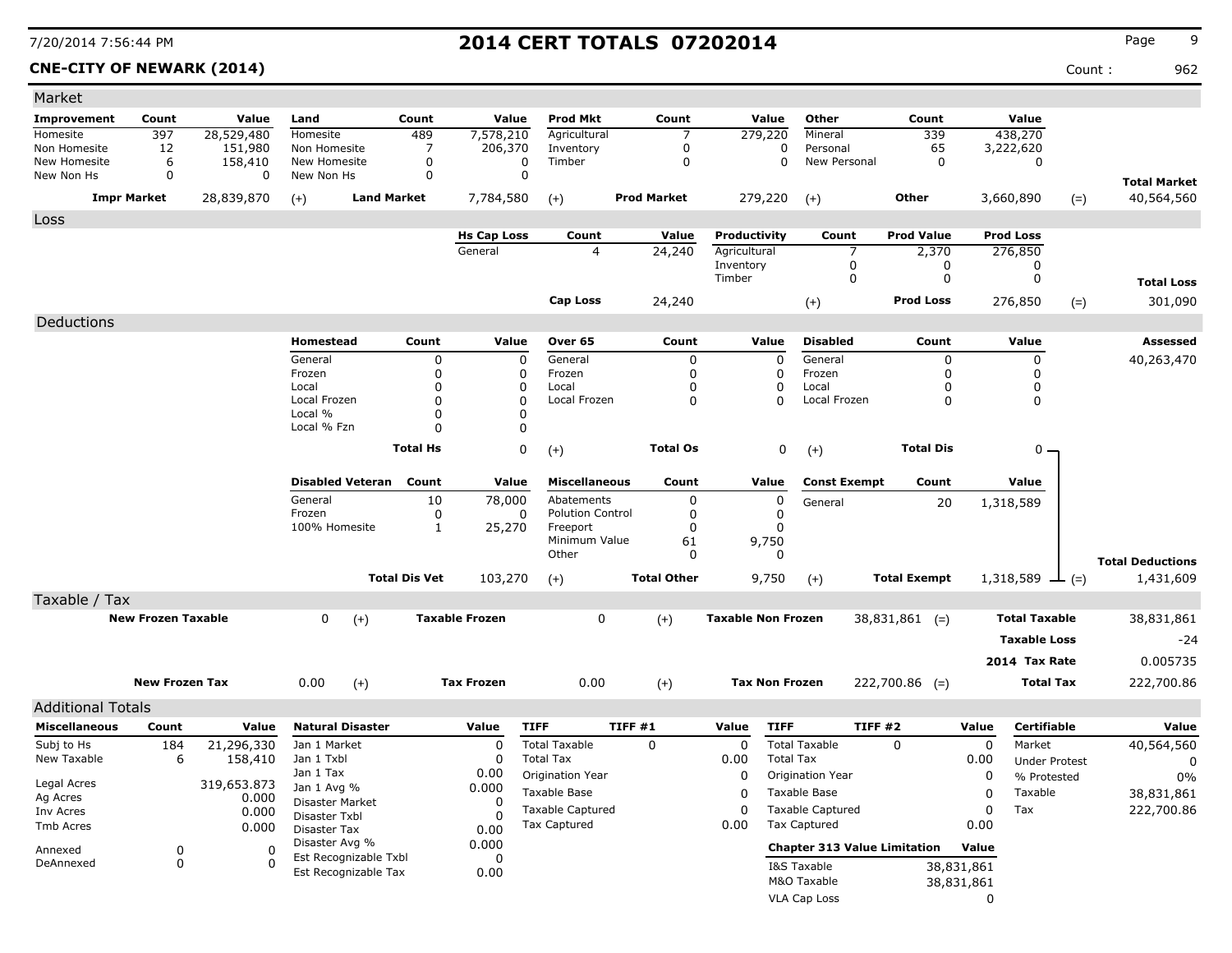## **CNF-CITY NEW FAIRVIEW (2014)** Count : 5,763

| Market                     |                           |                        |                               |                      |                       |                         |                    |                           |                                     |                     |             |                      |                         |
|----------------------------|---------------------------|------------------------|-------------------------------|----------------------|-----------------------|-------------------------|--------------------|---------------------------|-------------------------------------|---------------------|-------------|----------------------|-------------------------|
| Improvement                | Count                     | Value                  | Land                          | Count                | Value                 | <b>Prod Mkt</b>         | Count              | Value                     | Other                               | Count               |             | Value                |                         |
| Homesite                   | 373                       | 22,542,820             | Homesite                      | 493                  | 13,518,960            | Agricultural            | 104                | 30,930,470                | Mineral                             | 4,990               |             | 117,869,290          |                         |
| Non Homesite               | 11                        | 251,000                | Non Homesite                  | 24                   | 1,445,670             | Inventory               | 0                  |                           | 0<br>Personal                       | 163                 |             | 24,184,960           |                         |
| New Homesite<br>New Non Hs | 79<br>2                   | 6,368,850<br>30,560    | New Homesite<br>New Non Hs    | 0<br>0               | 0<br>$\mathbf 0$      | Timber                  | 0                  |                           | 0<br>New Personal                   | 0                   |             | 0                    |                         |
|                            |                           |                        |                               |                      |                       |                         |                    |                           |                                     |                     |             |                      | <b>Total Market</b>     |
|                            | <b>Impr Market</b>        | 29,193,230             | <b>Land Market</b><br>$(+)$   |                      | 14,964,630            | $(+)$                   | <b>Prod Market</b> | 30,930,470                | $(+)$                               | Other               |             | 142,054,250          | 217,142,580<br>$(=)$    |
| Loss                       |                           |                        |                               |                      |                       |                         |                    |                           |                                     |                     |             |                      |                         |
|                            |                           |                        |                               |                      | <b>Hs Cap Loss</b>    | Count                   | Value              | Productivity              | Count                               | <b>Prod Value</b>   |             | <b>Prod Loss</b>     |                         |
|                            |                           |                        |                               |                      | General               | 6                       | 45,220             | Agricultural              | 104                                 | 464,670             |             | 30,465,800           |                         |
|                            |                           |                        |                               |                      |                       |                         |                    | Inventory<br>Timber       | 0<br>0                              | 0<br>0              |             | 0<br>0               |                         |
|                            |                           |                        |                               |                      |                       |                         |                    |                           |                                     |                     |             |                      | <b>Total Loss</b>       |
|                            |                           |                        |                               |                      |                       | <b>Cap Loss</b>         | 45,220             |                           | $(+)$                               | <b>Prod Loss</b>    |             | 30,465,800           | 30,511,020<br>$(=)$     |
| Deductions                 |                           |                        |                               |                      |                       |                         |                    |                           |                                     |                     |             |                      |                         |
|                            |                           |                        | Homestead                     | Count                | Value                 | Over 65                 | Count              | Value                     | <b>Disabled</b>                     | Count               |             | Value                | Assessed                |
|                            |                           |                        | General                       | 0                    | 0                     | General                 | 0                  |                           | $\mathbf 0$<br>General              | 0                   |             | 0                    | 186,631,560             |
|                            |                           |                        | Frozen                        | $\Omega$             | 0                     | Frozen                  | 0                  |                           | 0<br>Frozen                         | 0                   |             | 0                    |                         |
|                            |                           |                        | Local                         | $\Omega$             | 0                     | Local                   | $\Omega$           |                           | 0<br>Local                          | 0                   |             | 0                    |                         |
|                            |                           |                        | Local Frozen<br>Local %       | $\Omega$             | 0                     | Local Frozen            | 0                  |                           | $\Omega$<br>Local Frozen            | 0                   |             | 0                    |                         |
|                            |                           |                        | Local % Fzn                   | $\Omega$<br>$\Omega$ | 0<br>0                |                         |                    |                           |                                     |                     |             |                      |                         |
|                            |                           |                        |                               |                      |                       |                         |                    |                           |                                     |                     |             |                      |                         |
|                            |                           |                        |                               | <b>Total Hs</b>      | 0                     | $(+)$                   | <b>Total Os</b>    |                           | 0<br>$(+)$                          | <b>Total Dis</b>    |             | 0 -                  |                         |
|                            |                           |                        | <b>Disabled Veteran</b>       | Count                | Value                 | <b>Miscellaneous</b>    | Count              | Value                     | <b>Const Exempt</b>                 | Count               |             | Value                |                         |
|                            |                           |                        | General                       | 7                    | 60,500                | Abatements              | 0                  |                           | 0<br>General                        | 18                  |             | 2,119,430            |                         |
|                            |                           |                        | Frozen                        | 0                    | 0                     | <b>Polution Control</b> | 0                  |                           | $\Omega$                            |                     |             |                      |                         |
|                            |                           |                        | 100% Homesite                 | 1                    | 98,190                | Freeport                | 1                  | 1,737,929                 |                                     |                     |             |                      |                         |
|                            |                           |                        |                               |                      |                       | Minimum Value           | 420                | 23,260                    |                                     |                     |             |                      |                         |
|                            |                           |                        |                               |                      |                       | Other                   | 0                  |                           | 0                                   |                     |             |                      | <b>Total Deductions</b> |
|                            |                           |                        |                               | <b>Total Dis Vet</b> | 158,690               | $(+)$                   | <b>Total Other</b> | 1,761,189                 | $(+)$                               | <b>Total Exempt</b> |             | 2,119,430<br>$ (=)$  | 4,039,309               |
| Taxable / Tax              |                           |                        |                               |                      |                       |                         |                    |                           |                                     |                     |             |                      |                         |
|                            | <b>New Frozen Taxable</b> |                        | 0<br>$(+)$                    |                      | <b>Taxable Frozen</b> | 0                       | $(+)$              | <b>Taxable Non Frozen</b> |                                     | $182,592,251$ (=)   |             | <b>Total Taxable</b> | 182,592,251             |
|                            |                           |                        |                               |                      |                       |                         |                    |                           |                                     |                     |             | <b>Taxable Loss</b>  | 0                       |
|                            |                           |                        |                               |                      |                       |                         |                    |                           |                                     |                     |             | 2014 Tax Rate        | 0.00                    |
|                            |                           |                        |                               |                      |                       |                         |                    |                           |                                     |                     |             |                      |                         |
|                            | <b>New Frozen Tax</b>     |                        | 0.00<br>$(+)$                 |                      | <b>Tax Frozen</b>     | 0.00                    | $(+)$              |                           | <b>Tax Non Frozen</b>               | $0.00 (=)$          |             | <b>Total Tax</b>     | 0.00                    |
| <b>Additional Totals</b>   |                           |                        |                               |                      |                       |                         |                    |                           |                                     |                     |             |                      |                         |
| <b>Miscellaneous</b>       | Count                     | Value                  | <b>Natural Disaster</b>       |                      | Value                 | <b>TIFF</b>             | TIFF#1             | Value                     | <b>TIFF</b>                         | TIFF#2              | Value       | <b>Certifiable</b>   | Value                   |
| Subj to Hs                 | 225                       | 19,316,260             | Jan 1 Market                  |                      | $\mathbf 0$           | <b>Total Taxable</b>    | $\mathbf 0$        | $\mathbf 0$               | <b>Total Taxable</b>                | $\Omega$            | $\mathbf 0$ | Market               | 217,142,580             |
| New Taxable                | 78                        | 5,923,980              | Jan 1 Txbl                    |                      | 0                     | <b>Total Tax</b>        |                    | 0.00                      | <b>Total Tax</b>                    |                     | 0.00        | <b>Under Protest</b> | 0                       |
|                            |                           |                        | Jan 1 Tax                     |                      | 0.00                  | Origination Year        |                    | 0                         | Origination Year                    |                     | 0           | % Protested          | $0\%$                   |
| Legal Acres<br>Ag Acres    |                           | 7,148,765.851<br>0.000 | Jan 1 Avg %                   |                      | 0.000                 | Taxable Base            |                    | 0                         | Taxable Base                        |                     | 0           | Taxable              | 182,592,251             |
| Inv Acres                  |                           | 0.000                  | Disaster Market               |                      | 0                     | <b>Taxable Captured</b> |                    | 0                         | <b>Taxable Captured</b>             |                     | $\Omega$    | Tax                  | 0.00                    |
| Tmb Acres                  |                           | 0.000                  | Disaster Txbl<br>Disaster Tax |                      | O<br>0.00             | Tax Captured            |                    | 0.00                      | <b>Tax Captured</b>                 |                     | 0.00        |                      |                         |
|                            |                           |                        | Disaster Avg %                |                      | 0.000                 |                         |                    |                           |                                     |                     |             |                      |                         |
| Annexed                    | 0                         | 0                      | Est Recognizable Txbl         |                      | 0                     |                         |                    |                           | <b>Chapter 313 Value Limitation</b> |                     | Value       |                      |                         |
| DeAnnexed                  | 0                         | n                      | Est Recognizable Tax          |                      | 0.00                  |                         |                    |                           | I&S Taxable                         |                     | 182,592,251 |                      |                         |
|                            |                           |                        |                               |                      |                       |                         |                    |                           | M&O Taxable                         |                     | 182,592,251 |                      |                         |
|                            |                           |                        |                               |                      |                       |                         |                    |                           | VLA Cap Loss                        |                     | 0           |                      |                         |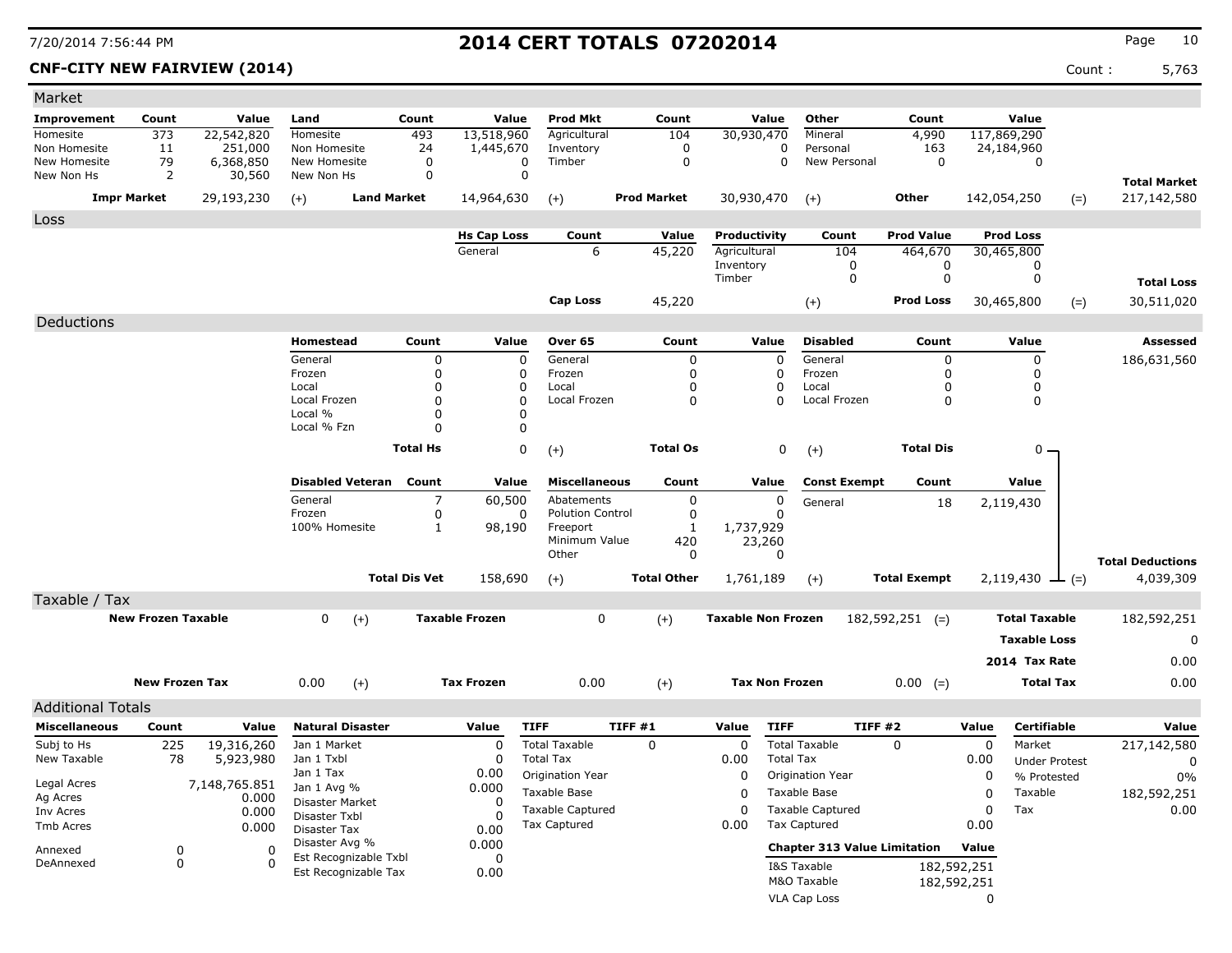**COK-COOKE COUNTY (2014)** Count : 3

| Market                   |                           |          |                                           |                      |                       |                         |                    |                           |                                     |                     |          |                      |        |                              |
|--------------------------|---------------------------|----------|-------------------------------------------|----------------------|-----------------------|-------------------------|--------------------|---------------------------|-------------------------------------|---------------------|----------|----------------------|--------|------------------------------|
| Improvement              | Count                     | Value    | Land                                      | Count                | Value                 | <b>Prod Mkt</b>         | Count              | Value                     | Other                               | Count               |          | Value                |        |                              |
| Homesite                 | 0                         | 0        | Homesite                                  | 0                    | 0                     | Agricultural            | $\mathbf 0$        | $\Omega$                  | Mineral                             | 3                   |          | 5,990                |        |                              |
| Non Homesite             | 0                         | $\Omega$ | Non Homesite                              | 0                    | 0                     | Inventory               | 0                  | O                         | Personal                            | $\Omega$            |          | 0                    |        |                              |
| New Homesite             | 0<br>0                    | 0        | New Homesite                              | $\mathbf 0$          | 0<br>0                | Timber                  | $\mathbf 0$        | O                         | New Personal                        | $\Omega$            |          | 0                    |        |                              |
| New Non Hs               | <b>Impr Market</b>        | 0<br>0   | New Non Hs<br><b>Land Market</b><br>$(+)$ | 0                    | 0                     | $(+)$                   | <b>Prod Market</b> | 0                         | $(+)$                               | Other               |          | 5,990                |        | <b>Total Market</b><br>5,990 |
|                          |                           |          |                                           |                      |                       |                         |                    |                           |                                     |                     |          |                      | $(=)$  |                              |
| Loss                     |                           |          |                                           |                      | <b>Hs Cap Loss</b>    | Count                   | Value              | Productivity              | Count                               | <b>Prod Value</b>   |          | <b>Prod Loss</b>     |        |                              |
|                          |                           |          |                                           |                      | General               | 0                       | $\mathbf 0$        | Agricultural              | 0                                   | 0                   |          | 0                    |        |                              |
|                          |                           |          |                                           |                      |                       |                         |                    | Inventory                 | 0                                   | 0                   |          | 0                    |        |                              |
|                          |                           |          |                                           |                      |                       |                         |                    | Timber                    | 0                                   | 0                   |          | 0                    |        | <b>Total Loss</b>            |
|                          |                           |          |                                           |                      |                       | <b>Cap Loss</b>         | 0                  |                           | $(+)$                               | <b>Prod Loss</b>    |          | 0                    | $(=)$  | 0                            |
| Deductions               |                           |          |                                           |                      |                       |                         |                    |                           |                                     |                     |          |                      |        |                              |
|                          |                           |          | Homestead                                 | Count                | Value                 | Over 65                 | Count              | Value                     | <b>Disabled</b>                     | Count               |          | Value                |        | Assessed                     |
|                          |                           |          | General                                   | 0                    | 0                     | General                 | 0                  | 0                         | General                             | 0                   |          | 0                    |        | 5,990                        |
|                          |                           |          | Frozen                                    | 0                    | 0                     | Frozen                  | 0                  | 0                         | Frozen                              | 0                   |          | 0                    |        |                              |
|                          |                           |          | Local                                     | 0                    | 0                     | Local                   | 0                  | 0                         | Local                               | 0                   |          | 0                    |        |                              |
|                          |                           |          | Local Frozen<br>Local %                   | 0<br>0               | 0<br>$\Omega$         | Local Frozen            | 0                  | $\mathbf{0}$              | Local Frozen                        | 0                   |          | 0                    |        |                              |
|                          |                           |          | Local % Fzn                               | 0                    | 0                     |                         |                    |                           |                                     |                     |          |                      |        |                              |
|                          |                           |          |                                           |                      |                       |                         |                    |                           |                                     |                     |          |                      |        |                              |
|                          |                           |          |                                           | <b>Total Hs</b>      | 0                     | $(+)$                   | <b>Total Os</b>    | 0                         | $(+)$                               | <b>Total Dis</b>    |          | $0 -$                |        |                              |
|                          |                           |          | <b>Disabled Veteran</b>                   | Count                | Value                 | <b>Miscellaneous</b>    | Count              | Value                     | <b>Const Exempt</b>                 | Count               |          | Value                |        |                              |
|                          |                           |          | General                                   | 0                    | 0                     | Abatements              | 0                  | 0                         | General                             | 0                   |          | 0                    |        |                              |
|                          |                           |          | Frozen                                    | 0                    | 0                     | <b>Polution Control</b> | $\mathbf 0$        | $\mathbf{0}$              |                                     |                     |          |                      |        |                              |
|                          |                           |          | 100% Homesite                             | 0                    | $\Omega$              | Freeport                | 0                  | 0                         |                                     |                     |          |                      |        |                              |
|                          |                           |          |                                           |                      |                       | Minimum Value<br>Other  | 0<br>0             | 0<br>0                    |                                     |                     |          |                      |        |                              |
|                          |                           |          |                                           |                      |                       |                         |                    |                           |                                     |                     |          |                      |        | <b>Total Deductions</b>      |
|                          |                           |          |                                           | <b>Total Dis Vet</b> | 0                     | $(+)$                   | <b>Total Other</b> | 0                         | $(+)$                               | <b>Total Exempt</b> |          | $\mathbf 0$          | $-(-)$ | 0                            |
| Taxable / Tax            |                           |          |                                           |                      |                       |                         |                    |                           |                                     |                     |          |                      |        |                              |
|                          | <b>New Frozen Taxable</b> |          | $\mathbf 0$<br>$(+)$                      |                      | <b>Taxable Frozen</b> | 0                       | $(+)$              | <b>Taxable Non Frozen</b> |                                     | $5,990$ (=)         |          | <b>Total Taxable</b> |        | 5,990                        |
|                          |                           |          |                                           |                      |                       |                         |                    |                           |                                     |                     |          | <b>Taxable Loss</b>  |        | $-10$                        |
|                          |                           |          |                                           |                      |                       |                         |                    |                           |                                     |                     |          | 2014 Tax Rate        |        | 0.0001                       |
|                          | <b>New Frozen Tax</b>     |          |                                           |                      | <b>Tax Frozen</b>     |                         |                    | <b>Tax Non Frozen</b>     |                                     |                     |          | <b>Total Tax</b>     |        |                              |
|                          |                           |          | 0.00<br>$(+)$                             |                      |                       | 0.00                    | $(+)$              |                           |                                     | $0.60 (=)$          |          |                      |        | 0.60                         |
| <b>Additional Totals</b> |                           |          |                                           |                      |                       |                         |                    |                           |                                     |                     |          |                      |        |                              |
| <b>Miscellaneous</b>     | Count                     | Value    | <b>Natural Disaster</b>                   |                      | Value                 | <b>TIFF</b>             | TIFF#1             | <b>TIFF</b><br>Value      |                                     | <b>TIFF #2</b>      | Value    | <b>Certifiable</b>   |        | Value                        |
| Subj to Hs               | $\mathbf 0$               | 0        | Jan 1 Market                              |                      | 0                     | <b>Total Taxable</b>    | 0                  | 0                         | <b>Total Taxable</b>                | $\Omega$            | $\Omega$ | Market               |        | 5,990                        |
| New Taxable              | 0                         | 0        | Jan 1 Txbl                                |                      | 0                     | <b>Total Tax</b>        |                    | 0.00                      | <b>Total Tax</b>                    |                     | 0.00     | <b>Under Protest</b> |        | 0                            |
| Legal Acres              |                           | 305.040  | Jan 1 Tax                                 |                      | 0.00                  | Origination Year        |                    | 0                         | Origination Year                    |                     | 0        | % Protested          |        | $0\%$                        |
| Ag Acres                 |                           | 0.000    | Jan 1 Avg %<br>Disaster Market            |                      | 0.000<br>0            | Taxable Base            |                    | 0                         | Taxable Base                        |                     | 0        | Taxable              |        | 5,990                        |
| Inv Acres                |                           | 0.000    | Disaster Txbl                             |                      | n                     | <b>Taxable Captured</b> |                    | 0                         | <b>Taxable Captured</b>             |                     | 0        | Tax                  |        | 0.60                         |
| Tmb Acres                |                           | 0.000    | Disaster Tax                              |                      | 0.00                  | <b>Tax Captured</b>     |                    | 0.00                      | <b>Tax Captured</b>                 |                     | 0.00     |                      |        |                              |
| Annexed                  | 0                         | 0        | Disaster Avg %                            |                      | 0.000                 |                         |                    |                           | <b>Chapter 313 Value Limitation</b> |                     | Value    |                      |        |                              |
| DeAnnexed                | 0                         | 0        | Est Recognizable Txbl                     |                      | 0                     |                         |                    |                           | I&S Taxable                         |                     | 5,990    |                      |        |                              |
|                          |                           |          | Est Recognizable Tax                      |                      | 0.00                  |                         |                    |                           | M&O Taxable                         |                     | 5,990    |                      |        |                              |
|                          |                           |          |                                           |                      |                       |                         |                    |                           | <b>VLA Cap Loss</b>                 |                     | 0        |                      |        |                              |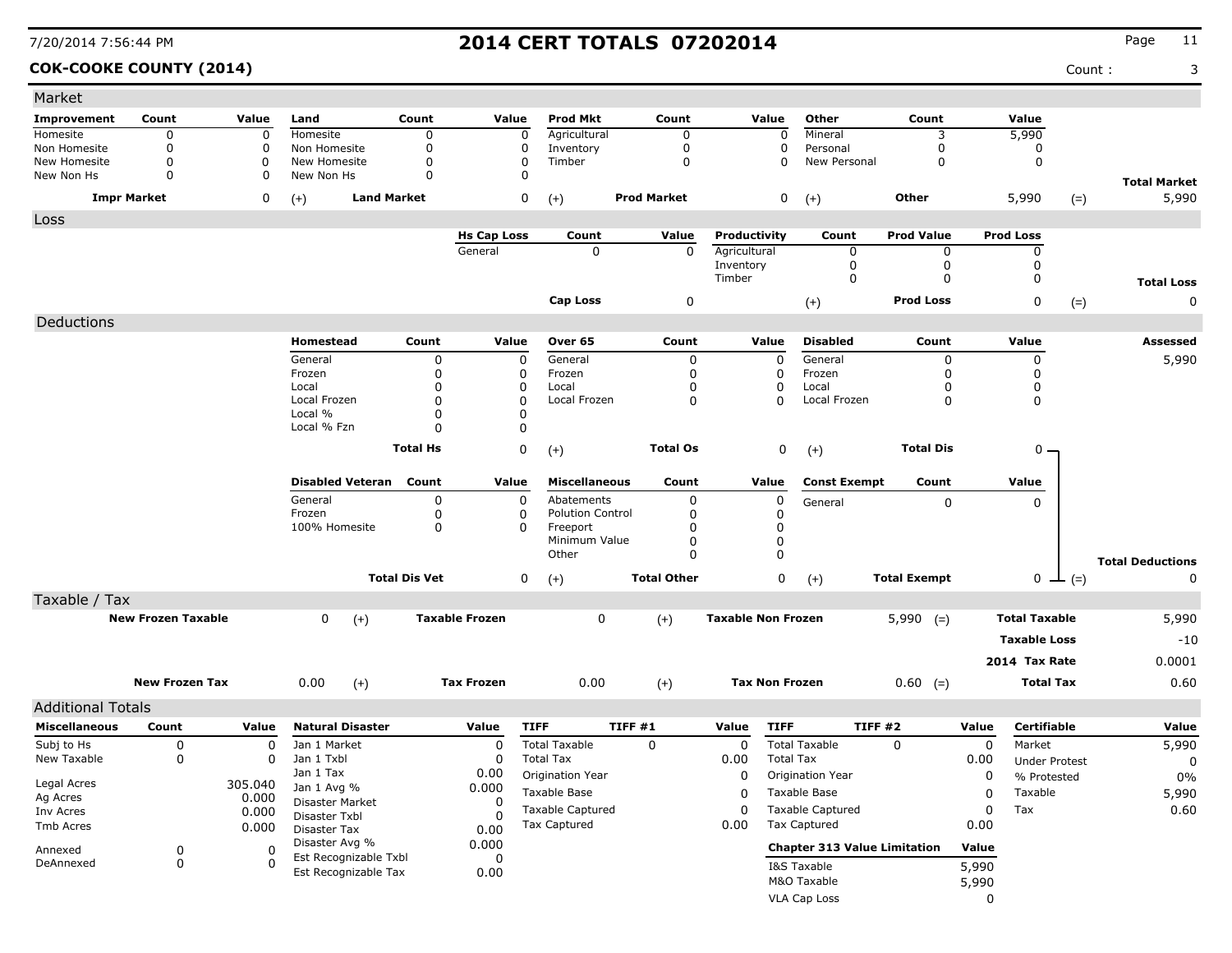### **CPA-CITY OF PARADISE (2014)** Count : 566

| Market                     |                           |                |                                |                      |                       |                         |                    |       |                           |                         |                                     |             |                      |        |                         |
|----------------------------|---------------------------|----------------|--------------------------------|----------------------|-----------------------|-------------------------|--------------------|-------|---------------------------|-------------------------|-------------------------------------|-------------|----------------------|--------|-------------------------|
| Improvement                | Count                     | Value          | Land                           | Count                | Value                 | <b>Prod Mkt</b>         | Count              |       | Value                     | Other                   | Count                               |             | Value                |        |                         |
| Homesite                   | 245                       | 32,125,460     | Homesite                       | 273                  | 4,797,960             | Agricultural            |                    | 38    | 3,574,030                 | Mineral                 | 182                                 |             | 309,930              |        |                         |
| Non Homesite               | 2                         | 58,810         | Non Homesite                   | 16                   | 648,030               | Inventory               |                    | 0     | 0                         | Personal                | 59                                  |             | 2,827,910            |        |                         |
| New Homesite<br>New Non Hs | 9<br>0                    | 32,860<br>0    | New Homesite<br>New Non Hs     | 0<br>$\mathbf 0$     | 0<br>$\mathbf 0$      | Timber                  |                    | 0     | $\Omega$                  | New Personal            | $\mathbf 0$                         |             | 0                    |        |                         |
|                            |                           |                |                                |                      |                       |                         |                    |       |                           |                         |                                     |             |                      |        | <b>Total Market</b>     |
| <b>Impr Market</b>         |                           | 32,217,130     | $(+)$                          | <b>Land Market</b>   | 5,445,990             | $(+)$                   | <b>Prod Market</b> |       | 3,574,030                 | $(+)$                   | <b>Other</b>                        |             | 3,137,840            | $(=)$  | 44,374,990              |
| Loss                       |                           |                |                                |                      |                       |                         |                    |       |                           |                         |                                     |             |                      |        |                         |
|                            |                           |                |                                |                      | <b>Hs Cap Loss</b>    | Count                   | Value              |       | Productivity              | Count                   | <b>Prod Value</b>                   |             | <b>Prod Loss</b>     |        |                         |
|                            |                           |                |                                |                      | General               | 8                       | 48,290             |       | Agricultural              | 38                      | 44,040                              |             | 3,529,990            |        |                         |
|                            |                           |                |                                |                      |                       |                         |                    |       | Inventory<br>Timber       | 0<br>$\mathbf 0$        | 0<br>$\mathbf 0$                    |             | 0<br>0               |        |                         |
|                            |                           |                |                                |                      |                       |                         |                    |       |                           |                         |                                     |             |                      |        | <b>Total Loss</b>       |
|                            |                           |                |                                |                      |                       | Cap Loss                | 48,290             |       |                           | $(+)$                   | <b>Prod Loss</b>                    |             | 3,529,990            | $(=)$  | 3,578,280               |
| Deductions                 |                           |                |                                |                      |                       |                         |                    |       |                           |                         |                                     |             |                      |        |                         |
|                            |                           |                | Homestead                      | Count                | Value                 | Over 65                 |                    | Count | Value                     | <b>Disabled</b>         | Count                               |             | Value                |        | Assessed                |
|                            |                           |                | General                        | 0                    | 0                     | General                 |                    | 0     | 0                         | General                 | 0                                   |             | 0                    |        | 40,796,710              |
|                            |                           |                | Frozen                         | 0                    | 0                     | Frozen                  |                    | 0     | 0                         | Frozen                  | 0                                   |             | $\Omega$             |        |                         |
|                            |                           |                | Local                          | 0                    | 0                     | Local                   |                    | 0     | 0                         | Local                   | 0                                   |             | 0                    |        |                         |
|                            |                           |                | Local Frozen<br>Local %        | 0<br>0               | 0<br>0                | Local Frozen            |                    | 0     | $\Omega$                  | Local Frozen            | 0                                   |             | 0                    |        |                         |
|                            |                           |                | Local % Fzn                    | $\Omega$             | 0                     |                         |                    |       |                           |                         |                                     |             |                      |        |                         |
|                            |                           |                |                                |                      |                       |                         |                    |       |                           |                         |                                     |             |                      |        |                         |
|                            |                           |                |                                | <b>Total Hs</b>      | 0                     | $(+)$                   | <b>Total Os</b>    |       | 0                         | $(+)$                   | <b>Total Dis</b>                    |             | $0 -$                |        |                         |
|                            |                           |                | <b>Disabled Veteran</b>        | Count                | Value                 | <b>Miscellaneous</b>    |                    | Count | Value                     | <b>Const Exempt</b>     | Count                               |             | Value                |        |                         |
|                            |                           |                | General                        | 2                    | 19,500                | Abatements              |                    | 0     | 0                         | General                 | 32                                  |             | 18,941,800           |        |                         |
|                            |                           |                | Frozen                         | 2                    | 24,000                | <b>Polution Control</b> |                    | 0     | 0                         |                         |                                     |             |                      |        |                         |
|                            |                           |                | 100% Homesite                  | 2                    | 249,640               | Freeport                |                    | 0     | $\Omega$                  |                         |                                     |             |                      |        |                         |
|                            |                           |                |                                |                      |                       | Minimum Value           |                    | 144   | 16,460                    |                         |                                     |             |                      |        |                         |
|                            |                           |                |                                |                      |                       | Other                   |                    | 0     | 0                         |                         |                                     |             |                      |        | <b>Total Deductions</b> |
|                            |                           |                |                                | <b>Total Dis Vet</b> | 293,140               | $(+)$                   | <b>Total Other</b> |       | 16,460                    | $(+)$                   | <b>Total Exempt</b>                 |             | 18,941,800           | $-(-)$ | 19,251,400              |
| Taxable / Tax              |                           |                |                                |                      |                       |                         |                    |       |                           |                         |                                     |             |                      |        |                         |
|                            | <b>New Frozen Taxable</b> |                | 1,900<br>$(+)$                 |                      | <b>Taxable Frozen</b> | 4,430,020               | $(+)$              |       | <b>Taxable Non Frozen</b> |                         | $17,113,390$ (=)                    |             | <b>Total Taxable</b> |        | 21,545,310              |
|                            |                           |                |                                |                      |                       |                         |                    |       |                           |                         |                                     |             | <b>Taxable Loss</b>  |        | 1,249,773               |
|                            |                           |                |                                |                      |                       |                         |                    |       |                           |                         |                                     |             |                      |        | 0.00339                 |
|                            |                           |                |                                |                      |                       |                         |                    |       |                           |                         |                                     |             | 2014 Tax Rate        |        |                         |
|                            | <b>New Frozen Tax</b>     |                | 6.44<br>$(+)$                  |                      | <b>Tax Frozen</b>     | 10,787.43               | $(+)$              |       | <b>Tax Non Frozen</b>     |                         | $58,014.44$ (=)                     |             | <b>Total Tax</b>     |        | 68,801.87               |
| <b>Additional Totals</b>   |                           |                |                                |                      |                       |                         |                    |       |                           |                         |                                     |             |                      |        |                         |
| <b>Miscellaneous</b>       | Count                     | Value          | <b>Natural Disaster</b>        |                      | Value                 | <b>TIFF</b>             | TIFF#1             |       | <b>TIFF</b><br>Value      |                         | <b>TIFF #2</b>                      | Value       | Certifiable          |        | Value                   |
| Subj to Hs                 | 113                       | 9,557,290      | Jan 1 Market                   |                      | $\mathbf 0$           | <b>Total Taxable</b>    | $\mathbf 0$        |       | $\mathbf 0$               | <b>Total Taxable</b>    | $\Omega$                            | $\mathbf 0$ | Market               |        | 44,204,760              |
| New Taxable                | 7                         | 28,150         | Jan 1 Txbl                     |                      | 0                     | <b>Total Tax</b>        |                    |       | 0.00                      | <b>Total Tax</b>        |                                     | 0.00        | <b>Under Protest</b> |        | 170,230                 |
|                            |                           |                | Jan 1 Tax                      |                      | 0.00                  | Origination Year        |                    |       | 0                         | Origination Year        |                                     | 0           | % Protested          |        | 0.384%                  |
| Legal Acres                |                           | 58,452.932     | Jan 1 Avg %                    |                      | 0.000                 | Taxable Base            |                    |       | 0                         | Taxable Base            |                                     | 0           | Taxable              |        | 21,396,060              |
| Ag Acres<br>Inv Acres      |                           | 0.000<br>0.000 | Disaster Market                |                      | 0                     | <b>Taxable Captured</b> |                    |       | 0                         | <b>Taxable Captured</b> |                                     | 0           | Tax                  |        | 68,295.91               |
| Tmb Acres                  |                           | 0.000          | Disaster Txbl                  |                      | $\Omega$              | Tax Captured            |                    |       | 0.00                      | <b>Tax Captured</b>     |                                     | 0.00        |                      |        |                         |
|                            |                           |                | Disaster Tax<br>Disaster Avg % |                      | 0.00<br>0.000         |                         |                    |       |                           |                         |                                     |             |                      |        |                         |
| Annexed                    | 0                         | 0              | Est Recognizable Txbl          |                      | 0                     |                         |                    |       |                           |                         | <b>Chapter 313 Value Limitation</b> | Value       |                      |        |                         |
| DeAnnexed                  | 0                         | $\Omega$       | Est Recognizable Tax           |                      | 0.00                  |                         |                    |       |                           | I&S Taxable             |                                     | 21,545,310  |                      |        |                         |
|                            |                           |                |                                |                      |                       |                         |                    |       |                           | M&O Taxable             |                                     | 21,545,310  |                      |        |                         |
|                            |                           |                |                                |                      |                       |                         |                    |       |                           | VLA Cap Loss            |                                     | 0           |                      |        |                         |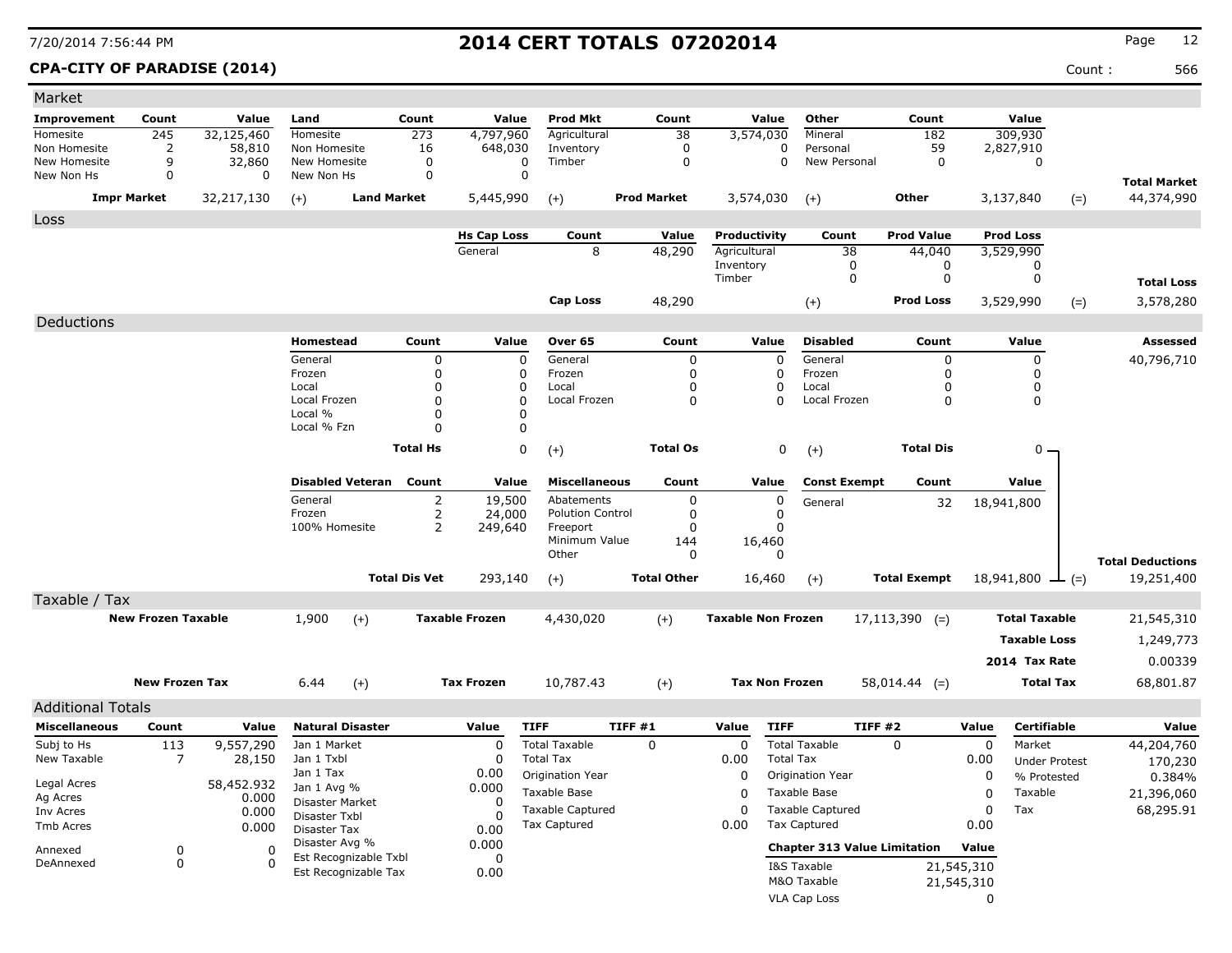## **CRH-CITY OF RHOME (2014)** Count : 11,825

| Market                       |                           |                        |                                  |                      |                       |                         |                    |                           |                                                        |                     |              |                       |                         |
|------------------------------|---------------------------|------------------------|----------------------------------|----------------------|-----------------------|-------------------------|--------------------|---------------------------|--------------------------------------------------------|---------------------|--------------|-----------------------|-------------------------|
| Improvement                  | Count                     | Value                  | Land                             | Count                | Value                 | <b>Prod Mkt</b>         | Count              | Value                     | Other                                                  | Count               |              | Value                 |                         |
| Homesite                     | 592                       | 60,742,770             | Homesite                         | 721                  | 18,254,680            | Agricultural            | 100                | 5,112,030                 | Mineral                                                | 10,870              |              | 35,601,890            |                         |
| Non Homesite<br>New Homesite | 7<br>28                   | 298,120<br>995,780     | Non Homesite<br>New Homesite     | 7<br>$1\,$           | 1,832,040<br>5,910    | Inventory<br>Timber     | 0<br>0             |                           | $\mathbf 0$<br>Personal<br>$\mathbf 0$<br>New Personal | 125<br>$\mathbf 0$  |              | 17,422,990<br>0       |                         |
| New Non Hs                   | $\mathbf{1}$              | 74,880                 | New Non Hs                       | 0                    | 0                     |                         |                    |                           |                                                        |                     |              |                       | <b>Total Market</b>     |
|                              | <b>Impr Market</b>        | 62,111,550             | $(+)$                            | <b>Land Market</b>   | 20,092,630            | $(+)$                   | <b>Prod Market</b> | 5,112,030                 | $(+)$                                                  | Other               |              | 53,024,880<br>$(=)$   | 140,341,090             |
| Loss                         |                           |                        |                                  |                      |                       |                         |                    |                           |                                                        |                     |              |                       |                         |
|                              |                           |                        |                                  |                      | <b>Hs Cap Loss</b>    | Count                   | Value              | Productivity              | Count                                                  | <b>Prod Value</b>   |              | <b>Prod Loss</b>      |                         |
|                              |                           |                        |                                  |                      | General               | 12                      | 25,830             | Agricultural              | 100                                                    | 63,980              |              | 5,048,050             |                         |
|                              |                           |                        |                                  |                      |                       |                         |                    | Inventory<br>Timber       | 0<br>0                                                 | 0<br>0              |              | 0<br>0                | <b>Total Loss</b>       |
|                              |                           |                        |                                  |                      |                       | <b>Cap Loss</b>         | 25,830             |                           |                                                        | <b>Prod Loss</b>    |              | 5,048,050             | 5,073,880               |
|                              |                           |                        |                                  |                      |                       |                         |                    |                           | $(+)$                                                  |                     |              | $(=)$                 |                         |
| Deductions                   |                           |                        | Homestead                        | Count                | Value                 | Over 65                 | Count              | Value                     | <b>Disabled</b>                                        | Count               |              | Value                 | Assessed                |
|                              |                           |                        | General                          | 0                    | 0                     | General                 | 0                  | 0                         | General                                                | 0                   |              | 0                     | 135,267,210             |
|                              |                           |                        | Frozen                           | 0                    | 0                     | Frozen                  | 0                  | 0                         | Frozen                                                 | 0                   |              | 0                     |                         |
|                              |                           |                        | Local                            | 0                    | 0                     | Local                   | 81                 | 3,156,180                 | Local                                                  | 10                  |              | 400,000               |                         |
|                              |                           |                        | Local Frozen                     | $\Omega$             | 0                     | Local Frozen            | 0                  | 0                         | Local Frozen                                           | 0                   |              | 0                     |                         |
|                              |                           |                        | Local %<br>Local % Fzn           | $\Omega$<br>$\Omega$ | 0<br>0                |                         |                    |                           |                                                        |                     |              |                       |                         |
|                              |                           |                        |                                  |                      |                       |                         |                    |                           |                                                        |                     |              |                       |                         |
|                              |                           |                        |                                  | <b>Total Hs</b>      | 0                     | $(+)$                   | <b>Total Os</b>    | 3,156,180                 | $(+)$                                                  | <b>Total Dis</b>    |              | $400,000 -$           |                         |
|                              |                           |                        | <b>Disabled Veteran</b>          | Count                | Value                 | <b>Miscellaneous</b>    | Count              | Value                     | <b>Const Exempt</b>                                    | Count               |              | Value                 |                         |
|                              |                           |                        | General                          | 21                   | 171,500               | Abatements              | 0                  | 0                         | General                                                | 51                  |              | 4,383,299             |                         |
|                              |                           |                        | Frozen                           | 0                    | 0                     | <b>Polution Control</b> | $\mathbf{1}$       | 132,019                   |                                                        |                     |              |                       |                         |
|                              |                           |                        | 100% Homesite                    | $\overline{4}$       | 348,670               | Freeport                | $\overline{2}$     | 6,363,017                 |                                                        |                     |              |                       |                         |
|                              |                           |                        |                                  |                      |                       | Minimum Value<br>Other  | 317<br>0           | 12,230<br>0               |                                                        |                     |              |                       |                         |
|                              |                           |                        |                                  |                      |                       |                         |                    |                           |                                                        |                     |              |                       | <b>Total Deductions</b> |
|                              |                           |                        |                                  | <b>Total Dis Vet</b> | 520,170               | $(+)$                   | <b>Total Other</b> | 6,507,266                 | $(+)$                                                  | <b>Total Exempt</b> |              | 4,383,299 $\perp$ (=) | 14,966,915              |
| Taxable / Tax                |                           |                        |                                  |                      |                       |                         |                    |                           |                                                        |                     |              |                       |                         |
|                              | <b>New Frozen Taxable</b> |                        | 0<br>$(+)$                       |                      | <b>Taxable Frozen</b> | 0                       | $(+)$              | <b>Taxable Non Frozen</b> |                                                        | $120,300,295$ (=)   |              | <b>Total Taxable</b>  | 120,300,295             |
|                              |                           |                        |                                  |                      |                       |                         |                    |                           |                                                        |                     |              | <b>Taxable Loss</b>   | 573                     |
|                              |                           |                        |                                  |                      |                       |                         |                    |                           |                                                        |                     |              | 2014 Tax Rate         | 0.005833                |
|                              | <b>New Frozen Tax</b>     |                        | 0.00<br>$(+)$                    |                      | <b>Tax Frozen</b>     | 0.00                    | $(+)$              | <b>Tax Non Frozen</b>     |                                                        | $701,708.28$ (=)    |              | <b>Total Tax</b>      | 701,708.28              |
| <b>Additional Totals</b>     |                           |                        |                                  |                      |                       |                         |                    |                           |                                                        |                     |              |                       |                         |
| <b>Miscellaneous</b>         | Count                     | Value                  | <b>Natural Disaster</b>          |                      | Value                 | <b>TIFF</b>             | TIFF #1            | <b>TIFF</b><br>Value      |                                                        | <b>TIFF #2</b>      | Value        | <b>Certifiable</b>    | Value                   |
| Subj to Hs                   | 348                       | 38,400,270             | Jan 1 Market                     |                      | 0                     | <b>Total Taxable</b>    | $\Omega$           | 0                         | <b>Total Taxable</b>                                   | 0                   | $\mathbf{0}$ | Market                | 140,227,620             |
| New Taxable                  | 27                        | 1,074,570              | Jan 1 Txbl                       |                      | 0                     | <b>Total Tax</b>        |                    | 0.00                      | <b>Total Tax</b>                                       |                     | 0.00         | <b>Under Protest</b>  | 113,470                 |
| Legal Acres                  |                           |                        | Jan 1 Tax                        |                      | 0.00                  | <b>Origination Year</b> |                    | $\Omega$                  | Origination Year                                       |                     | 0            | % Protested           | 0.081%                  |
| Ag Acres                     |                           | 9,827,327.090<br>0.000 | Jan 1 Avg %                      |                      | 0.000                 | Taxable Base            |                    | 0                         | Taxable Base                                           |                     | $\mathbf 0$  | Taxable               | 120,186,825             |
| Inv Acres                    |                           | 0.000                  | Disaster Market<br>Disaster Txbl |                      | 0<br>0                | <b>Taxable Captured</b> |                    | 0                         | <b>Taxable Captured</b>                                |                     | 0            | Tax                   | 701,046.41              |
| Tmb Acres                    |                           | 0.000                  | Disaster Tax                     |                      | 0.00                  | Tax Captured            |                    | 0.00                      | <b>Tax Captured</b>                                    |                     | 0.00         |                       |                         |
| Annexed                      | 0                         | 0                      | Disaster Avg %                   |                      | 0.000                 |                         |                    |                           | <b>Chapter 313 Value Limitation</b>                    |                     | Value        |                       |                         |
| DeAnnexed                    | 0                         | $\Omega$               | Est Recognizable Txbl            |                      | 0                     |                         |                    |                           | I&S Taxable                                            |                     | 120,300,295  |                       |                         |
|                              |                           |                        | Est Recognizable Tax             |                      | 0.00                  |                         |                    |                           | M&O Taxable                                            |                     | 120,300,295  |                       |                         |
|                              |                           |                        |                                  |                      |                       |                         |                    |                           | VLA Cap Loss                                           |                     | 0            |                       |                         |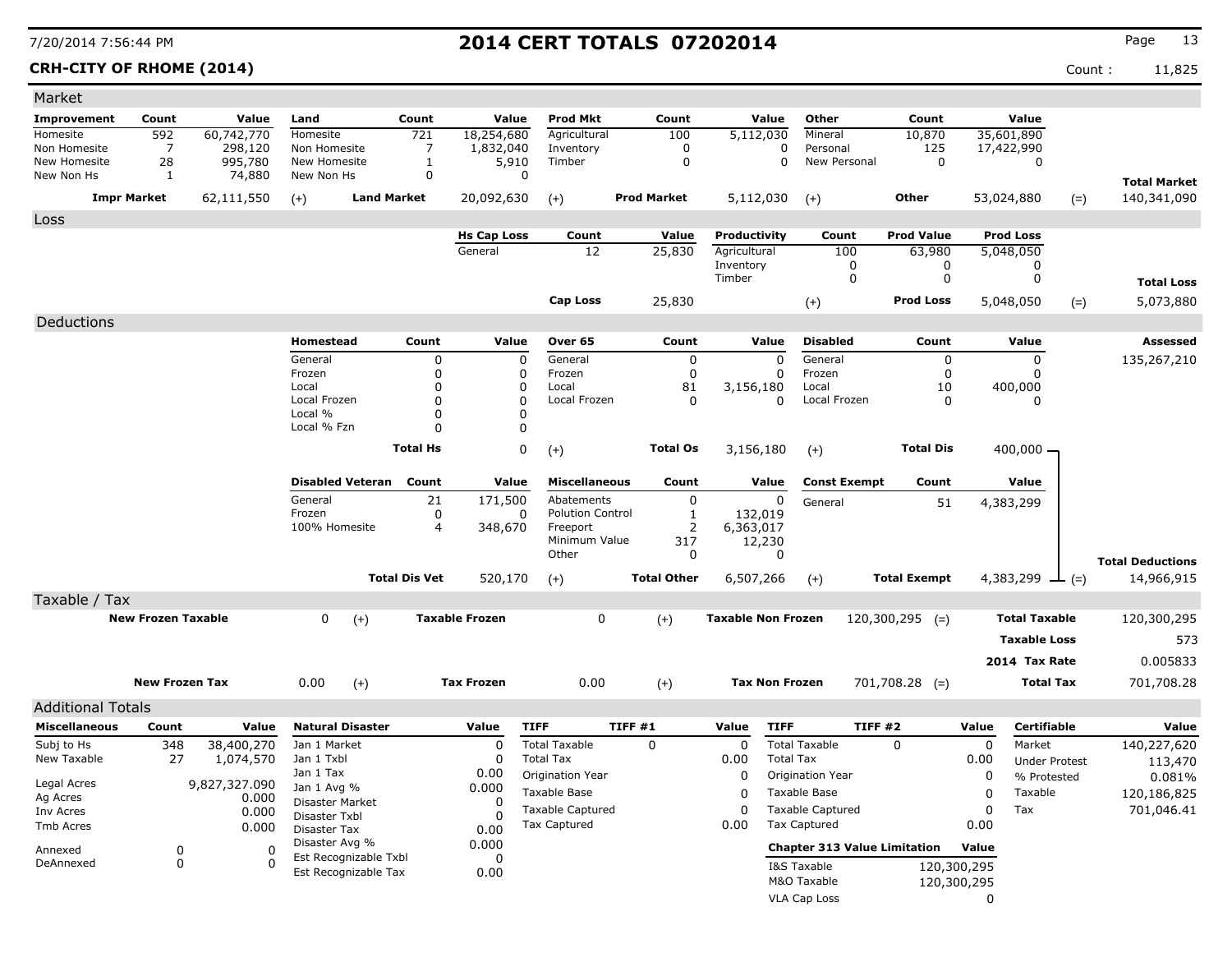**CRU-CITY OF RUNAWAY BAY (2014)** Count : 2,396

| <b>Prod Mkt</b><br>Other<br>Value<br>Land<br>Count<br>Value<br>Count<br>Value<br>Count<br><b>Improvement</b><br>Count<br>Value<br>716<br>86,892,390<br>Homesite<br>22,097,370<br>Agricultural<br>$\pmb{0}$<br>Mineral<br>2,000,170<br>Homesite<br>$\mathbf 0$<br>112<br>2,222<br>$\overline{2}$<br>$\mathbf 0$<br>$\mathbf 0$<br>62<br>Non Homesite<br>126,950<br>Non Homesite<br>0<br>Inventory<br>Personal<br>2,490,830<br>0<br>25<br>$\mathbf 0$<br>$\mathbf 0$<br>New Homesite<br>1,301,720<br>New Homesite<br>1<br>7,840<br>Timber<br>0<br>New Personal<br>0<br>New Non Hs<br>0<br>New Non Hs<br>0<br>0<br>$\Omega$<br><b>Land Market</b><br>0<br>114,917,270<br><b>Impr Market</b><br>88,321,060<br>22,105,210<br><b>Prod Market</b><br>Other<br>4,491,000<br>$(+)$<br>$(+)$<br>$(+)$<br>$(=)$<br>Loss<br><b>Prod Value</b><br><b>Prod Loss</b><br><b>Hs Cap Loss</b><br>Count<br>Value<br>Productivity<br>Count<br>General<br>5<br>32,080<br>Agricultural<br>0<br>0<br>0<br>Inventory<br>0<br>0<br>0<br>0<br>0<br>0<br>Timber<br><b>Total Loss</b><br>0<br>Cap Loss<br><b>Prod Loss</b><br>32,080<br>32,080<br>$(+)$<br>$(=)$<br>Deductions<br>Count<br><b>Disabled</b><br>Value<br>Homestead<br>Value<br>Over 65<br>Count<br>Value<br>Count<br>Assessed<br>$\mathbf 0$<br>General<br>0<br>General<br>0<br>0<br>General<br>0<br>0<br>114,885,190<br>$\mathbf 0$<br>Frozen<br>0<br>Frozen<br>0<br>Frozen<br>0<br>0<br>0<br>0<br>224<br>0<br>Local<br>1,120,000<br>Local<br>0<br>Local<br>0<br>188<br>940,000<br>$\mathbf{0}$<br>0<br>0<br>Local Frozen<br>Local Frozen<br>0<br>Local Frozen<br>Local %<br>0<br>0<br>Local % Fzn<br>0<br>0<br><b>Total Os</b><br>0<br><b>Total Dis</b><br><b>Total Hs</b><br>2,060,000<br>$0 -$<br>$(+)$<br>$(+)$<br><b>Disabled Veteran</b><br>Count<br><b>Miscellaneous</b><br>Count<br>Value<br><b>Const Exempt</b><br>Count<br>Value<br>Value |  |         |   |        |            |   |             |  |  |                     |
|----------------------------------------------------------------------------------------------------------------------------------------------------------------------------------------------------------------------------------------------------------------------------------------------------------------------------------------------------------------------------------------------------------------------------------------------------------------------------------------------------------------------------------------------------------------------------------------------------------------------------------------------------------------------------------------------------------------------------------------------------------------------------------------------------------------------------------------------------------------------------------------------------------------------------------------------------------------------------------------------------------------------------------------------------------------------------------------------------------------------------------------------------------------------------------------------------------------------------------------------------------------------------------------------------------------------------------------------------------------------------------------------------------------------------------------------------------------------------------------------------------------------------------------------------------------------------------------------------------------------------------------------------------------------------------------------------------------------------------------------------------------------------------------------------------------------------------------------------------------------------------------|--|---------|---|--------|------------|---|-------------|--|--|---------------------|
|                                                                                                                                                                                                                                                                                                                                                                                                                                                                                                                                                                                                                                                                                                                                                                                                                                                                                                                                                                                                                                                                                                                                                                                                                                                                                                                                                                                                                                                                                                                                                                                                                                                                                                                                                                                                                                                                                        |  |         |   |        |            |   |             |  |  |                     |
|                                                                                                                                                                                                                                                                                                                                                                                                                                                                                                                                                                                                                                                                                                                                                                                                                                                                                                                                                                                                                                                                                                                                                                                                                                                                                                                                                                                                                                                                                                                                                                                                                                                                                                                                                                                                                                                                                        |  |         |   |        |            |   |             |  |  |                     |
|                                                                                                                                                                                                                                                                                                                                                                                                                                                                                                                                                                                                                                                                                                                                                                                                                                                                                                                                                                                                                                                                                                                                                                                                                                                                                                                                                                                                                                                                                                                                                                                                                                                                                                                                                                                                                                                                                        |  |         |   |        |            |   |             |  |  |                     |
|                                                                                                                                                                                                                                                                                                                                                                                                                                                                                                                                                                                                                                                                                                                                                                                                                                                                                                                                                                                                                                                                                                                                                                                                                                                                                                                                                                                                                                                                                                                                                                                                                                                                                                                                                                                                                                                                                        |  |         |   |        |            |   |             |  |  |                     |
|                                                                                                                                                                                                                                                                                                                                                                                                                                                                                                                                                                                                                                                                                                                                                                                                                                                                                                                                                                                                                                                                                                                                                                                                                                                                                                                                                                                                                                                                                                                                                                                                                                                                                                                                                                                                                                                                                        |  |         |   |        |            |   |             |  |  | <b>Total Market</b> |
|                                                                                                                                                                                                                                                                                                                                                                                                                                                                                                                                                                                                                                                                                                                                                                                                                                                                                                                                                                                                                                                                                                                                                                                                                                                                                                                                                                                                                                                                                                                                                                                                                                                                                                                                                                                                                                                                                        |  |         |   |        |            |   |             |  |  |                     |
|                                                                                                                                                                                                                                                                                                                                                                                                                                                                                                                                                                                                                                                                                                                                                                                                                                                                                                                                                                                                                                                                                                                                                                                                                                                                                                                                                                                                                                                                                                                                                                                                                                                                                                                                                                                                                                                                                        |  |         |   |        |            |   |             |  |  |                     |
|                                                                                                                                                                                                                                                                                                                                                                                                                                                                                                                                                                                                                                                                                                                                                                                                                                                                                                                                                                                                                                                                                                                                                                                                                                                                                                                                                                                                                                                                                                                                                                                                                                                                                                                                                                                                                                                                                        |  |         |   |        |            |   |             |  |  |                     |
|                                                                                                                                                                                                                                                                                                                                                                                                                                                                                                                                                                                                                                                                                                                                                                                                                                                                                                                                                                                                                                                                                                                                                                                                                                                                                                                                                                                                                                                                                                                                                                                                                                                                                                                                                                                                                                                                                        |  |         |   |        |            |   |             |  |  |                     |
|                                                                                                                                                                                                                                                                                                                                                                                                                                                                                                                                                                                                                                                                                                                                                                                                                                                                                                                                                                                                                                                                                                                                                                                                                                                                                                                                                                                                                                                                                                                                                                                                                                                                                                                                                                                                                                                                                        |  |         |   |        |            |   |             |  |  |                     |
|                                                                                                                                                                                                                                                                                                                                                                                                                                                                                                                                                                                                                                                                                                                                                                                                                                                                                                                                                                                                                                                                                                                                                                                                                                                                                                                                                                                                                                                                                                                                                                                                                                                                                                                                                                                                                                                                                        |  |         |   |        |            |   |             |  |  |                     |
|                                                                                                                                                                                                                                                                                                                                                                                                                                                                                                                                                                                                                                                                                                                                                                                                                                                                                                                                                                                                                                                                                                                                                                                                                                                                                                                                                                                                                                                                                                                                                                                                                                                                                                                                                                                                                                                                                        |  |         |   |        |            |   |             |  |  |                     |
|                                                                                                                                                                                                                                                                                                                                                                                                                                                                                                                                                                                                                                                                                                                                                                                                                                                                                                                                                                                                                                                                                                                                                                                                                                                                                                                                                                                                                                                                                                                                                                                                                                                                                                                                                                                                                                                                                        |  |         |   |        |            |   |             |  |  |                     |
|                                                                                                                                                                                                                                                                                                                                                                                                                                                                                                                                                                                                                                                                                                                                                                                                                                                                                                                                                                                                                                                                                                                                                                                                                                                                                                                                                                                                                                                                                                                                                                                                                                                                                                                                                                                                                                                                                        |  |         |   |        |            |   |             |  |  |                     |
|                                                                                                                                                                                                                                                                                                                                                                                                                                                                                                                                                                                                                                                                                                                                                                                                                                                                                                                                                                                                                                                                                                                                                                                                                                                                                                                                                                                                                                                                                                                                                                                                                                                                                                                                                                                                                                                                                        |  |         |   |        |            |   |             |  |  |                     |
|                                                                                                                                                                                                                                                                                                                                                                                                                                                                                                                                                                                                                                                                                                                                                                                                                                                                                                                                                                                                                                                                                                                                                                                                                                                                                                                                                                                                                                                                                                                                                                                                                                                                                                                                                                                                                                                                                        |  |         |   |        |            |   |             |  |  |                     |
|                                                                                                                                                                                                                                                                                                                                                                                                                                                                                                                                                                                                                                                                                                                                                                                                                                                                                                                                                                                                                                                                                                                                                                                                                                                                                                                                                                                                                                                                                                                                                                                                                                                                                                                                                                                                                                                                                        |  |         |   |        |            |   |             |  |  |                     |
|                                                                                                                                                                                                                                                                                                                                                                                                                                                                                                                                                                                                                                                                                                                                                                                                                                                                                                                                                                                                                                                                                                                                                                                                                                                                                                                                                                                                                                                                                                                                                                                                                                                                                                                                                                                                                                                                                        |  |         |   |        |            |   |             |  |  |                     |
|                                                                                                                                                                                                                                                                                                                                                                                                                                                                                                                                                                                                                                                                                                                                                                                                                                                                                                                                                                                                                                                                                                                                                                                                                                                                                                                                                                                                                                                                                                                                                                                                                                                                                                                                                                                                                                                                                        |  |         |   |        |            |   |             |  |  |                     |
|                                                                                                                                                                                                                                                                                                                                                                                                                                                                                                                                                                                                                                                                                                                                                                                                                                                                                                                                                                                                                                                                                                                                                                                                                                                                                                                                                                                                                                                                                                                                                                                                                                                                                                                                                                                                                                                                                        |  |         |   |        |            |   |             |  |  |                     |
|                                                                                                                                                                                                                                                                                                                                                                                                                                                                                                                                                                                                                                                                                                                                                                                                                                                                                                                                                                                                                                                                                                                                                                                                                                                                                                                                                                                                                                                                                                                                                                                                                                                                                                                                                                                                                                                                                        |  |         |   |        |            |   |             |  |  |                     |
|                                                                                                                                                                                                                                                                                                                                                                                                                                                                                                                                                                                                                                                                                                                                                                                                                                                                                                                                                                                                                                                                                                                                                                                                                                                                                                                                                                                                                                                                                                                                                                                                                                                                                                                                                                                                                                                                                        |  |         |   |        |            |   |             |  |  |                     |
|                                                                                                                                                                                                                                                                                                                                                                                                                                                                                                                                                                                                                                                                                                                                                                                                                                                                                                                                                                                                                                                                                                                                                                                                                                                                                                                                                                                                                                                                                                                                                                                                                                                                                                                                                                                                                                                                                        |  |         |   |        |            |   |             |  |  |                     |
| General<br>94<br>2,522,594                                                                                                                                                                                                                                                                                                                                                                                                                                                                                                                                                                                                                                                                                                                                                                                                                                                                                                                                                                                                                                                                                                                                                                                                                                                                                                                                                                                                                                                                                                                                                                                                                                                                                                                                                                                                                                                             |  | General | 2 | 12,500 | Abatements | 0 | $\mathbf 0$ |  |  |                     |
| Frozen<br>10<br>120,000<br><b>Polution Control</b><br>0<br>0                                                                                                                                                                                                                                                                                                                                                                                                                                                                                                                                                                                                                                                                                                                                                                                                                                                                                                                                                                                                                                                                                                                                                                                                                                                                                                                                                                                                                                                                                                                                                                                                                                                                                                                                                                                                                           |  |         |   |        |            |   |             |  |  |                     |
| $\mathbf 0$<br>100% Homesite<br>5<br>557,840<br>Freeport<br>0                                                                                                                                                                                                                                                                                                                                                                                                                                                                                                                                                                                                                                                                                                                                                                                                                                                                                                                                                                                                                                                                                                                                                                                                                                                                                                                                                                                                                                                                                                                                                                                                                                                                                                                                                                                                                          |  |         |   |        |            |   |             |  |  |                     |
| Minimum Value<br>2<br>410<br>0<br>0                                                                                                                                                                                                                                                                                                                                                                                                                                                                                                                                                                                                                                                                                                                                                                                                                                                                                                                                                                                                                                                                                                                                                                                                                                                                                                                                                                                                                                                                                                                                                                                                                                                                                                                                                                                                                                                    |  |         |   |        |            |   |             |  |  |                     |
| Other<br><b>Total Deductions</b>                                                                                                                                                                                                                                                                                                                                                                                                                                                                                                                                                                                                                                                                                                                                                                                                                                                                                                                                                                                                                                                                                                                                                                                                                                                                                                                                                                                                                                                                                                                                                                                                                                                                                                                                                                                                                                                       |  |         |   |        |            |   |             |  |  |                     |
| <b>Total Dis Vet</b><br><b>Total Other</b><br><b>Total Exempt</b><br>690,340<br>410<br>2,522,594 $\perp$ (=)<br>5,273,344<br>$(+)$<br>$(+)$                                                                                                                                                                                                                                                                                                                                                                                                                                                                                                                                                                                                                                                                                                                                                                                                                                                                                                                                                                                                                                                                                                                                                                                                                                                                                                                                                                                                                                                                                                                                                                                                                                                                                                                                            |  |         |   |        |            |   |             |  |  |                     |
| Taxable / Tax                                                                                                                                                                                                                                                                                                                                                                                                                                                                                                                                                                                                                                                                                                                                                                                                                                                                                                                                                                                                                                                                                                                                                                                                                                                                                                                                                                                                                                                                                                                                                                                                                                                                                                                                                                                                                                                                          |  |         |   |        |            |   |             |  |  |                     |
| 43,860<br><b>Taxable Frozen</b><br><b>New Frozen Taxable</b><br>26,324,870<br><b>Taxable Non Frozen</b><br>$83,243,116$ (=)<br><b>Total Taxable</b><br>109,611,846<br>$(+)$<br>$(+)$                                                                                                                                                                                                                                                                                                                                                                                                                                                                                                                                                                                                                                                                                                                                                                                                                                                                                                                                                                                                                                                                                                                                                                                                                                                                                                                                                                                                                                                                                                                                                                                                                                                                                                   |  |         |   |        |            |   |             |  |  |                     |
| <b>Taxable Loss</b>                                                                                                                                                                                                                                                                                                                                                                                                                                                                                                                                                                                                                                                                                                                                                                                                                                                                                                                                                                                                                                                                                                                                                                                                                                                                                                                                                                                                                                                                                                                                                                                                                                                                                                                                                                                                                                                                    |  |         |   |        |            |   |             |  |  | 3,007,409           |
|                                                                                                                                                                                                                                                                                                                                                                                                                                                                                                                                                                                                                                                                                                                                                                                                                                                                                                                                                                                                                                                                                                                                                                                                                                                                                                                                                                                                                                                                                                                                                                                                                                                                                                                                                                                                                                                                                        |  |         |   |        |            |   |             |  |  |                     |
| 0.006157<br>2014 Tax Rate                                                                                                                                                                                                                                                                                                                                                                                                                                                                                                                                                                                                                                                                                                                                                                                                                                                                                                                                                                                                                                                                                                                                                                                                                                                                                                                                                                                                                                                                                                                                                                                                                                                                                                                                                                                                                                                              |  |         |   |        |            |   |             |  |  |                     |
| <b>New Frozen Tax</b><br>270.05<br><b>Tax Frozen</b><br>143,836.56<br><b>Tax Non Frozen</b><br><b>Total Tax</b><br>656,363.52<br>$(+)$<br>$(+)$<br>$512,526.96$ (=)                                                                                                                                                                                                                                                                                                                                                                                                                                                                                                                                                                                                                                                                                                                                                                                                                                                                                                                                                                                                                                                                                                                                                                                                                                                                                                                                                                                                                                                                                                                                                                                                                                                                                                                    |  |         |   |        |            |   |             |  |  |                     |
| <b>Additional Totals</b>                                                                                                                                                                                                                                                                                                                                                                                                                                                                                                                                                                                                                                                                                                                                                                                                                                                                                                                                                                                                                                                                                                                                                                                                                                                                                                                                                                                                                                                                                                                                                                                                                                                                                                                                                                                                                                                               |  |         |   |        |            |   |             |  |  |                     |
|                                                                                                                                                                                                                                                                                                                                                                                                                                                                                                                                                                                                                                                                                                                                                                                                                                                                                                                                                                                                                                                                                                                                                                                                                                                                                                                                                                                                                                                                                                                                                                                                                                                                                                                                                                                                                                                                                        |  |         |   |        |            |   |             |  |  |                     |
| <b>Miscellaneous</b><br><b>Natural Disaster</b><br><b>TIFF</b><br>TIFF #1<br><b>TIFF</b><br><b>TIFF #2</b><br><b>Certifiable</b><br>Value<br>Count<br>Value<br>Value<br>Value<br>Value                                                                                                                                                                                                                                                                                                                                                                                                                                                                                                                                                                                                                                                                                                                                                                                                                                                                                                                                                                                                                                                                                                                                                                                                                                                                                                                                                                                                                                                                                                                                                                                                                                                                                                 |  |         |   |        |            |   |             |  |  |                     |
| <b>Total Taxable</b><br><b>Total Taxable</b><br>Subj to Hs<br>63,544,510<br>Jan 1 Market<br>0<br>0<br>0<br>0<br>0<br>Market<br>114,917,270<br>413<br><b>Total Tax</b>                                                                                                                                                                                                                                                                                                                                                                                                                                                                                                                                                                                                                                                                                                                                                                                                                                                                                                                                                                                                                                                                                                                                                                                                                                                                                                                                                                                                                                                                                                                                                                                                                                                                                                                  |  |         |   |        |            |   |             |  |  |                     |
| New Taxable<br>26<br>Jan 1 Txbl<br>0<br><b>Total Tax</b><br>1,309,560<br>0.00<br>0.00<br><b>Under Protest</b><br>0<br>0.00<br>Jan 1 Tax                                                                                                                                                                                                                                                                                                                                                                                                                                                                                                                                                                                                                                                                                                                                                                                                                                                                                                                                                                                                                                                                                                                                                                                                                                                                                                                                                                                                                                                                                                                                                                                                                                                                                                                                                |  |         |   |        |            |   |             |  |  |                     |
| Origination Year<br>0<br>Origination Year<br>0<br>% Protested<br>$0\%$<br>Legal Acres<br>38,277.682<br>0.000<br>Jan 1 Avg %                                                                                                                                                                                                                                                                                                                                                                                                                                                                                                                                                                                                                                                                                                                                                                                                                                                                                                                                                                                                                                                                                                                                                                                                                                                                                                                                                                                                                                                                                                                                                                                                                                                                                                                                                            |  |         |   |        |            |   |             |  |  |                     |
| Taxable Base<br>0<br>Taxable Base<br>0<br>Taxable<br>Ag Acres<br>0.000<br>Disaster Market<br>0                                                                                                                                                                                                                                                                                                                                                                                                                                                                                                                                                                                                                                                                                                                                                                                                                                                                                                                                                                                                                                                                                                                                                                                                                                                                                                                                                                                                                                                                                                                                                                                                                                                                                                                                                                                         |  |         |   |        |            |   |             |  |  | 109,611,846         |
| <b>Taxable Captured</b><br>0<br><b>Taxable Captured</b><br>0<br>Tax<br>0.000<br>Inv Acres<br>Disaster Txbl<br>$\Omega$                                                                                                                                                                                                                                                                                                                                                                                                                                                                                                                                                                                                                                                                                                                                                                                                                                                                                                                                                                                                                                                                                                                                                                                                                                                                                                                                                                                                                                                                                                                                                                                                                                                                                                                                                                 |  |         |   |        |            |   |             |  |  | 656,363.52          |
| Tax Captured<br>Tax Captured<br>0.00<br>0.00<br>Tmb Acres<br>0.000<br>0.00<br>Disaster Tax                                                                                                                                                                                                                                                                                                                                                                                                                                                                                                                                                                                                                                                                                                                                                                                                                                                                                                                                                                                                                                                                                                                                                                                                                                                                                                                                                                                                                                                                                                                                                                                                                                                                                                                                                                                             |  |         |   |        |            |   |             |  |  |                     |
| Disaster Avg %<br>0.000<br><b>Chapter 313 Value Limitation</b><br>Value<br>Annexed<br>0<br>0                                                                                                                                                                                                                                                                                                                                                                                                                                                                                                                                                                                                                                                                                                                                                                                                                                                                                                                                                                                                                                                                                                                                                                                                                                                                                                                                                                                                                                                                                                                                                                                                                                                                                                                                                                                           |  |         |   |        |            |   |             |  |  |                     |
| Est Recognizable Txbl<br>0<br>DeAnnexed<br>0<br>$\Omega$<br>I&S Taxable<br>109,611,846                                                                                                                                                                                                                                                                                                                                                                                                                                                                                                                                                                                                                                                                                                                                                                                                                                                                                                                                                                                                                                                                                                                                                                                                                                                                                                                                                                                                                                                                                                                                                                                                                                                                                                                                                                                                 |  |         |   |        |            |   |             |  |  |                     |
| Est Recognizable Tax<br>0.00<br>M&O Taxable<br>109,611,846                                                                                                                                                                                                                                                                                                                                                                                                                                                                                                                                                                                                                                                                                                                                                                                                                                                                                                                                                                                                                                                                                                                                                                                                                                                                                                                                                                                                                                                                                                                                                                                                                                                                                                                                                                                                                             |  |         |   |        |            |   |             |  |  |                     |
| <b>VLA Cap Loss</b><br>0                                                                                                                                                                                                                                                                                                                                                                                                                                                                                                                                                                                                                                                                                                                                                                                                                                                                                                                                                                                                                                                                                                                                                                                                                                                                                                                                                                                                                                                                                                                                                                                                                                                                                                                                                                                                                                                               |  |         |   |        |            |   |             |  |  |                     |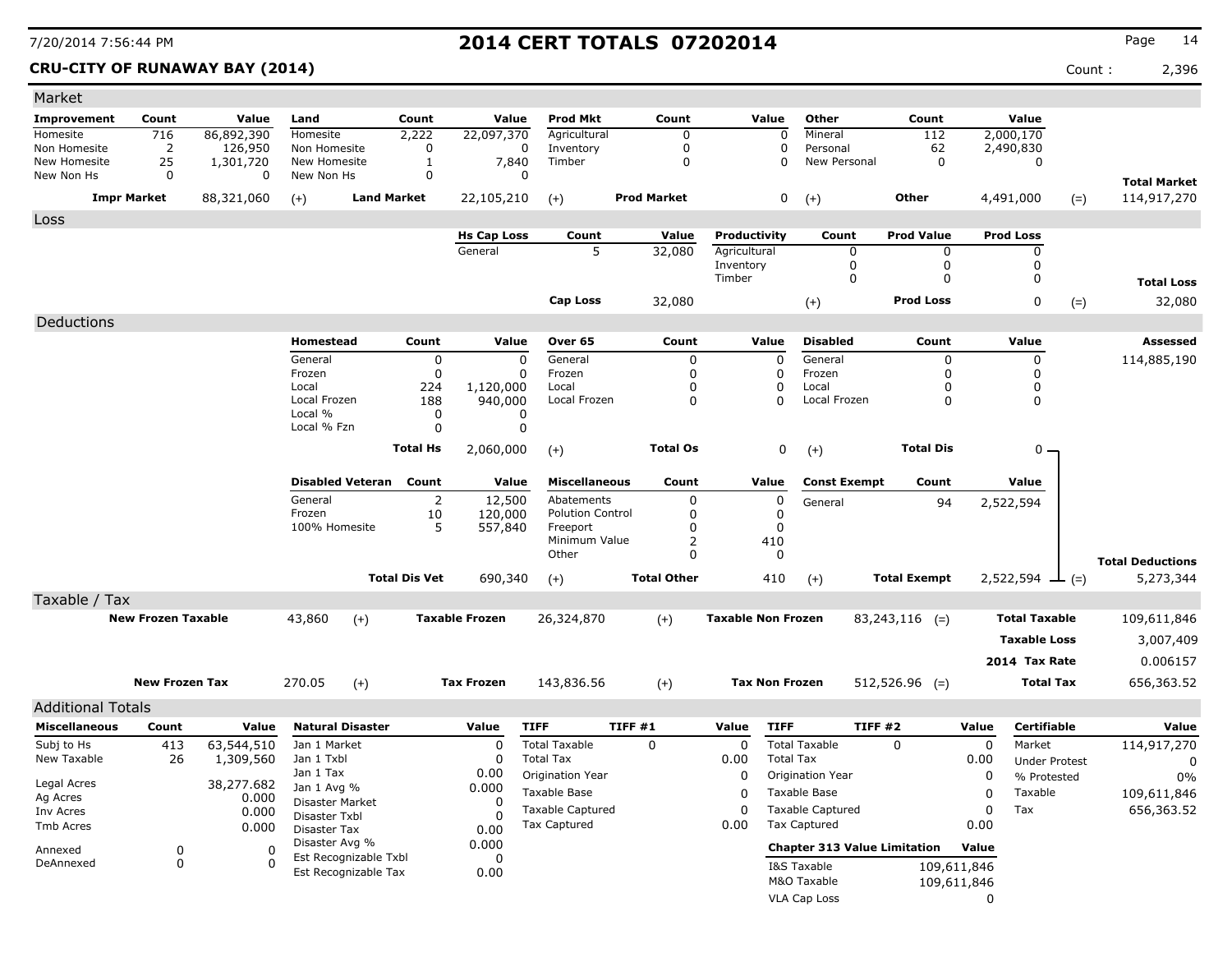## **F01-FIRE DISTRICT #1 (2014)** Count : 40,593

| Market                     |                           |                      |                                |                      |                                          |                           |                    |                           |                                     |                              |             |                          |                         |
|----------------------------|---------------------------|----------------------|--------------------------------|----------------------|------------------------------------------|---------------------------|--------------------|---------------------------|-------------------------------------|------------------------------|-------------|--------------------------|-------------------------|
| Improvement                | Count                     | Value                | Land                           | Count                | Value                                    | <b>Prod Mkt</b>           | Count              | Value                     | Other                               | Count                        |             | Value                    |                         |
| Homesite                   | 3,663                     | 268,123,490          | Homesite                       | 3,550                | 86,624,280                               | Agricultural              | 1,321              | 166,753,520               | Mineral                             | 34,774                       |             | 259,938,030              |                         |
| Non Homesite               | 247                       | 6,354,730            | Non Homesite                   | 357                  | 16,174,630                               | Inventory                 | 0                  | 0                         | Personal                            | 755                          |             | 194,760,620              |                         |
| New Homesite<br>New Non Hs | 182<br>7                  | 8,168,950<br>386,600 | New Homesite<br>New Non Hs     | 4<br>$\mathbf 0$     | 114,460<br>$\Omega$                      | Timber                    | 0                  |                           | 0<br>New Personal                   | $\mathbf 0$                  |             | 0                        |                         |
|                            |                           |                      |                                |                      |                                          |                           |                    |                           |                                     |                              |             |                          | <b>Total Market</b>     |
|                            | <b>Impr Market</b>        | 283,033,770          | $(+)$                          | <b>Land Market</b>   | 102,913,370                              | $(+)$                     | <b>Prod Market</b> | 166,753,520               | $(+)$                               | Other                        |             | 454,698,650<br>$(=)$     | 1,007,399,310           |
| Loss                       |                           |                      |                                |                      |                                          |                           |                    |                           |                                     |                              |             |                          |                         |
|                            |                           |                      |                                |                      | <b>Hs Cap Loss</b>                       | Count                     | Value              | Productivity              | Count                               | <b>Prod Value</b>            |             | <b>Prod Loss</b>         |                         |
|                            |                           |                      |                                |                      | General                                  | 71                        | 787,440            | Agricultural              | 1,321                               | 2,449,940                    |             | 164,303,580              |                         |
|                            |                           |                      |                                |                      |                                          |                           |                    | Inventory<br>Timber       | 0<br>0                              | 0<br>0                       |             | 0<br>0                   |                         |
|                            |                           |                      |                                |                      |                                          |                           |                    |                           |                                     |                              |             |                          | <b>Total Loss</b>       |
|                            |                           |                      |                                |                      |                                          | Cap Loss                  | 787,440            |                           | $(+)$                               | <b>Prod Loss</b> 164,303,580 |             | $(=)$                    | 165,091,020             |
| Deductions                 |                           |                      |                                |                      |                                          |                           |                    |                           |                                     |                              |             |                          |                         |
|                            |                           |                      | Homestead                      | Count                | Value                                    | Over 65                   | Count              | Value                     | <b>Disabled</b>                     | Count                        |             | Value                    | Assessed                |
|                            |                           |                      | General                        |                      | 0<br>0                                   | General                   | 0                  | 0                         | General                             | 0                            |             | 0                        | 842,308,290             |
|                            |                           |                      | Frozen                         |                      | 0<br>0                                   | Frozen                    | 0                  | 0                         | Frozen                              | 0                            |             | 0                        |                         |
|                            |                           |                      | Local                          |                      | 0<br>0                                   | Local                     | 0                  | 0                         | Local                               | 0                            |             | 0                        |                         |
|                            |                           |                      | Local Frozen<br>Local %        |                      | $\mathbf 0$<br>$\Omega$<br>0<br>$\Omega$ | Local Frozen              | 0                  | $\Omega$                  | Local Frozen                        | 0                            |             | 0                        |                         |
|                            |                           |                      | Local % Fzn                    |                      | $\Omega$<br>0                            |                           |                    |                           |                                     |                              |             |                          |                         |
|                            |                           |                      |                                | <b>Total Hs</b>      | 0                                        |                           | <b>Total Os</b>    | 0                         |                                     | <b>Total Dis</b>             |             | $0 -$                    |                         |
|                            |                           |                      |                                |                      |                                          | $(+)$                     |                    |                           | $(+)$                               |                              |             |                          |                         |
|                            |                           |                      | <b>Disabled Veteran</b>        | Count                | Value                                    | <b>Miscellaneous</b>      | Count              | Value                     | <b>Const Exempt</b>                 | Count                        |             | Value                    |                         |
|                            |                           |                      | General                        | 69                   | 621,120                                  | Abatements                | 0                  | 0                         | General                             | 320                          |             | 25,603,417               |                         |
|                            |                           |                      | Frozen                         |                      | 0<br>0                                   | <b>Polution Control</b>   | 6                  | 2,955,680                 |                                     |                              |             |                          |                         |
|                            |                           |                      | 100% Homesite                  | 25                   | 3,083,540                                | Freeport<br>Minimum Value | 0                  | 0                         |                                     |                              |             |                          |                         |
|                            |                           |                      |                                |                      |                                          | Other                     | 3,782<br>0         | 203,830<br>0              |                                     |                              |             |                          |                         |
|                            |                           |                      |                                |                      |                                          |                           |                    |                           |                                     |                              |             |                          | <b>Total Deductions</b> |
|                            |                           |                      |                                | <b>Total Dis Vet</b> | 3,704,660                                | $(+)$                     | <b>Total Other</b> | 3,159,510                 | $(+)$                               | <b>Total Exempt</b>          |             | $25,603,417$ $\perp$ (=) | 32,467,587              |
| Taxable / Tax              |                           |                      |                                |                      |                                          |                           |                    |                           |                                     |                              |             |                          |                         |
|                            | <b>New Frozen Taxable</b> |                      | 0                              | $(+)$                | <b>Taxable Frozen</b>                    | 0                         | $(+)$              | <b>Taxable Non Frozen</b> |                                     | $809,840,703$ (=)            |             | <b>Total Taxable</b>     | 809,840,703             |
|                            |                           |                      |                                |                      |                                          |                           |                    |                           |                                     |                              |             | <b>Taxable Loss</b>      | $-4,830$                |
|                            |                           |                      |                                |                      |                                          |                           |                    |                           |                                     |                              |             | 2014 Tax Rate            | 0.0003                  |
|                            | <b>New Frozen Tax</b>     |                      | 0.00                           |                      | <b>Tax Frozen</b>                        | 0.00                      |                    | <b>Tax Non Frozen</b>     |                                     | $242,953.66$ (=)             |             | <b>Total Tax</b>         | 242,953.66              |
|                            |                           |                      |                                | $(+)$                |                                          |                           | $(+)$              |                           |                                     |                              |             |                          |                         |
| <b>Additional Totals</b>   |                           |                      |                                |                      |                                          |                           |                    |                           |                                     |                              |             |                          |                         |
| <b>Miscellaneous</b>       | Count                     | Value                | <b>Natural Disaster</b>        |                      | Value                                    | <b>TIFF</b>               | <b>TIFF #1</b>     | <b>TIFF</b><br>Value      |                                     | TIFF #2                      | Value       | <b>Certifiable</b>       | Value                   |
| Subj to Hs                 | 1,924                     | 209,355,510          | Jan 1 Market                   |                      | 0                                        | <b>Total Taxable</b>      | 0                  | 0                         | <b>Total Taxable</b>                | $\Omega$                     | 0           | Market                   | 1,007,399,310           |
| New Taxable                | 187                       | 8,346,500            | Jan 1 Txbl                     |                      | 0                                        | <b>Total Tax</b>          |                    | 0.00                      | <b>Total Tax</b>                    |                              | 0.00        | <b>Under Protest</b>     | 0                       |
| Legal Acres                |                           | 20,606,380.          | Jan 1 Tax                      |                      | 0.00                                     | Origination Year          |                    | 0                         | <b>Origination Year</b>             |                              | 0           | % Protested              | 0%                      |
| Ag Acres                   |                           | 0.000                | Jan 1 Avg %<br>Disaster Market |                      | 0.000<br>0                               | Taxable Base              |                    | 0                         | Taxable Base                        |                              | 0           | Taxable                  | 809,840,703             |
| Inv Acres                  |                           | 0.000                | Disaster Txbl                  |                      | 0                                        | <b>Taxable Captured</b>   |                    | 0                         | <b>Taxable Captured</b>             |                              | 0           | Tax                      | 242,953.66              |
| Tmb Acres                  |                           | 0.000                | Disaster Tax                   |                      | 0.00                                     | Tax Captured              |                    | 0.00                      | <b>Tax Captured</b>                 |                              | 0.00        |                          |                         |
| Annexed                    | 0                         | 0                    | Disaster Avg %                 |                      | 0.000                                    |                           |                    |                           | <b>Chapter 313 Value Limitation</b> |                              | Value       |                          |                         |
| DeAnnexed                  | $\mathbf 0$               | $\Omega$             | Est Recognizable Txbl          |                      | 0                                        |                           |                    |                           | I&S Taxable                         |                              | 809,840,703 |                          |                         |
|                            |                           |                      | Est Recognizable Tax           |                      | 0.00                                     |                           |                    |                           | M&O Taxable                         |                              | 809,840,703 |                          |                         |
|                            |                           |                      |                                |                      |                                          |                           |                    |                           | VLA Cap Loss                        |                              | 0           |                          |                         |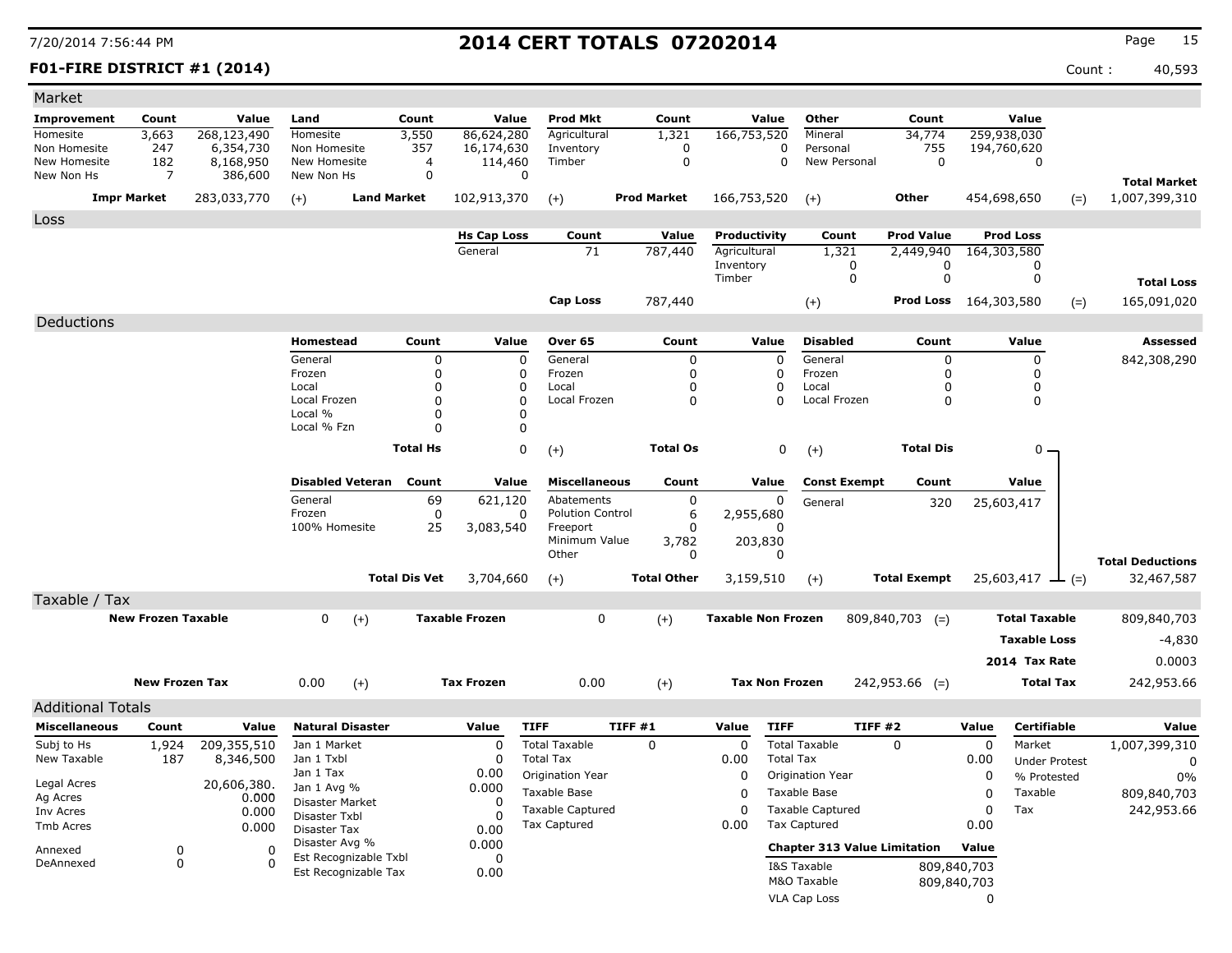**JAC-JACK COUNTY (2014)** Count : 2

| Market                     |                           |                |                                |                      |                               |                           |                    |                              |                                     |                        |                |                       |       |                              |
|----------------------------|---------------------------|----------------|--------------------------------|----------------------|-------------------------------|---------------------------|--------------------|------------------------------|-------------------------------------|------------------------|----------------|-----------------------|-------|------------------------------|
| Improvement                | Count                     | Value          | Land                           | Count                | Value                         | <b>Prod Mkt</b>           | Count              | Value                        | Other                               | Count                  |                | Value                 |       |                              |
| Homesite                   | 0                         | 0              | Homesite                       | 0                    | $\mathbf 0$                   | Agricultural              | 0                  |                              | Mineral<br>$\Omega$                 | 2                      |                | 5,830                 |       |                              |
| Non Homesite               | 0                         | $\mathbf 0$    | Non Homesite                   | 0                    | 0                             | Inventory                 | 0                  |                              | Personal<br>0                       | 0                      |                | 0                     |       |                              |
| New Homesite<br>New Non Hs | 0<br>0                    | 0<br>0         | New Homesite<br>New Non Hs     | 0<br>0               | $\Omega$<br>$\Omega$          | Timber                    | $\mathbf 0$        |                              | New Personal<br><sup>0</sup>        | 0                      |                | $\mathbf 0$           |       |                              |
|                            |                           |                |                                |                      |                               |                           |                    |                              |                                     |                        |                |                       |       | <b>Total Market</b>          |
|                            | <b>Impr Market</b>        | 0              | <b>Land Market</b><br>$(+)$    |                      | 0                             | $(+)$                     | <b>Prod Market</b> |                              | 0<br>$(+)$                          | Other                  |                | 5,830                 | $(=)$ | 5,830                        |
| Loss                       |                           |                |                                |                      |                               |                           |                    |                              |                                     |                        |                |                       |       |                              |
|                            |                           |                |                                |                      | <b>Hs Cap Loss</b><br>General | Count<br>$\Omega$         | Value<br>$\Omega$  | Productivity<br>Agricultural | Count<br>0                          | <b>Prod Value</b><br>0 |                | <b>Prod Loss</b><br>0 |       |                              |
|                            |                           |                |                                |                      |                               |                           |                    | Inventory                    | 0                                   | 0                      |                | 0                     |       |                              |
|                            |                           |                |                                |                      |                               |                           |                    | Timber                       | $\mathbf 0$                         | $\Omega$               |                | 0                     |       | <b>Total Loss</b>            |
|                            |                           |                |                                |                      |                               | Cap Loss                  | 0                  |                              | $(+)$                               | <b>Prod Loss</b>       |                | 0                     | $(=)$ | 0                            |
| Deductions                 |                           |                |                                |                      |                               |                           |                    |                              |                                     |                        |                |                       |       |                              |
|                            |                           |                | Homestead                      | Count                | Value                         | Over 65                   | Count              | Value                        | <b>Disabled</b>                     | Count                  |                | Value                 |       | Assessed                     |
|                            |                           |                | General                        | 0                    | 0                             | General                   | 0                  | 0                            | General                             | 0                      |                | 0                     |       | 5,830                        |
|                            |                           |                | Frozen                         | 0                    | 0                             | Frozen                    | 0                  | 0                            | Frozen                              | 0                      |                | 0                     |       |                              |
|                            |                           |                | Local                          | 0                    | 0                             | Local                     | 0                  | 0                            | Local                               | 0                      |                | 0                     |       |                              |
|                            |                           |                | Local Frozen<br>Local %        | 0<br>0               | 0<br>0                        | Local Frozen              | $\Omega$           | 0                            | Local Frozen                        | 0                      |                | 0                     |       |                              |
|                            |                           |                | Local % Fzn                    | 0                    | 0                             |                           |                    |                              |                                     |                        |                |                       |       |                              |
|                            |                           |                |                                | <b>Total Hs</b>      | 0                             | $(+)$                     | <b>Total Os</b>    |                              | 0<br>$(+)$                          | <b>Total Dis</b>       |                | $0 -$                 |       |                              |
|                            |                           |                |                                |                      |                               |                           |                    |                              |                                     |                        |                |                       |       |                              |
|                            |                           |                | <b>Disabled Veteran</b>        | Count                | Value                         | <b>Miscellaneous</b>      | Count              | Value                        | <b>Const Exempt</b>                 | Count                  |                | Value                 |       |                              |
|                            |                           |                | General                        | 0                    | 0                             | Abatements                | 0                  | $\pmb{0}$                    | General                             | 0                      |                | 0                     |       |                              |
|                            |                           |                | Frozen                         | 0                    | 0                             | <b>Polution Control</b>   | 0                  | 0                            |                                     |                        |                |                       |       |                              |
|                            |                           |                | 100% Homesite                  | 0                    | 0                             | Freeport<br>Minimum Value | 0<br>0             | 0<br>0                       |                                     |                        |                |                       |       |                              |
|                            |                           |                |                                |                      |                               | Other                     | $\Omega$           | $\Omega$                     |                                     |                        |                |                       |       |                              |
|                            |                           |                |                                | <b>Total Dis Vet</b> | 0                             | $(+)$                     | <b>Total Other</b> |                              | 0                                   | <b>Total Exempt</b>    |                | $0 \perp (=)$         |       | <b>Total Deductions</b><br>0 |
| Taxable / Tax              |                           |                |                                |                      |                               |                           |                    |                              | $(+)$                               |                        |                |                       |       |                              |
|                            | <b>New Frozen Taxable</b> |                | 0                              |                      | <b>Taxable Frozen</b>         | 0                         |                    | <b>Taxable Non Frozen</b>    |                                     | $5,830$ (=)            |                | <b>Total Taxable</b>  |       | 5,830                        |
|                            |                           |                | $(+)$                          |                      |                               |                           | $(+)$              |                              |                                     |                        |                |                       |       |                              |
|                            |                           |                |                                |                      |                               |                           |                    |                              |                                     |                        |                | <b>Taxable Loss</b>   |       | 30                           |
|                            |                           |                |                                |                      |                               |                           |                    |                              |                                     |                        |                | 2014 Tax Rate         |       | 0.0001                       |
|                            | <b>New Frozen Tax</b>     |                | 0.00<br>$(+)$                  |                      | <b>Tax Frozen</b>             | 0.00                      | $(+)$              | <b>Tax Non Frozen</b>        |                                     | $0.58$ (=)             |                | <b>Total Tax</b>      |       | 0.58                         |
| <b>Additional Totals</b>   |                           |                |                                |                      |                               |                           |                    |                              |                                     |                        |                |                       |       |                              |
| <b>Miscellaneous</b>       | Count                     | Value          | <b>Natural Disaster</b>        |                      | Value                         | <b>TIFF</b>               | TIFF#1             | <b>TIFF</b><br>Value         |                                     | <b>TIFF #2</b>         | Value          | <b>Certifiable</b>    |       | Value                        |
| Subj to Hs                 | 0                         | $\Omega$       | Jan 1 Market                   |                      | 0                             | <b>Total Taxable</b>      | $\mathbf 0$        | 0                            | <b>Total Taxable</b>                | $\mathbf 0$            | 0              | Market                |       | 5,830                        |
| New Taxable                | 0                         | 0              | Jan 1 Txbl                     |                      | 0                             | <b>Total Tax</b>          |                    | 0.00                         | <b>Total Tax</b>                    |                        | 0.00           | <b>Under Protest</b>  |       | 0                            |
| Legal Acres                |                           |                | Jan 1 Tax                      |                      | 0.00                          | Origination Year          |                    | $\overline{0}$               | <b>Origination Year</b>             |                        | $\overline{0}$ | % Protested           |       | $0\%$                        |
| Ag Acres                   |                           | 0.000<br>0.000 | Jan 1 Avg %<br>Disaster Market |                      | 0.000<br>0                    | Taxable Base              |                    | 0                            | Taxable Base                        |                        | 0              | Taxable               |       | 5,830                        |
| Inv Acres                  |                           | 0.000          | Disaster Txbl                  |                      | 0                             | <b>Taxable Captured</b>   |                    | 0                            | <b>Taxable Captured</b>             |                        | 0              | Tax                   |       | 0.58                         |
| Tmb Acres                  |                           | 0.000          | Disaster Tax                   |                      | 0.00                          | Tax Captured              |                    | 0.00                         | <b>Tax Captured</b>                 |                        | 0.00           |                       |       |                              |
| Annexed                    | 0                         | 0              | Disaster Avg %                 |                      | 0.000                         |                           |                    |                              | <b>Chapter 313 Value Limitation</b> |                        | Value          |                       |       |                              |
| DeAnnexed                  | 0                         | $\Omega$       | Est Recognizable Txbl          |                      | 0                             |                           |                    |                              | I&S Taxable                         |                        | 5,830          |                       |       |                              |
|                            |                           |                | Est Recognizable Tax           |                      | 0.00                          |                           |                    |                              | M&O Taxable                         |                        | 5,830          |                       |       |                              |
|                            |                           |                |                                |                      |                               |                           |                    |                              | VLA Cap Loss                        |                        | 0              |                       |       |                              |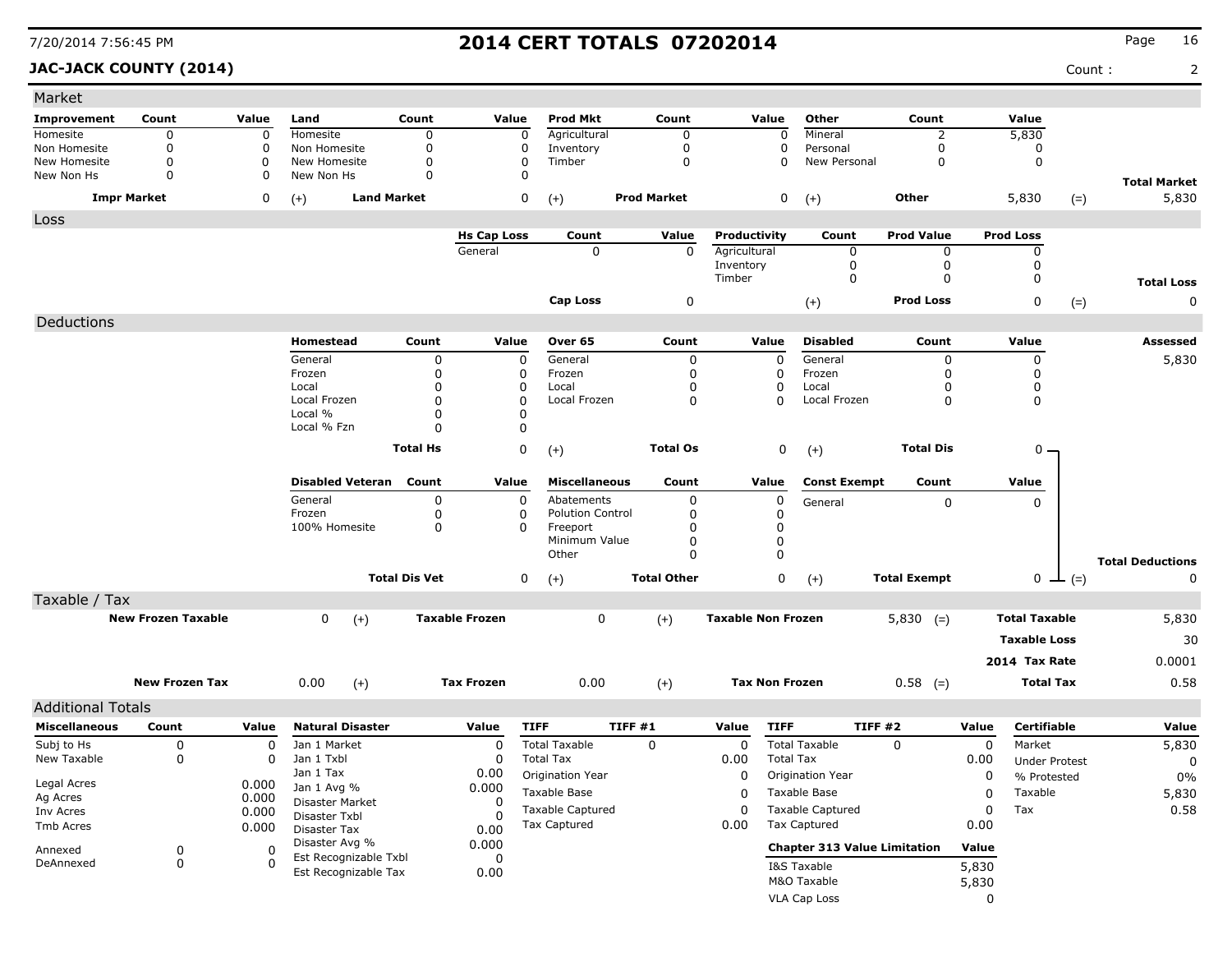## **LTR-WISE FM/FLOOD-LATERA (2014)** 222,208

| Market                       |                           |                                  |             |                              |                                               |             |                                  |                                           |          |                    |                                               |                                       |                     |                                      |               |                      |       |                         |
|------------------------------|---------------------------|----------------------------------|-------------|------------------------------|-----------------------------------------------|-------------|----------------------------------|-------------------------------------------|----------|--------------------|-----------------------------------------------|---------------------------------------|---------------------|--------------------------------------|---------------|----------------------|-------|-------------------------|
| Improvement                  | Count                     | Value                            |             | Land                         |                                               | Count       | Value                            | <b>Prod Mkt</b>                           |          | Count              | Value                                         | Other                                 |                     | Count                                |               | Value                |       |                         |
| Homesite                     | 27,404                    | 2,697,558,860                    |             | Homesite                     |                                               | 33,416      | 963,081,039                      | Agricultural                              |          | 11,021             | 1,739,974,410                                 | Mineral                               |                     | 170,114                              | 2,770,724,550 |                      |       |                         |
| Non Homesite<br>New Homesite | 1,231<br>2,238            | 37,351,520<br>76,719,100         |             | Non Homesite<br>New Homesite |                                               | 2,320<br>13 | 123,951,950<br>343,400           | Inventory<br>Timber                       |          | 0<br>$\mathbf 0$   |                                               | Personal<br>0<br>$\mathbf 0$          | New Personal        | 7,075<br>$\Omega$                    | 1,878,370,950 | $\mathbf 0$          |       |                         |
| New Non Hs                   | 82                        | 1,995,670                        |             | New Non Hs                   |                                               | $\mathbf 0$ |                                  | 0                                         |          |                    |                                               |                                       |                     |                                      |               |                      |       | <b>Total Market</b>     |
|                              |                           | <b>Impr Market</b> 2,813,625,150 |             | $(+)$                        |                                               |             | <b>Land Market</b> 1,087,376,389 | $(+)$                                     |          |                    | <b>Prod Market</b> 1,739,974,410              | $(+)$                                 |                     | Other                                | 4,649,095,500 |                      | $(=)$ | 10,290,071,449          |
| Loss                         |                           |                                  |             |                              |                                               |             |                                  |                                           |          |                    |                                               |                                       |                     |                                      |               |                      |       |                         |
|                              |                           |                                  |             |                              |                                               |             | <b>Hs Cap Loss</b>               | Count                                     |          | Value              | Productivity                                  |                                       | Count               | <b>Prod Value</b>                    |               | <b>Prod Loss</b>     |       |                         |
|                              |                           |                                  |             |                              |                                               |             | General                          | 546                                       |          | 6,068,090          | Agricultural                                  |                                       | 11,021              | 27,694,760 1,712,279,650             |               |                      |       |                         |
|                              |                           |                                  |             |                              |                                               |             |                                  |                                           |          |                    | Inventory<br>Timber                           |                                       | 0<br>$\Omega$       | 0<br>$\Omega$                        |               | 0<br>$\mathbf 0$     |       |                         |
|                              |                           |                                  |             |                              |                                               |             |                                  |                                           |          |                    |                                               |                                       |                     |                                      |               |                      |       | <b>Total Loss</b>       |
|                              |                           |                                  |             |                              |                                               |             |                                  | <b>Cap Loss</b>                           |          | 6,068,090          |                                               | $(+)$                                 |                     | <b>Prod Loss 1,711,298,520</b>       |               |                      | $(=)$ | 1,717,366,610           |
| Deductions                   |                           |                                  |             |                              |                                               |             |                                  |                                           |          |                    |                                               |                                       |                     |                                      |               |                      |       |                         |
|                              |                           |                                  |             | <b>Homestead</b>             |                                               | Count       | Value                            | Over 65                                   |          | Count              | Value                                         | <b>Disabled</b>                       |                     | Count                                |               | Value                |       | <b>Assessed</b>         |
|                              |                           |                                  |             | General<br>Frozen            |                                               | 0<br>0      |                                  | $\Omega$<br>General<br>$\Omega$<br>Frozen |          | 0<br>0             |                                               | General<br>$\mathbf 0$<br>0<br>Frozen |                     | 0<br>0                               |               | 0<br>0               |       | 8,572,704,839           |
|                              |                           |                                  |             | Local                        |                                               | 9,300       | 26,795,627                       | Local                                     |          | 234                | 1,543,631                                     | Local                                 |                     | $\Omega$                             |               | 0                    |       |                         |
|                              |                           |                                  |             | Local Frozen                 |                                               | 4,917       | 14,187,193                       | Local Frozen                              |          | 4,481              | 30,158,855                                    |                                       | Local Frozen        | 0                                    |               | 0                    |       |                         |
|                              |                           |                                  |             | Local %                      |                                               |             | 9,169 242,002,468                |                                           |          |                    |                                               |                                       |                     |                                      |               |                      |       |                         |
|                              |                           |                                  |             | Local % Fzn                  |                                               |             | 4,823 109,587,135                |                                           |          |                    |                                               |                                       |                     |                                      |               |                      |       |                         |
|                              |                           |                                  |             |                              |                                               |             | Total Hs 392,572,423             | $(+)$                                     |          | <b>Total Os</b>    | 31,702,486                                    | $(+)$                                 |                     | <b>Total Dis</b>                     |               | $0 -$                |       |                         |
|                              |                           |                                  |             |                              | <b>Disabled Veteran</b>                       | Count       | Value                            | <b>Miscellaneous</b>                      |          | Count              | Value                                         |                                       | <b>Const Exempt</b> | Count                                |               | Value                |       |                         |
|                              |                           |                                  |             | General                      |                                               | 267         | 1,989,394                        | Abatements                                |          | 0                  |                                               | $\mathbf 0$<br>General                |                     | 3,262                                |               | 468,606,517          |       |                         |
|                              |                           |                                  |             | Frozen                       |                                               | 245         | 2,752,704                        | <b>Polution Control</b>                   |          | 41                 | 15,464,249                                    |                                       |                     |                                      |               |                      |       |                         |
|                              |                           |                                  |             | 100% Homesite                |                                               | 153         | 17,493,380                       | Freeport<br>Minimum Value                 |          | 14<br>15,668       | 40,362,476<br>1,243,050                       |                                       |                     |                                      |               |                      |       |                         |
|                              |                           |                                  |             |                              |                                               |             |                                  | Other                                     |          | 1                  | 78,930                                        |                                       |                     |                                      |               |                      |       |                         |
|                              |                           |                                  |             |                              |                                               |             | <b>Total Dis Vet</b> 22,235,478  |                                           |          | <b>Total Other</b> | 57,148,705                                    |                                       |                     | Total Exempt $468,606,517 \perp (=)$ |               |                      |       | <b>Total Deductions</b> |
|                              |                           |                                  |             |                              |                                               |             |                                  | $(+)$                                     |          |                    |                                               | $(+)$                                 |                     |                                      |               |                      |       | 972,265,609             |
| Taxable / Tax                | <b>New Frozen Taxable</b> |                                  |             | 1,902,110                    | $(+)$                                         |             | <b>Taxable Frozen</b>            | 392,845,343                               |          | $(+)$              | <b>Taxable Non Frozen</b> $7,205,691,777$ (=) |                                       |                     |                                      |               | <b>Total Taxable</b> |       | 7,600,439,230           |
|                              |                           |                                  |             |                              |                                               |             |                                  |                                           |          |                    |                                               |                                       |                     |                                      |               |                      |       |                         |
|                              |                           |                                  |             |                              |                                               |             |                                  |                                           |          |                    |                                               |                                       |                     |                                      |               | <b>Taxable Loss</b>  |       | 20,624,874              |
|                              |                           |                                  |             |                              |                                               |             |                                  |                                           |          |                    |                                               |                                       |                     |                                      |               | 2014 Tax Rate        |       | 0.0009                  |
|                              |                           | <b>New Frozen Tax</b>            |             | 1,710.02                     | $(+)$                                         |             | <b>Tax Frozen</b>                | 336,691.37                                |          | $(+)$              |                                               | <b>Tax Non Frozen</b>                 |                     | $6,485,141.55$ (=)                   |               | <b>Total Tax</b>     |       | 6,821,832.92            |
| <b>Additional Totals</b>     |                           |                                  |             |                              |                                               |             |                                  |                                           |          |                    |                                               |                                       |                     |                                      |               |                      |       |                         |
| <b>Miscellaneous</b>         | Count                     |                                  | Value       | <b>Natural Disaster</b>      |                                               |             | Value                            | <b>TIFF</b>                               | TIFF#1   |                    | Value                                         | <b>TIFF</b>                           | TIFF#2              |                                      | Value         | <b>Certifiable</b>   |       | Value                   |
| Subj to Hs                   |                           | 14,223 1,783,286,810             |             | Jan 1 Market                 |                                               |             | $\mathbf 0$                      | <b>Total Taxable</b>                      | $\Omega$ |                    | $\Omega$                                      | <b>Total Taxable</b>                  |                     | $\Omega$                             | $\mathbf 0$   | Market               |       | 10,289,771,699          |
| New Taxable                  | 2,260                     | 75,991,606                       |             | Jan 1 Txbl                   |                                               |             | $\Omega$                         | <b>Total Tax</b>                          |          |                    | 0.00                                          | <b>Total Tax</b>                      |                     |                                      | 0.00          | <b>Under Protest</b> |       | 299,750                 |
| Legal Acres                  |                           | 102,577,791.                     |             | Jan 1 Tax<br>Jan 1 Avg %     |                                               |             | 0.00<br>0.000                    | Origination Year                          |          |                    | $\Omega$                                      | Origination Year                      |                     |                                      | $\Omega$      | % Protested          |       | 0.003%                  |
| Ag Acres                     |                           |                                  | 0.000       | Disaster Market              |                                               |             | 0                                | <b>Taxable Base</b>                       |          |                    | $\Omega$                                      | Taxable Base                          |                     |                                      | $\mathbf 0$   | Taxable              |       | 7,600,218,978           |
| Inv Acres                    |                           |                                  | 0.000       | Disaster Txbl                |                                               |             | 0                                | <b>Taxable Captured</b>                   |          |                    | $\Omega$                                      | <b>Taxable Captured</b>               |                     |                                      | $\mathbf 0$   | Tax                  |       | 6,821,634.70            |
| Tmb Acres                    |                           |                                  | 0.000       | Disaster Tax                 |                                               |             | 0.00                             | <b>Tax Captured</b>                       |          |                    | 0.00                                          | Tax Captured                          |                     |                                      | 0.00          |                      |       |                         |
| Annexed                      |                           | 0                                | $\mathbf 0$ | Disaster Avg %               |                                               |             | 0.000                            |                                           |          |                    |                                               |                                       |                     | <b>Chapter 313 Value Limitation</b>  | Value         |                      |       |                         |
| DeAnnexed                    |                           | 0                                | $\Omega$    |                              | Est Recognizable Txbl<br>Est Recognizable Tax |             | 0<br>0.00                        |                                           |          |                    |                                               | I&S Taxable                           |                     |                                      | 7,600,439,230 |                      |       |                         |
|                              |                           |                                  |             |                              |                                               |             |                                  |                                           |          |                    |                                               | M&O Taxable                           |                     |                                      | 7.600.439.230 |                      |       |                         |

VLA Cap Loss 0 7,600,439,230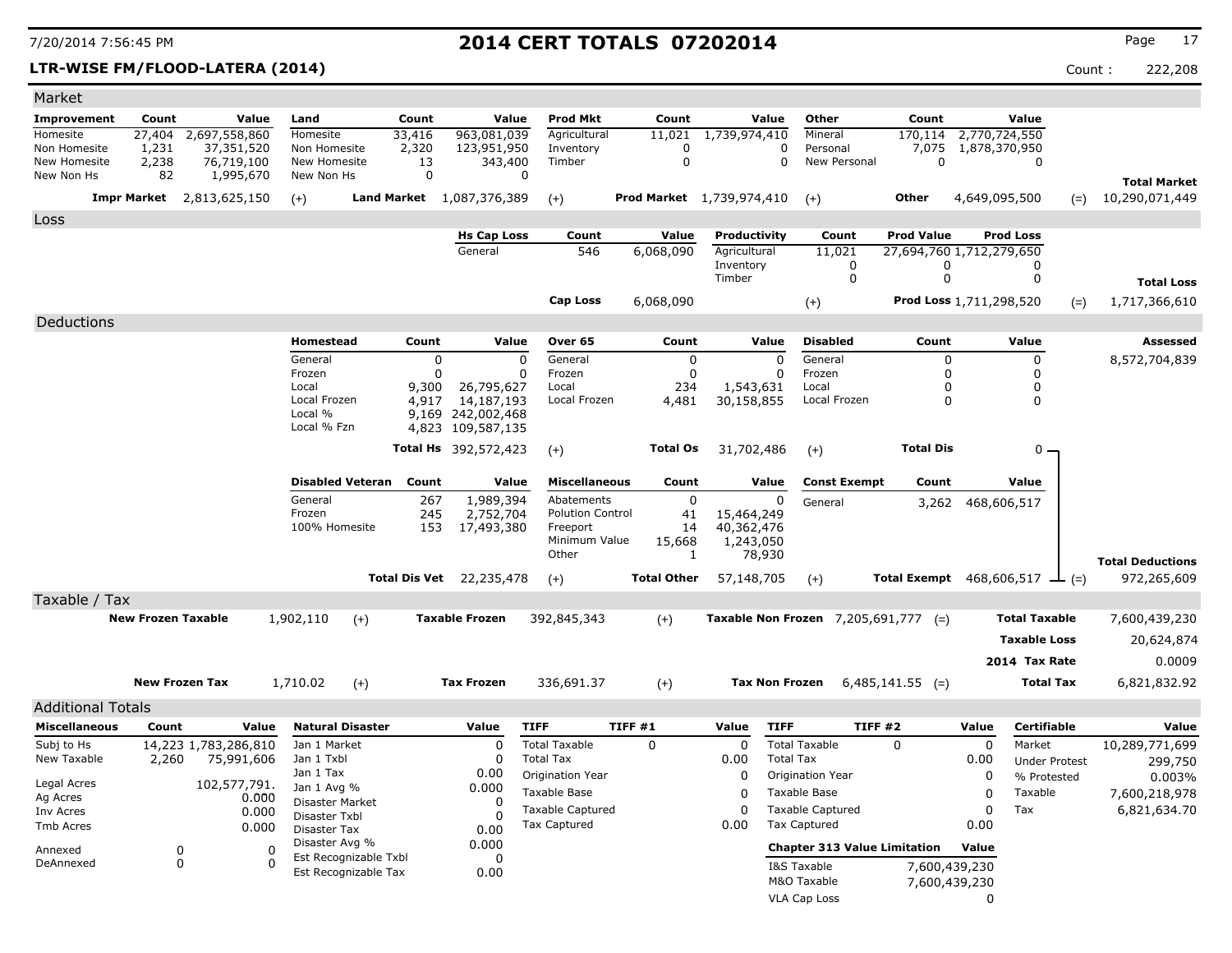### **MON-MONTAGUE COUNTY (2014)** Count : 198

| Market                   |                           |                     |                                  |                      |                       |                         |                    |                           |                                     |                     |              |                      |       |                         |
|--------------------------|---------------------------|---------------------|----------------------------------|----------------------|-----------------------|-------------------------|--------------------|---------------------------|-------------------------------------|---------------------|--------------|----------------------|-------|-------------------------|
| Improvement              | Count                     | Value               | Land                             | Count                | Value                 | <b>Prod Mkt</b>         | Count              | Value                     | Other                               | Count               |              | Value                |       |                         |
| Homesite                 | 0                         | 0                   | Homesite                         | 0                    | $\mathbf 0$           | Agricultural            | 0                  | 0                         | Mineral                             | 198                 |              | 433,110              |       |                         |
| Non Homesite             | $\mathbf 0$               | 0                   | Non Homesite                     | 0                    | 0                     | Inventory               | 0                  | 0                         | Personal                            | O                   |              | 0                    |       |                         |
| New Homesite             | $\mathbf 0$               | 0                   | New Homesite                     | 0                    | 0                     | Timber                  | 0                  | $\Omega$                  | New Personal                        | $\mathbf 0$         |              | 0                    |       |                         |
| New Non Hs               | $\mathbf 0$               | 0                   | New Non Hs                       | $\mathbf 0$          | $\Omega$              |                         |                    |                           |                                     |                     |              |                      |       | <b>Total Market</b>     |
|                          | <b>Impr Market</b>        | 0                   | $(+)$                            | <b>Land Market</b>   | $\pmb{0}$             | $(+)$                   | <b>Prod Market</b> | 0                         | $(+)$                               | Other               |              | 433,110              | $(=)$ | 433,110                 |
| Loss                     |                           |                     |                                  |                      |                       |                         |                    |                           |                                     |                     |              |                      |       |                         |
|                          |                           |                     |                                  |                      | <b>Hs Cap Loss</b>    | Count                   | Value              | Productivity              | Count                               | <b>Prod Value</b>   |              | <b>Prod Loss</b>     |       |                         |
|                          |                           |                     |                                  |                      | General               | 0                       | $\mathbf 0$        | Agricultural              | 0                                   | 0                   |              | 0                    |       |                         |
|                          |                           |                     |                                  |                      |                       |                         |                    | Inventory<br>Timber       | 0<br>0                              | 0<br>0              |              | 0<br>0               |       |                         |
|                          |                           |                     |                                  |                      |                       |                         |                    |                           |                                     |                     |              |                      |       | <b>Total Loss</b>       |
|                          |                           |                     |                                  |                      |                       | <b>Cap Loss</b>         | 0                  |                           | $(+)$                               | <b>Prod Loss</b>    |              | 0                    | $(=)$ | 0                       |
| Deductions               |                           |                     |                                  |                      |                       |                         |                    |                           |                                     |                     |              |                      |       |                         |
|                          |                           |                     | Homestead                        | Count                | Value                 | Over 65                 | Count              | Value                     | <b>Disabled</b>                     | Count               |              | Value                |       | Assessed                |
|                          |                           |                     | General                          | 0                    | 0                     | General                 | 0                  | $\mathbf 0$               | General                             | 0                   |              | 0                    |       | 433,110                 |
|                          |                           |                     | Frozen                           | $\Omega$<br>O        | 0                     | Frozen                  | 0                  | 0<br>0                    | Frozen                              | 0                   |              | 0                    |       |                         |
|                          |                           |                     | Local<br>Local Frozen            | $\Omega$             | 0<br>$\Omega$         | Local<br>Local Frozen   | 0<br>0             | $\mathbf 0$               | Local<br>Local Frozen               | 0<br>0              |              | 0<br>0               |       |                         |
|                          |                           |                     | Local %                          | $\Omega$             | 0                     |                         |                    |                           |                                     |                     |              |                      |       |                         |
|                          |                           |                     | Local % Fzn                      | $\Omega$             | 0                     |                         |                    |                           |                                     |                     |              |                      |       |                         |
|                          |                           |                     |                                  | <b>Total Hs</b>      | 0                     | $(+)$                   | <b>Total Os</b>    | 0                         | $(+)$                               | <b>Total Dis</b>    |              | $0 -$                |       |                         |
|                          |                           |                     |                                  |                      |                       |                         |                    |                           |                                     |                     |              |                      |       |                         |
|                          |                           |                     | <b>Disabled Veteran</b>          | Count                | Value                 | <b>Miscellaneous</b>    | Count              | Value                     | <b>Const Exempt</b>                 | Count               |              | Value                |       |                         |
|                          |                           |                     | General                          | 0                    | 0                     | Abatements              | 0                  | 0                         | General                             | $\overline{2}$      |              | 15,510               |       |                         |
|                          |                           |                     | Frozen                           | 0                    | 0                     | <b>Polution Control</b> | $\mathbf 0$        | 0                         |                                     |                     |              |                      |       |                         |
|                          |                           |                     | 100% Homesite                    | 0                    | 0                     | Freeport                | 0                  | $\Omega$                  |                                     |                     |              |                      |       |                         |
|                          |                           |                     |                                  |                      |                       | Minimum Value<br>Other  | 124<br>0           | 17,370<br>0               |                                     |                     |              |                      |       |                         |
|                          |                           |                     |                                  |                      |                       |                         |                    |                           |                                     |                     |              |                      |       | <b>Total Deductions</b> |
|                          |                           |                     |                                  | <b>Total Dis Vet</b> | 0                     | $(+)$                   | <b>Total Other</b> | 17,370                    | $(+)$                               | <b>Total Exempt</b> |              | $15,510 \perp (=)$   |       | 32,880                  |
| Taxable / Tax            |                           |                     |                                  |                      |                       |                         |                    |                           |                                     |                     |              |                      |       |                         |
|                          | <b>New Frozen Taxable</b> |                     | 0<br>$(+)$                       |                      | <b>Taxable Frozen</b> | 0                       | $(+)$              | <b>Taxable Non Frozen</b> |                                     | $400,230$ (=)       |              | <b>Total Taxable</b> |       | 400,230                 |
|                          |                           |                     |                                  |                      |                       |                         |                    |                           |                                     |                     |              | <b>Taxable Loss</b>  |       | 230                     |
|                          |                           |                     |                                  |                      |                       |                         |                    |                           |                                     |                     |              | 2014 Tax Rate        |       | 0.0001                  |
|                          |                           |                     |                                  |                      |                       |                         |                    |                           |                                     |                     |              |                      |       |                         |
|                          | <b>New Frozen Tax</b>     |                     | 0.00<br>$(+)$                    |                      | <b>Tax Frozen</b>     | 0.00                    | $(+)$              | <b>Tax Non Frozen</b>     |                                     | $40.00 (=)$         |              | <b>Total Tax</b>     |       | 40.00                   |
| <b>Additional Totals</b> |                           |                     |                                  |                      |                       |                         |                    |                           |                                     |                     |              |                      |       |                         |
| <b>Miscellaneous</b>     | Count                     | Value               | <b>Natural Disaster</b>          |                      | Value                 | <b>TIFF</b>             | TIFF#1             | <b>TIFF</b><br>Value      |                                     | TIFF#2              | Value        | <b>Certifiable</b>   |       | Value                   |
| Subj to Hs               | 0                         | $\Omega$            | Jan 1 Market                     |                      | 0                     | <b>Total Taxable</b>    | 0                  | 0                         | <b>Total Taxable</b>                | 0                   | $\Omega$     | Market               |       | 433,110                 |
| New Taxable              | 0                         | 0                   | Jan 1 Txbl                       |                      | 0                     | <b>Total Tax</b>        |                    | 0.00                      | <b>Total Tax</b>                    |                     | 0.00         | <b>Under Protest</b> |       | 0                       |
|                          |                           |                     | Jan 1 Tax                        |                      | 0.00                  | Origination Year        |                    | $\mathbf{0}$              | <b>Origination Year</b>             |                     | $\mathbf{0}$ | % Protested          |       | $0\%$                   |
| Legal Acres<br>Ag Acres  |                           | 54,274.752<br>0.000 | Jan 1 Avg %                      |                      | 0.000                 | Taxable Base            |                    | 0                         | Taxable Base                        |                     | 0            | Taxable              |       | 400,230                 |
| Inv Acres                |                           | 0.000               | Disaster Market<br>Disaster Txbl |                      | O<br>$\Omega$         | <b>Taxable Captured</b> |                    | 0                         | <b>Taxable Captured</b>             |                     | 0            | Tax                  |       | 40.00                   |
| Tmb Acres                |                           | 0.000               | Disaster Tax                     |                      | 0.00                  | Tax Captured            |                    | 0.00                      | <b>Tax Captured</b>                 |                     | 0.00         |                      |       |                         |
| Annexed                  | 0                         | 0                   | Disaster Avg %                   |                      | 0.000                 |                         |                    |                           | <b>Chapter 313 Value Limitation</b> |                     | Value        |                      |       |                         |
| DeAnnexed                | 0                         | $\Omega$            | Est Recognizable Txbl            |                      | 0                     |                         |                    |                           | I&S Taxable                         |                     | 400,230      |                      |       |                         |
|                          |                           |                     | Est Recognizable Tax             |                      | 0.00                  |                         |                    |                           | M&O Taxable                         |                     | 400,230      |                      |       |                         |
|                          |                           |                     |                                  |                      |                       |                         |                    |                           | VLA Cap Loss                        |                     | 0            |                      |       |                         |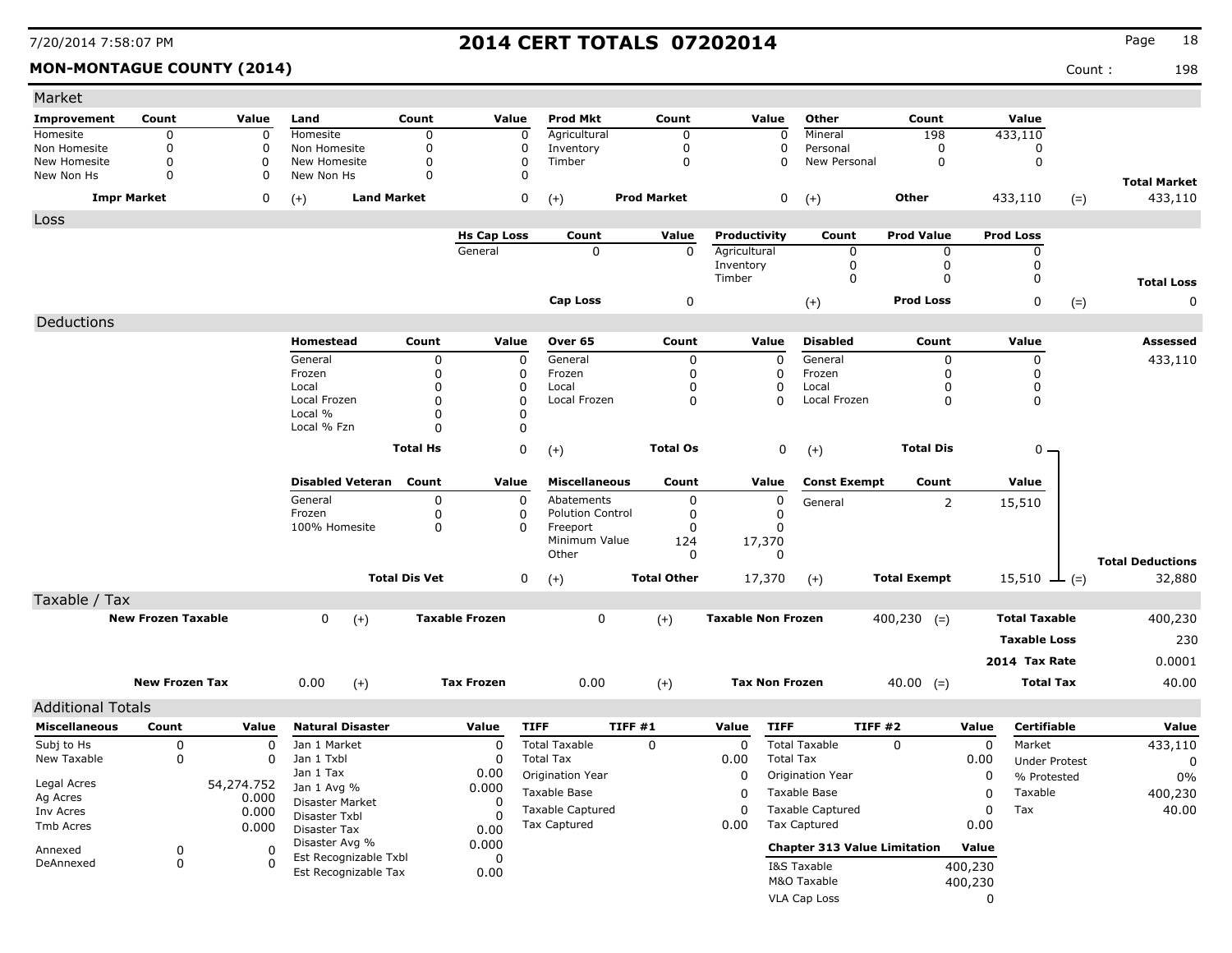**SAL-ALVORD ISD (2014)** Count : 14,781

| Market                       |                           |                        |                                  |                                               |                             |                               |                           |                    |                         |                              |                  |                                     |                       |             |                              |       |                         |
|------------------------------|---------------------------|------------------------|----------------------------------|-----------------------------------------------|-----------------------------|-------------------------------|---------------------------|--------------------|-------------------------|------------------------------|------------------|-------------------------------------|-----------------------|-------------|------------------------------|-------|-------------------------|
| Improvement                  | Count                     | Value                  | Land                             |                                               | Count                       | Value                         | <b>Prod Mkt</b>           |                    | Count                   |                              | Value            | Other                               | Count                 |             | Value                        |       |                         |
| Homesite                     | 1,842                     | 147,320,950            | Homesite                         |                                               | 1,904                       | 74,437,370                    | Agricultural              |                    | 1,118                   | 171,374,510                  |                  | Mineral                             | 11,247                |             | 156,339,710                  |       |                         |
| Non Homesite<br>New Homesite | 132<br>197                | 3,996,210<br>3,579,180 | Non Homesite<br>New Homesite     |                                               | 198<br>0                    | 8,808,250                     | Inventory<br>0<br>Timber  |                    | $\Omega$<br>$\mathbf 0$ |                              | 0<br>0           | Personal<br>New Personal            | 637<br>$\mathbf 0$    |             | 109,506,080<br>$\Omega$      |       |                         |
| New Non Hs                   | 9                         | 272,300                | New Non Hs                       |                                               | $\mathbf 0$                 |                               | $\mathbf 0$               |                    |                         |                              |                  |                                     |                       |             |                              |       |                         |
|                              |                           |                        |                                  | <b>Land Market</b>                            |                             |                               |                           | <b>Prod Market</b> |                         |                              |                  |                                     | Other                 |             |                              |       | <b>Total Market</b>     |
|                              | <b>Impr Market</b>        | 155,168,640            | $(+)$                            |                                               |                             | 83,245,620                    | $(+)$                     |                    |                         | 171,374,510                  |                  | $(+)$                               |                       |             | 265,845,790                  | $(=)$ | 675,634,560             |
| Loss                         |                           |                        |                                  |                                               |                             |                               |                           |                    |                         |                              |                  |                                     |                       |             |                              |       |                         |
|                              |                           |                        |                                  |                                               |                             | <b>Hs Cap Loss</b><br>General | Count<br>39               |                    | Value                   | Productivity<br>Agricultural |                  | Count                               | <b>Prod Value</b>     |             | <b>Prod Loss</b>             |       |                         |
|                              |                           |                        |                                  |                                               |                             |                               |                           |                    | 430,100                 | Inventory                    |                  | 1,118<br>0                          | 2,901,560<br>0        |             | 168,472,950<br>0             |       |                         |
|                              |                           |                        |                                  |                                               |                             |                               |                           |                    |                         | Timber                       |                  | $\mathbf 0$                         | $\mathbf 0$           |             | $\mathbf 0$                  |       | <b>Total Loss</b>       |
|                              |                           |                        |                                  |                                               |                             |                               | <b>Cap Loss</b>           |                    | 430,100                 |                              |                  | $^{(+)}$                            | Prod Loss 168,472,950 |             |                              | $(=)$ | 168,903,050             |
| Deductions                   |                           |                        |                                  |                                               |                             |                               |                           |                    |                         |                              |                  |                                     |                       |             |                              |       |                         |
|                              |                           |                        | <b>Homestead</b>                 |                                               | Count                       | Value                         | Over 65                   |                    | Count                   |                              | Value            | <b>Disabled</b>                     | Count                 |             |                              |       | <b>Assessed</b>         |
|                              |                           |                        |                                  |                                               |                             |                               |                           |                    |                         |                              |                  |                                     |                       |             | Value                        |       |                         |
|                              |                           |                        | General<br>Frozen                |                                               | 623<br>319                  | 8,934,834<br>4,629,850        | General<br>Frozen         |                    | 13<br>293               | 125,000<br>2,810,760         |                  | General<br>Frozen                   | $\mathbf{1}$<br>23    |             | 10,000<br>189,250            |       | 506,731,510             |
|                              |                           |                        | Local                            |                                               | $\Omega$                    | 0                             | Local                     |                    | $\mathbf 0$             |                              | $\mathbf{0}$     | Local                               | 0                     |             | 0                            |       |                         |
|                              |                           |                        | Local Frozen                     |                                               | $\mathbf 0$                 | $\mathbf 0$                   | Local Frozen              |                    | $\overline{0}$          |                              | $\mathbf 0$      | Local Frozen                        | $\mathbf 0$           |             | $\mathbf 0$                  |       |                         |
|                              |                           |                        | Local %<br>Local % Fzn           |                                               | $\mathbf 0$<br>$\mathbf{0}$ | $\mathbf 0$<br>0              |                           |                    |                         |                              |                  |                                     |                       |             |                              |       |                         |
|                              |                           |                        |                                  |                                               |                             |                               |                           |                    |                         |                              |                  |                                     |                       |             |                              |       |                         |
|                              |                           |                        |                                  |                                               | <b>Total Hs</b>             | 13,564,684                    | $(+)$                     |                    | <b>Total Os</b>         | 2,935,760                    |                  | $(+)$                               | <b>Total Dis</b>      |             | 199,250 -                    |       |                         |
|                              |                           |                        |                                  | <b>Disabled Veteran</b>                       | Count                       | Value                         | <b>Miscellaneous</b>      |                    | Count                   |                              | Value            | <b>Const Exempt</b>                 | Count                 |             | Value                        |       |                         |
|                              |                           |                        | General                          |                                               | 21                          | 155,740                       | Abatements                |                    | $\Omega$                |                              | 0                | General                             | 374                   |             | 59,171,340                   |       |                         |
|                              |                           |                        | Frozen                           |                                               | 20                          | 217,660                       | <b>Polution Control</b>   |                    | 0                       |                              | 0                |                                     |                       |             |                              |       |                         |
|                              |                           |                        | 100% Homesite                    |                                               | 14                          | 1,128,376                     | Freeport<br>Minimum Value |                    | $\Omega$<br>2,669       | 244,810                      | $\Omega$         |                                     |                       |             |                              |       |                         |
|                              |                           |                        |                                  |                                               |                             |                               | Other                     |                    | $\mathbf{0}$            |                              | 0                |                                     |                       |             |                              |       | <b>Total Deductions</b> |
|                              |                           |                        |                                  |                                               | <b>Total Dis Vet</b>        | 1,501,776                     | $(+)$                     |                    | <b>Total Other</b>      | 244,810                      |                  | $(+)$                               | <b>Total Exempt</b>   |             | $59,171,340 \rightarrow (=)$ |       | 77,617,620              |
|                              |                           |                        |                                  |                                               |                             |                               |                           |                    |                         |                              |                  |                                     |                       |             |                              |       |                         |
| Taxable / Tax                | <b>New Frozen Taxable</b> |                        | 102,130                          | $(+)$                                         |                             | <b>Taxable Frozen</b>         | 26,232,950                |                    |                         | <b>Taxable Non Frozen</b>    |                  |                                     | $402,778,810$ (=)     |             | <b>Total Taxable</b>         |       | 429,113,890             |
|                              |                           |                        |                                  |                                               |                             |                               |                           |                    | $(+)$                   |                              |                  |                                     |                       |             |                              |       |                         |
|                              |                           |                        |                                  |                                               |                             |                               |                           |                    |                         |                              |                  |                                     |                       |             | <b>Taxable Loss</b>          |       | 5,625,487               |
|                              |                           |                        |                                  |                                               |                             |                               |                           |                    |                         |                              |                  |                                     |                       |             | 2014 Tax Rate                |       | 0.01364                 |
|                              | <b>New Frozen Tax</b>     |                        | 1,393.06                         | $(+)$                                         |                             | <b>Tax Frozen</b>             | 283,229.65                |                    | $(+)$                   | <b>Tax Non Frozen</b>        |                  |                                     | $5,493,152.17$ (=)    |             | <b>Total Tax</b>             |       | 5,776,381.82            |
| <b>Additional Totals</b>     |                           |                        |                                  |                                               |                             |                               |                           |                    |                         |                              |                  |                                     |                       |             |                              |       |                         |
| <b>Miscellaneous</b>         | Count                     | Value                  |                                  | <b>Natural Disaster</b>                       |                             | Value                         | <b>TIFF</b>               | TIFF #1            |                         | Value                        | <b>TIFF</b>      | <b>TIFF #2</b>                      |                       | Value       | <b>Certifiable</b>           |       | Value                   |
| Subj to Hs                   | 942                       | 107,367,090            | Jan 1 Market                     |                                               |                             | $\mathbf 0$                   | <b>Total Taxable</b>      | $\mathbf 0$        |                         | $\Omega$                     |                  | <b>Total Taxable</b>                | $\Omega$              | 0           | Market                       |       | 675,634,560             |
| New Taxable                  | 195                       | 3,797,220              | Jan 1 Txbl                       |                                               |                             | $\mathbf 0$                   | <b>Total Tax</b>          |                    |                         | 0.00                         | <b>Total Tax</b> |                                     |                       | 0.00        | <b>Under Protest</b>         |       | $\mathbf 0$             |
| Legal Acres                  |                           |                        | Jan 1 Tax                        |                                               |                             | 0.00                          | Origination Year          |                    |                         | $\Omega$                     |                  | Origination Year                    |                       | 0           | % Protested                  |       | 0%                      |
| Ag Acres                     |                           | 3,176,032.032<br>0.000 | Jan 1 Avg %                      |                                               |                             | 0.000                         | Taxable Base              |                    |                         | $\Omega$                     |                  | Taxable Base                        |                       | 0           | Taxable                      |       | 429,113,890             |
| Inv Acres                    |                           | 0.000                  | Disaster Market<br>Disaster Txbl |                                               |                             | $\Omega$<br>$\Omega$          | <b>Taxable Captured</b>   |                    |                         | $\mathbf 0$                  |                  | <b>Taxable Captured</b>             |                       | 0           | Tax                          |       | 5,776,381.82            |
| Tmb Acres                    |                           | 0.000                  | <b>Disaster Tax</b>              |                                               |                             | 0.00                          | <b>Tax Captured</b>       |                    |                         | 0.00                         |                  | <b>Tax Captured</b>                 |                       | 0.00        |                              |       |                         |
| Annexed                      | $\mathbf 0$               | $\Omega$               | Disaster Avg %                   |                                               |                             | 0.000                         |                           |                    |                         |                              |                  | <b>Chapter 313 Value Limitation</b> |                       | Value       |                              |       |                         |
| DeAnnexed                    | $\mathbf 0$               | $\Omega$               |                                  | Est Recognizable Txbl<br>Est Recognizable Tax |                             | $\mathbf 0$                   |                           |                    |                         |                              |                  | I&S Taxable                         |                       | 429,113,890 |                              |       |                         |
|                              |                           |                        |                                  |                                               |                             | 0.00                          |                           |                    |                         |                              |                  | M&O Taxable                         |                       | 429,113,890 |                              |       |                         |
|                              |                           |                        |                                  |                                               |                             |                               |                           |                    |                         |                              |                  | VLA Cap Loss                        |                       | $\Omega$    |                              |       |                         |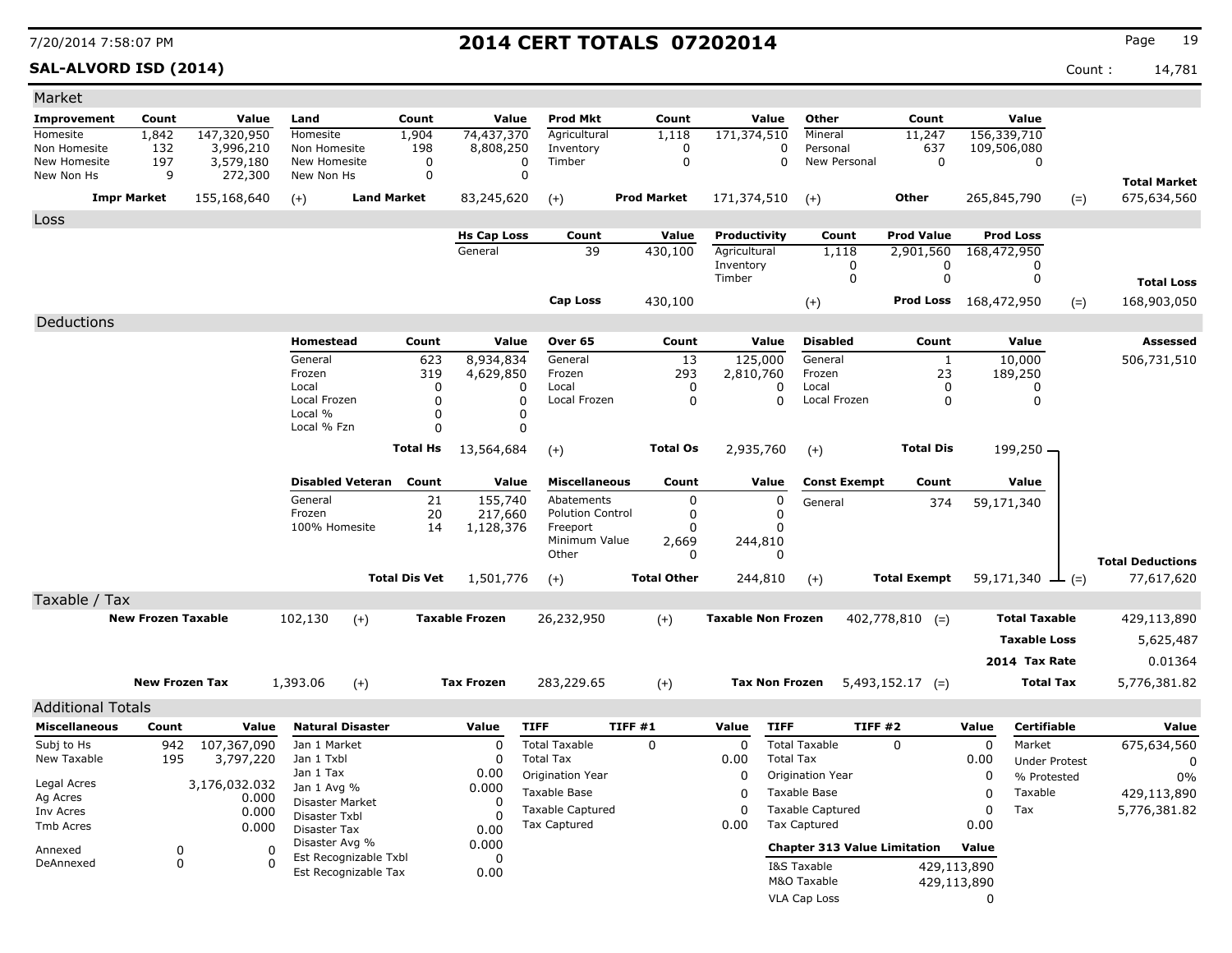## **SAZ-AZLE ISD (2014)** Count : 928

| <b>Prod Mkt</b><br>Other<br>Value<br>Count<br>Value<br>Count<br>Value<br>Count<br>Count<br>Value<br>Land<br>312<br>322<br>9,530,550<br>Mineral<br>530<br>8,151,960<br>17,353,630<br>Homesite<br>Agricultural<br>23<br>2,792,280<br>209,300<br>11<br>Non Homesite<br>16<br>650,610<br>Inventory<br>0<br>0<br>Personal<br>17<br>935,240<br>175,820<br>$\mathbf 0$<br>7<br>New Homesite<br>0<br>Timber<br>0<br>New Personal<br>0<br>0<br>0<br>0<br>0<br>New Non Hs<br>0<br>$\Omega$<br><b>Total Market</b><br>17,738,750<br><b>Land Market</b><br><b>Prod Market</b><br>2,792,280<br>Other<br>9,087,200<br>39,799,390<br><b>Impr Market</b><br>10,181,160<br>$(+)$<br>$(+)$<br>$(+)$<br>$(=)$<br><b>Prod Value</b><br><b>Prod Loss</b><br><b>Hs Cap Loss</b><br>Count<br>Value<br>Productivity<br>Count<br>General<br>Agricultural<br>23<br>4<br>89,310<br>33,010<br>2,759,270<br>Inventory<br>0<br>0<br>0<br>0<br>0<br>Timber<br><b>Total Loss</b><br><b>Cap Loss</b><br>89,310<br><b>Prod Loss</b><br>2,759,270<br>2,848,580<br>$(+)$<br>$(=)$<br>Deductions<br>Homestead<br>Count<br>Value<br>Over 65<br>Count<br>Value<br><b>Disabled</b><br>Count<br>Value<br>Assessed<br>1,575,000<br>General<br>10,000<br>General<br>$\mathbf 0$<br>36,950,810<br>General<br>110<br>$\mathbf{1}$<br>0<br>Frozen<br>946,200<br>Frozen<br>60<br>551,420<br>Frozen<br>7<br>68<br>63,170<br>0<br>0<br>Local<br>0<br>Local<br>Local<br>0<br>0<br>0<br>0<br>0<br>0<br>Local Frozen<br>$\Omega$<br>0<br>Local Frozen<br>Local Frozen<br>Local %<br><sup>0</sup><br>0<br>$\Omega$<br>Local % Fzn<br>$\Omega$<br><b>Total Hs</b><br>2,521,200<br><b>Total Os</b><br>561,420<br><b>Total Dis</b><br>63,170 —<br>$(+)$<br>$(+)$<br><b>Disabled Veteran</b><br>Count<br><b>Miscellaneous</b><br>Count<br>Value<br><b>Const Exempt</b><br>Count<br>Value<br>Value<br>6<br>0<br>49,000<br>0<br>General<br>Abatements<br>20<br>General<br>1,698,670<br>Frozen<br><b>Polution Control</b><br>12,000<br>0<br>0<br>1<br>100% Homesite<br>4<br>0<br>0<br>166,110<br>Freeport<br>Minimum Value<br>77<br>6,500<br>Other<br>0<br>0<br><b>Total Deductions</b><br><b>Total Dis Vet</b><br><b>Total Other</b><br>227,110<br>6,500<br><b>Total Exempt</b><br>5,078,070<br>$(+)$<br>$1,698,670$ $\rightarrow$ (=)<br>$(+)$<br><b>New Frozen Taxable</b><br>0<br><b>Taxable Frozen</b><br><b>Taxable Non Frozen</b><br>$27,730,320$ (=)<br><b>Total Taxable</b><br>31,872,740<br>$(+)$<br>4,142,420<br>$(+)$<br><b>Taxable Loss</b><br>592,214<br>0.0119<br>2014 Tax Rate<br><b>New Frozen Tax</b><br>0.00<br>$(+)$<br><b>Tax Frozen</b><br>42,247.55<br><b>Tax Non Frozen</b><br><b>Total Tax</b><br>372,238.26<br>$(+)$<br>$329,990.71$ (=)<br><b>Natural Disaster</b><br><b>TIFF</b><br>TIFF#1<br><b>TIFF</b><br><b>TIFF #2</b><br>Certifiable<br><b>Miscellaneous</b><br>Count<br>Value<br>Value<br>Value<br>Value<br>Value<br><b>Total Taxable</b><br>$\mathbf 0$<br>0<br>39,799,390<br>Subj to Hs<br>16,016,920<br>Jan 1 Market<br>$\mathbf 0$<br>0<br><b>Total Taxable</b><br>0<br>Market<br>178<br>New Taxable<br>$\Omega$<br><b>Total Tax</b><br><b>Total Tax</b><br>6<br>173,540<br>Jan 1 Txbl<br>0.00<br>0.00<br><b>Under Protest</b><br>0<br>Jan 1 Tax<br>0.00<br>Origination Year<br>0<br>Origination Year<br>0<br>% Protested<br>0%<br>129,123.271<br>Jan 1 Avg %<br>0.000<br>Taxable Base<br>31,872,740<br>Taxable Base<br>0<br>Taxable<br>0<br>Ag Acres<br>0.000<br>Disaster Market<br>$\Omega$<br>Tax<br>372,238.26<br><b>Taxable Captured</b><br><b>Taxable Captured</b><br>0<br>0.000<br><sup>0</sup><br>Inv Acres<br>Disaster Txbl<br>$\Omega$<br><b>Tax Captured</b><br><b>Tax Captured</b><br>0.00<br>0.00<br>Tmb Acres<br>0.000<br>Disaster Tax<br>0.00<br>Disaster Avg %<br>0.000 | Improvement<br>Homesite<br>Non Homesite<br>New Homesite<br>New Non Hs<br>Loss<br>Taxable / Tax<br><b>Additional Totals</b><br>Legal Acres<br><b>Chapter 313 Value Limitation</b><br>Value<br>Annexed<br>0<br>0<br>Est Recognizable Txbl<br>0<br>DeAnnexed<br>0<br>$\Omega$<br>I&S Taxable<br>31,872,740<br>Est Recognizable Tax<br>0.00<br>M&O Taxable<br>31,872,740 | Market |  |  |  |  |  |  |  |  |
|--------------------------------------------------------------------------------------------------------------------------------------------------------------------------------------------------------------------------------------------------------------------------------------------------------------------------------------------------------------------------------------------------------------------------------------------------------------------------------------------------------------------------------------------------------------------------------------------------------------------------------------------------------------------------------------------------------------------------------------------------------------------------------------------------------------------------------------------------------------------------------------------------------------------------------------------------------------------------------------------------------------------------------------------------------------------------------------------------------------------------------------------------------------------------------------------------------------------------------------------------------------------------------------------------------------------------------------------------------------------------------------------------------------------------------------------------------------------------------------------------------------------------------------------------------------------------------------------------------------------------------------------------------------------------------------------------------------------------------------------------------------------------------------------------------------------------------------------------------------------------------------------------------------------------------------------------------------------------------------------------------------------------------------------------------------------------------------------------------------------------------------------------------------------------------------------------------------------------------------------------------------------------------------------------------------------------------------------------------------------------------------------------------------------------------------------------------------------------------------------------------------------------------------------------------------------------------------------------------------------------------------------------------------------------------------------------------------------------------------------------------------------------------------------------------------------------------------------------------------------------------------------------------------------------------------------------------------------------------------------------------------------------------------------------------------------------------------------------------------------------------------------------------------------------------------------------------------------------------------------------------------------------------------------------------------------------------------------------------------------------------------------------------------------------------------------------------------------------------------------------------------------------------------------------------------------------------------------------------------------------------------------------------------------------------------------------------------------------------------------------------------------|----------------------------------------------------------------------------------------------------------------------------------------------------------------------------------------------------------------------------------------------------------------------------------------------------------------------------------------------------------------------|--------|--|--|--|--|--|--|--|--|
|                                                                                                                                                                                                                                                                                                                                                                                                                                                                                                                                                                                                                                                                                                                                                                                                                                                                                                                                                                                                                                                                                                                                                                                                                                                                                                                                                                                                                                                                                                                                                                                                                                                                                                                                                                                                                                                                                                                                                                                                                                                                                                                                                                                                                                                                                                                                                                                                                                                                                                                                                                                                                                                                                                                                                                                                                                                                                                                                                                                                                                                                                                                                                                                                                                                                                                                                                                                                                                                                                                                                                                                                                                                                                                                                                                    |                                                                                                                                                                                                                                                                                                                                                                      |        |  |  |  |  |  |  |  |  |
|                                                                                                                                                                                                                                                                                                                                                                                                                                                                                                                                                                                                                                                                                                                                                                                                                                                                                                                                                                                                                                                                                                                                                                                                                                                                                                                                                                                                                                                                                                                                                                                                                                                                                                                                                                                                                                                                                                                                                                                                                                                                                                                                                                                                                                                                                                                                                                                                                                                                                                                                                                                                                                                                                                                                                                                                                                                                                                                                                                                                                                                                                                                                                                                                                                                                                                                                                                                                                                                                                                                                                                                                                                                                                                                                                                    |                                                                                                                                                                                                                                                                                                                                                                      |        |  |  |  |  |  |  |  |  |
|                                                                                                                                                                                                                                                                                                                                                                                                                                                                                                                                                                                                                                                                                                                                                                                                                                                                                                                                                                                                                                                                                                                                                                                                                                                                                                                                                                                                                                                                                                                                                                                                                                                                                                                                                                                                                                                                                                                                                                                                                                                                                                                                                                                                                                                                                                                                                                                                                                                                                                                                                                                                                                                                                                                                                                                                                                                                                                                                                                                                                                                                                                                                                                                                                                                                                                                                                                                                                                                                                                                                                                                                                                                                                                                                                                    |                                                                                                                                                                                                                                                                                                                                                                      |        |  |  |  |  |  |  |  |  |
|                                                                                                                                                                                                                                                                                                                                                                                                                                                                                                                                                                                                                                                                                                                                                                                                                                                                                                                                                                                                                                                                                                                                                                                                                                                                                                                                                                                                                                                                                                                                                                                                                                                                                                                                                                                                                                                                                                                                                                                                                                                                                                                                                                                                                                                                                                                                                                                                                                                                                                                                                                                                                                                                                                                                                                                                                                                                                                                                                                                                                                                                                                                                                                                                                                                                                                                                                                                                                                                                                                                                                                                                                                                                                                                                                                    |                                                                                                                                                                                                                                                                                                                                                                      |        |  |  |  |  |  |  |  |  |
|                                                                                                                                                                                                                                                                                                                                                                                                                                                                                                                                                                                                                                                                                                                                                                                                                                                                                                                                                                                                                                                                                                                                                                                                                                                                                                                                                                                                                                                                                                                                                                                                                                                                                                                                                                                                                                                                                                                                                                                                                                                                                                                                                                                                                                                                                                                                                                                                                                                                                                                                                                                                                                                                                                                                                                                                                                                                                                                                                                                                                                                                                                                                                                                                                                                                                                                                                                                                                                                                                                                                                                                                                                                                                                                                                                    |                                                                                                                                                                                                                                                                                                                                                                      |        |  |  |  |  |  |  |  |  |
|                                                                                                                                                                                                                                                                                                                                                                                                                                                                                                                                                                                                                                                                                                                                                                                                                                                                                                                                                                                                                                                                                                                                                                                                                                                                                                                                                                                                                                                                                                                                                                                                                                                                                                                                                                                                                                                                                                                                                                                                                                                                                                                                                                                                                                                                                                                                                                                                                                                                                                                                                                                                                                                                                                                                                                                                                                                                                                                                                                                                                                                                                                                                                                                                                                                                                                                                                                                                                                                                                                                                                                                                                                                                                                                                                                    |                                                                                                                                                                                                                                                                                                                                                                      |        |  |  |  |  |  |  |  |  |
|                                                                                                                                                                                                                                                                                                                                                                                                                                                                                                                                                                                                                                                                                                                                                                                                                                                                                                                                                                                                                                                                                                                                                                                                                                                                                                                                                                                                                                                                                                                                                                                                                                                                                                                                                                                                                                                                                                                                                                                                                                                                                                                                                                                                                                                                                                                                                                                                                                                                                                                                                                                                                                                                                                                                                                                                                                                                                                                                                                                                                                                                                                                                                                                                                                                                                                                                                                                                                                                                                                                                                                                                                                                                                                                                                                    |                                                                                                                                                                                                                                                                                                                                                                      |        |  |  |  |  |  |  |  |  |
|                                                                                                                                                                                                                                                                                                                                                                                                                                                                                                                                                                                                                                                                                                                                                                                                                                                                                                                                                                                                                                                                                                                                                                                                                                                                                                                                                                                                                                                                                                                                                                                                                                                                                                                                                                                                                                                                                                                                                                                                                                                                                                                                                                                                                                                                                                                                                                                                                                                                                                                                                                                                                                                                                                                                                                                                                                                                                                                                                                                                                                                                                                                                                                                                                                                                                                                                                                                                                                                                                                                                                                                                                                                                                                                                                                    |                                                                                                                                                                                                                                                                                                                                                                      |        |  |  |  |  |  |  |  |  |
|                                                                                                                                                                                                                                                                                                                                                                                                                                                                                                                                                                                                                                                                                                                                                                                                                                                                                                                                                                                                                                                                                                                                                                                                                                                                                                                                                                                                                                                                                                                                                                                                                                                                                                                                                                                                                                                                                                                                                                                                                                                                                                                                                                                                                                                                                                                                                                                                                                                                                                                                                                                                                                                                                                                                                                                                                                                                                                                                                                                                                                                                                                                                                                                                                                                                                                                                                                                                                                                                                                                                                                                                                                                                                                                                                                    |                                                                                                                                                                                                                                                                                                                                                                      |        |  |  |  |  |  |  |  |  |
|                                                                                                                                                                                                                                                                                                                                                                                                                                                                                                                                                                                                                                                                                                                                                                                                                                                                                                                                                                                                                                                                                                                                                                                                                                                                                                                                                                                                                                                                                                                                                                                                                                                                                                                                                                                                                                                                                                                                                                                                                                                                                                                                                                                                                                                                                                                                                                                                                                                                                                                                                                                                                                                                                                                                                                                                                                                                                                                                                                                                                                                                                                                                                                                                                                                                                                                                                                                                                                                                                                                                                                                                                                                                                                                                                                    |                                                                                                                                                                                                                                                                                                                                                                      |        |  |  |  |  |  |  |  |  |
|                                                                                                                                                                                                                                                                                                                                                                                                                                                                                                                                                                                                                                                                                                                                                                                                                                                                                                                                                                                                                                                                                                                                                                                                                                                                                                                                                                                                                                                                                                                                                                                                                                                                                                                                                                                                                                                                                                                                                                                                                                                                                                                                                                                                                                                                                                                                                                                                                                                                                                                                                                                                                                                                                                                                                                                                                                                                                                                                                                                                                                                                                                                                                                                                                                                                                                                                                                                                                                                                                                                                                                                                                                                                                                                                                                    |                                                                                                                                                                                                                                                                                                                                                                      |        |  |  |  |  |  |  |  |  |
|                                                                                                                                                                                                                                                                                                                                                                                                                                                                                                                                                                                                                                                                                                                                                                                                                                                                                                                                                                                                                                                                                                                                                                                                                                                                                                                                                                                                                                                                                                                                                                                                                                                                                                                                                                                                                                                                                                                                                                                                                                                                                                                                                                                                                                                                                                                                                                                                                                                                                                                                                                                                                                                                                                                                                                                                                                                                                                                                                                                                                                                                                                                                                                                                                                                                                                                                                                                                                                                                                                                                                                                                                                                                                                                                                                    |                                                                                                                                                                                                                                                                                                                                                                      |        |  |  |  |  |  |  |  |  |
|                                                                                                                                                                                                                                                                                                                                                                                                                                                                                                                                                                                                                                                                                                                                                                                                                                                                                                                                                                                                                                                                                                                                                                                                                                                                                                                                                                                                                                                                                                                                                                                                                                                                                                                                                                                                                                                                                                                                                                                                                                                                                                                                                                                                                                                                                                                                                                                                                                                                                                                                                                                                                                                                                                                                                                                                                                                                                                                                                                                                                                                                                                                                                                                                                                                                                                                                                                                                                                                                                                                                                                                                                                                                                                                                                                    |                                                                                                                                                                                                                                                                                                                                                                      |        |  |  |  |  |  |  |  |  |
|                                                                                                                                                                                                                                                                                                                                                                                                                                                                                                                                                                                                                                                                                                                                                                                                                                                                                                                                                                                                                                                                                                                                                                                                                                                                                                                                                                                                                                                                                                                                                                                                                                                                                                                                                                                                                                                                                                                                                                                                                                                                                                                                                                                                                                                                                                                                                                                                                                                                                                                                                                                                                                                                                                                                                                                                                                                                                                                                                                                                                                                                                                                                                                                                                                                                                                                                                                                                                                                                                                                                                                                                                                                                                                                                                                    |                                                                                                                                                                                                                                                                                                                                                                      |        |  |  |  |  |  |  |  |  |
|                                                                                                                                                                                                                                                                                                                                                                                                                                                                                                                                                                                                                                                                                                                                                                                                                                                                                                                                                                                                                                                                                                                                                                                                                                                                                                                                                                                                                                                                                                                                                                                                                                                                                                                                                                                                                                                                                                                                                                                                                                                                                                                                                                                                                                                                                                                                                                                                                                                                                                                                                                                                                                                                                                                                                                                                                                                                                                                                                                                                                                                                                                                                                                                                                                                                                                                                                                                                                                                                                                                                                                                                                                                                                                                                                                    |                                                                                                                                                                                                                                                                                                                                                                      |        |  |  |  |  |  |  |  |  |
|                                                                                                                                                                                                                                                                                                                                                                                                                                                                                                                                                                                                                                                                                                                                                                                                                                                                                                                                                                                                                                                                                                                                                                                                                                                                                                                                                                                                                                                                                                                                                                                                                                                                                                                                                                                                                                                                                                                                                                                                                                                                                                                                                                                                                                                                                                                                                                                                                                                                                                                                                                                                                                                                                                                                                                                                                                                                                                                                                                                                                                                                                                                                                                                                                                                                                                                                                                                                                                                                                                                                                                                                                                                                                                                                                                    |                                                                                                                                                                                                                                                                                                                                                                      |        |  |  |  |  |  |  |  |  |
|                                                                                                                                                                                                                                                                                                                                                                                                                                                                                                                                                                                                                                                                                                                                                                                                                                                                                                                                                                                                                                                                                                                                                                                                                                                                                                                                                                                                                                                                                                                                                                                                                                                                                                                                                                                                                                                                                                                                                                                                                                                                                                                                                                                                                                                                                                                                                                                                                                                                                                                                                                                                                                                                                                                                                                                                                                                                                                                                                                                                                                                                                                                                                                                                                                                                                                                                                                                                                                                                                                                                                                                                                                                                                                                                                                    |                                                                                                                                                                                                                                                                                                                                                                      |        |  |  |  |  |  |  |  |  |
|                                                                                                                                                                                                                                                                                                                                                                                                                                                                                                                                                                                                                                                                                                                                                                                                                                                                                                                                                                                                                                                                                                                                                                                                                                                                                                                                                                                                                                                                                                                                                                                                                                                                                                                                                                                                                                                                                                                                                                                                                                                                                                                                                                                                                                                                                                                                                                                                                                                                                                                                                                                                                                                                                                                                                                                                                                                                                                                                                                                                                                                                                                                                                                                                                                                                                                                                                                                                                                                                                                                                                                                                                                                                                                                                                                    |                                                                                                                                                                                                                                                                                                                                                                      |        |  |  |  |  |  |  |  |  |
|                                                                                                                                                                                                                                                                                                                                                                                                                                                                                                                                                                                                                                                                                                                                                                                                                                                                                                                                                                                                                                                                                                                                                                                                                                                                                                                                                                                                                                                                                                                                                                                                                                                                                                                                                                                                                                                                                                                                                                                                                                                                                                                                                                                                                                                                                                                                                                                                                                                                                                                                                                                                                                                                                                                                                                                                                                                                                                                                                                                                                                                                                                                                                                                                                                                                                                                                                                                                                                                                                                                                                                                                                                                                                                                                                                    |                                                                                                                                                                                                                                                                                                                                                                      |        |  |  |  |  |  |  |  |  |
|                                                                                                                                                                                                                                                                                                                                                                                                                                                                                                                                                                                                                                                                                                                                                                                                                                                                                                                                                                                                                                                                                                                                                                                                                                                                                                                                                                                                                                                                                                                                                                                                                                                                                                                                                                                                                                                                                                                                                                                                                                                                                                                                                                                                                                                                                                                                                                                                                                                                                                                                                                                                                                                                                                                                                                                                                                                                                                                                                                                                                                                                                                                                                                                                                                                                                                                                                                                                                                                                                                                                                                                                                                                                                                                                                                    |                                                                                                                                                                                                                                                                                                                                                                      |        |  |  |  |  |  |  |  |  |
|                                                                                                                                                                                                                                                                                                                                                                                                                                                                                                                                                                                                                                                                                                                                                                                                                                                                                                                                                                                                                                                                                                                                                                                                                                                                                                                                                                                                                                                                                                                                                                                                                                                                                                                                                                                                                                                                                                                                                                                                                                                                                                                                                                                                                                                                                                                                                                                                                                                                                                                                                                                                                                                                                                                                                                                                                                                                                                                                                                                                                                                                                                                                                                                                                                                                                                                                                                                                                                                                                                                                                                                                                                                                                                                                                                    |                                                                                                                                                                                                                                                                                                                                                                      |        |  |  |  |  |  |  |  |  |
|                                                                                                                                                                                                                                                                                                                                                                                                                                                                                                                                                                                                                                                                                                                                                                                                                                                                                                                                                                                                                                                                                                                                                                                                                                                                                                                                                                                                                                                                                                                                                                                                                                                                                                                                                                                                                                                                                                                                                                                                                                                                                                                                                                                                                                                                                                                                                                                                                                                                                                                                                                                                                                                                                                                                                                                                                                                                                                                                                                                                                                                                                                                                                                                                                                                                                                                                                                                                                                                                                                                                                                                                                                                                                                                                                                    |                                                                                                                                                                                                                                                                                                                                                                      |        |  |  |  |  |  |  |  |  |
|                                                                                                                                                                                                                                                                                                                                                                                                                                                                                                                                                                                                                                                                                                                                                                                                                                                                                                                                                                                                                                                                                                                                                                                                                                                                                                                                                                                                                                                                                                                                                                                                                                                                                                                                                                                                                                                                                                                                                                                                                                                                                                                                                                                                                                                                                                                                                                                                                                                                                                                                                                                                                                                                                                                                                                                                                                                                                                                                                                                                                                                                                                                                                                                                                                                                                                                                                                                                                                                                                                                                                                                                                                                                                                                                                                    |                                                                                                                                                                                                                                                                                                                                                                      |        |  |  |  |  |  |  |  |  |
|                                                                                                                                                                                                                                                                                                                                                                                                                                                                                                                                                                                                                                                                                                                                                                                                                                                                                                                                                                                                                                                                                                                                                                                                                                                                                                                                                                                                                                                                                                                                                                                                                                                                                                                                                                                                                                                                                                                                                                                                                                                                                                                                                                                                                                                                                                                                                                                                                                                                                                                                                                                                                                                                                                                                                                                                                                                                                                                                                                                                                                                                                                                                                                                                                                                                                                                                                                                                                                                                                                                                                                                                                                                                                                                                                                    |                                                                                                                                                                                                                                                                                                                                                                      |        |  |  |  |  |  |  |  |  |
|                                                                                                                                                                                                                                                                                                                                                                                                                                                                                                                                                                                                                                                                                                                                                                                                                                                                                                                                                                                                                                                                                                                                                                                                                                                                                                                                                                                                                                                                                                                                                                                                                                                                                                                                                                                                                                                                                                                                                                                                                                                                                                                                                                                                                                                                                                                                                                                                                                                                                                                                                                                                                                                                                                                                                                                                                                                                                                                                                                                                                                                                                                                                                                                                                                                                                                                                                                                                                                                                                                                                                                                                                                                                                                                                                                    |                                                                                                                                                                                                                                                                                                                                                                      |        |  |  |  |  |  |  |  |  |
|                                                                                                                                                                                                                                                                                                                                                                                                                                                                                                                                                                                                                                                                                                                                                                                                                                                                                                                                                                                                                                                                                                                                                                                                                                                                                                                                                                                                                                                                                                                                                                                                                                                                                                                                                                                                                                                                                                                                                                                                                                                                                                                                                                                                                                                                                                                                                                                                                                                                                                                                                                                                                                                                                                                                                                                                                                                                                                                                                                                                                                                                                                                                                                                                                                                                                                                                                                                                                                                                                                                                                                                                                                                                                                                                                                    |                                                                                                                                                                                                                                                                                                                                                                      |        |  |  |  |  |  |  |  |  |
|                                                                                                                                                                                                                                                                                                                                                                                                                                                                                                                                                                                                                                                                                                                                                                                                                                                                                                                                                                                                                                                                                                                                                                                                                                                                                                                                                                                                                                                                                                                                                                                                                                                                                                                                                                                                                                                                                                                                                                                                                                                                                                                                                                                                                                                                                                                                                                                                                                                                                                                                                                                                                                                                                                                                                                                                                                                                                                                                                                                                                                                                                                                                                                                                                                                                                                                                                                                                                                                                                                                                                                                                                                                                                                                                                                    |                                                                                                                                                                                                                                                                                                                                                                      |        |  |  |  |  |  |  |  |  |
|                                                                                                                                                                                                                                                                                                                                                                                                                                                                                                                                                                                                                                                                                                                                                                                                                                                                                                                                                                                                                                                                                                                                                                                                                                                                                                                                                                                                                                                                                                                                                                                                                                                                                                                                                                                                                                                                                                                                                                                                                                                                                                                                                                                                                                                                                                                                                                                                                                                                                                                                                                                                                                                                                                                                                                                                                                                                                                                                                                                                                                                                                                                                                                                                                                                                                                                                                                                                                                                                                                                                                                                                                                                                                                                                                                    |                                                                                                                                                                                                                                                                                                                                                                      |        |  |  |  |  |  |  |  |  |
|                                                                                                                                                                                                                                                                                                                                                                                                                                                                                                                                                                                                                                                                                                                                                                                                                                                                                                                                                                                                                                                                                                                                                                                                                                                                                                                                                                                                                                                                                                                                                                                                                                                                                                                                                                                                                                                                                                                                                                                                                                                                                                                                                                                                                                                                                                                                                                                                                                                                                                                                                                                                                                                                                                                                                                                                                                                                                                                                                                                                                                                                                                                                                                                                                                                                                                                                                                                                                                                                                                                                                                                                                                                                                                                                                                    |                                                                                                                                                                                                                                                                                                                                                                      |        |  |  |  |  |  |  |  |  |
|                                                                                                                                                                                                                                                                                                                                                                                                                                                                                                                                                                                                                                                                                                                                                                                                                                                                                                                                                                                                                                                                                                                                                                                                                                                                                                                                                                                                                                                                                                                                                                                                                                                                                                                                                                                                                                                                                                                                                                                                                                                                                                                                                                                                                                                                                                                                                                                                                                                                                                                                                                                                                                                                                                                                                                                                                                                                                                                                                                                                                                                                                                                                                                                                                                                                                                                                                                                                                                                                                                                                                                                                                                                                                                                                                                    |                                                                                                                                                                                                                                                                                                                                                                      |        |  |  |  |  |  |  |  |  |
|                                                                                                                                                                                                                                                                                                                                                                                                                                                                                                                                                                                                                                                                                                                                                                                                                                                                                                                                                                                                                                                                                                                                                                                                                                                                                                                                                                                                                                                                                                                                                                                                                                                                                                                                                                                                                                                                                                                                                                                                                                                                                                                                                                                                                                                                                                                                                                                                                                                                                                                                                                                                                                                                                                                                                                                                                                                                                                                                                                                                                                                                                                                                                                                                                                                                                                                                                                                                                                                                                                                                                                                                                                                                                                                                                                    |                                                                                                                                                                                                                                                                                                                                                                      |        |  |  |  |  |  |  |  |  |
|                                                                                                                                                                                                                                                                                                                                                                                                                                                                                                                                                                                                                                                                                                                                                                                                                                                                                                                                                                                                                                                                                                                                                                                                                                                                                                                                                                                                                                                                                                                                                                                                                                                                                                                                                                                                                                                                                                                                                                                                                                                                                                                                                                                                                                                                                                                                                                                                                                                                                                                                                                                                                                                                                                                                                                                                                                                                                                                                                                                                                                                                                                                                                                                                                                                                                                                                                                                                                                                                                                                                                                                                                                                                                                                                                                    |                                                                                                                                                                                                                                                                                                                                                                      |        |  |  |  |  |  |  |  |  |
|                                                                                                                                                                                                                                                                                                                                                                                                                                                                                                                                                                                                                                                                                                                                                                                                                                                                                                                                                                                                                                                                                                                                                                                                                                                                                                                                                                                                                                                                                                                                                                                                                                                                                                                                                                                                                                                                                                                                                                                                                                                                                                                                                                                                                                                                                                                                                                                                                                                                                                                                                                                                                                                                                                                                                                                                                                                                                                                                                                                                                                                                                                                                                                                                                                                                                                                                                                                                                                                                                                                                                                                                                                                                                                                                                                    |                                                                                                                                                                                                                                                                                                                                                                      |        |  |  |  |  |  |  |  |  |
|                                                                                                                                                                                                                                                                                                                                                                                                                                                                                                                                                                                                                                                                                                                                                                                                                                                                                                                                                                                                                                                                                                                                                                                                                                                                                                                                                                                                                                                                                                                                                                                                                                                                                                                                                                                                                                                                                                                                                                                                                                                                                                                                                                                                                                                                                                                                                                                                                                                                                                                                                                                                                                                                                                                                                                                                                                                                                                                                                                                                                                                                                                                                                                                                                                                                                                                                                                                                                                                                                                                                                                                                                                                                                                                                                                    |                                                                                                                                                                                                                                                                                                                                                                      |        |  |  |  |  |  |  |  |  |
|                                                                                                                                                                                                                                                                                                                                                                                                                                                                                                                                                                                                                                                                                                                                                                                                                                                                                                                                                                                                                                                                                                                                                                                                                                                                                                                                                                                                                                                                                                                                                                                                                                                                                                                                                                                                                                                                                                                                                                                                                                                                                                                                                                                                                                                                                                                                                                                                                                                                                                                                                                                                                                                                                                                                                                                                                                                                                                                                                                                                                                                                                                                                                                                                                                                                                                                                                                                                                                                                                                                                                                                                                                                                                                                                                                    |                                                                                                                                                                                                                                                                                                                                                                      |        |  |  |  |  |  |  |  |  |
|                                                                                                                                                                                                                                                                                                                                                                                                                                                                                                                                                                                                                                                                                                                                                                                                                                                                                                                                                                                                                                                                                                                                                                                                                                                                                                                                                                                                                                                                                                                                                                                                                                                                                                                                                                                                                                                                                                                                                                                                                                                                                                                                                                                                                                                                                                                                                                                                                                                                                                                                                                                                                                                                                                                                                                                                                                                                                                                                                                                                                                                                                                                                                                                                                                                                                                                                                                                                                                                                                                                                                                                                                                                                                                                                                                    |                                                                                                                                                                                                                                                                                                                                                                      |        |  |  |  |  |  |  |  |  |
|                                                                                                                                                                                                                                                                                                                                                                                                                                                                                                                                                                                                                                                                                                                                                                                                                                                                                                                                                                                                                                                                                                                                                                                                                                                                                                                                                                                                                                                                                                                                                                                                                                                                                                                                                                                                                                                                                                                                                                                                                                                                                                                                                                                                                                                                                                                                                                                                                                                                                                                                                                                                                                                                                                                                                                                                                                                                                                                                                                                                                                                                                                                                                                                                                                                                                                                                                                                                                                                                                                                                                                                                                                                                                                                                                                    |                                                                                                                                                                                                                                                                                                                                                                      |        |  |  |  |  |  |  |  |  |
|                                                                                                                                                                                                                                                                                                                                                                                                                                                                                                                                                                                                                                                                                                                                                                                                                                                                                                                                                                                                                                                                                                                                                                                                                                                                                                                                                                                                                                                                                                                                                                                                                                                                                                                                                                                                                                                                                                                                                                                                                                                                                                                                                                                                                                                                                                                                                                                                                                                                                                                                                                                                                                                                                                                                                                                                                                                                                                                                                                                                                                                                                                                                                                                                                                                                                                                                                                                                                                                                                                                                                                                                                                                                                                                                                                    |                                                                                                                                                                                                                                                                                                                                                                      |        |  |  |  |  |  |  |  |  |
|                                                                                                                                                                                                                                                                                                                                                                                                                                                                                                                                                                                                                                                                                                                                                                                                                                                                                                                                                                                                                                                                                                                                                                                                                                                                                                                                                                                                                                                                                                                                                                                                                                                                                                                                                                                                                                                                                                                                                                                                                                                                                                                                                                                                                                                                                                                                                                                                                                                                                                                                                                                                                                                                                                                                                                                                                                                                                                                                                                                                                                                                                                                                                                                                                                                                                                                                                                                                                                                                                                                                                                                                                                                                                                                                                                    |                                                                                                                                                                                                                                                                                                                                                                      |        |  |  |  |  |  |  |  |  |
|                                                                                                                                                                                                                                                                                                                                                                                                                                                                                                                                                                                                                                                                                                                                                                                                                                                                                                                                                                                                                                                                                                                                                                                                                                                                                                                                                                                                                                                                                                                                                                                                                                                                                                                                                                                                                                                                                                                                                                                                                                                                                                                                                                                                                                                                                                                                                                                                                                                                                                                                                                                                                                                                                                                                                                                                                                                                                                                                                                                                                                                                                                                                                                                                                                                                                                                                                                                                                                                                                                                                                                                                                                                                                                                                                                    |                                                                                                                                                                                                                                                                                                                                                                      |        |  |  |  |  |  |  |  |  |
|                                                                                                                                                                                                                                                                                                                                                                                                                                                                                                                                                                                                                                                                                                                                                                                                                                                                                                                                                                                                                                                                                                                                                                                                                                                                                                                                                                                                                                                                                                                                                                                                                                                                                                                                                                                                                                                                                                                                                                                                                                                                                                                                                                                                                                                                                                                                                                                                                                                                                                                                                                                                                                                                                                                                                                                                                                                                                                                                                                                                                                                                                                                                                                                                                                                                                                                                                                                                                                                                                                                                                                                                                                                                                                                                                                    |                                                                                                                                                                                                                                                                                                                                                                      |        |  |  |  |  |  |  |  |  |
|                                                                                                                                                                                                                                                                                                                                                                                                                                                                                                                                                                                                                                                                                                                                                                                                                                                                                                                                                                                                                                                                                                                                                                                                                                                                                                                                                                                                                                                                                                                                                                                                                                                                                                                                                                                                                                                                                                                                                                                                                                                                                                                                                                                                                                                                                                                                                                                                                                                                                                                                                                                                                                                                                                                                                                                                                                                                                                                                                                                                                                                                                                                                                                                                                                                                                                                                                                                                                                                                                                                                                                                                                                                                                                                                                                    |                                                                                                                                                                                                                                                                                                                                                                      |        |  |  |  |  |  |  |  |  |
|                                                                                                                                                                                                                                                                                                                                                                                                                                                                                                                                                                                                                                                                                                                                                                                                                                                                                                                                                                                                                                                                                                                                                                                                                                                                                                                                                                                                                                                                                                                                                                                                                                                                                                                                                                                                                                                                                                                                                                                                                                                                                                                                                                                                                                                                                                                                                                                                                                                                                                                                                                                                                                                                                                                                                                                                                                                                                                                                                                                                                                                                                                                                                                                                                                                                                                                                                                                                                                                                                                                                                                                                                                                                                                                                                                    |                                                                                                                                                                                                                                                                                                                                                                      |        |  |  |  |  |  |  |  |  |
|                                                                                                                                                                                                                                                                                                                                                                                                                                                                                                                                                                                                                                                                                                                                                                                                                                                                                                                                                                                                                                                                                                                                                                                                                                                                                                                                                                                                                                                                                                                                                                                                                                                                                                                                                                                                                                                                                                                                                                                                                                                                                                                                                                                                                                                                                                                                                                                                                                                                                                                                                                                                                                                                                                                                                                                                                                                                                                                                                                                                                                                                                                                                                                                                                                                                                                                                                                                                                                                                                                                                                                                                                                                                                                                                                                    |                                                                                                                                                                                                                                                                                                                                                                      |        |  |  |  |  |  |  |  |  |
|                                                                                                                                                                                                                                                                                                                                                                                                                                                                                                                                                                                                                                                                                                                                                                                                                                                                                                                                                                                                                                                                                                                                                                                                                                                                                                                                                                                                                                                                                                                                                                                                                                                                                                                                                                                                                                                                                                                                                                                                                                                                                                                                                                                                                                                                                                                                                                                                                                                                                                                                                                                                                                                                                                                                                                                                                                                                                                                                                                                                                                                                                                                                                                                                                                                                                                                                                                                                                                                                                                                                                                                                                                                                                                                                                                    |                                                                                                                                                                                                                                                                                                                                                                      |        |  |  |  |  |  |  |  |  |
|                                                                                                                                                                                                                                                                                                                                                                                                                                                                                                                                                                                                                                                                                                                                                                                                                                                                                                                                                                                                                                                                                                                                                                                                                                                                                                                                                                                                                                                                                                                                                                                                                                                                                                                                                                                                                                                                                                                                                                                                                                                                                                                                                                                                                                                                                                                                                                                                                                                                                                                                                                                                                                                                                                                                                                                                                                                                                                                                                                                                                                                                                                                                                                                                                                                                                                                                                                                                                                                                                                                                                                                                                                                                                                                                                                    | VLA Cap Loss<br>0                                                                                                                                                                                                                                                                                                                                                    |        |  |  |  |  |  |  |  |  |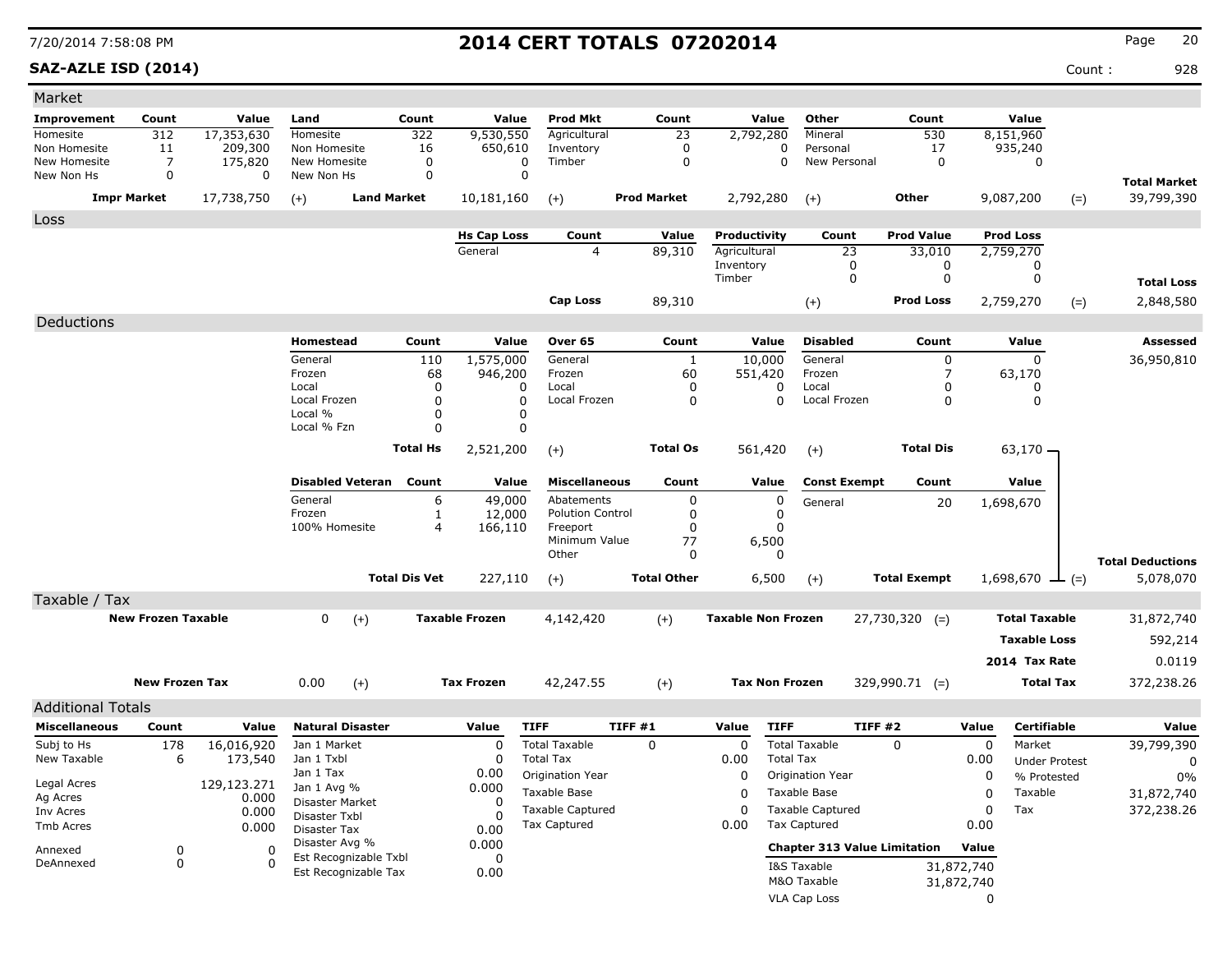## **SBO-BOYD ISD (2014)** Count : 47,464

| Market                              |                       |                                |                      |                         |                                       |                    |                           |                                     |                     |                            |                      |                         |
|-------------------------------------|-----------------------|--------------------------------|----------------------|-------------------------|---------------------------------------|--------------------|---------------------------|-------------------------------------|---------------------|----------------------------|----------------------|-------------------------|
| <b>Improvement</b><br>Count         | Value                 | Land                           | Count                | Value                   | <b>Prod Mkt</b>                       | Count              | Value                     | Other                               | Count               |                            | Value                |                         |
| 2,885<br>Homesite                   | 215,386,570           | Homesite                       | 2,792                | 67,520,360              | Agricultural                          | 1,060              | 146,626,340               | Mineral                             | 42,803              |                            | 463,004,620          |                         |
| Non Homesite<br>210<br>New Homesite | 5,020,040             | Non Homesite                   | 292                  | 13,210,670              | Inventory                             | 0<br>0             | 0                         | Personal                            | 652<br>$\mathbf 0$  |                            | 183,213,370          |                         |
| 143<br>New Non Hs<br>6              | 7,024,440<br>348,250  | New Homesite<br>New Non Hs     | 3<br>0               | 78,000                  | Timber<br>$\Omega$                    |                    | 0                         | New Personal                        |                     |                            | 0                    |                         |
|                                     |                       |                                |                      |                         |                                       |                    |                           |                                     |                     |                            |                      | <b>Total Market</b>     |
| <b>Impr Market</b>                  | 227,779,300           | $(+)$                          | <b>Land Market</b>   | 80,809,030              | $(+)$                                 | <b>Prod Market</b> | 146,626,340               | $(+)$                               | Other               | 646,217,990                | $(=)$                | 1,101,432,660           |
| Loss                                |                       |                                |                      |                         |                                       |                    |                           |                                     |                     |                            |                      |                         |
|                                     |                       |                                |                      | <b>Hs Cap Loss</b>      | Count                                 | Value              | Productivity              | Count                               | <b>Prod Value</b>   |                            | <b>Prod Loss</b>     |                         |
|                                     |                       |                                |                      | General                 | 58                                    | 622,300            | Agricultural<br>Inventory | 1,060<br>0                          | 2,237,090<br>0      | 144,389,250                | 0                    |                         |
|                                     |                       |                                |                      |                         |                                       |                    | Timber                    | 0                                   | 0                   |                            | 0                    | <b>Total Loss</b>       |
|                                     |                       |                                |                      |                         | <b>Cap Loss</b>                       | 622,300            |                           |                                     | Prod Loss           | 144,389,250                | $(=)$                | 145,011,550             |
|                                     |                       |                                |                      |                         |                                       |                    |                           | $(+)$                               |                     |                            |                      |                         |
| Deductions                          |                       |                                |                      |                         |                                       |                    |                           |                                     |                     |                            |                      |                         |
|                                     |                       | Homestead                      | Count                | Value                   | Over 65                               | Count              | Value                     | <b>Disabled</b>                     | Count               |                            | Value                | Assessed                |
|                                     |                       | General<br>Frozen              | 929<br>549           | 13,142,505<br>7,823,050 | General<br>Frozen                     | 22<br>481          | 220,000<br>4,547,070      | General<br>Frozen                   | 3<br>54             |                            | 30,000               | 956,421,110             |
|                                     |                       | Local                          | 0                    | 0                       | Local                                 | 22                 | 66,000                    | Local                               | 0                   |                            | 478,610<br>0         |                         |
|                                     |                       | Local Frozen                   | 0                    | $\Omega$                | Local Frozen                          | 455                | 1,312,730                 | Local Frozen                        | 0                   |                            | 0                    |                         |
|                                     |                       | Local %                        | 0                    |                         | 0                                     |                    |                           |                                     |                     |                            |                      |                         |
|                                     |                       | Local % Fzn                    | $\Omega$             |                         | 0                                     |                    |                           |                                     |                     |                            |                      |                         |
|                                     |                       |                                | <b>Total Hs</b>      | 20,965,555              | $(+)$                                 | <b>Total Os</b>    | 6,145,800                 | $(+)$                               | <b>Total Dis</b>    |                            | 508,610 –            |                         |
|                                     |                       |                                |                      |                         |                                       |                    |                           |                                     |                     |                            |                      |                         |
|                                     |                       | <b>Disabled Veteran</b>        | Count                | Value                   | <b>Miscellaneous</b>                  | Count              | Value                     | <b>Const Exempt</b>                 | Count               |                            | Value                |                         |
|                                     |                       | General<br>Frozen              | 31<br>24             | 212,020<br>272,340      | Abatements<br><b>Polution Control</b> | 0<br>6             | 0<br>2,955,680            | General                             | 363                 |                            | 26,759,760           |                         |
|                                     |                       | 100% Homesite                  | 15                   | 1,660,410               | Freeport                              | 0                  | 0                         |                                     |                     |                            |                      |                         |
|                                     |                       |                                |                      |                         | Minimum Value                         | 3,598              | 220,270                   |                                     |                     |                            |                      |                         |
|                                     |                       |                                |                      |                         | Other                                 | 0                  | 0                         |                                     |                     |                            |                      | <b>Total Deductions</b> |
|                                     |                       |                                | <b>Total Dis Vet</b> | 2,144,770               | $(+)$                                 | <b>Total Other</b> | 3,175,950                 | $(+)$                               | <b>Total Exempt</b> |                            | 26,759,760<br>$ (=)$ | 59,700,445              |
| Taxable / Tax                       |                       |                                |                      |                         |                                       |                    |                           |                                     |                     |                            |                      |                         |
| <b>New Frozen Taxable</b>           |                       | 228,900<br>$(+)$               |                      | <b>Taxable Frozen</b>   | 40,220,420                            | $(+)$              | <b>Taxable Non Frozen</b> |                                     | $856,271,345$ (=)   |                            | <b>Total Taxable</b> | 896,720,665             |
|                                     |                       |                                |                      |                         |                                       |                    |                           |                                     |                     |                            | <b>Taxable Loss</b>  | 11,379,401              |
|                                     |                       |                                |                      |                         |                                       |                    |                           |                                     |                     |                            |                      | 0.01225                 |
|                                     |                       |                                |                      |                         |                                       |                    |                           |                                     |                     |                            | 2014 Tax Rate        |                         |
|                                     | <b>New Frozen Tax</b> | 2,804.02<br>$(+)$              |                      | <b>Tax Frozen</b>       | 356,117.55                            | $(+)$              |                           | Tax Non Frozen $10,489,312.94$ (=)  |                     |                            | <b>Total Tax</b>     | 10,845,430.49           |
| <b>Additional Totals</b>            |                       |                                |                      |                         |                                       |                    |                           |                                     |                     |                            |                      |                         |
| <b>Miscellaneous</b><br>Count       | Value                 | <b>Natural Disaster</b>        |                      | Value                   | <b>TIFF</b>                           | TIFF #1            | Value<br><b>TIFF</b>      | TIFF #2                             |                     | Value                      | <b>Certifiable</b>   | Value                   |
| Subj to Hs<br>1,479                 | 161,926,880           | Jan 1 Market                   |                      | 0                       | <b>Total Taxable</b>                  | 0                  | 0                         | <b>Total Taxable</b>                | 0                   | 0                          | Market               | 1,101,432,660           |
| New Taxable<br>147                  | 7,106,140             | Jan 1 Txbl                     |                      | 0                       | Total Tax                             |                    | 0.00                      | <b>Total Tax</b>                    |                     | 0.00                       | <b>Under Protest</b> | 0                       |
| Legal Acres                         |                       | Jan 1 Tax                      |                      | 0.00                    | Origination Year                      |                    | 0                         | Origination Year                    |                     | 0                          | % Protested          | 0%                      |
| Ag Acres                            | 28,454,417.<br>0.000  | Jan 1 Avg %<br>Disaster Market |                      | 0.000<br>0              | Taxable Base                          |                    | 0                         | Taxable Base                        |                     | 0                          | Taxable              | 896,720,665             |
| Inv Acres                           | 0.000                 | Disaster Txbl                  |                      |                         | <b>Taxable Captured</b>               |                    | 0                         | <b>Taxable Captured</b>             |                     | 0                          | Tax                  | 10,845,430.49           |
| Tmb Acres                           | 0.000                 | Disaster Tax                   |                      | 0.00                    | Tax Captured                          |                    | 0.00                      | <b>Tax Captured</b>                 |                     | 0.00                       |                      |                         |
| Annexed<br>0                        | 0                     | Disaster Avg %                 |                      | 0.000                   |                                       |                    |                           | <b>Chapter 313 Value Limitation</b> |                     | Value                      |                      |                         |
| DeAnnexed                           |                       | Est Recognizable Txbl          |                      | 0                       |                                       |                    |                           |                                     |                     |                            |                      |                         |
|                                     | 0<br>$\Omega$         |                                |                      |                         |                                       |                    |                           |                                     |                     |                            |                      |                         |
|                                     |                       | Est Recognizable Tax           |                      | 0.00                    |                                       |                    |                           | I&S Taxable<br>M&O Taxable          |                     | 896,720,665<br>896,720,665 |                      |                         |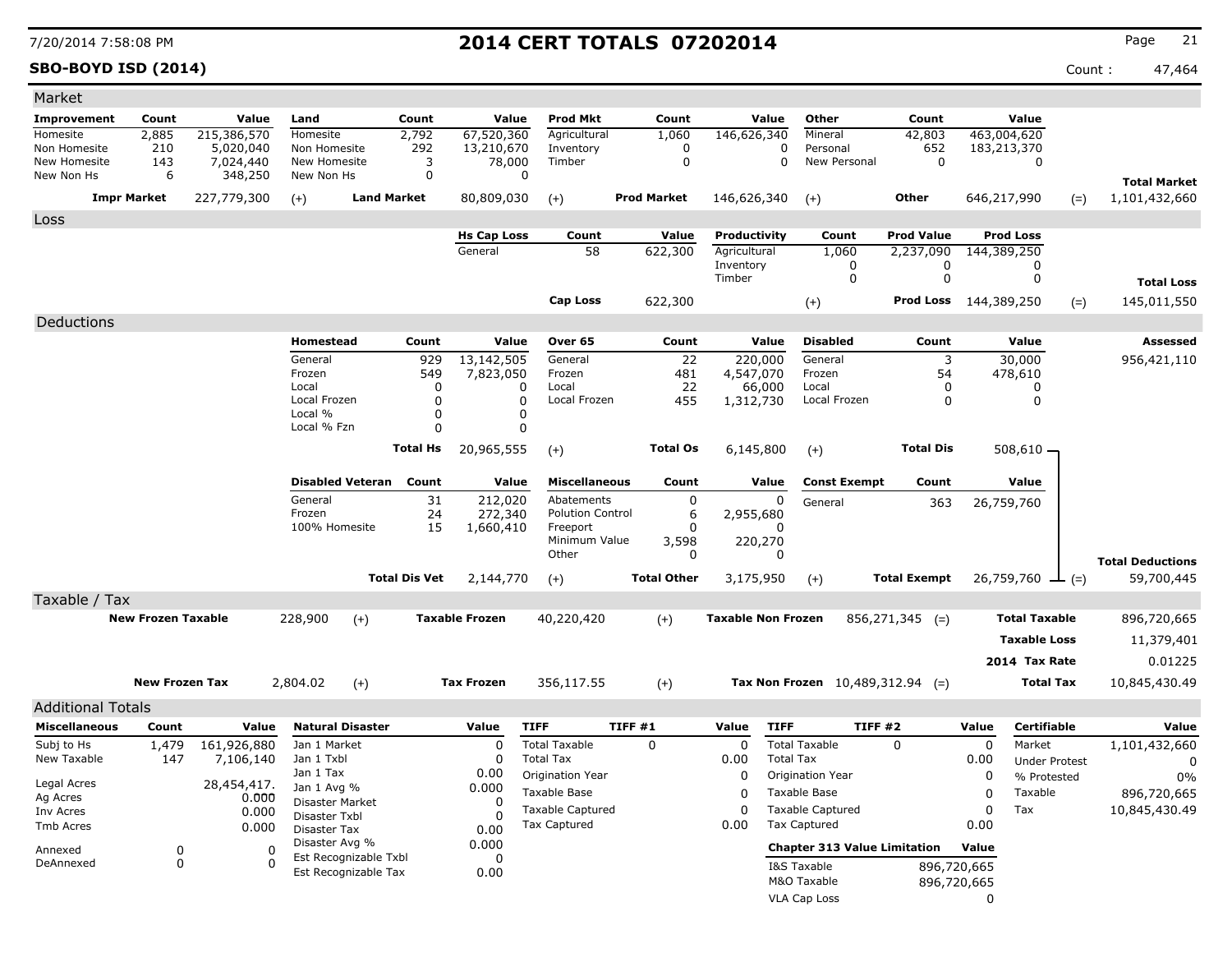## **SBR-BRIDGEPORT ISD (2014)** Count : 35,026

| Improvement<br>Count<br>Value<br><b>Prod Mkt</b><br>Count<br>Value<br>Other<br>Count<br>Value<br>Count<br>Value<br>Land<br>539,744,630<br>190,256,550<br>240,947,040<br>Homesite<br>5,386<br>Homesite<br>8,540<br>Agricultural<br>1,397<br>Mineral<br>23,551<br>516,645,580<br>1,291<br>Non Homesite<br>149<br>4,838,520<br>Non Homesite<br>331<br>21,713,770<br>0<br>0<br>Personal<br>358,770,980<br>Inventory<br>10,174,010<br>$\overline{2}$<br>$\mathbf 0$<br>0<br>$\mathbf 0$<br>New Homesite<br>277<br>New Homesite<br>11,050<br>New Personal<br>Timber<br>0<br>199,560<br>$\mathbf 0$<br>$\Omega$<br>New Non Hs<br>9<br>New Non Hs<br><b>Total Market</b><br>240,947,040<br>1,883,301,690<br><b>Impr Market</b><br>554,956,720<br><b>Land Market</b><br>211,981,370<br><b>Prod Market</b><br>Other<br>875,416,560<br>$(+)$<br>$(+)$<br>$(+)$<br>$(=)$<br>Loss<br><b>Prod Loss</b><br><b>Hs Cap Loss</b><br>Value<br>Productivity<br><b>Prod Value</b><br>Count<br>Count<br>General<br>189<br>Agricultural<br>1,397<br>4,012,170<br>2,185,660<br>236,934,870<br>Inventory<br>0<br>0<br>0<br>$\mathbf 0$<br>0<br>0<br>Timber<br><b>Total Loss</b><br><b>Cap Loss</b><br>2,185,660<br><b>Prod Loss</b> 235,997,640<br>$(=)$<br>238,183,300<br>$(+)$<br>Deductions<br>Over 65<br><b>Disabled</b><br>Value<br>Homestead<br>Count<br>Value<br>Count<br>Value<br>Count<br>Assessed<br>23,846,103<br>42<br>391,393<br>5<br>50,000<br>General<br>1,654<br>General<br>General<br>1,645,118,390<br>Frozen<br>952<br>13,684,972<br>Frozen<br>850<br>8,188,488<br>Frozen<br>69<br>652,300<br>Local<br>0<br>0<br>Local<br>0<br>0<br>0<br>0<br>Local<br>0<br>0<br>0<br>0<br>0<br>Local Frozen<br>Local Frozen<br>$\Omega$<br>Local Frozen<br>Local %<br>1,585<br>7,696,769<br>Local % Fzn<br>882<br>4,269,571<br>49,497,415<br><b>Total Hs</b><br><b>Total Os</b><br>8,579,881<br><b>Total Dis</b><br>702,300 -<br>$(+)$<br>$(+)$<br><b>Disabled Veteran</b><br>Count<br>Value<br><b>Miscellaneous</b><br>Count<br><b>Const Exempt</b><br>Count<br>Value<br>Value<br>37<br>292,895<br>0<br>0<br>General<br>Abatements<br>849<br>91,887,653<br>General<br>Frozen<br>39<br>50,990<br>448,290<br><b>Polution Control</b><br>4<br>100% Homesite<br>31<br>305,372<br>2,850,320<br>Freeport<br>4<br>Minimum Value<br>4,866<br>367,060<br>Other<br>0<br>0<br><b>Total Deductions</b><br><b>Total Dis Vet</b><br>3,591,505<br><b>Total Other</b><br>723,422<br><b>Total Exempt</b><br>$(+)$<br>$(+)$<br>91,887,653<br>154,982,176<br>$ (=)$<br>Taxable / Tax<br><b>New Frozen Taxable</b><br>210,710<br><b>Taxable Frozen</b><br><b>Total Taxable</b><br>81,355,649<br><b>Taxable Non Frozen</b> $1,408,569,855$ (=)<br>1,490,136,214<br>$(+)$<br>$(+)$<br><b>Taxable Loss</b><br>20,627,969<br>0.01235<br>2014 Tax Rate<br><b>New Frozen Tax</b><br><b>Tax Frozen</b><br>Tax Non Frozen $17,393,825.71$ (=)<br><b>Total Tax</b><br>2,602.28<br>$(+)$<br>754,601.11<br>$(+)$<br>18, 148, 426.82<br><b>Additional Totals</b><br><b>Natural Disaster</b><br>TIFF #1<br><b>TIFF</b><br>TIFF #2<br><b>Certifiable</b><br><b>Miscellaneous</b><br>Value<br><b>TIFF</b><br>Value<br>Value<br>Count<br>Value<br>Value<br><b>Total Taxable</b><br>0<br><b>Total Taxable</b><br>0<br>Market<br>1,883,301,690<br>Subj to Hs<br>315,488,660<br>Jan 1 Market<br>0<br>$\mathbf{0}$<br>$\Omega$<br>2,610<br>New Taxable<br>282<br>Jan 1 Txbl<br>$\Omega$<br><b>Total Tax</b><br>0.00<br><b>Total Tax</b><br>10,202,231<br>0.00<br><b>Under Protest</b><br>0<br>Jan 1 Tax<br>0.00<br>Origination Year<br>0<br>Origination Year<br>0<br>% Protested<br>0%<br>Legal Acres<br>8,426,347.651<br>0.000<br>Jan 1 Avg %<br>Taxable Base<br>Taxable Base<br>1,490,136,214<br>0<br>0<br>Taxable<br>Ag Acres<br>0.000<br>Disaster Market<br>0<br><b>Taxable Captured</b><br><b>Taxable Captured</b><br>0<br>0<br>Tax<br>18,148,426.82<br>0.000<br>Inv Acres<br>Disaster Txbl<br>0<br>Tax Captured<br>Tax Captured<br>0.00<br>0.00<br>Tmb Acres<br>0.000<br>Disaster Tax<br>0.00<br>Disaster Avg %<br>0.000<br><b>Chapter 313 Value Limitation</b><br>Value<br>Annexed<br>0<br>$\mathbf 0$<br>Est Recognizable Txbl<br>0<br>DeAnnexed<br>0<br>ſ<br>I&S Taxable<br>1,490,136,214<br>Est Recognizable Tax<br>0.00<br>M&O Taxable<br>1,490,136,214<br>VLA Cap Loss | Market |  |  |  |  |  |  |   |  |  |
|-----------------------------------------------------------------------------------------------------------------------------------------------------------------------------------------------------------------------------------------------------------------------------------------------------------------------------------------------------------------------------------------------------------------------------------------------------------------------------------------------------------------------------------------------------------------------------------------------------------------------------------------------------------------------------------------------------------------------------------------------------------------------------------------------------------------------------------------------------------------------------------------------------------------------------------------------------------------------------------------------------------------------------------------------------------------------------------------------------------------------------------------------------------------------------------------------------------------------------------------------------------------------------------------------------------------------------------------------------------------------------------------------------------------------------------------------------------------------------------------------------------------------------------------------------------------------------------------------------------------------------------------------------------------------------------------------------------------------------------------------------------------------------------------------------------------------------------------------------------------------------------------------------------------------------------------------------------------------------------------------------------------------------------------------------------------------------------------------------------------------------------------------------------------------------------------------------------------------------------------------------------------------------------------------------------------------------------------------------------------------------------------------------------------------------------------------------------------------------------------------------------------------------------------------------------------------------------------------------------------------------------------------------------------------------------------------------------------------------------------------------------------------------------------------------------------------------------------------------------------------------------------------------------------------------------------------------------------------------------------------------------------------------------------------------------------------------------------------------------------------------------------------------------------------------------------------------------------------------------------------------------------------------------------------------------------------------------------------------------------------------------------------------------------------------------------------------------------------------------------------------------------------------------------------------------------------------------------------------------------------------------------------------------------------------------------------------------------------------------------------------------------------------------------------------------------------------------------------------------------------------------------------------------------------------------------------------------------------------------------------------------------------------------------------------------------------------------------------------------------------------------------------------------------------------------------------------------------------------------------------------------------------------------------------------------------------|--------|--|--|--|--|--|--|---|--|--|
|                                                                                                                                                                                                                                                                                                                                                                                                                                                                                                                                                                                                                                                                                                                                                                                                                                                                                                                                                                                                                                                                                                                                                                                                                                                                                                                                                                                                                                                                                                                                                                                                                                                                                                                                                                                                                                                                                                                                                                                                                                                                                                                                                                                                                                                                                                                                                                                                                                                                                                                                                                                                                                                                                                                                                                                                                                                                                                                                                                                                                                                                                                                                                                                                                                                                                                                                                                                                                                                                                                                                                                                                                                                                                                                                                                                                                                                                                                                                                                                                                                                                                                                                                                                                                                                                                                                       |        |  |  |  |  |  |  |   |  |  |
|                                                                                                                                                                                                                                                                                                                                                                                                                                                                                                                                                                                                                                                                                                                                                                                                                                                                                                                                                                                                                                                                                                                                                                                                                                                                                                                                                                                                                                                                                                                                                                                                                                                                                                                                                                                                                                                                                                                                                                                                                                                                                                                                                                                                                                                                                                                                                                                                                                                                                                                                                                                                                                                                                                                                                                                                                                                                                                                                                                                                                                                                                                                                                                                                                                                                                                                                                                                                                                                                                                                                                                                                                                                                                                                                                                                                                                                                                                                                                                                                                                                                                                                                                                                                                                                                                                                       |        |  |  |  |  |  |  |   |  |  |
|                                                                                                                                                                                                                                                                                                                                                                                                                                                                                                                                                                                                                                                                                                                                                                                                                                                                                                                                                                                                                                                                                                                                                                                                                                                                                                                                                                                                                                                                                                                                                                                                                                                                                                                                                                                                                                                                                                                                                                                                                                                                                                                                                                                                                                                                                                                                                                                                                                                                                                                                                                                                                                                                                                                                                                                                                                                                                                                                                                                                                                                                                                                                                                                                                                                                                                                                                                                                                                                                                                                                                                                                                                                                                                                                                                                                                                                                                                                                                                                                                                                                                                                                                                                                                                                                                                                       |        |  |  |  |  |  |  |   |  |  |
|                                                                                                                                                                                                                                                                                                                                                                                                                                                                                                                                                                                                                                                                                                                                                                                                                                                                                                                                                                                                                                                                                                                                                                                                                                                                                                                                                                                                                                                                                                                                                                                                                                                                                                                                                                                                                                                                                                                                                                                                                                                                                                                                                                                                                                                                                                                                                                                                                                                                                                                                                                                                                                                                                                                                                                                                                                                                                                                                                                                                                                                                                                                                                                                                                                                                                                                                                                                                                                                                                                                                                                                                                                                                                                                                                                                                                                                                                                                                                                                                                                                                                                                                                                                                                                                                                                                       |        |  |  |  |  |  |  |   |  |  |
|                                                                                                                                                                                                                                                                                                                                                                                                                                                                                                                                                                                                                                                                                                                                                                                                                                                                                                                                                                                                                                                                                                                                                                                                                                                                                                                                                                                                                                                                                                                                                                                                                                                                                                                                                                                                                                                                                                                                                                                                                                                                                                                                                                                                                                                                                                                                                                                                                                                                                                                                                                                                                                                                                                                                                                                                                                                                                                                                                                                                                                                                                                                                                                                                                                                                                                                                                                                                                                                                                                                                                                                                                                                                                                                                                                                                                                                                                                                                                                                                                                                                                                                                                                                                                                                                                                                       |        |  |  |  |  |  |  |   |  |  |
|                                                                                                                                                                                                                                                                                                                                                                                                                                                                                                                                                                                                                                                                                                                                                                                                                                                                                                                                                                                                                                                                                                                                                                                                                                                                                                                                                                                                                                                                                                                                                                                                                                                                                                                                                                                                                                                                                                                                                                                                                                                                                                                                                                                                                                                                                                                                                                                                                                                                                                                                                                                                                                                                                                                                                                                                                                                                                                                                                                                                                                                                                                                                                                                                                                                                                                                                                                                                                                                                                                                                                                                                                                                                                                                                                                                                                                                                                                                                                                                                                                                                                                                                                                                                                                                                                                                       |        |  |  |  |  |  |  |   |  |  |
|                                                                                                                                                                                                                                                                                                                                                                                                                                                                                                                                                                                                                                                                                                                                                                                                                                                                                                                                                                                                                                                                                                                                                                                                                                                                                                                                                                                                                                                                                                                                                                                                                                                                                                                                                                                                                                                                                                                                                                                                                                                                                                                                                                                                                                                                                                                                                                                                                                                                                                                                                                                                                                                                                                                                                                                                                                                                                                                                                                                                                                                                                                                                                                                                                                                                                                                                                                                                                                                                                                                                                                                                                                                                                                                                                                                                                                                                                                                                                                                                                                                                                                                                                                                                                                                                                                                       |        |  |  |  |  |  |  |   |  |  |
|                                                                                                                                                                                                                                                                                                                                                                                                                                                                                                                                                                                                                                                                                                                                                                                                                                                                                                                                                                                                                                                                                                                                                                                                                                                                                                                                                                                                                                                                                                                                                                                                                                                                                                                                                                                                                                                                                                                                                                                                                                                                                                                                                                                                                                                                                                                                                                                                                                                                                                                                                                                                                                                                                                                                                                                                                                                                                                                                                                                                                                                                                                                                                                                                                                                                                                                                                                                                                                                                                                                                                                                                                                                                                                                                                                                                                                                                                                                                                                                                                                                                                                                                                                                                                                                                                                                       |        |  |  |  |  |  |  |   |  |  |
|                                                                                                                                                                                                                                                                                                                                                                                                                                                                                                                                                                                                                                                                                                                                                                                                                                                                                                                                                                                                                                                                                                                                                                                                                                                                                                                                                                                                                                                                                                                                                                                                                                                                                                                                                                                                                                                                                                                                                                                                                                                                                                                                                                                                                                                                                                                                                                                                                                                                                                                                                                                                                                                                                                                                                                                                                                                                                                                                                                                                                                                                                                                                                                                                                                                                                                                                                                                                                                                                                                                                                                                                                                                                                                                                                                                                                                                                                                                                                                                                                                                                                                                                                                                                                                                                                                                       |        |  |  |  |  |  |  |   |  |  |
|                                                                                                                                                                                                                                                                                                                                                                                                                                                                                                                                                                                                                                                                                                                                                                                                                                                                                                                                                                                                                                                                                                                                                                                                                                                                                                                                                                                                                                                                                                                                                                                                                                                                                                                                                                                                                                                                                                                                                                                                                                                                                                                                                                                                                                                                                                                                                                                                                                                                                                                                                                                                                                                                                                                                                                                                                                                                                                                                                                                                                                                                                                                                                                                                                                                                                                                                                                                                                                                                                                                                                                                                                                                                                                                                                                                                                                                                                                                                                                                                                                                                                                                                                                                                                                                                                                                       |        |  |  |  |  |  |  |   |  |  |
|                                                                                                                                                                                                                                                                                                                                                                                                                                                                                                                                                                                                                                                                                                                                                                                                                                                                                                                                                                                                                                                                                                                                                                                                                                                                                                                                                                                                                                                                                                                                                                                                                                                                                                                                                                                                                                                                                                                                                                                                                                                                                                                                                                                                                                                                                                                                                                                                                                                                                                                                                                                                                                                                                                                                                                                                                                                                                                                                                                                                                                                                                                                                                                                                                                                                                                                                                                                                                                                                                                                                                                                                                                                                                                                                                                                                                                                                                                                                                                                                                                                                                                                                                                                                                                                                                                                       |        |  |  |  |  |  |  |   |  |  |
|                                                                                                                                                                                                                                                                                                                                                                                                                                                                                                                                                                                                                                                                                                                                                                                                                                                                                                                                                                                                                                                                                                                                                                                                                                                                                                                                                                                                                                                                                                                                                                                                                                                                                                                                                                                                                                                                                                                                                                                                                                                                                                                                                                                                                                                                                                                                                                                                                                                                                                                                                                                                                                                                                                                                                                                                                                                                                                                                                                                                                                                                                                                                                                                                                                                                                                                                                                                                                                                                                                                                                                                                                                                                                                                                                                                                                                                                                                                                                                                                                                                                                                                                                                                                                                                                                                                       |        |  |  |  |  |  |  |   |  |  |
|                                                                                                                                                                                                                                                                                                                                                                                                                                                                                                                                                                                                                                                                                                                                                                                                                                                                                                                                                                                                                                                                                                                                                                                                                                                                                                                                                                                                                                                                                                                                                                                                                                                                                                                                                                                                                                                                                                                                                                                                                                                                                                                                                                                                                                                                                                                                                                                                                                                                                                                                                                                                                                                                                                                                                                                                                                                                                                                                                                                                                                                                                                                                                                                                                                                                                                                                                                                                                                                                                                                                                                                                                                                                                                                                                                                                                                                                                                                                                                                                                                                                                                                                                                                                                                                                                                                       |        |  |  |  |  |  |  |   |  |  |
|                                                                                                                                                                                                                                                                                                                                                                                                                                                                                                                                                                                                                                                                                                                                                                                                                                                                                                                                                                                                                                                                                                                                                                                                                                                                                                                                                                                                                                                                                                                                                                                                                                                                                                                                                                                                                                                                                                                                                                                                                                                                                                                                                                                                                                                                                                                                                                                                                                                                                                                                                                                                                                                                                                                                                                                                                                                                                                                                                                                                                                                                                                                                                                                                                                                                                                                                                                                                                                                                                                                                                                                                                                                                                                                                                                                                                                                                                                                                                                                                                                                                                                                                                                                                                                                                                                                       |        |  |  |  |  |  |  |   |  |  |
|                                                                                                                                                                                                                                                                                                                                                                                                                                                                                                                                                                                                                                                                                                                                                                                                                                                                                                                                                                                                                                                                                                                                                                                                                                                                                                                                                                                                                                                                                                                                                                                                                                                                                                                                                                                                                                                                                                                                                                                                                                                                                                                                                                                                                                                                                                                                                                                                                                                                                                                                                                                                                                                                                                                                                                                                                                                                                                                                                                                                                                                                                                                                                                                                                                                                                                                                                                                                                                                                                                                                                                                                                                                                                                                                                                                                                                                                                                                                                                                                                                                                                                                                                                                                                                                                                                                       |        |  |  |  |  |  |  |   |  |  |
|                                                                                                                                                                                                                                                                                                                                                                                                                                                                                                                                                                                                                                                                                                                                                                                                                                                                                                                                                                                                                                                                                                                                                                                                                                                                                                                                                                                                                                                                                                                                                                                                                                                                                                                                                                                                                                                                                                                                                                                                                                                                                                                                                                                                                                                                                                                                                                                                                                                                                                                                                                                                                                                                                                                                                                                                                                                                                                                                                                                                                                                                                                                                                                                                                                                                                                                                                                                                                                                                                                                                                                                                                                                                                                                                                                                                                                                                                                                                                                                                                                                                                                                                                                                                                                                                                                                       |        |  |  |  |  |  |  |   |  |  |
|                                                                                                                                                                                                                                                                                                                                                                                                                                                                                                                                                                                                                                                                                                                                                                                                                                                                                                                                                                                                                                                                                                                                                                                                                                                                                                                                                                                                                                                                                                                                                                                                                                                                                                                                                                                                                                                                                                                                                                                                                                                                                                                                                                                                                                                                                                                                                                                                                                                                                                                                                                                                                                                                                                                                                                                                                                                                                                                                                                                                                                                                                                                                                                                                                                                                                                                                                                                                                                                                                                                                                                                                                                                                                                                                                                                                                                                                                                                                                                                                                                                                                                                                                                                                                                                                                                                       |        |  |  |  |  |  |  |   |  |  |
|                                                                                                                                                                                                                                                                                                                                                                                                                                                                                                                                                                                                                                                                                                                                                                                                                                                                                                                                                                                                                                                                                                                                                                                                                                                                                                                                                                                                                                                                                                                                                                                                                                                                                                                                                                                                                                                                                                                                                                                                                                                                                                                                                                                                                                                                                                                                                                                                                                                                                                                                                                                                                                                                                                                                                                                                                                                                                                                                                                                                                                                                                                                                                                                                                                                                                                                                                                                                                                                                                                                                                                                                                                                                                                                                                                                                                                                                                                                                                                                                                                                                                                                                                                                                                                                                                                                       |        |  |  |  |  |  |  |   |  |  |
|                                                                                                                                                                                                                                                                                                                                                                                                                                                                                                                                                                                                                                                                                                                                                                                                                                                                                                                                                                                                                                                                                                                                                                                                                                                                                                                                                                                                                                                                                                                                                                                                                                                                                                                                                                                                                                                                                                                                                                                                                                                                                                                                                                                                                                                                                                                                                                                                                                                                                                                                                                                                                                                                                                                                                                                                                                                                                                                                                                                                                                                                                                                                                                                                                                                                                                                                                                                                                                                                                                                                                                                                                                                                                                                                                                                                                                                                                                                                                                                                                                                                                                                                                                                                                                                                                                                       |        |  |  |  |  |  |  |   |  |  |
|                                                                                                                                                                                                                                                                                                                                                                                                                                                                                                                                                                                                                                                                                                                                                                                                                                                                                                                                                                                                                                                                                                                                                                                                                                                                                                                                                                                                                                                                                                                                                                                                                                                                                                                                                                                                                                                                                                                                                                                                                                                                                                                                                                                                                                                                                                                                                                                                                                                                                                                                                                                                                                                                                                                                                                                                                                                                                                                                                                                                                                                                                                                                                                                                                                                                                                                                                                                                                                                                                                                                                                                                                                                                                                                                                                                                                                                                                                                                                                                                                                                                                                                                                                                                                                                                                                                       |        |  |  |  |  |  |  |   |  |  |
|                                                                                                                                                                                                                                                                                                                                                                                                                                                                                                                                                                                                                                                                                                                                                                                                                                                                                                                                                                                                                                                                                                                                                                                                                                                                                                                                                                                                                                                                                                                                                                                                                                                                                                                                                                                                                                                                                                                                                                                                                                                                                                                                                                                                                                                                                                                                                                                                                                                                                                                                                                                                                                                                                                                                                                                                                                                                                                                                                                                                                                                                                                                                                                                                                                                                                                                                                                                                                                                                                                                                                                                                                                                                                                                                                                                                                                                                                                                                                                                                                                                                                                                                                                                                                                                                                                                       |        |  |  |  |  |  |  |   |  |  |
|                                                                                                                                                                                                                                                                                                                                                                                                                                                                                                                                                                                                                                                                                                                                                                                                                                                                                                                                                                                                                                                                                                                                                                                                                                                                                                                                                                                                                                                                                                                                                                                                                                                                                                                                                                                                                                                                                                                                                                                                                                                                                                                                                                                                                                                                                                                                                                                                                                                                                                                                                                                                                                                                                                                                                                                                                                                                                                                                                                                                                                                                                                                                                                                                                                                                                                                                                                                                                                                                                                                                                                                                                                                                                                                                                                                                                                                                                                                                                                                                                                                                                                                                                                                                                                                                                                                       |        |  |  |  |  |  |  |   |  |  |
|                                                                                                                                                                                                                                                                                                                                                                                                                                                                                                                                                                                                                                                                                                                                                                                                                                                                                                                                                                                                                                                                                                                                                                                                                                                                                                                                                                                                                                                                                                                                                                                                                                                                                                                                                                                                                                                                                                                                                                                                                                                                                                                                                                                                                                                                                                                                                                                                                                                                                                                                                                                                                                                                                                                                                                                                                                                                                                                                                                                                                                                                                                                                                                                                                                                                                                                                                                                                                                                                                                                                                                                                                                                                                                                                                                                                                                                                                                                                                                                                                                                                                                                                                                                                                                                                                                                       |        |  |  |  |  |  |  |   |  |  |
|                                                                                                                                                                                                                                                                                                                                                                                                                                                                                                                                                                                                                                                                                                                                                                                                                                                                                                                                                                                                                                                                                                                                                                                                                                                                                                                                                                                                                                                                                                                                                                                                                                                                                                                                                                                                                                                                                                                                                                                                                                                                                                                                                                                                                                                                                                                                                                                                                                                                                                                                                                                                                                                                                                                                                                                                                                                                                                                                                                                                                                                                                                                                                                                                                                                                                                                                                                                                                                                                                                                                                                                                                                                                                                                                                                                                                                                                                                                                                                                                                                                                                                                                                                                                                                                                                                                       |        |  |  |  |  |  |  |   |  |  |
|                                                                                                                                                                                                                                                                                                                                                                                                                                                                                                                                                                                                                                                                                                                                                                                                                                                                                                                                                                                                                                                                                                                                                                                                                                                                                                                                                                                                                                                                                                                                                                                                                                                                                                                                                                                                                                                                                                                                                                                                                                                                                                                                                                                                                                                                                                                                                                                                                                                                                                                                                                                                                                                                                                                                                                                                                                                                                                                                                                                                                                                                                                                                                                                                                                                                                                                                                                                                                                                                                                                                                                                                                                                                                                                                                                                                                                                                                                                                                                                                                                                                                                                                                                                                                                                                                                                       |        |  |  |  |  |  |  |   |  |  |
|                                                                                                                                                                                                                                                                                                                                                                                                                                                                                                                                                                                                                                                                                                                                                                                                                                                                                                                                                                                                                                                                                                                                                                                                                                                                                                                                                                                                                                                                                                                                                                                                                                                                                                                                                                                                                                                                                                                                                                                                                                                                                                                                                                                                                                                                                                                                                                                                                                                                                                                                                                                                                                                                                                                                                                                                                                                                                                                                                                                                                                                                                                                                                                                                                                                                                                                                                                                                                                                                                                                                                                                                                                                                                                                                                                                                                                                                                                                                                                                                                                                                                                                                                                                                                                                                                                                       |        |  |  |  |  |  |  |   |  |  |
|                                                                                                                                                                                                                                                                                                                                                                                                                                                                                                                                                                                                                                                                                                                                                                                                                                                                                                                                                                                                                                                                                                                                                                                                                                                                                                                                                                                                                                                                                                                                                                                                                                                                                                                                                                                                                                                                                                                                                                                                                                                                                                                                                                                                                                                                                                                                                                                                                                                                                                                                                                                                                                                                                                                                                                                                                                                                                                                                                                                                                                                                                                                                                                                                                                                                                                                                                                                                                                                                                                                                                                                                                                                                                                                                                                                                                                                                                                                                                                                                                                                                                                                                                                                                                                                                                                                       |        |  |  |  |  |  |  |   |  |  |
|                                                                                                                                                                                                                                                                                                                                                                                                                                                                                                                                                                                                                                                                                                                                                                                                                                                                                                                                                                                                                                                                                                                                                                                                                                                                                                                                                                                                                                                                                                                                                                                                                                                                                                                                                                                                                                                                                                                                                                                                                                                                                                                                                                                                                                                                                                                                                                                                                                                                                                                                                                                                                                                                                                                                                                                                                                                                                                                                                                                                                                                                                                                                                                                                                                                                                                                                                                                                                                                                                                                                                                                                                                                                                                                                                                                                                                                                                                                                                                                                                                                                                                                                                                                                                                                                                                                       |        |  |  |  |  |  |  |   |  |  |
|                                                                                                                                                                                                                                                                                                                                                                                                                                                                                                                                                                                                                                                                                                                                                                                                                                                                                                                                                                                                                                                                                                                                                                                                                                                                                                                                                                                                                                                                                                                                                                                                                                                                                                                                                                                                                                                                                                                                                                                                                                                                                                                                                                                                                                                                                                                                                                                                                                                                                                                                                                                                                                                                                                                                                                                                                                                                                                                                                                                                                                                                                                                                                                                                                                                                                                                                                                                                                                                                                                                                                                                                                                                                                                                                                                                                                                                                                                                                                                                                                                                                                                                                                                                                                                                                                                                       |        |  |  |  |  |  |  |   |  |  |
|                                                                                                                                                                                                                                                                                                                                                                                                                                                                                                                                                                                                                                                                                                                                                                                                                                                                                                                                                                                                                                                                                                                                                                                                                                                                                                                                                                                                                                                                                                                                                                                                                                                                                                                                                                                                                                                                                                                                                                                                                                                                                                                                                                                                                                                                                                                                                                                                                                                                                                                                                                                                                                                                                                                                                                                                                                                                                                                                                                                                                                                                                                                                                                                                                                                                                                                                                                                                                                                                                                                                                                                                                                                                                                                                                                                                                                                                                                                                                                                                                                                                                                                                                                                                                                                                                                                       |        |  |  |  |  |  |  |   |  |  |
|                                                                                                                                                                                                                                                                                                                                                                                                                                                                                                                                                                                                                                                                                                                                                                                                                                                                                                                                                                                                                                                                                                                                                                                                                                                                                                                                                                                                                                                                                                                                                                                                                                                                                                                                                                                                                                                                                                                                                                                                                                                                                                                                                                                                                                                                                                                                                                                                                                                                                                                                                                                                                                                                                                                                                                                                                                                                                                                                                                                                                                                                                                                                                                                                                                                                                                                                                                                                                                                                                                                                                                                                                                                                                                                                                                                                                                                                                                                                                                                                                                                                                                                                                                                                                                                                                                                       |        |  |  |  |  |  |  |   |  |  |
|                                                                                                                                                                                                                                                                                                                                                                                                                                                                                                                                                                                                                                                                                                                                                                                                                                                                                                                                                                                                                                                                                                                                                                                                                                                                                                                                                                                                                                                                                                                                                                                                                                                                                                                                                                                                                                                                                                                                                                                                                                                                                                                                                                                                                                                                                                                                                                                                                                                                                                                                                                                                                                                                                                                                                                                                                                                                                                                                                                                                                                                                                                                                                                                                                                                                                                                                                                                                                                                                                                                                                                                                                                                                                                                                                                                                                                                                                                                                                                                                                                                                                                                                                                                                                                                                                                                       |        |  |  |  |  |  |  |   |  |  |
|                                                                                                                                                                                                                                                                                                                                                                                                                                                                                                                                                                                                                                                                                                                                                                                                                                                                                                                                                                                                                                                                                                                                                                                                                                                                                                                                                                                                                                                                                                                                                                                                                                                                                                                                                                                                                                                                                                                                                                                                                                                                                                                                                                                                                                                                                                                                                                                                                                                                                                                                                                                                                                                                                                                                                                                                                                                                                                                                                                                                                                                                                                                                                                                                                                                                                                                                                                                                                                                                                                                                                                                                                                                                                                                                                                                                                                                                                                                                                                                                                                                                                                                                                                                                                                                                                                                       |        |  |  |  |  |  |  |   |  |  |
|                                                                                                                                                                                                                                                                                                                                                                                                                                                                                                                                                                                                                                                                                                                                                                                                                                                                                                                                                                                                                                                                                                                                                                                                                                                                                                                                                                                                                                                                                                                                                                                                                                                                                                                                                                                                                                                                                                                                                                                                                                                                                                                                                                                                                                                                                                                                                                                                                                                                                                                                                                                                                                                                                                                                                                                                                                                                                                                                                                                                                                                                                                                                                                                                                                                                                                                                                                                                                                                                                                                                                                                                                                                                                                                                                                                                                                                                                                                                                                                                                                                                                                                                                                                                                                                                                                                       |        |  |  |  |  |  |  |   |  |  |
|                                                                                                                                                                                                                                                                                                                                                                                                                                                                                                                                                                                                                                                                                                                                                                                                                                                                                                                                                                                                                                                                                                                                                                                                                                                                                                                                                                                                                                                                                                                                                                                                                                                                                                                                                                                                                                                                                                                                                                                                                                                                                                                                                                                                                                                                                                                                                                                                                                                                                                                                                                                                                                                                                                                                                                                                                                                                                                                                                                                                                                                                                                                                                                                                                                                                                                                                                                                                                                                                                                                                                                                                                                                                                                                                                                                                                                                                                                                                                                                                                                                                                                                                                                                                                                                                                                                       |        |  |  |  |  |  |  |   |  |  |
|                                                                                                                                                                                                                                                                                                                                                                                                                                                                                                                                                                                                                                                                                                                                                                                                                                                                                                                                                                                                                                                                                                                                                                                                                                                                                                                                                                                                                                                                                                                                                                                                                                                                                                                                                                                                                                                                                                                                                                                                                                                                                                                                                                                                                                                                                                                                                                                                                                                                                                                                                                                                                                                                                                                                                                                                                                                                                                                                                                                                                                                                                                                                                                                                                                                                                                                                                                                                                                                                                                                                                                                                                                                                                                                                                                                                                                                                                                                                                                                                                                                                                                                                                                                                                                                                                                                       |        |  |  |  |  |  |  |   |  |  |
|                                                                                                                                                                                                                                                                                                                                                                                                                                                                                                                                                                                                                                                                                                                                                                                                                                                                                                                                                                                                                                                                                                                                                                                                                                                                                                                                                                                                                                                                                                                                                                                                                                                                                                                                                                                                                                                                                                                                                                                                                                                                                                                                                                                                                                                                                                                                                                                                                                                                                                                                                                                                                                                                                                                                                                                                                                                                                                                                                                                                                                                                                                                                                                                                                                                                                                                                                                                                                                                                                                                                                                                                                                                                                                                                                                                                                                                                                                                                                                                                                                                                                                                                                                                                                                                                                                                       |        |  |  |  |  |  |  |   |  |  |
|                                                                                                                                                                                                                                                                                                                                                                                                                                                                                                                                                                                                                                                                                                                                                                                                                                                                                                                                                                                                                                                                                                                                                                                                                                                                                                                                                                                                                                                                                                                                                                                                                                                                                                                                                                                                                                                                                                                                                                                                                                                                                                                                                                                                                                                                                                                                                                                                                                                                                                                                                                                                                                                                                                                                                                                                                                                                                                                                                                                                                                                                                                                                                                                                                                                                                                                                                                                                                                                                                                                                                                                                                                                                                                                                                                                                                                                                                                                                                                                                                                                                                                                                                                                                                                                                                                                       |        |  |  |  |  |  |  |   |  |  |
|                                                                                                                                                                                                                                                                                                                                                                                                                                                                                                                                                                                                                                                                                                                                                                                                                                                                                                                                                                                                                                                                                                                                                                                                                                                                                                                                                                                                                                                                                                                                                                                                                                                                                                                                                                                                                                                                                                                                                                                                                                                                                                                                                                                                                                                                                                                                                                                                                                                                                                                                                                                                                                                                                                                                                                                                                                                                                                                                                                                                                                                                                                                                                                                                                                                                                                                                                                                                                                                                                                                                                                                                                                                                                                                                                                                                                                                                                                                                                                                                                                                                                                                                                                                                                                                                                                                       |        |  |  |  |  |  |  |   |  |  |
|                                                                                                                                                                                                                                                                                                                                                                                                                                                                                                                                                                                                                                                                                                                                                                                                                                                                                                                                                                                                                                                                                                                                                                                                                                                                                                                                                                                                                                                                                                                                                                                                                                                                                                                                                                                                                                                                                                                                                                                                                                                                                                                                                                                                                                                                                                                                                                                                                                                                                                                                                                                                                                                                                                                                                                                                                                                                                                                                                                                                                                                                                                                                                                                                                                                                                                                                                                                                                                                                                                                                                                                                                                                                                                                                                                                                                                                                                                                                                                                                                                                                                                                                                                                                                                                                                                                       |        |  |  |  |  |  |  |   |  |  |
|                                                                                                                                                                                                                                                                                                                                                                                                                                                                                                                                                                                                                                                                                                                                                                                                                                                                                                                                                                                                                                                                                                                                                                                                                                                                                                                                                                                                                                                                                                                                                                                                                                                                                                                                                                                                                                                                                                                                                                                                                                                                                                                                                                                                                                                                                                                                                                                                                                                                                                                                                                                                                                                                                                                                                                                                                                                                                                                                                                                                                                                                                                                                                                                                                                                                                                                                                                                                                                                                                                                                                                                                                                                                                                                                                                                                                                                                                                                                                                                                                                                                                                                                                                                                                                                                                                                       |        |  |  |  |  |  |  |   |  |  |
|                                                                                                                                                                                                                                                                                                                                                                                                                                                                                                                                                                                                                                                                                                                                                                                                                                                                                                                                                                                                                                                                                                                                                                                                                                                                                                                                                                                                                                                                                                                                                                                                                                                                                                                                                                                                                                                                                                                                                                                                                                                                                                                                                                                                                                                                                                                                                                                                                                                                                                                                                                                                                                                                                                                                                                                                                                                                                                                                                                                                                                                                                                                                                                                                                                                                                                                                                                                                                                                                                                                                                                                                                                                                                                                                                                                                                                                                                                                                                                                                                                                                                                                                                                                                                                                                                                                       |        |  |  |  |  |  |  |   |  |  |
|                                                                                                                                                                                                                                                                                                                                                                                                                                                                                                                                                                                                                                                                                                                                                                                                                                                                                                                                                                                                                                                                                                                                                                                                                                                                                                                                                                                                                                                                                                                                                                                                                                                                                                                                                                                                                                                                                                                                                                                                                                                                                                                                                                                                                                                                                                                                                                                                                                                                                                                                                                                                                                                                                                                                                                                                                                                                                                                                                                                                                                                                                                                                                                                                                                                                                                                                                                                                                                                                                                                                                                                                                                                                                                                                                                                                                                                                                                                                                                                                                                                                                                                                                                                                                                                                                                                       |        |  |  |  |  |  |  |   |  |  |
|                                                                                                                                                                                                                                                                                                                                                                                                                                                                                                                                                                                                                                                                                                                                                                                                                                                                                                                                                                                                                                                                                                                                                                                                                                                                                                                                                                                                                                                                                                                                                                                                                                                                                                                                                                                                                                                                                                                                                                                                                                                                                                                                                                                                                                                                                                                                                                                                                                                                                                                                                                                                                                                                                                                                                                                                                                                                                                                                                                                                                                                                                                                                                                                                                                                                                                                                                                                                                                                                                                                                                                                                                                                                                                                                                                                                                                                                                                                                                                                                                                                                                                                                                                                                                                                                                                                       |        |  |  |  |  |  |  |   |  |  |
|                                                                                                                                                                                                                                                                                                                                                                                                                                                                                                                                                                                                                                                                                                                                                                                                                                                                                                                                                                                                                                                                                                                                                                                                                                                                                                                                                                                                                                                                                                                                                                                                                                                                                                                                                                                                                                                                                                                                                                                                                                                                                                                                                                                                                                                                                                                                                                                                                                                                                                                                                                                                                                                                                                                                                                                                                                                                                                                                                                                                                                                                                                                                                                                                                                                                                                                                                                                                                                                                                                                                                                                                                                                                                                                                                                                                                                                                                                                                                                                                                                                                                                                                                                                                                                                                                                                       |        |  |  |  |  |  |  |   |  |  |
|                                                                                                                                                                                                                                                                                                                                                                                                                                                                                                                                                                                                                                                                                                                                                                                                                                                                                                                                                                                                                                                                                                                                                                                                                                                                                                                                                                                                                                                                                                                                                                                                                                                                                                                                                                                                                                                                                                                                                                                                                                                                                                                                                                                                                                                                                                                                                                                                                                                                                                                                                                                                                                                                                                                                                                                                                                                                                                                                                                                                                                                                                                                                                                                                                                                                                                                                                                                                                                                                                                                                                                                                                                                                                                                                                                                                                                                                                                                                                                                                                                                                                                                                                                                                                                                                                                                       |        |  |  |  |  |  |  |   |  |  |
|                                                                                                                                                                                                                                                                                                                                                                                                                                                                                                                                                                                                                                                                                                                                                                                                                                                                                                                                                                                                                                                                                                                                                                                                                                                                                                                                                                                                                                                                                                                                                                                                                                                                                                                                                                                                                                                                                                                                                                                                                                                                                                                                                                                                                                                                                                                                                                                                                                                                                                                                                                                                                                                                                                                                                                                                                                                                                                                                                                                                                                                                                                                                                                                                                                                                                                                                                                                                                                                                                                                                                                                                                                                                                                                                                                                                                                                                                                                                                                                                                                                                                                                                                                                                                                                                                                                       |        |  |  |  |  |  |  | 0 |  |  |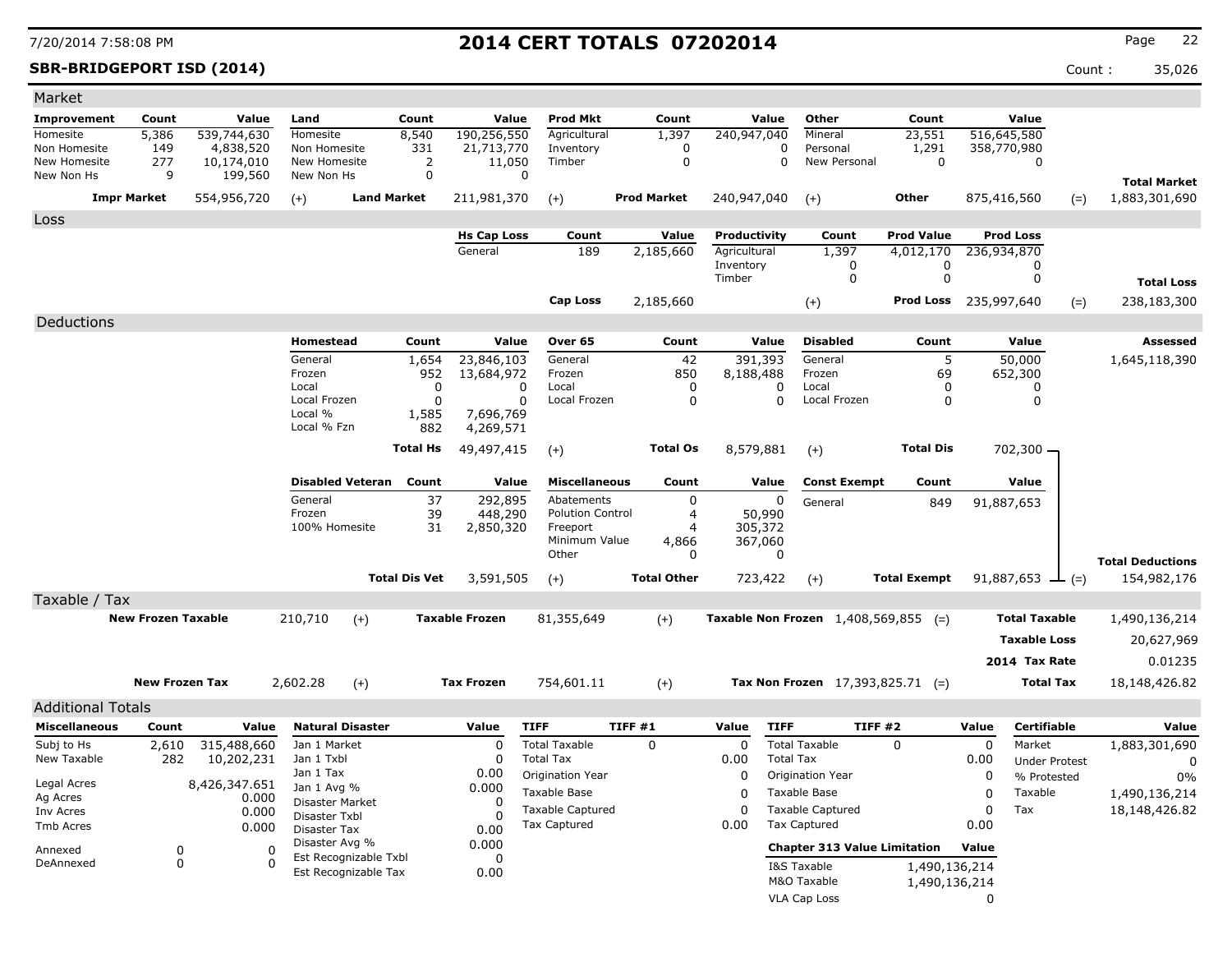**SCH-CHICO ISD (2014)** Count : 17,463

| Market                     |                           |                     |                            |                                               |                         |                       |                           |                    |                         |                           |                             |                                     |                              |             |                        |       |                         |
|----------------------------|---------------------------|---------------------|----------------------------|-----------------------------------------------|-------------------------|-----------------------|---------------------------|--------------------|-------------------------|---------------------------|-----------------------------|-------------------------------------|------------------------------|-------------|------------------------|-------|-------------------------|
| Improvement                | Count                     | Value               | Land                       |                                               | Count                   | Value                 | <b>Prod Mkt</b>           |                    | Count                   | Value                     |                             | Other                               | Count                        |             | Value                  |       |                         |
| Homesite                   | 2,155                     | 174,998,480         | Homesite                   |                                               | 2,764                   | 86,476,910            | Agricultural              |                    | 1,179                   | 148,547,990               |                             | Mineral                             | 12,825                       |             | 140,097,200            |       |                         |
| Non Homesite               | 112                       | 3,033,880           | Non Homesite               |                                               | 257                     | 10,731,790            | Inventory                 |                    | 0                       |                           | 0                           | Personal                            | 642                          |             | 237,454,380            |       |                         |
| New Homesite<br>New Non Hs | 92<br>$\overline{4}$      | 3,693,720<br>12,310 | New Homesite<br>New Non Hs |                                               | 0<br>$\mathbf 0$        | $\Omega$              | Timber<br>$\mathbf 0$     |                    | 0                       |                           | 0                           | New Personal                        | $\Omega$                     |             | $\Omega$               |       |                         |
|                            |                           |                     |                            |                                               |                         |                       |                           |                    |                         |                           |                             |                                     |                              |             |                        |       | <b>Total Market</b>     |
|                            | <b>Impr Market</b>        | 181,738,390         | $(+)$                      | <b>Land Market</b>                            |                         | 97,208,700            | $(+)$                     | <b>Prod Market</b> |                         | 148,547,990               |                             | $(+)$                               | Other                        |             | 377,551,580            | $(=)$ | 805,046,660             |
| <b>Loss</b>                |                           |                     |                            |                                               |                         |                       |                           |                    |                         |                           |                             |                                     |                              |             |                        |       |                         |
|                            |                           |                     |                            |                                               |                         | <b>Hs Cap Loss</b>    | Count                     |                    | Value                   | Productivity              |                             | Count                               | <b>Prod Value</b>            |             | <b>Prod Loss</b>       |       |                         |
|                            |                           |                     |                            |                                               |                         | General               | 39                        |                    | 419,730                 | Agricultural              |                             | 1,179                               | 3,345,210                    |             | 145,202,780            |       |                         |
|                            |                           |                     |                            |                                               |                         |                       |                           |                    |                         | Inventory                 |                             | 0<br>$\Omega$                       | 0                            |             | 0<br>$\mathbf 0$       |       |                         |
|                            |                           |                     |                            |                                               |                         |                       |                           |                    |                         | Timber                    |                             |                                     | $\mathbf 0$                  |             |                        |       | <b>Total Loss</b>       |
|                            |                           |                     |                            |                                               |                         |                       | <b>Cap Loss</b>           |                    | 419,730                 |                           |                             | $^{(+)}$                            | <b>Prod Loss</b> 145,202,780 |             |                        | $(=)$ | 145,622,510             |
| Deductions                 |                           |                     |                            |                                               |                         |                       |                           |                    |                         |                           |                             |                                     |                              |             |                        |       |                         |
|                            |                           |                     | <b>Homestead</b>           |                                               | Count                   | Value                 | Over 65                   |                    | Count                   | Value                     |                             | <b>Disabled</b>                     | Count                        |             | Value                  |       | <b>Assessed</b>         |
|                            |                           |                     | General                    |                                               | 561                     | 7,899,820             | General                   |                    | 16                      | 160,000                   |                             | General                             | 3                            |             | 20,000                 |       | 659,424,150             |
|                            |                           |                     | Frozen                     |                                               | 362                     | 5,077,723             | Frozen                    |                    | 319                     | 2,985,076                 |                             | Frozen                              | 27                           |             | 224,507                |       |                         |
|                            |                           |                     | Local<br>Local Frozen      |                                               | $\Omega$<br>$\mathbf 0$ | 0<br>$\mathbf 0$      | Local<br>Local Frozen     |                    | $\Omega$<br>$\mathbf 0$ |                           | $\mathbf{0}$<br>$\mathbf 0$ | Local<br>Local Frozen               | 0<br>$\mathbf 0$             |             | 0<br>0                 |       |                         |
|                            |                           |                     | Local %                    |                                               | $\Omega$                | 0                     |                           |                    |                         |                           |                             |                                     |                              |             |                        |       |                         |
|                            |                           |                     | Local % Fzn                |                                               | $\Omega$                | 0                     |                           |                    |                         |                           |                             |                                     |                              |             |                        |       |                         |
|                            |                           |                     |                            |                                               | <b>Total Hs</b>         | 12,977,543            | $(+)$                     |                    | <b>Total Os</b>         | 3,145,076                 |                             | $(+)$                               | <b>Total Dis</b>             |             | 244,507 -              |       |                         |
|                            |                           |                     |                            |                                               |                         |                       |                           |                    |                         |                           |                             |                                     |                              |             |                        |       |                         |
|                            |                           |                     |                            | <b>Disabled Veteran</b>                       | Count                   | Value                 | <b>Miscellaneous</b>      |                    | Count                   | Value                     |                             | <b>Const Exempt</b>                 | Count                        |             | Value                  |       |                         |
|                            |                           |                     | General                    |                                               | 11                      | 86,750                | Abatements                |                    | $\Omega$                |                           | $\Omega$                    | General                             | 284                          |             | 26,101,648             |       |                         |
|                            |                           |                     | Frozen                     |                                               | 16                      | 178,470               | <b>Polution Control</b>   |                    | 19                      | 7,704,200                 |                             |                                     |                              |             |                        |       |                         |
|                            |                           |                     | 100% Homesite              |                                               | 10                      | 1,076,530             | Freeport<br>Minimum Value |                    | 1<br>3,261              | 95,756<br>293,990         |                             |                                     |                              |             |                        |       |                         |
|                            |                           |                     |                            |                                               |                         |                       | Other                     |                    | $\Omega$                |                           | $\mathbf{0}$                |                                     |                              |             |                        |       |                         |
|                            |                           |                     |                            |                                               | <b>Total Dis Vet</b>    |                       |                           |                    | <b>Total Other</b>      |                           |                             |                                     | <b>Total Exempt</b>          |             |                        |       | <b>Total Deductions</b> |
|                            |                           |                     |                            |                                               |                         | 1,341,750             | $(+)$                     |                    |                         | 8,093,946                 |                             | $(+)$                               |                              |             | 26,101,648 $\perp$ (=) |       | 51,904,470              |
| Taxable / Tax              |                           |                     |                            |                                               |                         |                       |                           |                    |                         |                           |                             |                                     |                              |             |                        |       |                         |
|                            | <b>New Frozen Taxable</b> |                     | 26,930                     | $(+)$                                         |                         | <b>Taxable Frozen</b> | 26,746,864                |                    | $(+)$                   | <b>Taxable Non Frozen</b> |                             |                                     | $580,745,886$ (=)            |             | <b>Total Taxable</b>   |       | 607,519,680             |
|                            |                           |                     |                            |                                               |                         |                       |                           |                    |                         |                           |                             |                                     |                              |             | <b>Taxable Loss</b>    |       | 8,816,368               |
|                            |                           |                     |                            |                                               |                         |                       |                           |                    |                         |                           |                             |                                     |                              |             | 2014 Tax Rate          |       | 0.012581                |
|                            | <b>New Frozen Tax</b>     |                     | 338.81                     | $(+)$                                         |                         | <b>Tax Frozen</b>     | 226,003.46                |                    | $(+)$                   | <b>Tax Non Frozen</b>     |                             |                                     | $7,306,282.91$ (=)           |             | <b>Total Tax</b>       |       | 7,532,286.37            |
|                            |                           |                     |                            |                                               |                         |                       |                           |                    |                         |                           |                             |                                     |                              |             |                        |       |                         |
| <b>Additional Totals</b>   |                           |                     |                            |                                               |                         |                       |                           |                    |                         |                           |                             |                                     |                              |             |                        |       |                         |
| <b>Miscellaneous</b>       | Count                     | Value               |                            | <b>Natural Disaster</b>                       |                         | Value                 | <b>TIFF</b>               | TIFF#1             |                         | Value                     | <b>TIFF</b>                 | <b>TIFF #2</b>                      |                              | Value       | <b>Certifiable</b>     |       | Value                   |
| Subj to Hs                 | 923                       | 99,786,590          | Jan 1 Market               |                                               |                         | $\mathbf 0$           | <b>Total Taxable</b>      | $\Omega$           |                         | $\Omega$                  | <b>Total Taxable</b>        |                                     | $\mathbf{0}$                 | $\mathbf 0$ | Market                 |       | 805,046,660             |
| New Taxable                | 94                        | 3,638,878           | Jan 1 Txbl<br>Jan 1 Tax    |                                               |                         | $\mathbf 0$           | <b>Total Tax</b>          |                    |                         | 0.00                      | <b>Total Tax</b>            |                                     |                              | 0.00        | <b>Under Protest</b>   |       | $\mathbf{0}$            |
| Legal Acres                |                           | 2,657,920.612       | Jan 1 Avg %                |                                               |                         | 0.00<br>0.000         | Origination Year          |                    |                         | $\Omega$                  |                             | Origination Year                    |                              | 0           | % Protested            |       | 0%                      |
| Ag Acres                   |                           | 0.000               | Disaster Market            |                                               |                         | 0                     | Taxable Base              |                    |                         | 0                         | Taxable Base                |                                     |                              | 0           | Taxable                |       | 607,519,680             |
| Inv Acres                  |                           | 0.000               | Disaster Txbl              |                                               |                         | $\Omega$              | <b>Taxable Captured</b>   |                    |                         | 0                         |                             | <b>Taxable Captured</b>             |                              | $\mathbf 0$ | Tax                    |       | 7,532,286.37            |
| Tmb Acres                  |                           | 0.000               | <b>Disaster Tax</b>        |                                               |                         | 0.00                  | <b>Tax Captured</b>       |                    |                         | 0.00                      | <b>Tax Captured</b>         |                                     |                              | 0.00        |                        |       |                         |
| Annexed                    | 0                         | $\Omega$            | Disaster Avg %             |                                               |                         | 0.000                 |                           |                    |                         |                           |                             | <b>Chapter 313 Value Limitation</b> |                              | Value       |                        |       |                         |
| DeAnnexed                  | $\mathbf 0$               | $\Omega$            |                            | Est Recognizable Txbl<br>Est Recognizable Tax |                         | $\mathbf 0$<br>0.00   |                           |                    |                         |                           | I&S Taxable                 |                                     |                              | 607,519,680 |                        |       |                         |
|                            |                           |                     |                            |                                               |                         |                       |                           |                    |                         |                           | M&O Taxable                 |                                     |                              | 607,519,680 |                        |       |                         |
|                            |                           |                     |                            |                                               |                         |                       |                           |                    |                         |                           | VLA Cap Loss                |                                     |                              | 0           |                        |       |                         |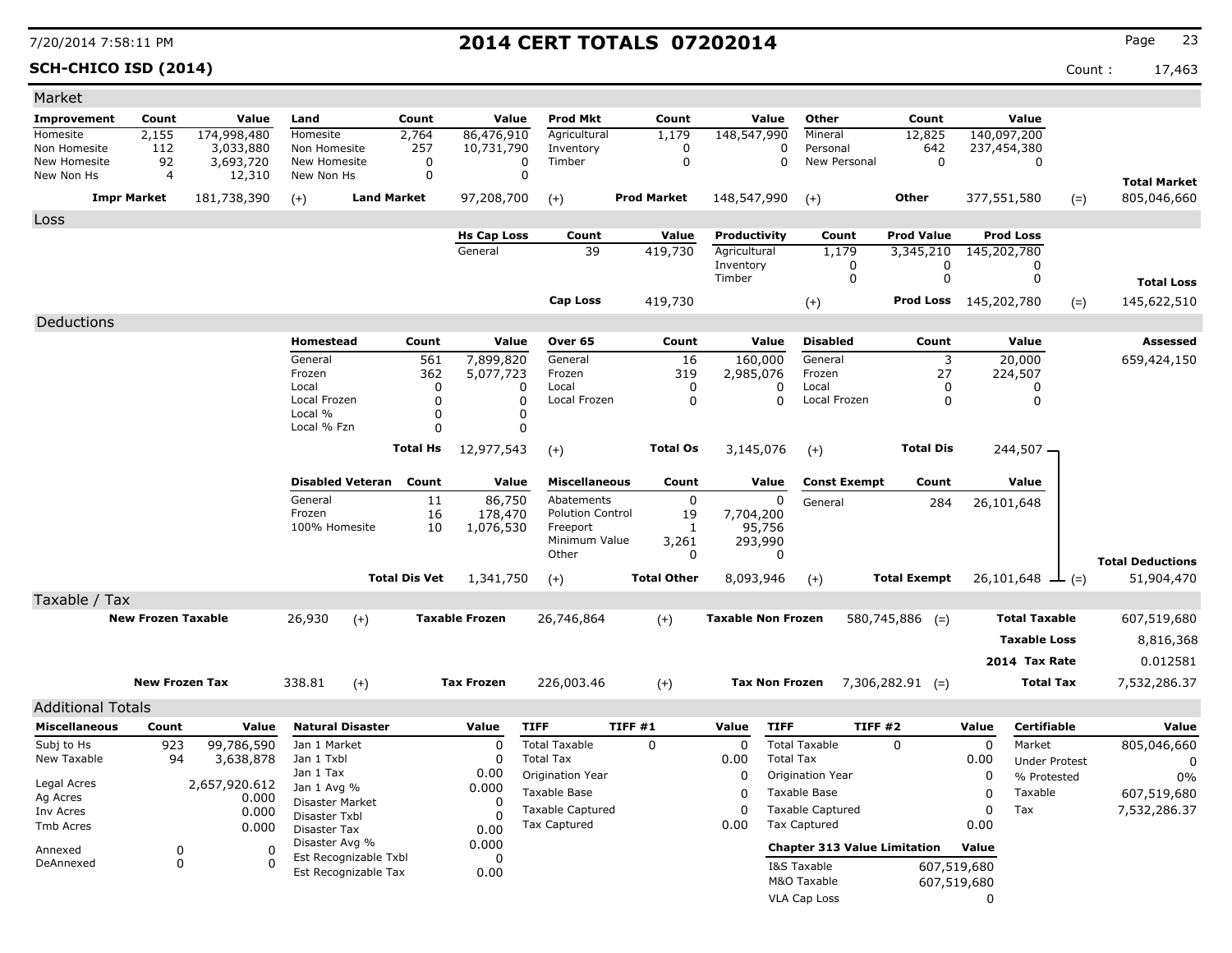### **SDE-DECATUR ISD (2014)** Count : 53,117

| Value<br>Improvement<br>Count<br>Value<br>Count<br>Value<br><b>Prod Mkt</b><br>Count<br>Value<br>Other<br>Count<br>Land<br>Agricultural<br>Mineral<br>Homesite<br>6,567<br>866,729,990<br>Homesite<br>7,653<br>279,233,179<br>2,737<br>502,045,900<br>40,683<br>794,170,310<br>1,996<br>Non Homesite<br>242<br>9,418,110<br>Non Homesite<br>519<br>30,013,000<br>Inventory<br>$\mathbf 0$<br>Personal<br>565,465,580<br>$\Omega$<br>816<br>20,520,780<br>3<br>146,750<br>$\mathbf 0$<br>New Personal<br>$\mathbf 0$<br>New Homesite<br>New Homesite<br>Timber<br>$\Omega$<br>0<br>31<br>784,300<br>$\mathbf 0$<br>New Non Hs<br>New Non Hs<br>0<br><b>Total Market</b><br>897,453,180<br>309,392,929<br>3,068,527,899<br><b>Impr Market</b><br><b>Land Market</b><br><b>Prod Market</b><br>502,045,900<br>Other<br>1,359,635,890<br>$(+)$<br>$(+)$<br>$(+)$<br>$(=)$<br>Loss<br>Value<br><b>Prod Value</b><br><b>Prod Loss</b><br><b>Hs Cap Loss</b><br>Count<br>Productivity<br>Count<br>General<br>51<br>685,740<br>Agricultural<br>2,737<br>495,327,550<br>6,718,350<br>Inventory<br>0<br>0<br>0<br>$\mathbf 0$<br>Timber<br>0<br>0<br><b>Total Loss</b><br><b>Cap Loss</b><br>685,740<br>495,283,650<br>495,969,390<br>Prod Loss<br>$(+)$<br>$(=)$<br>Deductions<br>Value<br>Homestead<br>Count<br>Value<br>Over 65<br>Count<br>Value<br><b>Disabled</b><br>Count<br><b>Assessed</b><br>5<br>General<br>33,378,273<br>565,130<br>2,322<br>General<br>63<br>General<br>50,000<br>2,572,558,509<br>Frozen<br>Frozen<br>1,134<br>16,452,410<br>Frozen<br>1,043<br>10,087,873<br>81<br>772,890<br>Local<br>0<br>Local<br>$\Omega$<br>0<br>0<br>Local<br>O<br>$\mathbf 0$<br>0<br>0<br>$\mathbf 0$<br>Local Frozen<br>$\Omega$<br>Local Frozen<br>Local Frozen<br>0<br>Local %<br>0<br>$\Omega$<br>Local % Fzn<br>0<br>$\Omega$<br>49,830,683<br><b>Total Dis</b><br>822,890 -<br><b>Total Hs</b><br><b>Total Os</b><br>10,653,003<br>$(+)$<br>$(+)$<br><b>Disabled Veteran</b><br>Count<br><b>Miscellaneous</b><br>Count<br>Value<br><b>Const Exempt</b><br>Count<br>Value<br>Value<br>54<br>423,923<br>0<br>$\mathbf 0$<br>General<br>Abatements<br>744 171,806,791<br>General<br>57<br>3<br>Frozen<br>635,000<br><b>Polution Control</b><br>1,455,840<br>25<br>100% Homesite<br>3,039,260<br>Freeport<br>$\overline{a}$<br>28,471,722<br>Minimum Value<br>3,344<br>226,610<br>$\mathbf 0$<br>$\mathbf 0$<br>Other<br><b>Total Deductions</b><br><b>Total Dis Vet</b><br>4,098,183<br><b>Total Other</b><br>30,154,172<br><b>Total Exempt</b> $171,806,791$ $\perp$ (=)<br>267,365,722<br>$(+)$<br>$(+)$<br>Taxable / Tax<br><b>Taxable Frozen</b><br><b>New Frozen Taxable</b><br>581,790<br>118,742,907<br>$(+)$<br>Taxable Non Frozen 2,185,868,090<br><b>Total Taxable</b><br>2,305,192,787<br>$(+)$<br>$(=)$<br><b>Taxable Loss</b><br>28,290,268<br>2014 Tax Rate<br>0.013<br><b>New Frozen Tax</b><br>7,545.46<br><b>Tax Frozen</b><br>Tax Non Frozen $28,411,069.26$ (=)<br><b>Total Tax</b><br>29,599,732.75<br>$(+)$<br>1,188,663.49<br>$(+)$<br><b>Additional Totals</b><br><b>Miscellaneous</b><br><b>TIFF</b><br>TIFF #1<br><b>TIFF</b><br><b>TIFF #2</b><br><b>Certifiable</b><br>Count<br>Value<br><b>Natural Disaster</b><br>Value<br>Value<br>Value<br>Value<br><b>Total Taxable</b><br>$\Omega$<br><b>Total Taxable</b><br>Subj to Hs<br>496,780,960<br>$\Omega$<br>$\mathbf 0$<br>$\Omega$<br>Market<br>3,457<br>Jan 1 Market<br>0<br>3,068,527,899<br>New Taxable<br>Jan 1 Txbl<br><b>Total Tax</b><br>822<br>21,314,224<br>$\Omega$<br><b>Total Tax</b><br>0.00<br>0.00<br><b>Under Protest</b><br>0<br>Jan 1 Tax<br>0.00<br>Origination Year<br>0<br>$\Omega$<br>Origination Year<br>% Protested<br>0%<br>Legal Acres<br>24,252,362.<br>0.000<br>Jan 1 Avg %<br>Taxable Base<br>Taxable Base<br>$\Omega$<br>$\Omega$<br>Taxable<br>2,305,192,787<br>Ag Acres<br>0.000<br>Disaster Market<br>0<br><b>Taxable Captured</b><br>0<br><b>Taxable Captured</b><br>$\mathbf 0$<br>Tax<br>29,599,732.75<br>0.000<br>Inv Acres<br>Disaster Txbl<br>n<br>Tax Captured<br><b>Tax Captured</b><br>0.00<br>0.00<br>Tmb Acres<br>0.000<br>0.00<br>Disaster Tax<br>Disaster Avg %<br>0.000<br><b>Chapter 313 Value Limitation</b><br>Value<br>$\mathbf 0$<br>$\Omega$<br>Annexed<br>Est Recognizable Txbl<br>$\mathbf 0$<br>DeAnnexed<br>$\Omega$<br>$\Omega$<br>I&S Taxable<br>2,305,192,787<br>Est Recognizable Tax<br>0.00<br>M&O Taxable<br>2,305,192,787 | Market |  |  |  |  |                     |          |  |  |
|-----------------------------------------------------------------------------------------------------------------------------------------------------------------------------------------------------------------------------------------------------------------------------------------------------------------------------------------------------------------------------------------------------------------------------------------------------------------------------------------------------------------------------------------------------------------------------------------------------------------------------------------------------------------------------------------------------------------------------------------------------------------------------------------------------------------------------------------------------------------------------------------------------------------------------------------------------------------------------------------------------------------------------------------------------------------------------------------------------------------------------------------------------------------------------------------------------------------------------------------------------------------------------------------------------------------------------------------------------------------------------------------------------------------------------------------------------------------------------------------------------------------------------------------------------------------------------------------------------------------------------------------------------------------------------------------------------------------------------------------------------------------------------------------------------------------------------------------------------------------------------------------------------------------------------------------------------------------------------------------------------------------------------------------------------------------------------------------------------------------------------------------------------------------------------------------------------------------------------------------------------------------------------------------------------------------------------------------------------------------------------------------------------------------------------------------------------------------------------------------------------------------------------------------------------------------------------------------------------------------------------------------------------------------------------------------------------------------------------------------------------------------------------------------------------------------------------------------------------------------------------------------------------------------------------------------------------------------------------------------------------------------------------------------------------------------------------------------------------------------------------------------------------------------------------------------------------------------------------------------------------------------------------------------------------------------------------------------------------------------------------------------------------------------------------------------------------------------------------------------------------------------------------------------------------------------------------------------------------------------------------------------------------------------------------------------------------------------------------------------------------------------------------------------------------------------------------------------------------------------------------------------------------------------------------------------------------------------------------------------------------------------------------------------------------------------------------------------------------------------------------------------------------------------------------------------------------------------------------------------------------------------------------------------------------------------------------------------------------------------------------------------------------------------------------------------------------------------------|--------|--|--|--|--|---------------------|----------|--|--|
|                                                                                                                                                                                                                                                                                                                                                                                                                                                                                                                                                                                                                                                                                                                                                                                                                                                                                                                                                                                                                                                                                                                                                                                                                                                                                                                                                                                                                                                                                                                                                                                                                                                                                                                                                                                                                                                                                                                                                                                                                                                                                                                                                                                                                                                                                                                                                                                                                                                                                                                                                                                                                                                                                                                                                                                                                                                                                                                                                                                                                                                                                                                                                                                                                                                                                                                                                                                                                                                                                                                                                                                                                                                                                                                                                                                                                                                                                                                                                                                                                                                                                                                                                                                                                                                                                                                                                                                                                                                                       |        |  |  |  |  |                     |          |  |  |
|                                                                                                                                                                                                                                                                                                                                                                                                                                                                                                                                                                                                                                                                                                                                                                                                                                                                                                                                                                                                                                                                                                                                                                                                                                                                                                                                                                                                                                                                                                                                                                                                                                                                                                                                                                                                                                                                                                                                                                                                                                                                                                                                                                                                                                                                                                                                                                                                                                                                                                                                                                                                                                                                                                                                                                                                                                                                                                                                                                                                                                                                                                                                                                                                                                                                                                                                                                                                                                                                                                                                                                                                                                                                                                                                                                                                                                                                                                                                                                                                                                                                                                                                                                                                                                                                                                                                                                                                                                                                       |        |  |  |  |  |                     |          |  |  |
|                                                                                                                                                                                                                                                                                                                                                                                                                                                                                                                                                                                                                                                                                                                                                                                                                                                                                                                                                                                                                                                                                                                                                                                                                                                                                                                                                                                                                                                                                                                                                                                                                                                                                                                                                                                                                                                                                                                                                                                                                                                                                                                                                                                                                                                                                                                                                                                                                                                                                                                                                                                                                                                                                                                                                                                                                                                                                                                                                                                                                                                                                                                                                                                                                                                                                                                                                                                                                                                                                                                                                                                                                                                                                                                                                                                                                                                                                                                                                                                                                                                                                                                                                                                                                                                                                                                                                                                                                                                                       |        |  |  |  |  |                     |          |  |  |
|                                                                                                                                                                                                                                                                                                                                                                                                                                                                                                                                                                                                                                                                                                                                                                                                                                                                                                                                                                                                                                                                                                                                                                                                                                                                                                                                                                                                                                                                                                                                                                                                                                                                                                                                                                                                                                                                                                                                                                                                                                                                                                                                                                                                                                                                                                                                                                                                                                                                                                                                                                                                                                                                                                                                                                                                                                                                                                                                                                                                                                                                                                                                                                                                                                                                                                                                                                                                                                                                                                                                                                                                                                                                                                                                                                                                                                                                                                                                                                                                                                                                                                                                                                                                                                                                                                                                                                                                                                                                       |        |  |  |  |  |                     |          |  |  |
|                                                                                                                                                                                                                                                                                                                                                                                                                                                                                                                                                                                                                                                                                                                                                                                                                                                                                                                                                                                                                                                                                                                                                                                                                                                                                                                                                                                                                                                                                                                                                                                                                                                                                                                                                                                                                                                                                                                                                                                                                                                                                                                                                                                                                                                                                                                                                                                                                                                                                                                                                                                                                                                                                                                                                                                                                                                                                                                                                                                                                                                                                                                                                                                                                                                                                                                                                                                                                                                                                                                                                                                                                                                                                                                                                                                                                                                                                                                                                                                                                                                                                                                                                                                                                                                                                                                                                                                                                                                                       |        |  |  |  |  |                     |          |  |  |
|                                                                                                                                                                                                                                                                                                                                                                                                                                                                                                                                                                                                                                                                                                                                                                                                                                                                                                                                                                                                                                                                                                                                                                                                                                                                                                                                                                                                                                                                                                                                                                                                                                                                                                                                                                                                                                                                                                                                                                                                                                                                                                                                                                                                                                                                                                                                                                                                                                                                                                                                                                                                                                                                                                                                                                                                                                                                                                                                                                                                                                                                                                                                                                                                                                                                                                                                                                                                                                                                                                                                                                                                                                                                                                                                                                                                                                                                                                                                                                                                                                                                                                                                                                                                                                                                                                                                                                                                                                                                       |        |  |  |  |  |                     |          |  |  |
|                                                                                                                                                                                                                                                                                                                                                                                                                                                                                                                                                                                                                                                                                                                                                                                                                                                                                                                                                                                                                                                                                                                                                                                                                                                                                                                                                                                                                                                                                                                                                                                                                                                                                                                                                                                                                                                                                                                                                                                                                                                                                                                                                                                                                                                                                                                                                                                                                                                                                                                                                                                                                                                                                                                                                                                                                                                                                                                                                                                                                                                                                                                                                                                                                                                                                                                                                                                                                                                                                                                                                                                                                                                                                                                                                                                                                                                                                                                                                                                                                                                                                                                                                                                                                                                                                                                                                                                                                                                                       |        |  |  |  |  |                     |          |  |  |
|                                                                                                                                                                                                                                                                                                                                                                                                                                                                                                                                                                                                                                                                                                                                                                                                                                                                                                                                                                                                                                                                                                                                                                                                                                                                                                                                                                                                                                                                                                                                                                                                                                                                                                                                                                                                                                                                                                                                                                                                                                                                                                                                                                                                                                                                                                                                                                                                                                                                                                                                                                                                                                                                                                                                                                                                                                                                                                                                                                                                                                                                                                                                                                                                                                                                                                                                                                                                                                                                                                                                                                                                                                                                                                                                                                                                                                                                                                                                                                                                                                                                                                                                                                                                                                                                                                                                                                                                                                                                       |        |  |  |  |  |                     |          |  |  |
|                                                                                                                                                                                                                                                                                                                                                                                                                                                                                                                                                                                                                                                                                                                                                                                                                                                                                                                                                                                                                                                                                                                                                                                                                                                                                                                                                                                                                                                                                                                                                                                                                                                                                                                                                                                                                                                                                                                                                                                                                                                                                                                                                                                                                                                                                                                                                                                                                                                                                                                                                                                                                                                                                                                                                                                                                                                                                                                                                                                                                                                                                                                                                                                                                                                                                                                                                                                                                                                                                                                                                                                                                                                                                                                                                                                                                                                                                                                                                                                                                                                                                                                                                                                                                                                                                                                                                                                                                                                                       |        |  |  |  |  |                     |          |  |  |
|                                                                                                                                                                                                                                                                                                                                                                                                                                                                                                                                                                                                                                                                                                                                                                                                                                                                                                                                                                                                                                                                                                                                                                                                                                                                                                                                                                                                                                                                                                                                                                                                                                                                                                                                                                                                                                                                                                                                                                                                                                                                                                                                                                                                                                                                                                                                                                                                                                                                                                                                                                                                                                                                                                                                                                                                                                                                                                                                                                                                                                                                                                                                                                                                                                                                                                                                                                                                                                                                                                                                                                                                                                                                                                                                                                                                                                                                                                                                                                                                                                                                                                                                                                                                                                                                                                                                                                                                                                                                       |        |  |  |  |  |                     |          |  |  |
|                                                                                                                                                                                                                                                                                                                                                                                                                                                                                                                                                                                                                                                                                                                                                                                                                                                                                                                                                                                                                                                                                                                                                                                                                                                                                                                                                                                                                                                                                                                                                                                                                                                                                                                                                                                                                                                                                                                                                                                                                                                                                                                                                                                                                                                                                                                                                                                                                                                                                                                                                                                                                                                                                                                                                                                                                                                                                                                                                                                                                                                                                                                                                                                                                                                                                                                                                                                                                                                                                                                                                                                                                                                                                                                                                                                                                                                                                                                                                                                                                                                                                                                                                                                                                                                                                                                                                                                                                                                                       |        |  |  |  |  |                     |          |  |  |
|                                                                                                                                                                                                                                                                                                                                                                                                                                                                                                                                                                                                                                                                                                                                                                                                                                                                                                                                                                                                                                                                                                                                                                                                                                                                                                                                                                                                                                                                                                                                                                                                                                                                                                                                                                                                                                                                                                                                                                                                                                                                                                                                                                                                                                                                                                                                                                                                                                                                                                                                                                                                                                                                                                                                                                                                                                                                                                                                                                                                                                                                                                                                                                                                                                                                                                                                                                                                                                                                                                                                                                                                                                                                                                                                                                                                                                                                                                                                                                                                                                                                                                                                                                                                                                                                                                                                                                                                                                                                       |        |  |  |  |  |                     |          |  |  |
|                                                                                                                                                                                                                                                                                                                                                                                                                                                                                                                                                                                                                                                                                                                                                                                                                                                                                                                                                                                                                                                                                                                                                                                                                                                                                                                                                                                                                                                                                                                                                                                                                                                                                                                                                                                                                                                                                                                                                                                                                                                                                                                                                                                                                                                                                                                                                                                                                                                                                                                                                                                                                                                                                                                                                                                                                                                                                                                                                                                                                                                                                                                                                                                                                                                                                                                                                                                                                                                                                                                                                                                                                                                                                                                                                                                                                                                                                                                                                                                                                                                                                                                                                                                                                                                                                                                                                                                                                                                                       |        |  |  |  |  |                     |          |  |  |
|                                                                                                                                                                                                                                                                                                                                                                                                                                                                                                                                                                                                                                                                                                                                                                                                                                                                                                                                                                                                                                                                                                                                                                                                                                                                                                                                                                                                                                                                                                                                                                                                                                                                                                                                                                                                                                                                                                                                                                                                                                                                                                                                                                                                                                                                                                                                                                                                                                                                                                                                                                                                                                                                                                                                                                                                                                                                                                                                                                                                                                                                                                                                                                                                                                                                                                                                                                                                                                                                                                                                                                                                                                                                                                                                                                                                                                                                                                                                                                                                                                                                                                                                                                                                                                                                                                                                                                                                                                                                       |        |  |  |  |  |                     |          |  |  |
|                                                                                                                                                                                                                                                                                                                                                                                                                                                                                                                                                                                                                                                                                                                                                                                                                                                                                                                                                                                                                                                                                                                                                                                                                                                                                                                                                                                                                                                                                                                                                                                                                                                                                                                                                                                                                                                                                                                                                                                                                                                                                                                                                                                                                                                                                                                                                                                                                                                                                                                                                                                                                                                                                                                                                                                                                                                                                                                                                                                                                                                                                                                                                                                                                                                                                                                                                                                                                                                                                                                                                                                                                                                                                                                                                                                                                                                                                                                                                                                                                                                                                                                                                                                                                                                                                                                                                                                                                                                                       |        |  |  |  |  |                     |          |  |  |
|                                                                                                                                                                                                                                                                                                                                                                                                                                                                                                                                                                                                                                                                                                                                                                                                                                                                                                                                                                                                                                                                                                                                                                                                                                                                                                                                                                                                                                                                                                                                                                                                                                                                                                                                                                                                                                                                                                                                                                                                                                                                                                                                                                                                                                                                                                                                                                                                                                                                                                                                                                                                                                                                                                                                                                                                                                                                                                                                                                                                                                                                                                                                                                                                                                                                                                                                                                                                                                                                                                                                                                                                                                                                                                                                                                                                                                                                                                                                                                                                                                                                                                                                                                                                                                                                                                                                                                                                                                                                       |        |  |  |  |  |                     |          |  |  |
|                                                                                                                                                                                                                                                                                                                                                                                                                                                                                                                                                                                                                                                                                                                                                                                                                                                                                                                                                                                                                                                                                                                                                                                                                                                                                                                                                                                                                                                                                                                                                                                                                                                                                                                                                                                                                                                                                                                                                                                                                                                                                                                                                                                                                                                                                                                                                                                                                                                                                                                                                                                                                                                                                                                                                                                                                                                                                                                                                                                                                                                                                                                                                                                                                                                                                                                                                                                                                                                                                                                                                                                                                                                                                                                                                                                                                                                                                                                                                                                                                                                                                                                                                                                                                                                                                                                                                                                                                                                                       |        |  |  |  |  |                     |          |  |  |
|                                                                                                                                                                                                                                                                                                                                                                                                                                                                                                                                                                                                                                                                                                                                                                                                                                                                                                                                                                                                                                                                                                                                                                                                                                                                                                                                                                                                                                                                                                                                                                                                                                                                                                                                                                                                                                                                                                                                                                                                                                                                                                                                                                                                                                                                                                                                                                                                                                                                                                                                                                                                                                                                                                                                                                                                                                                                                                                                                                                                                                                                                                                                                                                                                                                                                                                                                                                                                                                                                                                                                                                                                                                                                                                                                                                                                                                                                                                                                                                                                                                                                                                                                                                                                                                                                                                                                                                                                                                                       |        |  |  |  |  |                     |          |  |  |
|                                                                                                                                                                                                                                                                                                                                                                                                                                                                                                                                                                                                                                                                                                                                                                                                                                                                                                                                                                                                                                                                                                                                                                                                                                                                                                                                                                                                                                                                                                                                                                                                                                                                                                                                                                                                                                                                                                                                                                                                                                                                                                                                                                                                                                                                                                                                                                                                                                                                                                                                                                                                                                                                                                                                                                                                                                                                                                                                                                                                                                                                                                                                                                                                                                                                                                                                                                                                                                                                                                                                                                                                                                                                                                                                                                                                                                                                                                                                                                                                                                                                                                                                                                                                                                                                                                                                                                                                                                                                       |        |  |  |  |  |                     |          |  |  |
|                                                                                                                                                                                                                                                                                                                                                                                                                                                                                                                                                                                                                                                                                                                                                                                                                                                                                                                                                                                                                                                                                                                                                                                                                                                                                                                                                                                                                                                                                                                                                                                                                                                                                                                                                                                                                                                                                                                                                                                                                                                                                                                                                                                                                                                                                                                                                                                                                                                                                                                                                                                                                                                                                                                                                                                                                                                                                                                                                                                                                                                                                                                                                                                                                                                                                                                                                                                                                                                                                                                                                                                                                                                                                                                                                                                                                                                                                                                                                                                                                                                                                                                                                                                                                                                                                                                                                                                                                                                                       |        |  |  |  |  |                     |          |  |  |
|                                                                                                                                                                                                                                                                                                                                                                                                                                                                                                                                                                                                                                                                                                                                                                                                                                                                                                                                                                                                                                                                                                                                                                                                                                                                                                                                                                                                                                                                                                                                                                                                                                                                                                                                                                                                                                                                                                                                                                                                                                                                                                                                                                                                                                                                                                                                                                                                                                                                                                                                                                                                                                                                                                                                                                                                                                                                                                                                                                                                                                                                                                                                                                                                                                                                                                                                                                                                                                                                                                                                                                                                                                                                                                                                                                                                                                                                                                                                                                                                                                                                                                                                                                                                                                                                                                                                                                                                                                                                       |        |  |  |  |  |                     |          |  |  |
|                                                                                                                                                                                                                                                                                                                                                                                                                                                                                                                                                                                                                                                                                                                                                                                                                                                                                                                                                                                                                                                                                                                                                                                                                                                                                                                                                                                                                                                                                                                                                                                                                                                                                                                                                                                                                                                                                                                                                                                                                                                                                                                                                                                                                                                                                                                                                                                                                                                                                                                                                                                                                                                                                                                                                                                                                                                                                                                                                                                                                                                                                                                                                                                                                                                                                                                                                                                                                                                                                                                                                                                                                                                                                                                                                                                                                                                                                                                                                                                                                                                                                                                                                                                                                                                                                                                                                                                                                                                                       |        |  |  |  |  |                     |          |  |  |
|                                                                                                                                                                                                                                                                                                                                                                                                                                                                                                                                                                                                                                                                                                                                                                                                                                                                                                                                                                                                                                                                                                                                                                                                                                                                                                                                                                                                                                                                                                                                                                                                                                                                                                                                                                                                                                                                                                                                                                                                                                                                                                                                                                                                                                                                                                                                                                                                                                                                                                                                                                                                                                                                                                                                                                                                                                                                                                                                                                                                                                                                                                                                                                                                                                                                                                                                                                                                                                                                                                                                                                                                                                                                                                                                                                                                                                                                                                                                                                                                                                                                                                                                                                                                                                                                                                                                                                                                                                                                       |        |  |  |  |  |                     |          |  |  |
|                                                                                                                                                                                                                                                                                                                                                                                                                                                                                                                                                                                                                                                                                                                                                                                                                                                                                                                                                                                                                                                                                                                                                                                                                                                                                                                                                                                                                                                                                                                                                                                                                                                                                                                                                                                                                                                                                                                                                                                                                                                                                                                                                                                                                                                                                                                                                                                                                                                                                                                                                                                                                                                                                                                                                                                                                                                                                                                                                                                                                                                                                                                                                                                                                                                                                                                                                                                                                                                                                                                                                                                                                                                                                                                                                                                                                                                                                                                                                                                                                                                                                                                                                                                                                                                                                                                                                                                                                                                                       |        |  |  |  |  |                     |          |  |  |
|                                                                                                                                                                                                                                                                                                                                                                                                                                                                                                                                                                                                                                                                                                                                                                                                                                                                                                                                                                                                                                                                                                                                                                                                                                                                                                                                                                                                                                                                                                                                                                                                                                                                                                                                                                                                                                                                                                                                                                                                                                                                                                                                                                                                                                                                                                                                                                                                                                                                                                                                                                                                                                                                                                                                                                                                                                                                                                                                                                                                                                                                                                                                                                                                                                                                                                                                                                                                                                                                                                                                                                                                                                                                                                                                                                                                                                                                                                                                                                                                                                                                                                                                                                                                                                                                                                                                                                                                                                                                       |        |  |  |  |  |                     |          |  |  |
|                                                                                                                                                                                                                                                                                                                                                                                                                                                                                                                                                                                                                                                                                                                                                                                                                                                                                                                                                                                                                                                                                                                                                                                                                                                                                                                                                                                                                                                                                                                                                                                                                                                                                                                                                                                                                                                                                                                                                                                                                                                                                                                                                                                                                                                                                                                                                                                                                                                                                                                                                                                                                                                                                                                                                                                                                                                                                                                                                                                                                                                                                                                                                                                                                                                                                                                                                                                                                                                                                                                                                                                                                                                                                                                                                                                                                                                                                                                                                                                                                                                                                                                                                                                                                                                                                                                                                                                                                                                                       |        |  |  |  |  |                     |          |  |  |
|                                                                                                                                                                                                                                                                                                                                                                                                                                                                                                                                                                                                                                                                                                                                                                                                                                                                                                                                                                                                                                                                                                                                                                                                                                                                                                                                                                                                                                                                                                                                                                                                                                                                                                                                                                                                                                                                                                                                                                                                                                                                                                                                                                                                                                                                                                                                                                                                                                                                                                                                                                                                                                                                                                                                                                                                                                                                                                                                                                                                                                                                                                                                                                                                                                                                                                                                                                                                                                                                                                                                                                                                                                                                                                                                                                                                                                                                                                                                                                                                                                                                                                                                                                                                                                                                                                                                                                                                                                                                       |        |  |  |  |  |                     |          |  |  |
|                                                                                                                                                                                                                                                                                                                                                                                                                                                                                                                                                                                                                                                                                                                                                                                                                                                                                                                                                                                                                                                                                                                                                                                                                                                                                                                                                                                                                                                                                                                                                                                                                                                                                                                                                                                                                                                                                                                                                                                                                                                                                                                                                                                                                                                                                                                                                                                                                                                                                                                                                                                                                                                                                                                                                                                                                                                                                                                                                                                                                                                                                                                                                                                                                                                                                                                                                                                                                                                                                                                                                                                                                                                                                                                                                                                                                                                                                                                                                                                                                                                                                                                                                                                                                                                                                                                                                                                                                                                                       |        |  |  |  |  |                     |          |  |  |
|                                                                                                                                                                                                                                                                                                                                                                                                                                                                                                                                                                                                                                                                                                                                                                                                                                                                                                                                                                                                                                                                                                                                                                                                                                                                                                                                                                                                                                                                                                                                                                                                                                                                                                                                                                                                                                                                                                                                                                                                                                                                                                                                                                                                                                                                                                                                                                                                                                                                                                                                                                                                                                                                                                                                                                                                                                                                                                                                                                                                                                                                                                                                                                                                                                                                                                                                                                                                                                                                                                                                                                                                                                                                                                                                                                                                                                                                                                                                                                                                                                                                                                                                                                                                                                                                                                                                                                                                                                                                       |        |  |  |  |  |                     |          |  |  |
|                                                                                                                                                                                                                                                                                                                                                                                                                                                                                                                                                                                                                                                                                                                                                                                                                                                                                                                                                                                                                                                                                                                                                                                                                                                                                                                                                                                                                                                                                                                                                                                                                                                                                                                                                                                                                                                                                                                                                                                                                                                                                                                                                                                                                                                                                                                                                                                                                                                                                                                                                                                                                                                                                                                                                                                                                                                                                                                                                                                                                                                                                                                                                                                                                                                                                                                                                                                                                                                                                                                                                                                                                                                                                                                                                                                                                                                                                                                                                                                                                                                                                                                                                                                                                                                                                                                                                                                                                                                                       |        |  |  |  |  |                     |          |  |  |
|                                                                                                                                                                                                                                                                                                                                                                                                                                                                                                                                                                                                                                                                                                                                                                                                                                                                                                                                                                                                                                                                                                                                                                                                                                                                                                                                                                                                                                                                                                                                                                                                                                                                                                                                                                                                                                                                                                                                                                                                                                                                                                                                                                                                                                                                                                                                                                                                                                                                                                                                                                                                                                                                                                                                                                                                                                                                                                                                                                                                                                                                                                                                                                                                                                                                                                                                                                                                                                                                                                                                                                                                                                                                                                                                                                                                                                                                                                                                                                                                                                                                                                                                                                                                                                                                                                                                                                                                                                                                       |        |  |  |  |  |                     |          |  |  |
|                                                                                                                                                                                                                                                                                                                                                                                                                                                                                                                                                                                                                                                                                                                                                                                                                                                                                                                                                                                                                                                                                                                                                                                                                                                                                                                                                                                                                                                                                                                                                                                                                                                                                                                                                                                                                                                                                                                                                                                                                                                                                                                                                                                                                                                                                                                                                                                                                                                                                                                                                                                                                                                                                                                                                                                                                                                                                                                                                                                                                                                                                                                                                                                                                                                                                                                                                                                                                                                                                                                                                                                                                                                                                                                                                                                                                                                                                                                                                                                                                                                                                                                                                                                                                                                                                                                                                                                                                                                                       |        |  |  |  |  |                     |          |  |  |
|                                                                                                                                                                                                                                                                                                                                                                                                                                                                                                                                                                                                                                                                                                                                                                                                                                                                                                                                                                                                                                                                                                                                                                                                                                                                                                                                                                                                                                                                                                                                                                                                                                                                                                                                                                                                                                                                                                                                                                                                                                                                                                                                                                                                                                                                                                                                                                                                                                                                                                                                                                                                                                                                                                                                                                                                                                                                                                                                                                                                                                                                                                                                                                                                                                                                                                                                                                                                                                                                                                                                                                                                                                                                                                                                                                                                                                                                                                                                                                                                                                                                                                                                                                                                                                                                                                                                                                                                                                                                       |        |  |  |  |  |                     |          |  |  |
|                                                                                                                                                                                                                                                                                                                                                                                                                                                                                                                                                                                                                                                                                                                                                                                                                                                                                                                                                                                                                                                                                                                                                                                                                                                                                                                                                                                                                                                                                                                                                                                                                                                                                                                                                                                                                                                                                                                                                                                                                                                                                                                                                                                                                                                                                                                                                                                                                                                                                                                                                                                                                                                                                                                                                                                                                                                                                                                                                                                                                                                                                                                                                                                                                                                                                                                                                                                                                                                                                                                                                                                                                                                                                                                                                                                                                                                                                                                                                                                                                                                                                                                                                                                                                                                                                                                                                                                                                                                                       |        |  |  |  |  |                     |          |  |  |
|                                                                                                                                                                                                                                                                                                                                                                                                                                                                                                                                                                                                                                                                                                                                                                                                                                                                                                                                                                                                                                                                                                                                                                                                                                                                                                                                                                                                                                                                                                                                                                                                                                                                                                                                                                                                                                                                                                                                                                                                                                                                                                                                                                                                                                                                                                                                                                                                                                                                                                                                                                                                                                                                                                                                                                                                                                                                                                                                                                                                                                                                                                                                                                                                                                                                                                                                                                                                                                                                                                                                                                                                                                                                                                                                                                                                                                                                                                                                                                                                                                                                                                                                                                                                                                                                                                                                                                                                                                                                       |        |  |  |  |  |                     |          |  |  |
|                                                                                                                                                                                                                                                                                                                                                                                                                                                                                                                                                                                                                                                                                                                                                                                                                                                                                                                                                                                                                                                                                                                                                                                                                                                                                                                                                                                                                                                                                                                                                                                                                                                                                                                                                                                                                                                                                                                                                                                                                                                                                                                                                                                                                                                                                                                                                                                                                                                                                                                                                                                                                                                                                                                                                                                                                                                                                                                                                                                                                                                                                                                                                                                                                                                                                                                                                                                                                                                                                                                                                                                                                                                                                                                                                                                                                                                                                                                                                                                                                                                                                                                                                                                                                                                                                                                                                                                                                                                                       |        |  |  |  |  |                     |          |  |  |
|                                                                                                                                                                                                                                                                                                                                                                                                                                                                                                                                                                                                                                                                                                                                                                                                                                                                                                                                                                                                                                                                                                                                                                                                                                                                                                                                                                                                                                                                                                                                                                                                                                                                                                                                                                                                                                                                                                                                                                                                                                                                                                                                                                                                                                                                                                                                                                                                                                                                                                                                                                                                                                                                                                                                                                                                                                                                                                                                                                                                                                                                                                                                                                                                                                                                                                                                                                                                                                                                                                                                                                                                                                                                                                                                                                                                                                                                                                                                                                                                                                                                                                                                                                                                                                                                                                                                                                                                                                                                       |        |  |  |  |  |                     |          |  |  |
|                                                                                                                                                                                                                                                                                                                                                                                                                                                                                                                                                                                                                                                                                                                                                                                                                                                                                                                                                                                                                                                                                                                                                                                                                                                                                                                                                                                                                                                                                                                                                                                                                                                                                                                                                                                                                                                                                                                                                                                                                                                                                                                                                                                                                                                                                                                                                                                                                                                                                                                                                                                                                                                                                                                                                                                                                                                                                                                                                                                                                                                                                                                                                                                                                                                                                                                                                                                                                                                                                                                                                                                                                                                                                                                                                                                                                                                                                                                                                                                                                                                                                                                                                                                                                                                                                                                                                                                                                                                                       |        |  |  |  |  |                     |          |  |  |
|                                                                                                                                                                                                                                                                                                                                                                                                                                                                                                                                                                                                                                                                                                                                                                                                                                                                                                                                                                                                                                                                                                                                                                                                                                                                                                                                                                                                                                                                                                                                                                                                                                                                                                                                                                                                                                                                                                                                                                                                                                                                                                                                                                                                                                                                                                                                                                                                                                                                                                                                                                                                                                                                                                                                                                                                                                                                                                                                                                                                                                                                                                                                                                                                                                                                                                                                                                                                                                                                                                                                                                                                                                                                                                                                                                                                                                                                                                                                                                                                                                                                                                                                                                                                                                                                                                                                                                                                                                                                       |        |  |  |  |  |                     |          |  |  |
|                                                                                                                                                                                                                                                                                                                                                                                                                                                                                                                                                                                                                                                                                                                                                                                                                                                                                                                                                                                                                                                                                                                                                                                                                                                                                                                                                                                                                                                                                                                                                                                                                                                                                                                                                                                                                                                                                                                                                                                                                                                                                                                                                                                                                                                                                                                                                                                                                                                                                                                                                                                                                                                                                                                                                                                                                                                                                                                                                                                                                                                                                                                                                                                                                                                                                                                                                                                                                                                                                                                                                                                                                                                                                                                                                                                                                                                                                                                                                                                                                                                                                                                                                                                                                                                                                                                                                                                                                                                                       |        |  |  |  |  |                     |          |  |  |
|                                                                                                                                                                                                                                                                                                                                                                                                                                                                                                                                                                                                                                                                                                                                                                                                                                                                                                                                                                                                                                                                                                                                                                                                                                                                                                                                                                                                                                                                                                                                                                                                                                                                                                                                                                                                                                                                                                                                                                                                                                                                                                                                                                                                                                                                                                                                                                                                                                                                                                                                                                                                                                                                                                                                                                                                                                                                                                                                                                                                                                                                                                                                                                                                                                                                                                                                                                                                                                                                                                                                                                                                                                                                                                                                                                                                                                                                                                                                                                                                                                                                                                                                                                                                                                                                                                                                                                                                                                                                       |        |  |  |  |  |                     |          |  |  |
|                                                                                                                                                                                                                                                                                                                                                                                                                                                                                                                                                                                                                                                                                                                                                                                                                                                                                                                                                                                                                                                                                                                                                                                                                                                                                                                                                                                                                                                                                                                                                                                                                                                                                                                                                                                                                                                                                                                                                                                                                                                                                                                                                                                                                                                                                                                                                                                                                                                                                                                                                                                                                                                                                                                                                                                                                                                                                                                                                                                                                                                                                                                                                                                                                                                                                                                                                                                                                                                                                                                                                                                                                                                                                                                                                                                                                                                                                                                                                                                                                                                                                                                                                                                                                                                                                                                                                                                                                                                                       |        |  |  |  |  |                     |          |  |  |
|                                                                                                                                                                                                                                                                                                                                                                                                                                                                                                                                                                                                                                                                                                                                                                                                                                                                                                                                                                                                                                                                                                                                                                                                                                                                                                                                                                                                                                                                                                                                                                                                                                                                                                                                                                                                                                                                                                                                                                                                                                                                                                                                                                                                                                                                                                                                                                                                                                                                                                                                                                                                                                                                                                                                                                                                                                                                                                                                                                                                                                                                                                                                                                                                                                                                                                                                                                                                                                                                                                                                                                                                                                                                                                                                                                                                                                                                                                                                                                                                                                                                                                                                                                                                                                                                                                                                                                                                                                                                       |        |  |  |  |  |                     |          |  |  |
|                                                                                                                                                                                                                                                                                                                                                                                                                                                                                                                                                                                                                                                                                                                                                                                                                                                                                                                                                                                                                                                                                                                                                                                                                                                                                                                                                                                                                                                                                                                                                                                                                                                                                                                                                                                                                                                                                                                                                                                                                                                                                                                                                                                                                                                                                                                                                                                                                                                                                                                                                                                                                                                                                                                                                                                                                                                                                                                                                                                                                                                                                                                                                                                                                                                                                                                                                                                                                                                                                                                                                                                                                                                                                                                                                                                                                                                                                                                                                                                                                                                                                                                                                                                                                                                                                                                                                                                                                                                                       |        |  |  |  |  | <b>VLA Cap Loss</b> | $\Omega$ |  |  |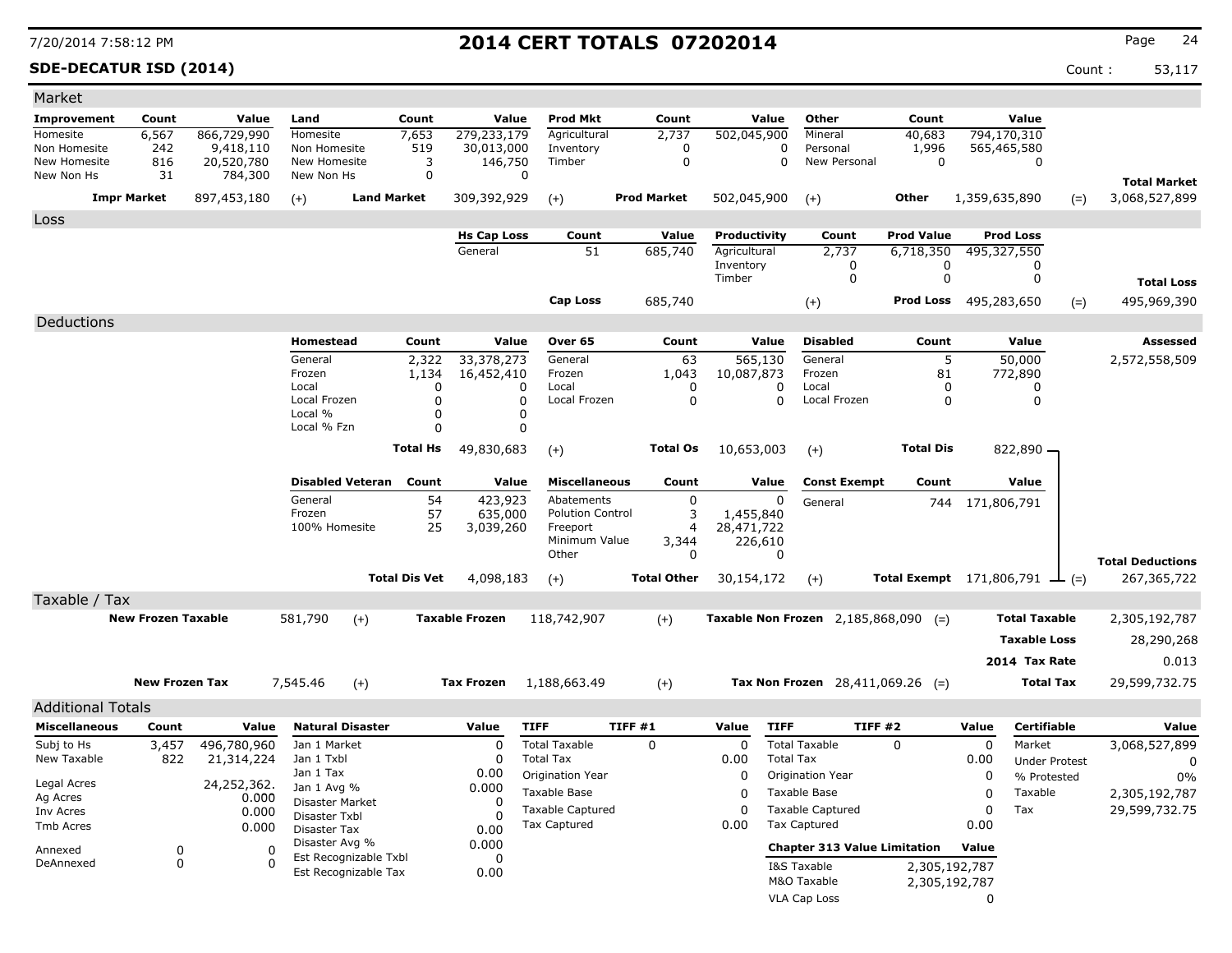## **SJA-JACKSBORO ISD (2014)** Count : 1,361

| Other<br>Count<br>Land<br>Count<br>Value<br><b>Prod Mkt</b><br>Count<br>Value<br>Count<br>Value<br>Improvement<br>Value<br>123<br>Agricultural<br>Homesite<br>6,545,820<br>Homesite<br>735<br>32,237,890<br>13<br>6,368,800<br>Mineral<br>553<br>6,754,080<br>10,560<br>0<br>47<br>Non Homesite<br>Non Homesite<br>0<br>Inventory<br>Personal<br>1,580,020<br>1<br>0<br>0<br>193,220<br>$\mathbf 0$<br>New Homesite<br>10<br>New Homesite<br>0<br>0<br>Timber<br>$\Omega$<br>New Personal<br>0<br>0<br>New Non Hs<br>0<br>0<br>New Non Hs<br>$\Omega$<br>$\Omega$<br><b>Total Market</b><br><b>Land Market</b><br>32,237,890<br>6,368,800<br>53,690,390<br><b>Impr Market</b><br>6,749,600<br><b>Prod Market</b><br>Other<br>8,334,100<br>$(+)$<br>$(+)$<br>$(+)$<br>$(=)$<br>Loss<br><b>Prod Value</b><br><b>Hs Cap Loss</b><br>Count<br>Value<br>Productivity<br><b>Prod Loss</b><br>Count<br>General<br>3<br>Agricultural<br>13<br>46,620<br>150,350<br>6,218,450<br>Inventory<br>0<br>0<br>0<br>0<br>0<br>0<br>Timber<br><b>Total Loss</b><br><b>Prod Loss</b><br>Cap Loss<br>46,620<br>$(+)$<br>6,218,450<br>6,265,070<br>$(=)$<br>Deductions<br>Homestead<br>Count<br>Value<br>Over 65<br>Count<br>Value<br><b>Disabled</b><br>Count<br>Value<br>Assessed<br>47,425,320<br>General<br>17<br>210,000<br>General<br>0<br>$\Omega$<br>General<br>0<br>$\Omega$<br>Frozen<br>15<br>210,000<br>Frozen<br>14<br>130,000<br>Frozen<br>1<br>10,000<br>0<br>Local<br>0<br>Local<br>Local<br>0<br>0<br>0<br>0<br>0<br>0<br>$\Omega$<br>0<br>0<br>Local Frozen<br>$\Omega$<br>Local Frozen<br>Local Frozen<br>Local %<br>0<br>0<br>Local % Fzn<br>0<br>$\Omega$<br>130,000<br>$10,000$ -<br><b>Total Hs</b><br>420,000<br><b>Total Os</b><br><b>Total Dis</b><br>$(+)$<br>$(+)$<br>Count<br><b>Disabled Veteran</b><br>Value<br><b>Miscellaneous</b><br>Count<br>Value<br><b>Const Exempt</b><br>Count<br>Value<br>7,500<br>$\Omega$<br>General<br>Abatements<br>0<br>1<br>121<br>29,882,979<br>General<br>Frozen<br>0<br><b>Polution Control</b><br>0<br>0<br>$\Omega$<br>100% Homesite<br>2<br>191,740<br>Freeport<br>0<br>$\Omega$<br>Minimum Value<br>89<br>7,730<br>$\Omega$<br>$\Omega$<br>Other<br><b>Total Deductions</b><br><b>Total Dis Vet</b><br><b>Total Other</b><br>199,240<br>7,730<br><b>Total Exempt</b><br>30,649,949<br>$(+)$<br>$(+)$<br>29,882,979<br>$ (=)$<br>Taxable / Tax<br><b>New Frozen Taxable</b><br><b>Taxable Frozen</b><br><b>Taxable Non Frozen</b><br>10,410<br>1,299,880<br>$15,465,081$ (=)<br><b>Total Taxable</b><br>16,775,371<br>$(+)$<br>$(+)$<br><b>Taxable Loss</b><br>593,561<br>0.015<br>2014 Tax Rate |
|--------------------------------------------------------------------------------------------------------------------------------------------------------------------------------------------------------------------------------------------------------------------------------------------------------------------------------------------------------------------------------------------------------------------------------------------------------------------------------------------------------------------------------------------------------------------------------------------------------------------------------------------------------------------------------------------------------------------------------------------------------------------------------------------------------------------------------------------------------------------------------------------------------------------------------------------------------------------------------------------------------------------------------------------------------------------------------------------------------------------------------------------------------------------------------------------------------------------------------------------------------------------------------------------------------------------------------------------------------------------------------------------------------------------------------------------------------------------------------------------------------------------------------------------------------------------------------------------------------------------------------------------------------------------------------------------------------------------------------------------------------------------------------------------------------------------------------------------------------------------------------------------------------------------------------------------------------------------------------------------------------------------------------------------------------------------------------------------------------------------------------------------------------------------------------------------------------------------------------------------------------------------------------------------------------------------------------------------------------------------------------------------------------------------------------------------------------------------------------------------------------------------------------------------------------------------------------------------------------------------------------------------------|
|                                                                                                                                                                                                                                                                                                                                                                                                                                                                                                                                                                                                                                                                                                                                                                                                                                                                                                                                                                                                                                                                                                                                                                                                                                                                                                                                                                                                                                                                                                                                                                                                                                                                                                                                                                                                                                                                                                                                                                                                                                                                                                                                                                                                                                                                                                                                                                                                                                                                                                                                                                                                                                                  |
|                                                                                                                                                                                                                                                                                                                                                                                                                                                                                                                                                                                                                                                                                                                                                                                                                                                                                                                                                                                                                                                                                                                                                                                                                                                                                                                                                                                                                                                                                                                                                                                                                                                                                                                                                                                                                                                                                                                                                                                                                                                                                                                                                                                                                                                                                                                                                                                                                                                                                                                                                                                                                                                  |
|                                                                                                                                                                                                                                                                                                                                                                                                                                                                                                                                                                                                                                                                                                                                                                                                                                                                                                                                                                                                                                                                                                                                                                                                                                                                                                                                                                                                                                                                                                                                                                                                                                                                                                                                                                                                                                                                                                                                                                                                                                                                                                                                                                                                                                                                                                                                                                                                                                                                                                                                                                                                                                                  |
|                                                                                                                                                                                                                                                                                                                                                                                                                                                                                                                                                                                                                                                                                                                                                                                                                                                                                                                                                                                                                                                                                                                                                                                                                                                                                                                                                                                                                                                                                                                                                                                                                                                                                                                                                                                                                                                                                                                                                                                                                                                                                                                                                                                                                                                                                                                                                                                                                                                                                                                                                                                                                                                  |
|                                                                                                                                                                                                                                                                                                                                                                                                                                                                                                                                                                                                                                                                                                                                                                                                                                                                                                                                                                                                                                                                                                                                                                                                                                                                                                                                                                                                                                                                                                                                                                                                                                                                                                                                                                                                                                                                                                                                                                                                                                                                                                                                                                                                                                                                                                                                                                                                                                                                                                                                                                                                                                                  |
|                                                                                                                                                                                                                                                                                                                                                                                                                                                                                                                                                                                                                                                                                                                                                                                                                                                                                                                                                                                                                                                                                                                                                                                                                                                                                                                                                                                                                                                                                                                                                                                                                                                                                                                                                                                                                                                                                                                                                                                                                                                                                                                                                                                                                                                                                                                                                                                                                                                                                                                                                                                                                                                  |
|                                                                                                                                                                                                                                                                                                                                                                                                                                                                                                                                                                                                                                                                                                                                                                                                                                                                                                                                                                                                                                                                                                                                                                                                                                                                                                                                                                                                                                                                                                                                                                                                                                                                                                                                                                                                                                                                                                                                                                                                                                                                                                                                                                                                                                                                                                                                                                                                                                                                                                                                                                                                                                                  |
|                                                                                                                                                                                                                                                                                                                                                                                                                                                                                                                                                                                                                                                                                                                                                                                                                                                                                                                                                                                                                                                                                                                                                                                                                                                                                                                                                                                                                                                                                                                                                                                                                                                                                                                                                                                                                                                                                                                                                                                                                                                                                                                                                                                                                                                                                                                                                                                                                                                                                                                                                                                                                                                  |
|                                                                                                                                                                                                                                                                                                                                                                                                                                                                                                                                                                                                                                                                                                                                                                                                                                                                                                                                                                                                                                                                                                                                                                                                                                                                                                                                                                                                                                                                                                                                                                                                                                                                                                                                                                                                                                                                                                                                                                                                                                                                                                                                                                                                                                                                                                                                                                                                                                                                                                                                                                                                                                                  |
|                                                                                                                                                                                                                                                                                                                                                                                                                                                                                                                                                                                                                                                                                                                                                                                                                                                                                                                                                                                                                                                                                                                                                                                                                                                                                                                                                                                                                                                                                                                                                                                                                                                                                                                                                                                                                                                                                                                                                                                                                                                                                                                                                                                                                                                                                                                                                                                                                                                                                                                                                                                                                                                  |
|                                                                                                                                                                                                                                                                                                                                                                                                                                                                                                                                                                                                                                                                                                                                                                                                                                                                                                                                                                                                                                                                                                                                                                                                                                                                                                                                                                                                                                                                                                                                                                                                                                                                                                                                                                                                                                                                                                                                                                                                                                                                                                                                                                                                                                                                                                                                                                                                                                                                                                                                                                                                                                                  |
|                                                                                                                                                                                                                                                                                                                                                                                                                                                                                                                                                                                                                                                                                                                                                                                                                                                                                                                                                                                                                                                                                                                                                                                                                                                                                                                                                                                                                                                                                                                                                                                                                                                                                                                                                                                                                                                                                                                                                                                                                                                                                                                                                                                                                                                                                                                                                                                                                                                                                                                                                                                                                                                  |
|                                                                                                                                                                                                                                                                                                                                                                                                                                                                                                                                                                                                                                                                                                                                                                                                                                                                                                                                                                                                                                                                                                                                                                                                                                                                                                                                                                                                                                                                                                                                                                                                                                                                                                                                                                                                                                                                                                                                                                                                                                                                                                                                                                                                                                                                                                                                                                                                                                                                                                                                                                                                                                                  |
|                                                                                                                                                                                                                                                                                                                                                                                                                                                                                                                                                                                                                                                                                                                                                                                                                                                                                                                                                                                                                                                                                                                                                                                                                                                                                                                                                                                                                                                                                                                                                                                                                                                                                                                                                                                                                                                                                                                                                                                                                                                                                                                                                                                                                                                                                                                                                                                                                                                                                                                                                                                                                                                  |
|                                                                                                                                                                                                                                                                                                                                                                                                                                                                                                                                                                                                                                                                                                                                                                                                                                                                                                                                                                                                                                                                                                                                                                                                                                                                                                                                                                                                                                                                                                                                                                                                                                                                                                                                                                                                                                                                                                                                                                                                                                                                                                                                                                                                                                                                                                                                                                                                                                                                                                                                                                                                                                                  |
|                                                                                                                                                                                                                                                                                                                                                                                                                                                                                                                                                                                                                                                                                                                                                                                                                                                                                                                                                                                                                                                                                                                                                                                                                                                                                                                                                                                                                                                                                                                                                                                                                                                                                                                                                                                                                                                                                                                                                                                                                                                                                                                                                                                                                                                                                                                                                                                                                                                                                                                                                                                                                                                  |
|                                                                                                                                                                                                                                                                                                                                                                                                                                                                                                                                                                                                                                                                                                                                                                                                                                                                                                                                                                                                                                                                                                                                                                                                                                                                                                                                                                                                                                                                                                                                                                                                                                                                                                                                                                                                                                                                                                                                                                                                                                                                                                                                                                                                                                                                                                                                                                                                                                                                                                                                                                                                                                                  |
|                                                                                                                                                                                                                                                                                                                                                                                                                                                                                                                                                                                                                                                                                                                                                                                                                                                                                                                                                                                                                                                                                                                                                                                                                                                                                                                                                                                                                                                                                                                                                                                                                                                                                                                                                                                                                                                                                                                                                                                                                                                                                                                                                                                                                                                                                                                                                                                                                                                                                                                                                                                                                                                  |
|                                                                                                                                                                                                                                                                                                                                                                                                                                                                                                                                                                                                                                                                                                                                                                                                                                                                                                                                                                                                                                                                                                                                                                                                                                                                                                                                                                                                                                                                                                                                                                                                                                                                                                                                                                                                                                                                                                                                                                                                                                                                                                                                                                                                                                                                                                                                                                                                                                                                                                                                                                                                                                                  |
|                                                                                                                                                                                                                                                                                                                                                                                                                                                                                                                                                                                                                                                                                                                                                                                                                                                                                                                                                                                                                                                                                                                                                                                                                                                                                                                                                                                                                                                                                                                                                                                                                                                                                                                                                                                                                                                                                                                                                                                                                                                                                                                                                                                                                                                                                                                                                                                                                                                                                                                                                                                                                                                  |
|                                                                                                                                                                                                                                                                                                                                                                                                                                                                                                                                                                                                                                                                                                                                                                                                                                                                                                                                                                                                                                                                                                                                                                                                                                                                                                                                                                                                                                                                                                                                                                                                                                                                                                                                                                                                                                                                                                                                                                                                                                                                                                                                                                                                                                                                                                                                                                                                                                                                                                                                                                                                                                                  |
|                                                                                                                                                                                                                                                                                                                                                                                                                                                                                                                                                                                                                                                                                                                                                                                                                                                                                                                                                                                                                                                                                                                                                                                                                                                                                                                                                                                                                                                                                                                                                                                                                                                                                                                                                                                                                                                                                                                                                                                                                                                                                                                                                                                                                                                                                                                                                                                                                                                                                                                                                                                                                                                  |
|                                                                                                                                                                                                                                                                                                                                                                                                                                                                                                                                                                                                                                                                                                                                                                                                                                                                                                                                                                                                                                                                                                                                                                                                                                                                                                                                                                                                                                                                                                                                                                                                                                                                                                                                                                                                                                                                                                                                                                                                                                                                                                                                                                                                                                                                                                                                                                                                                                                                                                                                                                                                                                                  |
|                                                                                                                                                                                                                                                                                                                                                                                                                                                                                                                                                                                                                                                                                                                                                                                                                                                                                                                                                                                                                                                                                                                                                                                                                                                                                                                                                                                                                                                                                                                                                                                                                                                                                                                                                                                                                                                                                                                                                                                                                                                                                                                                                                                                                                                                                                                                                                                                                                                                                                                                                                                                                                                  |
|                                                                                                                                                                                                                                                                                                                                                                                                                                                                                                                                                                                                                                                                                                                                                                                                                                                                                                                                                                                                                                                                                                                                                                                                                                                                                                                                                                                                                                                                                                                                                                                                                                                                                                                                                                                                                                                                                                                                                                                                                                                                                                                                                                                                                                                                                                                                                                                                                                                                                                                                                                                                                                                  |
|                                                                                                                                                                                                                                                                                                                                                                                                                                                                                                                                                                                                                                                                                                                                                                                                                                                                                                                                                                                                                                                                                                                                                                                                                                                                                                                                                                                                                                                                                                                                                                                                                                                                                                                                                                                                                                                                                                                                                                                                                                                                                                                                                                                                                                                                                                                                                                                                                                                                                                                                                                                                                                                  |
|                                                                                                                                                                                                                                                                                                                                                                                                                                                                                                                                                                                                                                                                                                                                                                                                                                                                                                                                                                                                                                                                                                                                                                                                                                                                                                                                                                                                                                                                                                                                                                                                                                                                                                                                                                                                                                                                                                                                                                                                                                                                                                                                                                                                                                                                                                                                                                                                                                                                                                                                                                                                                                                  |
|                                                                                                                                                                                                                                                                                                                                                                                                                                                                                                                                                                                                                                                                                                                                                                                                                                                                                                                                                                                                                                                                                                                                                                                                                                                                                                                                                                                                                                                                                                                                                                                                                                                                                                                                                                                                                                                                                                                                                                                                                                                                                                                                                                                                                                                                                                                                                                                                                                                                                                                                                                                                                                                  |
|                                                                                                                                                                                                                                                                                                                                                                                                                                                                                                                                                                                                                                                                                                                                                                                                                                                                                                                                                                                                                                                                                                                                                                                                                                                                                                                                                                                                                                                                                                                                                                                                                                                                                                                                                                                                                                                                                                                                                                                                                                                                                                                                                                                                                                                                                                                                                                                                                                                                                                                                                                                                                                                  |
|                                                                                                                                                                                                                                                                                                                                                                                                                                                                                                                                                                                                                                                                                                                                                                                                                                                                                                                                                                                                                                                                                                                                                                                                                                                                                                                                                                                                                                                                                                                                                                                                                                                                                                                                                                                                                                                                                                                                                                                                                                                                                                                                                                                                                                                                                                                                                                                                                                                                                                                                                                                                                                                  |
| <b>New Frozen Tax</b><br>156.15<br><b>Tax Frozen</b><br>10,750.94<br><b>Tax Non Frozen</b><br><b>Total Tax</b><br>242,727.15<br>$(+)$<br>$(+)$<br>$231,976.21$ (=)                                                                                                                                                                                                                                                                                                                                                                                                                                                                                                                                                                                                                                                                                                                                                                                                                                                                                                                                                                                                                                                                                                                                                                                                                                                                                                                                                                                                                                                                                                                                                                                                                                                                                                                                                                                                                                                                                                                                                                                                                                                                                                                                                                                                                                                                                                                                                                                                                                                                               |
| <b>Additional Totals</b>                                                                                                                                                                                                                                                                                                                                                                                                                                                                                                                                                                                                                                                                                                                                                                                                                                                                                                                                                                                                                                                                                                                                                                                                                                                                                                                                                                                                                                                                                                                                                                                                                                                                                                                                                                                                                                                                                                                                                                                                                                                                                                                                                                                                                                                                                                                                                                                                                                                                                                                                                                                                                         |
| <b>Miscellaneous</b><br><b>Natural Disaster</b><br><b>TIFF</b><br>TIFF #1<br><b>TIFF</b><br>TIFF #2<br><b>Certifiable</b><br>Count<br>Value<br>Value<br>Value<br>Value<br>Value                                                                                                                                                                                                                                                                                                                                                                                                                                                                                                                                                                                                                                                                                                                                                                                                                                                                                                                                                                                                                                                                                                                                                                                                                                                                                                                                                                                                                                                                                                                                                                                                                                                                                                                                                                                                                                                                                                                                                                                                                                                                                                                                                                                                                                                                                                                                                                                                                                                                  |
| Subj to Hs<br>32<br>2,899,730<br><b>Total Taxable</b><br>$\mathbf 0$<br><b>Total Taxable</b><br>Market<br>53,690,390<br>Jan 1 Market<br>0<br>0<br>0<br>0                                                                                                                                                                                                                                                                                                                                                                                                                                                                                                                                                                                                                                                                                                                                                                                                                                                                                                                                                                                                                                                                                                                                                                                                                                                                                                                                                                                                                                                                                                                                                                                                                                                                                                                                                                                                                                                                                                                                                                                                                                                                                                                                                                                                                                                                                                                                                                                                                                                                                         |
| New Taxable<br>Jan 1 Txbl<br><b>Total Tax</b><br>0.00<br><b>Total Tax</b><br>10<br>193,220<br>$\Omega$<br>0.00<br><b>Under Protest</b><br>0<br>Jan 1 Tax<br>0.00                                                                                                                                                                                                                                                                                                                                                                                                                                                                                                                                                                                                                                                                                                                                                                                                                                                                                                                                                                                                                                                                                                                                                                                                                                                                                                                                                                                                                                                                                                                                                                                                                                                                                                                                                                                                                                                                                                                                                                                                                                                                                                                                                                                                                                                                                                                                                                                                                                                                                 |
| Origination Year<br>Origination Year<br>0<br>0<br>% Protested<br>0%<br>349,539.878<br>Legal Acres<br>0.000<br>Jan 1 Avg %                                                                                                                                                                                                                                                                                                                                                                                                                                                                                                                                                                                                                                                                                                                                                                                                                                                                                                                                                                                                                                                                                                                                                                                                                                                                                                                                                                                                                                                                                                                                                                                                                                                                                                                                                                                                                                                                                                                                                                                                                                                                                                                                                                                                                                                                                                                                                                                                                                                                                                                        |
| 16,775,371<br>Taxable Base<br>Taxable<br>0<br>Taxable Base<br>0<br>Ag Acres<br>0.000<br>Disaster Market<br>0<br>242,727.15<br>0<br>0                                                                                                                                                                                                                                                                                                                                                                                                                                                                                                                                                                                                                                                                                                                                                                                                                                                                                                                                                                                                                                                                                                                                                                                                                                                                                                                                                                                                                                                                                                                                                                                                                                                                                                                                                                                                                                                                                                                                                                                                                                                                                                                                                                                                                                                                                                                                                                                                                                                                                                             |
| <b>Taxable Captured</b><br><b>Taxable Captured</b><br>Tax<br>0.000<br>Inv Acres<br>Disaster Txbl<br>$\Omega$<br>Tax Captured<br><b>Tax Captured</b><br>0.00<br>0.00<br>Tmb Acres<br>0.000                                                                                                                                                                                                                                                                                                                                                                                                                                                                                                                                                                                                                                                                                                                                                                                                                                                                                                                                                                                                                                                                                                                                                                                                                                                                                                                                                                                                                                                                                                                                                                                                                                                                                                                                                                                                                                                                                                                                                                                                                                                                                                                                                                                                                                                                                                                                                                                                                                                        |
| 0.00<br>Disaster Tax<br>Disaster Avg %<br>0.000                                                                                                                                                                                                                                                                                                                                                                                                                                                                                                                                                                                                                                                                                                                                                                                                                                                                                                                                                                                                                                                                                                                                                                                                                                                                                                                                                                                                                                                                                                                                                                                                                                                                                                                                                                                                                                                                                                                                                                                                                                                                                                                                                                                                                                                                                                                                                                                                                                                                                                                                                                                                  |
| <b>Chapter 313 Value Limitation</b><br>Value<br>Annexed<br>0<br>0<br>Est Recognizable Txbl<br>0                                                                                                                                                                                                                                                                                                                                                                                                                                                                                                                                                                                                                                                                                                                                                                                                                                                                                                                                                                                                                                                                                                                                                                                                                                                                                                                                                                                                                                                                                                                                                                                                                                                                                                                                                                                                                                                                                                                                                                                                                                                                                                                                                                                                                                                                                                                                                                                                                                                                                                                                                  |
|                                                                                                                                                                                                                                                                                                                                                                                                                                                                                                                                                                                                                                                                                                                                                                                                                                                                                                                                                                                                                                                                                                                                                                                                                                                                                                                                                                                                                                                                                                                                                                                                                                                                                                                                                                                                                                                                                                                                                                                                                                                                                                                                                                                                                                                                                                                                                                                                                                                                                                                                                                                                                                                  |
| 0<br>DeAnnexed<br>$\Omega$<br>I&S Taxable<br>16,775,371<br>Est Recognizable Tax<br>0.00<br>M&O Taxable<br>16,775,371                                                                                                                                                                                                                                                                                                                                                                                                                                                                                                                                                                                                                                                                                                                                                                                                                                                                                                                                                                                                                                                                                                                                                                                                                                                                                                                                                                                                                                                                                                                                                                                                                                                                                                                                                                                                                                                                                                                                                                                                                                                                                                                                                                                                                                                                                                                                                                                                                                                                                                                             |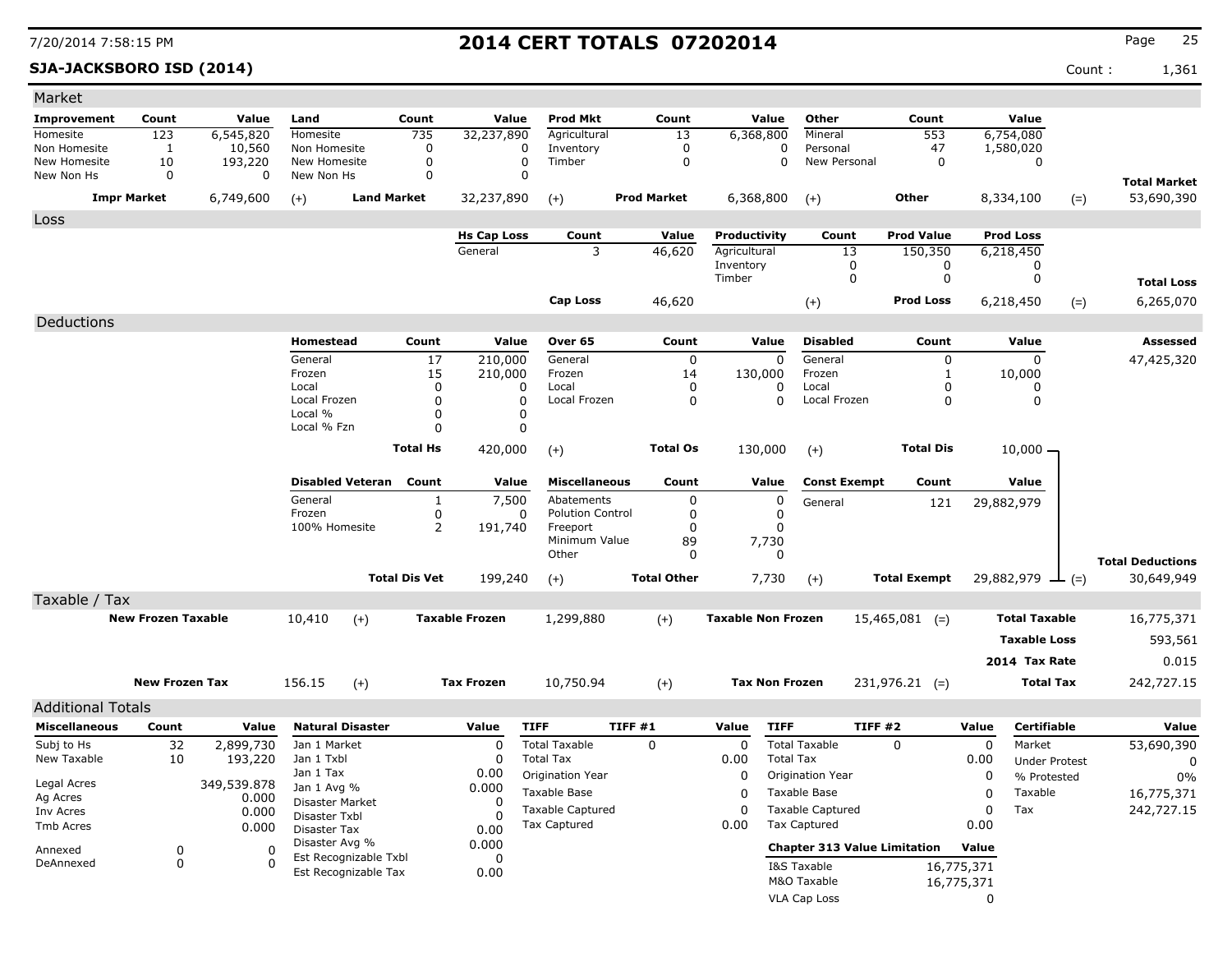## **SKR-KRUM ISD (2014)** Count : 80

| Market                     |                           |              |                                       |                      |                       |                         |                    |                           |                       |                         |                                     |             |                      |                      |                                  |
|----------------------------|---------------------------|--------------|---------------------------------------|----------------------|-----------------------|-------------------------|--------------------|---------------------------|-----------------------|-------------------------|-------------------------------------|-------------|----------------------|----------------------|----------------------------------|
| Improvement                | Count                     | Value        | Land                                  | Count                | Value                 | <b>Prod Mkt</b>         | Count              | Value                     |                       | Other                   | Count                               |             | Value                |                      |                                  |
| Homesite                   | 4                         | 99,660       | Homesite                              | 3                    | 10,950                | Agricultural            | 6                  | 1,531,600                 |                       | Mineral                 |                                     | 62          | 534,560              |                      |                                  |
| Non Homesite               | 1                         | 75,520       | Non Homesite                          | 0                    | 0                     | Inventory               | 0                  |                           | 0                     | Personal                |                                     | 11          | 129,400              |                      |                                  |
| New Homesite<br>New Non Hs | 0<br>0                    | 0<br>0       | New Homesite<br>New Non Hs            | 0<br>0               | 0<br>0                | Timber                  | 0                  |                           | 0                     | New Personal            |                                     | 0           | 0                    |                      |                                  |
|                            | <b>Impr Market</b>        | 175,180      | <b>Land Market</b><br>$(+)$           |                      | 10,950                | $(+)$                   | <b>Prod Market</b> | 1,531,600                 |                       | $(+)$                   | Other                               |             | 663,960              | $(=)$                | <b>Total Market</b><br>2,381,690 |
| Loss                       |                           |              |                                       |                      |                       |                         |                    |                           |                       |                         |                                     |             |                      |                      |                                  |
|                            |                           |              |                                       |                      | <b>Hs Cap Loss</b>    | Count                   | Value              | Productivity              |                       | Count                   | <b>Prod Value</b>                   |             | <b>Prod Loss</b>     |                      |                                  |
|                            |                           |              |                                       |                      | General               | 0                       | 0                  | Agricultural              |                       | 6                       | 22,540                              |             | 1,509,060            |                      |                                  |
|                            |                           |              |                                       |                      |                       |                         |                    | Inventory                 |                       | 0                       |                                     | 0           | 0                    |                      |                                  |
|                            |                           |              |                                       |                      |                       |                         |                    | Timber                    |                       | 0                       |                                     | 0           | 0                    |                      | <b>Total Loss</b>                |
|                            |                           |              |                                       |                      |                       | <b>Cap Loss</b>         | 0                  |                           |                       | $(+)$                   | <b>Prod Loss</b>                    |             | 1,509,060            | $(=)$                | 1,509,060                        |
| Deductions                 |                           |              |                                       |                      |                       |                         |                    |                           |                       |                         |                                     |             |                      |                      |                                  |
|                            |                           |              | Homestead                             | Count                | Value                 | Over 65                 | Count              | Value                     |                       | <b>Disabled</b>         |                                     | Count       | Value                |                      | Assessed                         |
|                            |                           |              | General                               | 0                    | 0                     | General                 | 0                  |                           | 0                     | General                 |                                     | 0           | 0                    |                      | 872,630                          |
|                            |                           |              | Frozen                                | $\mathbf{1}$         | 15,000                | Frozen                  | $\mathbf{1}$       | 10,000                    |                       | Frozen                  |                                     | $\Omega$    | 0                    |                      |                                  |
|                            |                           |              | Local                                 | 0                    | 0                     | Local                   | 0                  |                           | 0                     | Local                   |                                     | O           | 0                    |                      |                                  |
|                            |                           |              | Local Frozen<br>Local %               | 0<br>0               | 0<br>0                | Local Frozen            | 0                  |                           | 0                     | Local Frozen            |                                     | 0           | 0                    |                      |                                  |
|                            |                           |              | Local % Fzn                           | 0                    | 0                     |                         |                    |                           |                       |                         |                                     |             |                      |                      |                                  |
|                            |                           |              |                                       | <b>Total Hs</b>      | 15,000                |                         | <b>Total Os</b>    | 10,000                    |                       |                         | <b>Total Dis</b>                    |             | $0$ .                |                      |                                  |
|                            |                           |              |                                       |                      |                       | $(+)$                   |                    |                           |                       | $(+)$                   |                                     |             |                      |                      |                                  |
|                            |                           |              | <b>Disabled Veteran</b>               | Count                | Value                 | <b>Miscellaneous</b>    | Count              | Value                     |                       | <b>Const Exempt</b>     |                                     | Count       | Value                |                      |                                  |
|                            |                           |              | General                               | 0                    | 0                     | Abatements              | 0                  |                           | 0                     | General                 |                                     | $\mathbf 0$ | 0                    |                      |                                  |
|                            |                           |              | Frozen                                | 0                    | 0                     | <b>Polution Control</b> | 0                  |                           | 0                     |                         |                                     |             |                      |                      |                                  |
|                            |                           |              | 100% Homesite                         | 0                    | 0                     | Freeport                | 0                  |                           | 0                     |                         |                                     |             |                      |                      |                                  |
|                            |                           |              |                                       |                      |                       | Minimum Value<br>Other  | 10<br>0            |                           | 440<br>0              |                         |                                     |             |                      |                      |                                  |
|                            |                           |              |                                       |                      |                       |                         |                    |                           |                       |                         |                                     |             |                      |                      | <b>Total Deductions</b>          |
|                            |                           |              |                                       | <b>Total Dis Vet</b> | 0                     | $(+)$                   | <b>Total Other</b> |                           | 440                   | $(+)$                   | <b>Total Exempt</b>                 |             |                      | $0 \perp (=)$        | 25,440                           |
| Taxable / Tax              |                           |              |                                       |                      |                       |                         |                    |                           |                       |                         |                                     |             |                      |                      |                                  |
|                            | <b>New Frozen Taxable</b> |              | 0<br>$(+)$                            |                      | <b>Taxable Frozen</b> | 25,110                  | $(+)$              | <b>Taxable Non Frozen</b> |                       |                         | $822,080$ (=)                       |             | <b>Total Taxable</b> |                      | 847,190                          |
|                            |                           |              |                                       |                      |                       |                         |                    |                           |                       |                         |                                     |             | <b>Taxable Loss</b>  |                      | 1,561                            |
|                            |                           |              |                                       |                      |                       |                         |                    |                           |                       |                         |                                     |             | 2014 Tax Rate        |                      | 0.0154                           |
|                            | <b>New Frozen Tax</b>     |              | 0.00<br>$(+)$                         |                      | <b>Tax Frozen</b>     | 362.69                  | $(+)$              |                           | <b>Tax Non Frozen</b> |                         | $12,659.99$ (=)                     |             | <b>Total Tax</b>     |                      | 13,022.68                        |
| <b>Additional Totals</b>   |                           |              |                                       |                      |                       |                         |                    |                           |                       |                         |                                     |             |                      |                      |                                  |
| <b>Miscellaneous</b>       | Count                     | Value        | <b>Natural Disaster</b>               |                      | <b>TIFF</b><br>Value  |                         | TIFF#1             | Value                     | <b>TIFF</b>           |                         | <b>TIFF #2</b>                      | Value       | Certifiable          |                      | Value                            |
| Subj to Hs                 |                           |              | Jan 1 Market                          |                      | $\Omega$              | <b>Total Taxable</b>    | 0                  | $\mathbf 0$               | <b>Total Taxable</b>  |                         | $\Omega$                            |             | Market<br>0          |                      |                                  |
| New Taxable                | 1<br>0                    | 50,110<br>0  | Jan 1 Txbl                            |                      | $\Omega$              | <b>Total Tax</b>        |                    | 0.00                      | <b>Total Tax</b>      |                         |                                     |             | 0.00                 | <b>Under Protest</b> | 2,381,690<br>0                   |
|                            |                           |              | Jan 1 Tax                             |                      | 0.00                  | Origination Year        |                    | 0                         |                       | Origination Year        |                                     |             | 0<br>% Protested     |                      | 0%                               |
| Legal Acres                |                           | 381.789      | Jan 1 Avg %                           |                      | 0.000                 | Taxable Base            |                    | 0                         | Taxable Base          |                         |                                     |             | Taxable<br>0         |                      | 847,190                          |
| Ag Acres                   |                           | 0.000        | Disaster Market                       |                      | $\Omega$              | <b>Taxable Captured</b> |                    | 0                         |                       | <b>Taxable Captured</b> |                                     |             | Tax<br>0             |                      | 13,022.68                        |
| Inv Acres<br>Tmb Acres     |                           | 0.000        | Disaster Txbl                         |                      |                       | <b>Tax Captured</b>     |                    | 0.00                      | <b>Tax Captured</b>   |                         |                                     |             | 0.00                 |                      |                                  |
|                            |                           | 0.000        | <b>Disaster Tax</b><br>Disaster Avg % |                      | 0.00                  |                         |                    |                           |                       |                         |                                     |             |                      |                      |                                  |
| Annexed                    | 0                         | 0            | Est Recognizable Txbl                 |                      | 0.000<br>0            |                         |                    |                           |                       |                         | <b>Chapter 313 Value Limitation</b> |             | Value                |                      |                                  |
| DeAnnexed                  | 0                         | $\mathbf{0}$ | Est Recognizable Tax                  |                      | 0.00                  |                         |                    |                           | I&S Taxable           |                         |                                     | 847,190     |                      |                      |                                  |
|                            |                           |              |                                       |                      |                       |                         |                    |                           | M&O Taxable           |                         |                                     | 847,190     |                      |                      |                                  |
|                            |                           |              |                                       |                      |                       |                         |                    |                           | VLA Cap Loss          |                         |                                     |             | 0                    |                      |                                  |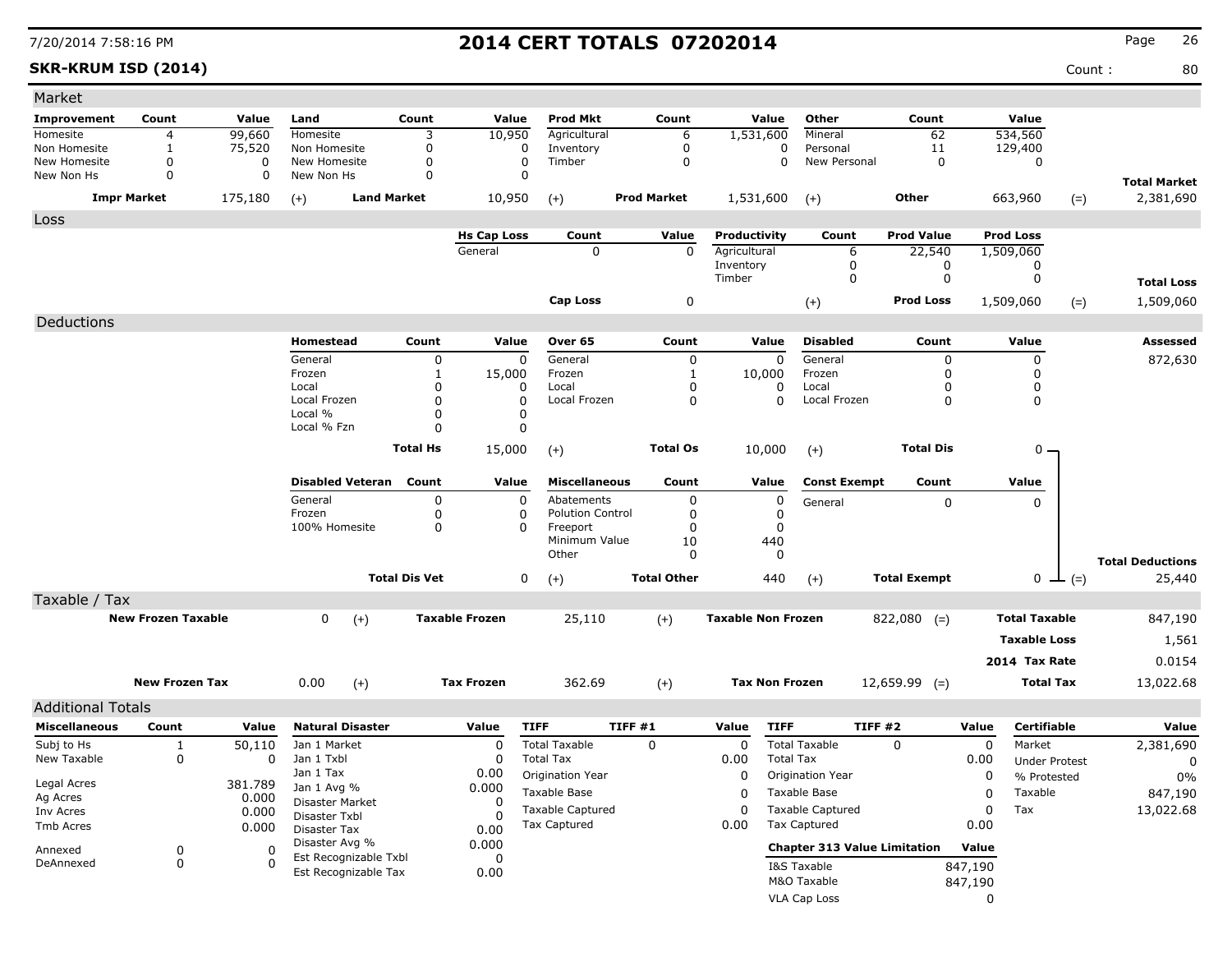## **SNW-NORTHWEST ISD (2014)** Count : 44,376

| <b>Prod Mkt</b><br>Value<br><b>Other</b><br>Value<br>Improvement<br>Count<br>Value<br>Land<br>Count<br>Value<br>Count<br>Count<br>Homesite<br>3,656<br>Homesite<br>4,297<br>Agricultural<br>Mineral<br>38,299<br>445,036,210<br>373,186,720<br>121,163,820<br>756<br>146,592,170<br>130<br>3,840,210<br>Non Homesite<br>222<br>13,190,570<br>0<br>Personal<br>802<br>207,828,580<br>Non Homesite<br>Inventory<br>0<br>New Homesite<br>227<br>18,947,170<br>5,910<br>Timber<br>$\mathbf 0$<br>0<br>New Personal<br>$\mathbf 0$<br>New Homesite<br>$\mathbf{1}$<br>0<br>$\mathbf 0$<br>New Non Hs<br>7<br>139,710<br>New Non Hs<br>0<br><b>Total Market</b><br>1,329,931,070<br>396,113,810<br>134,360,300<br>146,592,170<br><b>Other</b><br>652,864,790<br><b>Impr Market</b><br><b>Land Market</b><br><b>Prod Market</b><br>$(+)$<br>$(+)$<br>$(=)$<br>$(+)$<br>Loss<br><b>Hs Cap Loss</b><br>Count<br>Value<br>Productivity<br>Count<br><b>Prod Value</b><br><b>Prod Loss</b><br>General<br>70<br>914,030<br>Agricultural<br>756<br>1,890,120<br>144,702,050<br>Inventory<br>0<br>0<br>0<br>Timber<br>0<br>0<br>0<br><b>Total Loss</b><br><b>Cap Loss</b><br>914,030<br><b>Prod Loss</b> 144,702,050<br>145,616,080<br>$(+)$<br>$(=)$ |
|----------------------------------------------------------------------------------------------------------------------------------------------------------------------------------------------------------------------------------------------------------------------------------------------------------------------------------------------------------------------------------------------------------------------------------------------------------------------------------------------------------------------------------------------------------------------------------------------------------------------------------------------------------------------------------------------------------------------------------------------------------------------------------------------------------------------------------------------------------------------------------------------------------------------------------------------------------------------------------------------------------------------------------------------------------------------------------------------------------------------------------------------------------------------------------------------------------------------------------------|
|                                                                                                                                                                                                                                                                                                                                                                                                                                                                                                                                                                                                                                                                                                                                                                                                                                                                                                                                                                                                                                                                                                                                                                                                                                        |
|                                                                                                                                                                                                                                                                                                                                                                                                                                                                                                                                                                                                                                                                                                                                                                                                                                                                                                                                                                                                                                                                                                                                                                                                                                        |
|                                                                                                                                                                                                                                                                                                                                                                                                                                                                                                                                                                                                                                                                                                                                                                                                                                                                                                                                                                                                                                                                                                                                                                                                                                        |
|                                                                                                                                                                                                                                                                                                                                                                                                                                                                                                                                                                                                                                                                                                                                                                                                                                                                                                                                                                                                                                                                                                                                                                                                                                        |
|                                                                                                                                                                                                                                                                                                                                                                                                                                                                                                                                                                                                                                                                                                                                                                                                                                                                                                                                                                                                                                                                                                                                                                                                                                        |
|                                                                                                                                                                                                                                                                                                                                                                                                                                                                                                                                                                                                                                                                                                                                                                                                                                                                                                                                                                                                                                                                                                                                                                                                                                        |
|                                                                                                                                                                                                                                                                                                                                                                                                                                                                                                                                                                                                                                                                                                                                                                                                                                                                                                                                                                                                                                                                                                                                                                                                                                        |
|                                                                                                                                                                                                                                                                                                                                                                                                                                                                                                                                                                                                                                                                                                                                                                                                                                                                                                                                                                                                                                                                                                                                                                                                                                        |
|                                                                                                                                                                                                                                                                                                                                                                                                                                                                                                                                                                                                                                                                                                                                                                                                                                                                                                                                                                                                                                                                                                                                                                                                                                        |
|                                                                                                                                                                                                                                                                                                                                                                                                                                                                                                                                                                                                                                                                                                                                                                                                                                                                                                                                                                                                                                                                                                                                                                                                                                        |
|                                                                                                                                                                                                                                                                                                                                                                                                                                                                                                                                                                                                                                                                                                                                                                                                                                                                                                                                                                                                                                                                                                                                                                                                                                        |
|                                                                                                                                                                                                                                                                                                                                                                                                                                                                                                                                                                                                                                                                                                                                                                                                                                                                                                                                                                                                                                                                                                                                                                                                                                        |
| Deductions<br>Homestead<br>Over <sub>65</sub>                                                                                                                                                                                                                                                                                                                                                                                                                                                                                                                                                                                                                                                                                                                                                                                                                                                                                                                                                                                                                                                                                                                                                                                          |
| Count<br>Value<br>Count<br>Value<br><b>Disabled</b><br>Count<br>Value<br><b>Assessed</b>                                                                                                                                                                                                                                                                                                                                                                                                                                                                                                                                                                                                                                                                                                                                                                                                                                                                                                                                                                                                                                                                                                                                               |
| 21,478,008<br>General<br>$\overline{4}$<br>General<br>1,494<br>General<br>21<br>207,536<br>30,000<br>1,184,314,990<br>Frozen<br>528<br>65<br>Frozen<br>614<br>8,707,716<br>5,011,301<br>Frozen<br>586,220                                                                                                                                                                                                                                                                                                                                                                                                                                                                                                                                                                                                                                                                                                                                                                                                                                                                                                                                                                                                                              |
| Local<br>0<br>Local<br>0<br>0<br>Local<br>0<br>0<br>0                                                                                                                                                                                                                                                                                                                                                                                                                                                                                                                                                                                                                                                                                                                                                                                                                                                                                                                                                                                                                                                                                                                                                                                  |
| $\mathbf 0$<br>$\mathbf 0$<br>$\mathbf 0$<br>$\mathbf 0$<br>0<br>Local Frozen<br>Local Frozen<br>Local Frozen<br>0                                                                                                                                                                                                                                                                                                                                                                                                                                                                                                                                                                                                                                                                                                                                                                                                                                                                                                                                                                                                                                                                                                                     |
| Local %<br>0<br>0                                                                                                                                                                                                                                                                                                                                                                                                                                                                                                                                                                                                                                                                                                                                                                                                                                                                                                                                                                                                                                                                                                                                                                                                                      |
| Local % Fzn<br>$\Omega$<br>$\Omega$                                                                                                                                                                                                                                                                                                                                                                                                                                                                                                                                                                                                                                                                                                                                                                                                                                                                                                                                                                                                                                                                                                                                                                                                    |
| <b>Total Hs</b><br>30,185,724<br><b>Total Os</b><br>5,218,837<br><b>Total Dis</b><br>616,220 -<br>$(+)$<br>$(+)$                                                                                                                                                                                                                                                                                                                                                                                                                                                                                                                                                                                                                                                                                                                                                                                                                                                                                                                                                                                                                                                                                                                       |
|                                                                                                                                                                                                                                                                                                                                                                                                                                                                                                                                                                                                                                                                                                                                                                                                                                                                                                                                                                                                                                                                                                                                                                                                                                        |
| <b>Disabled Veteran</b><br>Count<br>Value<br><b>Miscellaneous</b><br>Count<br>Value<br><b>Const Exempt</b><br>Count<br>Value<br>46<br>$\mathbf 0$<br>$\mathbf 0$                                                                                                                                                                                                                                                                                                                                                                                                                                                                                                                                                                                                                                                                                                                                                                                                                                                                                                                                                                                                                                                                       |
| General<br>345,606<br>Abatements<br>General<br>273<br>26,098,831<br>33<br>5<br>Frozen<br><b>Polution Control</b><br>348,890<br>2,312,859                                                                                                                                                                                                                                                                                                                                                                                                                                                                                                                                                                                                                                                                                                                                                                                                                                                                                                                                                                                                                                                                                               |
| 5<br>100% Homesite<br>19<br>Freeport<br>11,489,626<br>2,722,710                                                                                                                                                                                                                                                                                                                                                                                                                                                                                                                                                                                                                                                                                                                                                                                                                                                                                                                                                                                                                                                                                                                                                                        |
| 85,070<br>Minimum Value<br>1,376                                                                                                                                                                                                                                                                                                                                                                                                                                                                                                                                                                                                                                                                                                                                                                                                                                                                                                                                                                                                                                                                                                                                                                                                       |
| $\Omega$<br>$\Omega$<br>Other<br><b>Total Deductions</b>                                                                                                                                                                                                                                                                                                                                                                                                                                                                                                                                                                                                                                                                                                                                                                                                                                                                                                                                                                                                                                                                                                                                                                               |
| <b>Total Dis Vet</b><br><b>Total Other</b><br><b>Total Exempt</b><br>79,424,373<br>3,417,206<br>13,887,555<br>$26,098,831 \perp (=)$<br>$(+)$<br>$(+)$                                                                                                                                                                                                                                                                                                                                                                                                                                                                                                                                                                                                                                                                                                                                                                                                                                                                                                                                                                                                                                                                                 |
| Taxable / Tax                                                                                                                                                                                                                                                                                                                                                                                                                                                                                                                                                                                                                                                                                                                                                                                                                                                                                                                                                                                                                                                                                                                                                                                                                          |
| <b>New Frozen Taxable</b><br>119,370<br><b>Taxable Frozen</b><br>56,209,303<br><b>Taxable Non Frozen</b> $1,048,561,944$ (=)<br><b>Total Taxable</b><br>1,104,890,617<br>$(+)$<br>$(+)$                                                                                                                                                                                                                                                                                                                                                                                                                                                                                                                                                                                                                                                                                                                                                                                                                                                                                                                                                                                                                                                |
| <b>Taxable Loss</b><br>14,443,537                                                                                                                                                                                                                                                                                                                                                                                                                                                                                                                                                                                                                                                                                                                                                                                                                                                                                                                                                                                                                                                                                                                                                                                                      |
| 2014 Tax Rate<br>0.014525                                                                                                                                                                                                                                                                                                                                                                                                                                                                                                                                                                                                                                                                                                                                                                                                                                                                                                                                                                                                                                                                                                                                                                                                              |
|                                                                                                                                                                                                                                                                                                                                                                                                                                                                                                                                                                                                                                                                                                                                                                                                                                                                                                                                                                                                                                                                                                                                                                                                                                        |
| <b>New Frozen Tax</b><br>1,733.85<br>$(+)$<br><b>Tax Frozen</b><br>610,022.95<br>$(+)$<br>Tax Non Frozen $15,228,720.89$ (=)<br><b>Total Tax</b><br>15,838,743.84                                                                                                                                                                                                                                                                                                                                                                                                                                                                                                                                                                                                                                                                                                                                                                                                                                                                                                                                                                                                                                                                      |
| <b>Additional Totals</b>                                                                                                                                                                                                                                                                                                                                                                                                                                                                                                                                                                                                                                                                                                                                                                                                                                                                                                                                                                                                                                                                                                                                                                                                               |
| TIFF#1<br><b>Miscellaneous</b><br>Value<br><b>TIFF</b><br>Value<br><b>TIFF</b><br><b>TIFF #2</b><br><b>Certifiable</b><br>Count<br>Value<br><b>Natural Disaster</b><br>Value<br>Value                                                                                                                                                                                                                                                                                                                                                                                                                                                                                                                                                                                                                                                                                                                                                                                                                                                                                                                                                                                                                                                  |
| <b>Total Taxable</b><br><b>Total Taxable</b><br>Subj to Hs<br>289,541,140<br>Jan 1 Market<br>$\mathbf 0$<br>$\mathbf 0$<br>$\mathbf 0$<br>$\Omega$<br>$\mathbf 0$<br>Market<br>1,329,817,600<br>2,108                                                                                                                                                                                                                                                                                                                                                                                                                                                                                                                                                                                                                                                                                                                                                                                                                                                                                                                                                                                                                                  |
| New Taxable<br>221<br>18,538,398<br>Jan 1 Txbl<br>$\mathbf 0$<br><b>Total Tax</b><br>0.00<br><b>Total Tax</b><br>0.00<br><b>Under Protest</b><br>113,470                                                                                                                                                                                                                                                                                                                                                                                                                                                                                                                                                                                                                                                                                                                                                                                                                                                                                                                                                                                                                                                                               |
| Jan 1 Tax<br>0.00<br>Origination Year<br>$\mathbf 0$<br>Origination Year<br>$\Omega$<br>% Protested<br>0.009%<br>Legal Acres<br>43,230,909.                                                                                                                                                                                                                                                                                                                                                                                                                                                                                                                                                                                                                                                                                                                                                                                                                                                                                                                                                                                                                                                                                            |
| 0.000<br>Jan 1 Avg %<br><b>Taxable Base</b><br>$\Omega$<br>Taxable Base<br>0<br>Taxable<br>1,104,792,147<br>Ag Acres<br>0.000<br>Disaster Market<br>$\Omega$                                                                                                                                                                                                                                                                                                                                                                                                                                                                                                                                                                                                                                                                                                                                                                                                                                                                                                                                                                                                                                                                           |
| 0<br><b>Taxable Captured</b><br>0<br><b>Taxable Captured</b><br>Tax<br>15,837,313.56<br>0.000<br>Inv Acres<br>Disaster Txbl                                                                                                                                                                                                                                                                                                                                                                                                                                                                                                                                                                                                                                                                                                                                                                                                                                                                                                                                                                                                                                                                                                            |
| <b>Tax Captured</b><br><b>Tax Captured</b><br>0.00<br>0.00<br>Tmb Acres<br>0.000<br>0.00<br>Disaster Tax                                                                                                                                                                                                                                                                                                                                                                                                                                                                                                                                                                                                                                                                                                                                                                                                                                                                                                                                                                                                                                                                                                                               |
| Disaster Avg %<br>0.000<br><b>Chapter 313 Value Limitation</b><br>Value<br>0<br>0<br>Annexed                                                                                                                                                                                                                                                                                                                                                                                                                                                                                                                                                                                                                                                                                                                                                                                                                                                                                                                                                                                                                                                                                                                                           |
| Est Recognizable Txbl<br>0<br>$\Omega$<br>DeAnnexed<br>$\Omega$<br>I&S Taxable<br>1,104,890,617                                                                                                                                                                                                                                                                                                                                                                                                                                                                                                                                                                                                                                                                                                                                                                                                                                                                                                                                                                                                                                                                                                                                        |
| 0.00<br>Est Recognizable Tax<br>M&O Taxable<br>1,104,890,617                                                                                                                                                                                                                                                                                                                                                                                                                                                                                                                                                                                                                                                                                                                                                                                                                                                                                                                                                                                                                                                                                                                                                                           |
| VLA Cap Loss<br>$\Omega$                                                                                                                                                                                                                                                                                                                                                                                                                                                                                                                                                                                                                                                                                                                                                                                                                                                                                                                                                                                                                                                                                                                                                                                                               |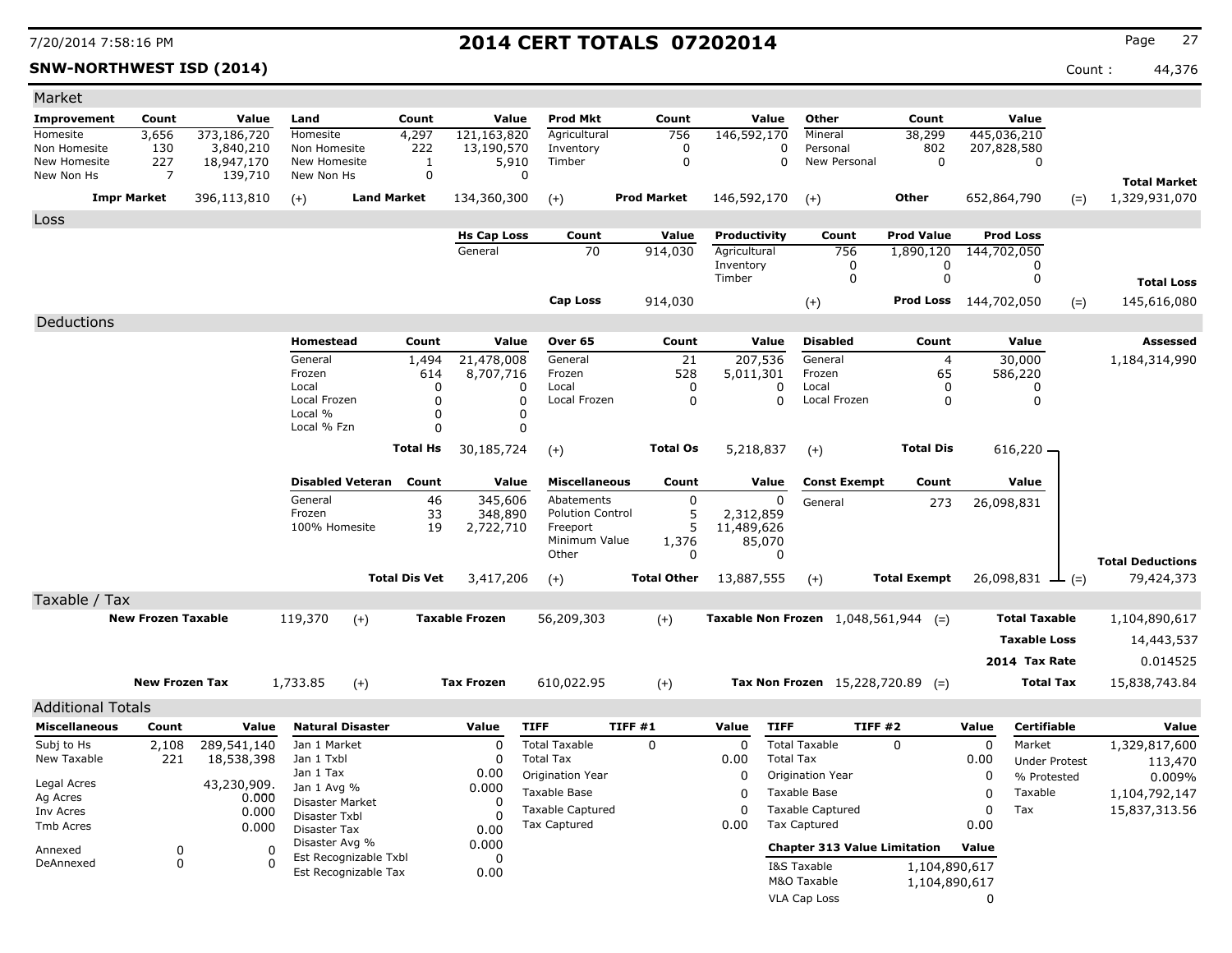### **SPA-PARADISE ISD (2014)** Count : 21,281

| Value<br>Improvement<br>Count<br>Value<br>Land<br>Count<br>Value<br><b>Prod Mkt</b><br>Count<br>Value<br><b>Other</b><br>Count<br>Agricultural<br>Mineral<br>Homesite<br>2,236<br>193,031,480<br>Homesite<br>2,130<br>51,320,800<br>1,075<br>146,492,860<br>17,619<br>106,493,050<br>129<br>12,828,780<br>456<br>68,391,890<br>Non Homesite<br>3,515,350<br>Non Homesite<br>241<br>Inventory<br>0<br>0<br>Personal<br>286<br>6,590,640<br>32,860<br>Timber<br>$\mathbf 0$<br>$\mathbf 0$<br>New Personal<br>$\mathbf 0$<br>$\mathbf 0$<br>New Homesite<br>New Homesite<br>1<br>New Non Hs<br>8<br>68,930<br>New Non Hs<br>$\mathbf 0$<br>$\Omega$<br><b>Total Market</b><br>203,206,400<br><b>Land Market</b><br>64,182,440<br><b>Prod Market</b><br>146,492,860<br><b>Other</b><br>174,884,940<br>588,766,640<br><b>Impr Market</b><br>$(+)$<br>$(+)$<br>$(+)$<br>$(=)$<br>Loss<br><b>Hs Cap Loss</b><br>Count<br><b>Value</b><br>Productivity<br>Count<br><b>Prod Value</b><br><b>Prod Loss</b><br>Agricultural<br>General<br>48<br>347,360<br>1,075<br>2,249,650<br>144,243,210<br>Inventory<br>0<br>0<br>0<br>0<br>0<br>$\mathbf 0$<br>Timber<br><b>Total Loss</b><br>144,590,570<br><b>Cap Loss</b><br>347,360<br><b>Prod Loss</b> 144,243,210<br>$(+)$<br>$(=)$<br>Deductions<br><b>Homestead</b><br>Count<br>Value<br>Over 65<br>Count<br>Value<br><b>Disabled</b><br>Count<br>Value<br>Assessed<br>$\overline{2}$<br>General<br>859<br>12,245,510<br>General<br>26<br>244,050<br>General<br>10,000<br>444,176,070<br>Frozen<br>Frozen<br>362<br>Frozen<br>41<br>414<br>5,877,755<br>3,425,730<br>353,337<br>$\Omega$<br>0<br>0<br>Local<br>0<br>Local<br>0<br>Local<br>0<br>$\Omega$<br>$\mathbf 0$<br>$\mathbf 0$<br>$\Omega$<br>Local Frozen<br>0<br>0<br>Local Frozen<br>Local Frozen<br>Local %<br>$\mathbf 0$<br>0<br>$\Omega$<br>Local % Fzn<br>0<br>3,669,780<br><b>Total Dis</b><br>363,337 -<br><b>Total Hs</b><br>18,123,265<br><b>Total Os</b><br>$(+)$<br>$(+)$<br>Value<br><b>Disabled Veteran</b><br>Count<br>Value<br><b>Miscellaneous</b><br>Count<br>Value<br><b>Const Exempt</b><br>Count<br>197,000<br>General<br>28<br>$\Omega$<br>$\mathbf 0$<br>Abatements<br>General<br>311<br>24,161,348<br>Frozen<br>197,884<br>18<br><b>Polution Control</b><br>0<br>0<br>100% Homesite<br>8<br>$\Omega$<br>630,540<br>Freeport<br>$\Omega$<br>Minimum Value<br>2,676<br>202,140<br>$\mathbf 0$<br>$\Omega$<br>Other<br><b>Total Deductions</b><br><b>Total Other</b><br><b>Total Dis Vet</b><br>1,025,424<br><b>Total Exempt</b><br>47,545,294<br>202,140<br>$24,161,348$ — (=)<br>$(+)$<br>$(+)$<br>Taxable / Tax<br><b>New Frozen Taxable</b><br>331,360<br><b>Taxable Frozen</b><br>33,883,294<br><b>Taxable Non Frozen</b><br>$362,416,122$ (=)<br><b>Total Taxable</b><br>396,630,776<br>$(+)$<br>$(+)$<br><b>Taxable Loss</b><br>8,427,936<br>2014 Tax Rate<br>0.0134<br><b>New Frozen Tax</b><br><b>Total Tax</b><br>4,440.23<br>$(+)$<br><b>Tax Frozen</b><br>345,545.39<br><b>Tax Non Frozen</b><br>5,201,918.06<br>$(+)$<br>$4,856,372.67$ (=)<br><b>Additional Totals</b><br>TIFF#1<br><b>TIFF</b><br><b>TIFF #2</b><br><b>Miscellaneous</b><br><b>Natural Disaster</b><br>Value<br><b>TIFF</b><br>Value<br>Value<br><b>Certifiable</b><br>Value<br>Count<br>Value<br><b>Total Taxable</b><br>Subj to Hs<br>159,336,680<br>$\mathbf 0$<br><b>Total Taxable</b><br>$\Omega$<br>$\mathbf 0$<br>Market<br>1,273<br>Jan 1 Market<br>$\mathbf 0$<br>$\Omega$<br>588,580,360<br>0<br>New Taxable<br>287<br>Jan 1 Txbl<br><b>Total Tax</b><br>0.00<br><b>Total Tax</b><br>6,630,657<br>0.00<br><b>Under Protest</b><br>186,280<br>Jan 1 Tax<br>0.00<br>Origination Year<br>$\Omega$<br>Origination Year<br>$\mathbf 0$<br>% Protested<br>0.032%<br>Legal Acres<br>9,326,509.282<br>Jan 1 Avg %<br>0.000<br><b>Taxable Base</b><br>$\Omega$<br>Taxable Base<br>$\Omega$<br>Taxable<br>396,480,476<br>Ag Acres<br>0.000<br>Disaster Market<br>0<br><b>Taxable Captured</b><br>$\mathbf 0$<br>$\Omega$<br><b>Taxable Captured</b><br>Tax<br>5,199,904.04<br>0.000<br>Inv Acres<br>Disaster Txbl<br>0<br><b>Tax Captured</b><br><b>Tax Captured</b><br>0.00<br>0.00<br>Tmb Acres<br>0.000<br>0.00<br>Disaster Tax<br>Disaster Avg %<br>0.000<br><b>Chapter 313 Value Limitation</b><br>Value<br>Annexed<br>0<br>$\Omega$<br>Est Recognizable Txbl<br>0<br>$\Omega$<br>DeAnnexed<br>$\Omega$<br>I&S Taxable<br>396,630,776<br>Est Recognizable Tax<br>0.00<br>M&O Taxable<br>396,630,776<br><b>VLA Cap Loss</b> | Market |  |  |  |  |  |  |          |  |
|-----------------------------------------------------------------------------------------------------------------------------------------------------------------------------------------------------------------------------------------------------------------------------------------------------------------------------------------------------------------------------------------------------------------------------------------------------------------------------------------------------------------------------------------------------------------------------------------------------------------------------------------------------------------------------------------------------------------------------------------------------------------------------------------------------------------------------------------------------------------------------------------------------------------------------------------------------------------------------------------------------------------------------------------------------------------------------------------------------------------------------------------------------------------------------------------------------------------------------------------------------------------------------------------------------------------------------------------------------------------------------------------------------------------------------------------------------------------------------------------------------------------------------------------------------------------------------------------------------------------------------------------------------------------------------------------------------------------------------------------------------------------------------------------------------------------------------------------------------------------------------------------------------------------------------------------------------------------------------------------------------------------------------------------------------------------------------------------------------------------------------------------------------------------------------------------------------------------------------------------------------------------------------------------------------------------------------------------------------------------------------------------------------------------------------------------------------------------------------------------------------------------------------------------------------------------------------------------------------------------------------------------------------------------------------------------------------------------------------------------------------------------------------------------------------------------------------------------------------------------------------------------------------------------------------------------------------------------------------------------------------------------------------------------------------------------------------------------------------------------------------------------------------------------------------------------------------------------------------------------------------------------------------------------------------------------------------------------------------------------------------------------------------------------------------------------------------------------------------------------------------------------------------------------------------------------------------------------------------------------------------------------------------------------------------------------------------------------------------------------------------------------------------------------------------------------------------------------------------------------------------------------------------------------------------------------------------------------------------------------------------------------------------------------------------------------------------------------------------------------------------------------------------------------------------------------------------------------------------------------------------------------------------------------------------------------------------------------------------------------------------------------------------------------------------------------------------------------------------------------------------------------------------------|--------|--|--|--|--|--|--|----------|--|
|                                                                                                                                                                                                                                                                                                                                                                                                                                                                                                                                                                                                                                                                                                                                                                                                                                                                                                                                                                                                                                                                                                                                                                                                                                                                                                                                                                                                                                                                                                                                                                                                                                                                                                                                                                                                                                                                                                                                                                                                                                                                                                                                                                                                                                                                                                                                                                                                                                                                                                                                                                                                                                                                                                                                                                                                                                                                                                                                                                                                                                                                                                                                                                                                                                                                                                                                                                                                                                                                                                                                                                                                                                                                                                                                                                                                                                                                                                                                                                                                                                                                                                                                                                                                                                                                                                                                                                                                                                                                                                                                   |        |  |  |  |  |  |  |          |  |
|                                                                                                                                                                                                                                                                                                                                                                                                                                                                                                                                                                                                                                                                                                                                                                                                                                                                                                                                                                                                                                                                                                                                                                                                                                                                                                                                                                                                                                                                                                                                                                                                                                                                                                                                                                                                                                                                                                                                                                                                                                                                                                                                                                                                                                                                                                                                                                                                                                                                                                                                                                                                                                                                                                                                                                                                                                                                                                                                                                                                                                                                                                                                                                                                                                                                                                                                                                                                                                                                                                                                                                                                                                                                                                                                                                                                                                                                                                                                                                                                                                                                                                                                                                                                                                                                                                                                                                                                                                                                                                                                   |        |  |  |  |  |  |  |          |  |
|                                                                                                                                                                                                                                                                                                                                                                                                                                                                                                                                                                                                                                                                                                                                                                                                                                                                                                                                                                                                                                                                                                                                                                                                                                                                                                                                                                                                                                                                                                                                                                                                                                                                                                                                                                                                                                                                                                                                                                                                                                                                                                                                                                                                                                                                                                                                                                                                                                                                                                                                                                                                                                                                                                                                                                                                                                                                                                                                                                                                                                                                                                                                                                                                                                                                                                                                                                                                                                                                                                                                                                                                                                                                                                                                                                                                                                                                                                                                                                                                                                                                                                                                                                                                                                                                                                                                                                                                                                                                                                                                   |        |  |  |  |  |  |  |          |  |
|                                                                                                                                                                                                                                                                                                                                                                                                                                                                                                                                                                                                                                                                                                                                                                                                                                                                                                                                                                                                                                                                                                                                                                                                                                                                                                                                                                                                                                                                                                                                                                                                                                                                                                                                                                                                                                                                                                                                                                                                                                                                                                                                                                                                                                                                                                                                                                                                                                                                                                                                                                                                                                                                                                                                                                                                                                                                                                                                                                                                                                                                                                                                                                                                                                                                                                                                                                                                                                                                                                                                                                                                                                                                                                                                                                                                                                                                                                                                                                                                                                                                                                                                                                                                                                                                                                                                                                                                                                                                                                                                   |        |  |  |  |  |  |  |          |  |
|                                                                                                                                                                                                                                                                                                                                                                                                                                                                                                                                                                                                                                                                                                                                                                                                                                                                                                                                                                                                                                                                                                                                                                                                                                                                                                                                                                                                                                                                                                                                                                                                                                                                                                                                                                                                                                                                                                                                                                                                                                                                                                                                                                                                                                                                                                                                                                                                                                                                                                                                                                                                                                                                                                                                                                                                                                                                                                                                                                                                                                                                                                                                                                                                                                                                                                                                                                                                                                                                                                                                                                                                                                                                                                                                                                                                                                                                                                                                                                                                                                                                                                                                                                                                                                                                                                                                                                                                                                                                                                                                   |        |  |  |  |  |  |  |          |  |
|                                                                                                                                                                                                                                                                                                                                                                                                                                                                                                                                                                                                                                                                                                                                                                                                                                                                                                                                                                                                                                                                                                                                                                                                                                                                                                                                                                                                                                                                                                                                                                                                                                                                                                                                                                                                                                                                                                                                                                                                                                                                                                                                                                                                                                                                                                                                                                                                                                                                                                                                                                                                                                                                                                                                                                                                                                                                                                                                                                                                                                                                                                                                                                                                                                                                                                                                                                                                                                                                                                                                                                                                                                                                                                                                                                                                                                                                                                                                                                                                                                                                                                                                                                                                                                                                                                                                                                                                                                                                                                                                   |        |  |  |  |  |  |  |          |  |
|                                                                                                                                                                                                                                                                                                                                                                                                                                                                                                                                                                                                                                                                                                                                                                                                                                                                                                                                                                                                                                                                                                                                                                                                                                                                                                                                                                                                                                                                                                                                                                                                                                                                                                                                                                                                                                                                                                                                                                                                                                                                                                                                                                                                                                                                                                                                                                                                                                                                                                                                                                                                                                                                                                                                                                                                                                                                                                                                                                                                                                                                                                                                                                                                                                                                                                                                                                                                                                                                                                                                                                                                                                                                                                                                                                                                                                                                                                                                                                                                                                                                                                                                                                                                                                                                                                                                                                                                                                                                                                                                   |        |  |  |  |  |  |  |          |  |
|                                                                                                                                                                                                                                                                                                                                                                                                                                                                                                                                                                                                                                                                                                                                                                                                                                                                                                                                                                                                                                                                                                                                                                                                                                                                                                                                                                                                                                                                                                                                                                                                                                                                                                                                                                                                                                                                                                                                                                                                                                                                                                                                                                                                                                                                                                                                                                                                                                                                                                                                                                                                                                                                                                                                                                                                                                                                                                                                                                                                                                                                                                                                                                                                                                                                                                                                                                                                                                                                                                                                                                                                                                                                                                                                                                                                                                                                                                                                                                                                                                                                                                                                                                                                                                                                                                                                                                                                                                                                                                                                   |        |  |  |  |  |  |  |          |  |
|                                                                                                                                                                                                                                                                                                                                                                                                                                                                                                                                                                                                                                                                                                                                                                                                                                                                                                                                                                                                                                                                                                                                                                                                                                                                                                                                                                                                                                                                                                                                                                                                                                                                                                                                                                                                                                                                                                                                                                                                                                                                                                                                                                                                                                                                                                                                                                                                                                                                                                                                                                                                                                                                                                                                                                                                                                                                                                                                                                                                                                                                                                                                                                                                                                                                                                                                                                                                                                                                                                                                                                                                                                                                                                                                                                                                                                                                                                                                                                                                                                                                                                                                                                                                                                                                                                                                                                                                                                                                                                                                   |        |  |  |  |  |  |  |          |  |
|                                                                                                                                                                                                                                                                                                                                                                                                                                                                                                                                                                                                                                                                                                                                                                                                                                                                                                                                                                                                                                                                                                                                                                                                                                                                                                                                                                                                                                                                                                                                                                                                                                                                                                                                                                                                                                                                                                                                                                                                                                                                                                                                                                                                                                                                                                                                                                                                                                                                                                                                                                                                                                                                                                                                                                                                                                                                                                                                                                                                                                                                                                                                                                                                                                                                                                                                                                                                                                                                                                                                                                                                                                                                                                                                                                                                                                                                                                                                                                                                                                                                                                                                                                                                                                                                                                                                                                                                                                                                                                                                   |        |  |  |  |  |  |  |          |  |
|                                                                                                                                                                                                                                                                                                                                                                                                                                                                                                                                                                                                                                                                                                                                                                                                                                                                                                                                                                                                                                                                                                                                                                                                                                                                                                                                                                                                                                                                                                                                                                                                                                                                                                                                                                                                                                                                                                                                                                                                                                                                                                                                                                                                                                                                                                                                                                                                                                                                                                                                                                                                                                                                                                                                                                                                                                                                                                                                                                                                                                                                                                                                                                                                                                                                                                                                                                                                                                                                                                                                                                                                                                                                                                                                                                                                                                                                                                                                                                                                                                                                                                                                                                                                                                                                                                                                                                                                                                                                                                                                   |        |  |  |  |  |  |  |          |  |
|                                                                                                                                                                                                                                                                                                                                                                                                                                                                                                                                                                                                                                                                                                                                                                                                                                                                                                                                                                                                                                                                                                                                                                                                                                                                                                                                                                                                                                                                                                                                                                                                                                                                                                                                                                                                                                                                                                                                                                                                                                                                                                                                                                                                                                                                                                                                                                                                                                                                                                                                                                                                                                                                                                                                                                                                                                                                                                                                                                                                                                                                                                                                                                                                                                                                                                                                                                                                                                                                                                                                                                                                                                                                                                                                                                                                                                                                                                                                                                                                                                                                                                                                                                                                                                                                                                                                                                                                                                                                                                                                   |        |  |  |  |  |  |  |          |  |
|                                                                                                                                                                                                                                                                                                                                                                                                                                                                                                                                                                                                                                                                                                                                                                                                                                                                                                                                                                                                                                                                                                                                                                                                                                                                                                                                                                                                                                                                                                                                                                                                                                                                                                                                                                                                                                                                                                                                                                                                                                                                                                                                                                                                                                                                                                                                                                                                                                                                                                                                                                                                                                                                                                                                                                                                                                                                                                                                                                                                                                                                                                                                                                                                                                                                                                                                                                                                                                                                                                                                                                                                                                                                                                                                                                                                                                                                                                                                                                                                                                                                                                                                                                                                                                                                                                                                                                                                                                                                                                                                   |        |  |  |  |  |  |  |          |  |
|                                                                                                                                                                                                                                                                                                                                                                                                                                                                                                                                                                                                                                                                                                                                                                                                                                                                                                                                                                                                                                                                                                                                                                                                                                                                                                                                                                                                                                                                                                                                                                                                                                                                                                                                                                                                                                                                                                                                                                                                                                                                                                                                                                                                                                                                                                                                                                                                                                                                                                                                                                                                                                                                                                                                                                                                                                                                                                                                                                                                                                                                                                                                                                                                                                                                                                                                                                                                                                                                                                                                                                                                                                                                                                                                                                                                                                                                                                                                                                                                                                                                                                                                                                                                                                                                                                                                                                                                                                                                                                                                   |        |  |  |  |  |  |  |          |  |
|                                                                                                                                                                                                                                                                                                                                                                                                                                                                                                                                                                                                                                                                                                                                                                                                                                                                                                                                                                                                                                                                                                                                                                                                                                                                                                                                                                                                                                                                                                                                                                                                                                                                                                                                                                                                                                                                                                                                                                                                                                                                                                                                                                                                                                                                                                                                                                                                                                                                                                                                                                                                                                                                                                                                                                                                                                                                                                                                                                                                                                                                                                                                                                                                                                                                                                                                                                                                                                                                                                                                                                                                                                                                                                                                                                                                                                                                                                                                                                                                                                                                                                                                                                                                                                                                                                                                                                                                                                                                                                                                   |        |  |  |  |  |  |  |          |  |
|                                                                                                                                                                                                                                                                                                                                                                                                                                                                                                                                                                                                                                                                                                                                                                                                                                                                                                                                                                                                                                                                                                                                                                                                                                                                                                                                                                                                                                                                                                                                                                                                                                                                                                                                                                                                                                                                                                                                                                                                                                                                                                                                                                                                                                                                                                                                                                                                                                                                                                                                                                                                                                                                                                                                                                                                                                                                                                                                                                                                                                                                                                                                                                                                                                                                                                                                                                                                                                                                                                                                                                                                                                                                                                                                                                                                                                                                                                                                                                                                                                                                                                                                                                                                                                                                                                                                                                                                                                                                                                                                   |        |  |  |  |  |  |  |          |  |
|                                                                                                                                                                                                                                                                                                                                                                                                                                                                                                                                                                                                                                                                                                                                                                                                                                                                                                                                                                                                                                                                                                                                                                                                                                                                                                                                                                                                                                                                                                                                                                                                                                                                                                                                                                                                                                                                                                                                                                                                                                                                                                                                                                                                                                                                                                                                                                                                                                                                                                                                                                                                                                                                                                                                                                                                                                                                                                                                                                                                                                                                                                                                                                                                                                                                                                                                                                                                                                                                                                                                                                                                                                                                                                                                                                                                                                                                                                                                                                                                                                                                                                                                                                                                                                                                                                                                                                                                                                                                                                                                   |        |  |  |  |  |  |  |          |  |
|                                                                                                                                                                                                                                                                                                                                                                                                                                                                                                                                                                                                                                                                                                                                                                                                                                                                                                                                                                                                                                                                                                                                                                                                                                                                                                                                                                                                                                                                                                                                                                                                                                                                                                                                                                                                                                                                                                                                                                                                                                                                                                                                                                                                                                                                                                                                                                                                                                                                                                                                                                                                                                                                                                                                                                                                                                                                                                                                                                                                                                                                                                                                                                                                                                                                                                                                                                                                                                                                                                                                                                                                                                                                                                                                                                                                                                                                                                                                                                                                                                                                                                                                                                                                                                                                                                                                                                                                                                                                                                                                   |        |  |  |  |  |  |  |          |  |
|                                                                                                                                                                                                                                                                                                                                                                                                                                                                                                                                                                                                                                                                                                                                                                                                                                                                                                                                                                                                                                                                                                                                                                                                                                                                                                                                                                                                                                                                                                                                                                                                                                                                                                                                                                                                                                                                                                                                                                                                                                                                                                                                                                                                                                                                                                                                                                                                                                                                                                                                                                                                                                                                                                                                                                                                                                                                                                                                                                                                                                                                                                                                                                                                                                                                                                                                                                                                                                                                                                                                                                                                                                                                                                                                                                                                                                                                                                                                                                                                                                                                                                                                                                                                                                                                                                                                                                                                                                                                                                                                   |        |  |  |  |  |  |  |          |  |
|                                                                                                                                                                                                                                                                                                                                                                                                                                                                                                                                                                                                                                                                                                                                                                                                                                                                                                                                                                                                                                                                                                                                                                                                                                                                                                                                                                                                                                                                                                                                                                                                                                                                                                                                                                                                                                                                                                                                                                                                                                                                                                                                                                                                                                                                                                                                                                                                                                                                                                                                                                                                                                                                                                                                                                                                                                                                                                                                                                                                                                                                                                                                                                                                                                                                                                                                                                                                                                                                                                                                                                                                                                                                                                                                                                                                                                                                                                                                                                                                                                                                                                                                                                                                                                                                                                                                                                                                                                                                                                                                   |        |  |  |  |  |  |  |          |  |
|                                                                                                                                                                                                                                                                                                                                                                                                                                                                                                                                                                                                                                                                                                                                                                                                                                                                                                                                                                                                                                                                                                                                                                                                                                                                                                                                                                                                                                                                                                                                                                                                                                                                                                                                                                                                                                                                                                                                                                                                                                                                                                                                                                                                                                                                                                                                                                                                                                                                                                                                                                                                                                                                                                                                                                                                                                                                                                                                                                                                                                                                                                                                                                                                                                                                                                                                                                                                                                                                                                                                                                                                                                                                                                                                                                                                                                                                                                                                                                                                                                                                                                                                                                                                                                                                                                                                                                                                                                                                                                                                   |        |  |  |  |  |  |  |          |  |
|                                                                                                                                                                                                                                                                                                                                                                                                                                                                                                                                                                                                                                                                                                                                                                                                                                                                                                                                                                                                                                                                                                                                                                                                                                                                                                                                                                                                                                                                                                                                                                                                                                                                                                                                                                                                                                                                                                                                                                                                                                                                                                                                                                                                                                                                                                                                                                                                                                                                                                                                                                                                                                                                                                                                                                                                                                                                                                                                                                                                                                                                                                                                                                                                                                                                                                                                                                                                                                                                                                                                                                                                                                                                                                                                                                                                                                                                                                                                                                                                                                                                                                                                                                                                                                                                                                                                                                                                                                                                                                                                   |        |  |  |  |  |  |  |          |  |
|                                                                                                                                                                                                                                                                                                                                                                                                                                                                                                                                                                                                                                                                                                                                                                                                                                                                                                                                                                                                                                                                                                                                                                                                                                                                                                                                                                                                                                                                                                                                                                                                                                                                                                                                                                                                                                                                                                                                                                                                                                                                                                                                                                                                                                                                                                                                                                                                                                                                                                                                                                                                                                                                                                                                                                                                                                                                                                                                                                                                                                                                                                                                                                                                                                                                                                                                                                                                                                                                                                                                                                                                                                                                                                                                                                                                                                                                                                                                                                                                                                                                                                                                                                                                                                                                                                                                                                                                                                                                                                                                   |        |  |  |  |  |  |  |          |  |
|                                                                                                                                                                                                                                                                                                                                                                                                                                                                                                                                                                                                                                                                                                                                                                                                                                                                                                                                                                                                                                                                                                                                                                                                                                                                                                                                                                                                                                                                                                                                                                                                                                                                                                                                                                                                                                                                                                                                                                                                                                                                                                                                                                                                                                                                                                                                                                                                                                                                                                                                                                                                                                                                                                                                                                                                                                                                                                                                                                                                                                                                                                                                                                                                                                                                                                                                                                                                                                                                                                                                                                                                                                                                                                                                                                                                                                                                                                                                                                                                                                                                                                                                                                                                                                                                                                                                                                                                                                                                                                                                   |        |  |  |  |  |  |  |          |  |
|                                                                                                                                                                                                                                                                                                                                                                                                                                                                                                                                                                                                                                                                                                                                                                                                                                                                                                                                                                                                                                                                                                                                                                                                                                                                                                                                                                                                                                                                                                                                                                                                                                                                                                                                                                                                                                                                                                                                                                                                                                                                                                                                                                                                                                                                                                                                                                                                                                                                                                                                                                                                                                                                                                                                                                                                                                                                                                                                                                                                                                                                                                                                                                                                                                                                                                                                                                                                                                                                                                                                                                                                                                                                                                                                                                                                                                                                                                                                                                                                                                                                                                                                                                                                                                                                                                                                                                                                                                                                                                                                   |        |  |  |  |  |  |  |          |  |
|                                                                                                                                                                                                                                                                                                                                                                                                                                                                                                                                                                                                                                                                                                                                                                                                                                                                                                                                                                                                                                                                                                                                                                                                                                                                                                                                                                                                                                                                                                                                                                                                                                                                                                                                                                                                                                                                                                                                                                                                                                                                                                                                                                                                                                                                                                                                                                                                                                                                                                                                                                                                                                                                                                                                                                                                                                                                                                                                                                                                                                                                                                                                                                                                                                                                                                                                                                                                                                                                                                                                                                                                                                                                                                                                                                                                                                                                                                                                                                                                                                                                                                                                                                                                                                                                                                                                                                                                                                                                                                                                   |        |  |  |  |  |  |  |          |  |
|                                                                                                                                                                                                                                                                                                                                                                                                                                                                                                                                                                                                                                                                                                                                                                                                                                                                                                                                                                                                                                                                                                                                                                                                                                                                                                                                                                                                                                                                                                                                                                                                                                                                                                                                                                                                                                                                                                                                                                                                                                                                                                                                                                                                                                                                                                                                                                                                                                                                                                                                                                                                                                                                                                                                                                                                                                                                                                                                                                                                                                                                                                                                                                                                                                                                                                                                                                                                                                                                                                                                                                                                                                                                                                                                                                                                                                                                                                                                                                                                                                                                                                                                                                                                                                                                                                                                                                                                                                                                                                                                   |        |  |  |  |  |  |  |          |  |
|                                                                                                                                                                                                                                                                                                                                                                                                                                                                                                                                                                                                                                                                                                                                                                                                                                                                                                                                                                                                                                                                                                                                                                                                                                                                                                                                                                                                                                                                                                                                                                                                                                                                                                                                                                                                                                                                                                                                                                                                                                                                                                                                                                                                                                                                                                                                                                                                                                                                                                                                                                                                                                                                                                                                                                                                                                                                                                                                                                                                                                                                                                                                                                                                                                                                                                                                                                                                                                                                                                                                                                                                                                                                                                                                                                                                                                                                                                                                                                                                                                                                                                                                                                                                                                                                                                                                                                                                                                                                                                                                   |        |  |  |  |  |  |  |          |  |
|                                                                                                                                                                                                                                                                                                                                                                                                                                                                                                                                                                                                                                                                                                                                                                                                                                                                                                                                                                                                                                                                                                                                                                                                                                                                                                                                                                                                                                                                                                                                                                                                                                                                                                                                                                                                                                                                                                                                                                                                                                                                                                                                                                                                                                                                                                                                                                                                                                                                                                                                                                                                                                                                                                                                                                                                                                                                                                                                                                                                                                                                                                                                                                                                                                                                                                                                                                                                                                                                                                                                                                                                                                                                                                                                                                                                                                                                                                                                                                                                                                                                                                                                                                                                                                                                                                                                                                                                                                                                                                                                   |        |  |  |  |  |  |  |          |  |
|                                                                                                                                                                                                                                                                                                                                                                                                                                                                                                                                                                                                                                                                                                                                                                                                                                                                                                                                                                                                                                                                                                                                                                                                                                                                                                                                                                                                                                                                                                                                                                                                                                                                                                                                                                                                                                                                                                                                                                                                                                                                                                                                                                                                                                                                                                                                                                                                                                                                                                                                                                                                                                                                                                                                                                                                                                                                                                                                                                                                                                                                                                                                                                                                                                                                                                                                                                                                                                                                                                                                                                                                                                                                                                                                                                                                                                                                                                                                                                                                                                                                                                                                                                                                                                                                                                                                                                                                                                                                                                                                   |        |  |  |  |  |  |  |          |  |
|                                                                                                                                                                                                                                                                                                                                                                                                                                                                                                                                                                                                                                                                                                                                                                                                                                                                                                                                                                                                                                                                                                                                                                                                                                                                                                                                                                                                                                                                                                                                                                                                                                                                                                                                                                                                                                                                                                                                                                                                                                                                                                                                                                                                                                                                                                                                                                                                                                                                                                                                                                                                                                                                                                                                                                                                                                                                                                                                                                                                                                                                                                                                                                                                                                                                                                                                                                                                                                                                                                                                                                                                                                                                                                                                                                                                                                                                                                                                                                                                                                                                                                                                                                                                                                                                                                                                                                                                                                                                                                                                   |        |  |  |  |  |  |  |          |  |
|                                                                                                                                                                                                                                                                                                                                                                                                                                                                                                                                                                                                                                                                                                                                                                                                                                                                                                                                                                                                                                                                                                                                                                                                                                                                                                                                                                                                                                                                                                                                                                                                                                                                                                                                                                                                                                                                                                                                                                                                                                                                                                                                                                                                                                                                                                                                                                                                                                                                                                                                                                                                                                                                                                                                                                                                                                                                                                                                                                                                                                                                                                                                                                                                                                                                                                                                                                                                                                                                                                                                                                                                                                                                                                                                                                                                                                                                                                                                                                                                                                                                                                                                                                                                                                                                                                                                                                                                                                                                                                                                   |        |  |  |  |  |  |  |          |  |
|                                                                                                                                                                                                                                                                                                                                                                                                                                                                                                                                                                                                                                                                                                                                                                                                                                                                                                                                                                                                                                                                                                                                                                                                                                                                                                                                                                                                                                                                                                                                                                                                                                                                                                                                                                                                                                                                                                                                                                                                                                                                                                                                                                                                                                                                                                                                                                                                                                                                                                                                                                                                                                                                                                                                                                                                                                                                                                                                                                                                                                                                                                                                                                                                                                                                                                                                                                                                                                                                                                                                                                                                                                                                                                                                                                                                                                                                                                                                                                                                                                                                                                                                                                                                                                                                                                                                                                                                                                                                                                                                   |        |  |  |  |  |  |  |          |  |
|                                                                                                                                                                                                                                                                                                                                                                                                                                                                                                                                                                                                                                                                                                                                                                                                                                                                                                                                                                                                                                                                                                                                                                                                                                                                                                                                                                                                                                                                                                                                                                                                                                                                                                                                                                                                                                                                                                                                                                                                                                                                                                                                                                                                                                                                                                                                                                                                                                                                                                                                                                                                                                                                                                                                                                                                                                                                                                                                                                                                                                                                                                                                                                                                                                                                                                                                                                                                                                                                                                                                                                                                                                                                                                                                                                                                                                                                                                                                                                                                                                                                                                                                                                                                                                                                                                                                                                                                                                                                                                                                   |        |  |  |  |  |  |  |          |  |
|                                                                                                                                                                                                                                                                                                                                                                                                                                                                                                                                                                                                                                                                                                                                                                                                                                                                                                                                                                                                                                                                                                                                                                                                                                                                                                                                                                                                                                                                                                                                                                                                                                                                                                                                                                                                                                                                                                                                                                                                                                                                                                                                                                                                                                                                                                                                                                                                                                                                                                                                                                                                                                                                                                                                                                                                                                                                                                                                                                                                                                                                                                                                                                                                                                                                                                                                                                                                                                                                                                                                                                                                                                                                                                                                                                                                                                                                                                                                                                                                                                                                                                                                                                                                                                                                                                                                                                                                                                                                                                                                   |        |  |  |  |  |  |  |          |  |
|                                                                                                                                                                                                                                                                                                                                                                                                                                                                                                                                                                                                                                                                                                                                                                                                                                                                                                                                                                                                                                                                                                                                                                                                                                                                                                                                                                                                                                                                                                                                                                                                                                                                                                                                                                                                                                                                                                                                                                                                                                                                                                                                                                                                                                                                                                                                                                                                                                                                                                                                                                                                                                                                                                                                                                                                                                                                                                                                                                                                                                                                                                                                                                                                                                                                                                                                                                                                                                                                                                                                                                                                                                                                                                                                                                                                                                                                                                                                                                                                                                                                                                                                                                                                                                                                                                                                                                                                                                                                                                                                   |        |  |  |  |  |  |  |          |  |
|                                                                                                                                                                                                                                                                                                                                                                                                                                                                                                                                                                                                                                                                                                                                                                                                                                                                                                                                                                                                                                                                                                                                                                                                                                                                                                                                                                                                                                                                                                                                                                                                                                                                                                                                                                                                                                                                                                                                                                                                                                                                                                                                                                                                                                                                                                                                                                                                                                                                                                                                                                                                                                                                                                                                                                                                                                                                                                                                                                                                                                                                                                                                                                                                                                                                                                                                                                                                                                                                                                                                                                                                                                                                                                                                                                                                                                                                                                                                                                                                                                                                                                                                                                                                                                                                                                                                                                                                                                                                                                                                   |        |  |  |  |  |  |  |          |  |
|                                                                                                                                                                                                                                                                                                                                                                                                                                                                                                                                                                                                                                                                                                                                                                                                                                                                                                                                                                                                                                                                                                                                                                                                                                                                                                                                                                                                                                                                                                                                                                                                                                                                                                                                                                                                                                                                                                                                                                                                                                                                                                                                                                                                                                                                                                                                                                                                                                                                                                                                                                                                                                                                                                                                                                                                                                                                                                                                                                                                                                                                                                                                                                                                                                                                                                                                                                                                                                                                                                                                                                                                                                                                                                                                                                                                                                                                                                                                                                                                                                                                                                                                                                                                                                                                                                                                                                                                                                                                                                                                   |        |  |  |  |  |  |  |          |  |
|                                                                                                                                                                                                                                                                                                                                                                                                                                                                                                                                                                                                                                                                                                                                                                                                                                                                                                                                                                                                                                                                                                                                                                                                                                                                                                                                                                                                                                                                                                                                                                                                                                                                                                                                                                                                                                                                                                                                                                                                                                                                                                                                                                                                                                                                                                                                                                                                                                                                                                                                                                                                                                                                                                                                                                                                                                                                                                                                                                                                                                                                                                                                                                                                                                                                                                                                                                                                                                                                                                                                                                                                                                                                                                                                                                                                                                                                                                                                                                                                                                                                                                                                                                                                                                                                                                                                                                                                                                                                                                                                   |        |  |  |  |  |  |  |          |  |
|                                                                                                                                                                                                                                                                                                                                                                                                                                                                                                                                                                                                                                                                                                                                                                                                                                                                                                                                                                                                                                                                                                                                                                                                                                                                                                                                                                                                                                                                                                                                                                                                                                                                                                                                                                                                                                                                                                                                                                                                                                                                                                                                                                                                                                                                                                                                                                                                                                                                                                                                                                                                                                                                                                                                                                                                                                                                                                                                                                                                                                                                                                                                                                                                                                                                                                                                                                                                                                                                                                                                                                                                                                                                                                                                                                                                                                                                                                                                                                                                                                                                                                                                                                                                                                                                                                                                                                                                                                                                                                                                   |        |  |  |  |  |  |  |          |  |
|                                                                                                                                                                                                                                                                                                                                                                                                                                                                                                                                                                                                                                                                                                                                                                                                                                                                                                                                                                                                                                                                                                                                                                                                                                                                                                                                                                                                                                                                                                                                                                                                                                                                                                                                                                                                                                                                                                                                                                                                                                                                                                                                                                                                                                                                                                                                                                                                                                                                                                                                                                                                                                                                                                                                                                                                                                                                                                                                                                                                                                                                                                                                                                                                                                                                                                                                                                                                                                                                                                                                                                                                                                                                                                                                                                                                                                                                                                                                                                                                                                                                                                                                                                                                                                                                                                                                                                                                                                                                                                                                   |        |  |  |  |  |  |  |          |  |
|                                                                                                                                                                                                                                                                                                                                                                                                                                                                                                                                                                                                                                                                                                                                                                                                                                                                                                                                                                                                                                                                                                                                                                                                                                                                                                                                                                                                                                                                                                                                                                                                                                                                                                                                                                                                                                                                                                                                                                                                                                                                                                                                                                                                                                                                                                                                                                                                                                                                                                                                                                                                                                                                                                                                                                                                                                                                                                                                                                                                                                                                                                                                                                                                                                                                                                                                                                                                                                                                                                                                                                                                                                                                                                                                                                                                                                                                                                                                                                                                                                                                                                                                                                                                                                                                                                                                                                                                                                                                                                                                   |        |  |  |  |  |  |  |          |  |
|                                                                                                                                                                                                                                                                                                                                                                                                                                                                                                                                                                                                                                                                                                                                                                                                                                                                                                                                                                                                                                                                                                                                                                                                                                                                                                                                                                                                                                                                                                                                                                                                                                                                                                                                                                                                                                                                                                                                                                                                                                                                                                                                                                                                                                                                                                                                                                                                                                                                                                                                                                                                                                                                                                                                                                                                                                                                                                                                                                                                                                                                                                                                                                                                                                                                                                                                                                                                                                                                                                                                                                                                                                                                                                                                                                                                                                                                                                                                                                                                                                                                                                                                                                                                                                                                                                                                                                                                                                                                                                                                   |        |  |  |  |  |  |  |          |  |
|                                                                                                                                                                                                                                                                                                                                                                                                                                                                                                                                                                                                                                                                                                                                                                                                                                                                                                                                                                                                                                                                                                                                                                                                                                                                                                                                                                                                                                                                                                                                                                                                                                                                                                                                                                                                                                                                                                                                                                                                                                                                                                                                                                                                                                                                                                                                                                                                                                                                                                                                                                                                                                                                                                                                                                                                                                                                                                                                                                                                                                                                                                                                                                                                                                                                                                                                                                                                                                                                                                                                                                                                                                                                                                                                                                                                                                                                                                                                                                                                                                                                                                                                                                                                                                                                                                                                                                                                                                                                                                                                   |        |  |  |  |  |  |  |          |  |
|                                                                                                                                                                                                                                                                                                                                                                                                                                                                                                                                                                                                                                                                                                                                                                                                                                                                                                                                                                                                                                                                                                                                                                                                                                                                                                                                                                                                                                                                                                                                                                                                                                                                                                                                                                                                                                                                                                                                                                                                                                                                                                                                                                                                                                                                                                                                                                                                                                                                                                                                                                                                                                                                                                                                                                                                                                                                                                                                                                                                                                                                                                                                                                                                                                                                                                                                                                                                                                                                                                                                                                                                                                                                                                                                                                                                                                                                                                                                                                                                                                                                                                                                                                                                                                                                                                                                                                                                                                                                                                                                   |        |  |  |  |  |  |  |          |  |
|                                                                                                                                                                                                                                                                                                                                                                                                                                                                                                                                                                                                                                                                                                                                                                                                                                                                                                                                                                                                                                                                                                                                                                                                                                                                                                                                                                                                                                                                                                                                                                                                                                                                                                                                                                                                                                                                                                                                                                                                                                                                                                                                                                                                                                                                                                                                                                                                                                                                                                                                                                                                                                                                                                                                                                                                                                                                                                                                                                                                                                                                                                                                                                                                                                                                                                                                                                                                                                                                                                                                                                                                                                                                                                                                                                                                                                                                                                                                                                                                                                                                                                                                                                                                                                                                                                                                                                                                                                                                                                                                   |        |  |  |  |  |  |  | $\Omega$ |  |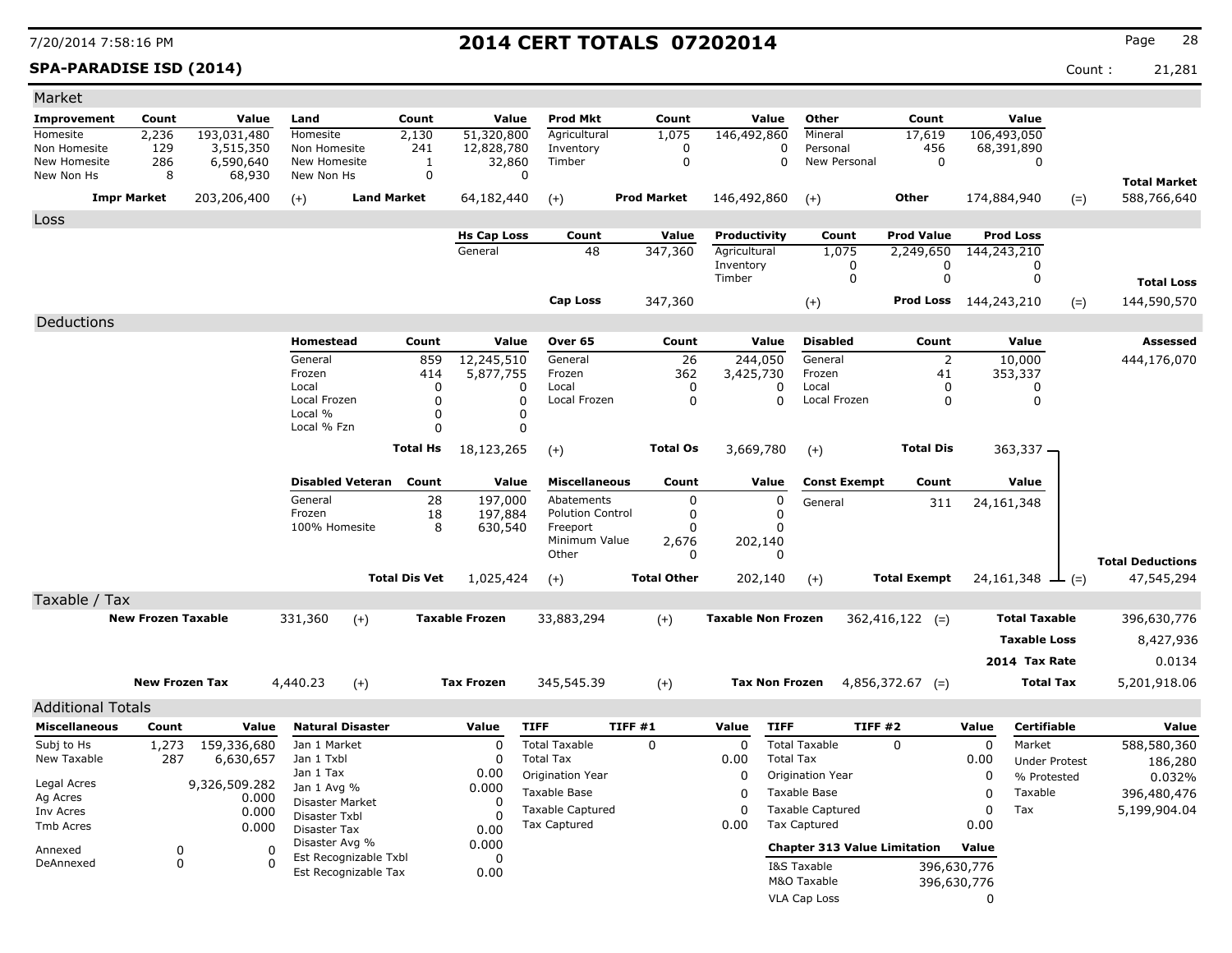**SPN-PONDER ISD (2014)** Count : 5

| Market                     |                           |                |                                |                      |                       |                           |                    |                           |                                     |                      |           |                      |       |                               |
|----------------------------|---------------------------|----------------|--------------------------------|----------------------|-----------------------|---------------------------|--------------------|---------------------------|-------------------------------------|----------------------|-----------|----------------------|-------|-------------------------------|
| Improvement                | Count                     | Value          | Land                           | Count                | Value                 | <b>Prod Mkt</b>           | Count              | Value                     | Other                               | Count                |           | Value                |       |                               |
| Homesite                   | 0                         | $\mathbf 0$    | Homesite                       | $\mathbf 0$          | 0                     | Agricultural              | 0                  | $\Omega$                  | Mineral                             | 0                    |           | $\mathbf 0$          |       |                               |
| Non Homesite               | 0                         | $\Omega$       | Non Homesite                   | 0                    | 0                     | Inventory                 | 0                  | 0                         | Personal                            | 5                    |           | 33,630               |       |                               |
| New Homesite<br>New Non Hs | 0<br>0                    | 0<br>0         | New Homesite<br>New Non Hs     | 0<br>0               | 0<br>O                | Timber                    | $\Omega$           | 0                         | New Personal                        | $\mathbf 0$          |           | 0                    |       |                               |
|                            | <b>Impr Market</b>        | 0              | <b>Land Market</b>             |                      | 0                     |                           | <b>Prod Market</b> | 0                         |                                     | <b>Other</b>         |           | 33,630               |       | <b>Total Market</b><br>33,630 |
| Loss                       |                           |                | $(+)$                          |                      |                       | $(+)$                     |                    |                           | $(+)$                               |                      |           |                      | $(=)$ |                               |
|                            |                           |                |                                |                      | <b>Hs Cap Loss</b>    | Count                     | Value              | Productivity              | Count                               | <b>Prod Value</b>    |           | <b>Prod Loss</b>     |       |                               |
|                            |                           |                |                                |                      | General               | 0                         | $\mathbf 0$        | Agricultural              | 0                                   | 0                    |           | 0                    |       |                               |
|                            |                           |                |                                |                      |                       |                           |                    | Inventory                 | 0                                   | 0                    |           | 0                    |       |                               |
|                            |                           |                |                                |                      |                       |                           |                    | Timber                    | 0                                   | 0                    |           | 0                    |       | <b>Total Loss</b>             |
|                            |                           |                |                                |                      |                       | Cap Loss                  | 0                  |                           | $(+)$                               | <b>Prod Loss</b>     |           | 0                    | $(=)$ | 0                             |
| Deductions                 |                           |                |                                |                      |                       |                           |                    |                           |                                     |                      |           |                      |       |                               |
|                            |                           |                | Homestead                      | Count                | Value                 | Over 65                   | Count              | Value                     | <b>Disabled</b>                     | Count                |           | Value                |       | Assessed                      |
|                            |                           |                | General                        | 0                    | 0                     | General                   | 0                  | 0                         | General                             | $\mathbf 0$          |           | 0                    |       | 33,630                        |
|                            |                           |                | Frozen                         | $\Omega$<br>$\Omega$ | 0                     | Frozen                    | 0                  | 0                         | Frozen                              | $\Omega$<br>$\Omega$ |           | 0                    |       |                               |
|                            |                           |                | Local<br>Local Frozen          | $\Omega$             | 0<br>0                | Local<br>Local Frozen     | 0<br>0             | 0<br>0                    | Local<br>Local Frozen               | 0                    |           | 0<br>0               |       |                               |
|                            |                           |                | Local %                        | 0                    | 0                     |                           |                    |                           |                                     |                      |           |                      |       |                               |
|                            |                           |                | Local % Fzn                    | $\Omega$             | 0                     |                           |                    |                           |                                     |                      |           |                      |       |                               |
|                            |                           |                |                                | <b>Total Hs</b>      | 0                     | $(+)$                     | <b>Total Os</b>    | 0                         | $(+)$                               | <b>Total Dis</b>     |           | $0 -$                |       |                               |
|                            |                           |                |                                |                      |                       |                           |                    |                           |                                     |                      |           |                      |       |                               |
|                            |                           |                | <b>Disabled Veteran</b>        | Count                | Value                 | <b>Miscellaneous</b>      | Count              | Value                     | <b>Const Exempt</b>                 | Count                |           | Value                |       |                               |
|                            |                           |                | General                        | 0                    | 0                     | Abatements                | 0                  | 0                         | General                             | 0                    |           | 0                    |       |                               |
|                            |                           |                | Frozen                         | 0                    | 0                     | <b>Polution Control</b>   | 0                  | 0                         |                                     |                      |           |                      |       |                               |
|                            |                           |                | 100% Homesite                  | 0                    | 0                     | Freeport<br>Minimum Value | 0<br>0             | 0<br>0                    |                                     |                      |           |                      |       |                               |
|                            |                           |                |                                |                      |                       | Other                     | 0                  | 0                         |                                     |                      |           |                      |       |                               |
|                            |                           |                |                                | <b>Total Dis Vet</b> | 0                     | $(+)$                     | <b>Total Other</b> | $\mathbf 0$               | $(+)$                               | <b>Total Exempt</b>  |           | $0 \perp (=)$        |       | <b>Total Deductions</b><br>0  |
| Taxable / Tax              |                           |                |                                |                      |                       |                           |                    |                           |                                     |                      |           |                      |       |                               |
|                            | <b>New Frozen Taxable</b> |                | 0<br>$(+)$                     |                      | <b>Taxable Frozen</b> | 0                         | $(+)$              | <b>Taxable Non Frozen</b> |                                     | $33,630$ (=)         |           | <b>Total Taxable</b> |       | 33,630                        |
|                            |                           |                |                                |                      |                       |                           |                    |                           |                                     |                      |           | <b>Taxable Loss</b>  |       | 0                             |
|                            |                           |                |                                |                      |                       |                           |                    |                           |                                     |                      |           | 2014 Tax Rate        |       | 0.01385                       |
|                            | <b>New Frozen Tax</b>     |                | 0.00<br>$(+)$                  |                      | <b>Tax Frozen</b>     | 0.00                      | $(+)$              | <b>Tax Non Frozen</b>     |                                     | $465.77$ (=)         |           | <b>Total Tax</b>     |       | 465.77                        |
| <b>Additional Totals</b>   |                           |                |                                |                      |                       |                           |                    |                           |                                     |                      |           |                      |       |                               |
| <b>Miscellaneous</b>       | Count                     | Value          | <b>Natural Disaster</b>        |                      | Value                 | <b>TIFF</b>               | TIFF #1            | <b>TIFF</b><br>Value      |                                     | <b>TIFF #2</b>       | Value     | Certifiable          |       | Value                         |
| Subj to Hs                 |                           |                | Jan 1 Market                   |                      |                       | <b>Total Taxable</b>      |                    |                           | <b>Total Taxable</b>                |                      |           | Market               |       |                               |
| New Taxable                | 0<br>0                    | 0<br>0         | Jan 1 Txbl                     |                      | 0<br>0                | <b>Total Tax</b>          | $\mathbf 0$        | 0<br>0.00                 | <b>Total Tax</b>                    | 0                    | 0<br>0.00 | <b>Under Protest</b> |       | 33,630<br>0                   |
|                            |                           |                | Jan 1 Tax                      |                      | 0.00                  | Origination Year          |                    | 0                         | Origination Year                    |                      | 0         | % Protested          |       | $0\%$                         |
| Legal Acres                |                           | 0.000          | Jan 1 Avg %                    |                      | 0.000                 | Taxable Base              |                    | 0                         | Taxable Base                        |                      | 0         | Taxable              |       | 33,630                        |
| Ag Acres                   |                           | 0.000          | Disaster Market                |                      | 0                     | <b>Taxable Captured</b>   |                    | 0                         | <b>Taxable Captured</b>             |                      | 0         | Tax                  |       | 465.77                        |
| Inv Acres<br>Tmb Acres     |                           | 0.000<br>0.000 | Disaster Txbl                  |                      | 0                     | <b>Tax Captured</b>       |                    | 0.00                      | <b>Tax Captured</b>                 |                      | 0.00      |                      |       |                               |
|                            |                           |                | Disaster Tax<br>Disaster Avg % |                      | 0.00<br>0.000         |                           |                    |                           |                                     |                      |           |                      |       |                               |
| Annexed<br>DeAnnexed       | 0                         | 0<br>$\Omega$  | Est Recognizable Txbl          |                      | 0                     |                           |                    |                           | <b>Chapter 313 Value Limitation</b> |                      | Value     |                      |       |                               |
|                            | 0                         |                | Est Recognizable Tax           |                      | 0.00                  |                           |                    |                           | I&S Taxable                         |                      | 33,630    |                      |       |                               |
|                            |                           |                |                                |                      |                       |                           |                    |                           | M&O Taxable                         |                      | 33,630    |                      |       |                               |
|                            |                           |                |                                |                      |                       |                           |                    |                           | VLA Cap Loss                        |                      | 0         |                      |       |                               |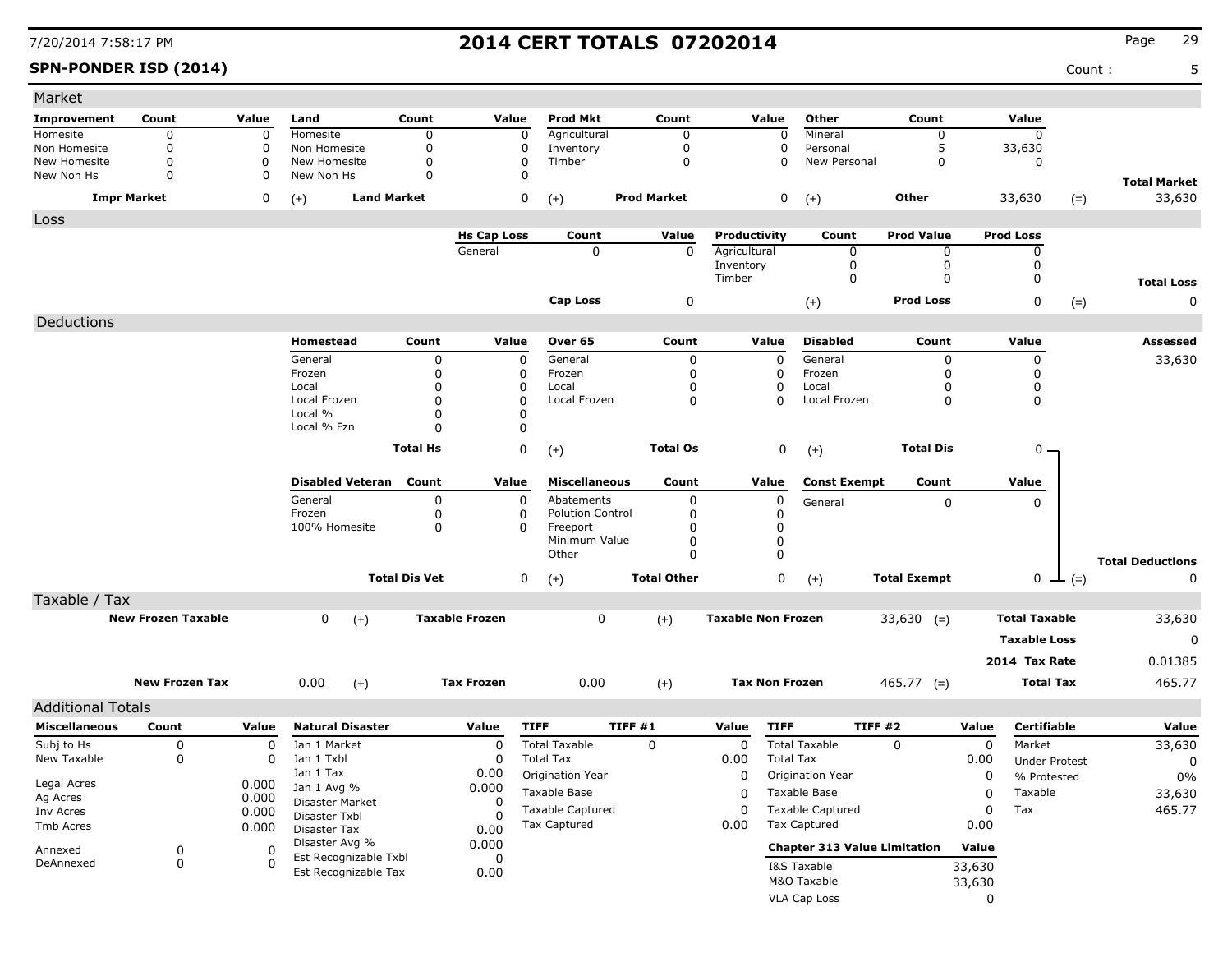**SPO-POOLVILLE ISD (2014)** Count : 2,391

| Market                       |                           |                      |                              |                       |                      |                       |                                                |                    |              |                           |                                     |                     |            |                      |                         |
|------------------------------|---------------------------|----------------------|------------------------------|-----------------------|----------------------|-----------------------|------------------------------------------------|--------------------|--------------|---------------------------|-------------------------------------|---------------------|------------|----------------------|-------------------------|
| <b>Improvement</b>           | Count                     | Value                | Land                         |                       | Count                | Value                 | <b>Prod Mkt</b>                                | Count              |              | Value                     | Other                               | Count               |            | Value                |                         |
| Homesite                     | 520                       | 28,609,850           | Homesite                     |                       | 631                  | 16,342,410            | Agricultural                                   | 255                |              | 42,769,700                | Mineral                             | 1,413               |            | 4,688,350            |                         |
| Non Homesite<br>New Homesite | 37<br>52                  | 923,320<br>1,203,970 | Non Homesite<br>New Homesite |                       | 77<br>0              | 4,162,310             | Inventory<br>0<br>Timber                       | 0<br>0             |              | 0<br>0                    | Personal<br>New Personal            | 74<br>0             |            | 22,595,830<br>0      |                         |
| New Non Hs                   | 3                         | 19,890               | New Non Hs                   |                       | $\mathbf 0$          |                       | $\Omega$                                       |                    |              |                           |                                     |                     |            |                      | <b>Total Market</b>     |
|                              | <b>Impr Market</b>        | 30,757,030           | $(+)$                        | <b>Land Market</b>    |                      | 20,504,720            | $(+)$                                          | <b>Prod Market</b> |              | 42,769,700                | $(+)$                               | <b>Other</b>        |            | 27,284,180           | 121,315,630<br>$(=)$    |
| Loss                         |                           |                      |                              |                       |                      |                       |                                                |                    |              |                           |                                     |                     |            |                      |                         |
|                              |                           |                      |                              |                       |                      | <b>Hs Cap Loss</b>    | Count                                          | Value              |              | Productivity              | Count                               | <b>Prod Value</b>   |            | <b>Prod Loss</b>     |                         |
|                              |                           |                      |                              |                       |                      | General               | 10                                             | 80,730             | Agricultural |                           | 255                                 | 748,890             |            | 42,020,810           |                         |
|                              |                           |                      |                              |                       |                      |                       |                                                |                    | Inventory    |                           | 0                                   | 0                   |            | 0                    |                         |
|                              |                           |                      |                              |                       |                      |                       |                                                |                    | Timber       |                           | 0                                   | 0                   |            | 0                    | <b>Total Loss</b>       |
|                              |                           |                      |                              |                       |                      |                       | <b>Cap Loss</b>                                | 80,730             |              |                           | $(+)$                               | <b>Prod Loss</b>    |            | 42,020,810           | 42,101,540<br>$(=)$     |
| Deductions                   |                           |                      |                              |                       |                      |                       |                                                |                    |              |                           |                                     |                     |            |                      |                         |
|                              |                           |                      | Homestead                    |                       | Count                | Value                 | Over 65                                        | Count              |              | Value                     | <b>Disabled</b>                     | Count               |            | Value                | Assessed                |
|                              |                           |                      | General                      |                       | 168                  | 2,322,017             | General                                        |                    | 9            | 75,000                    | General                             | 1                   |            | 10,000               | 79,214,090              |
|                              |                           |                      | Frozen<br>Local              |                       | 114<br>0             | 1,487,354<br>0        | Frozen<br>Local                                | 97                 | 0            | 850,259<br>0              | Frozen<br>Local                     | 11<br>0             |            | 80,480<br>0          |                         |
|                              |                           |                      | Local Frozen                 |                       | 0                    | 0                     | Local Frozen                                   |                    | 0            | $\Omega$                  | Local Frozen                        | 0                   |            | 0                    |                         |
|                              |                           |                      | Local %                      |                       | $\Omega$             | 0                     |                                                |                    |              |                           |                                     |                     |            |                      |                         |
|                              |                           |                      | Local % Fzn                  |                       | 0                    | 0                     |                                                |                    |              |                           |                                     |                     |            |                      |                         |
|                              |                           |                      |                              |                       | <b>Total Hs</b>      | 3,809,371             | $(+)$                                          | <b>Total Os</b>    |              | 925,259                   | $(+)$                               | <b>Total Dis</b>    |            | $90,480 -$           |                         |
|                              |                           |                      | <b>Disabled Veteran</b>      |                       | Count                | Value                 | <b>Miscellaneous</b>                           | Count              |              | Value                     | <b>Const Exempt</b>                 | Count               |            | Value                |                         |
|                              |                           |                      | General                      |                       | 6                    | 44,000                | Abatements                                     |                    | 0            | $\mathbf 0$               | General                             | 29                  |            | 923,179              |                         |
|                              |                           |                      | Frozen                       |                       | 11                   | 120,000               | <b>Polution Control</b>                        |                    | 0            | 0                         |                                     |                     |            |                      |                         |
|                              |                           |                      | 100% Homesite                |                       | 6                    | 564,700               | Freeport                                       |                    | 0            | 0                         |                                     |                     |            |                      |                         |
|                              |                           |                      |                              |                       |                      |                       | Minimum Value<br>Other                         | 565                | 0            | 42,610<br>$\Omega$        |                                     |                     |            |                      |                         |
|                              |                           |                      |                              |                       |                      |                       |                                                |                    |              |                           |                                     |                     |            |                      | <b>Total Deductions</b> |
|                              |                           |                      |                              |                       | <b>Total Dis Vet</b> | 728,700               | $(+)$                                          | <b>Total Other</b> |              | 42,610                    | $(+)$                               | <b>Total Exempt</b> |            | 923,179 $\perp$ (=)  | 6,519,599               |
| Taxable / Tax                | <b>New Frozen Taxable</b> |                      | 20,830                       | $(+)$                 |                      | <b>Taxable Frozen</b> | 6,304,887                                      | $(+)$              |              | <b>Taxable Non Frozen</b> |                                     | $66,368,774$ (=)    |            | <b>Total Taxable</b> | 72,694,491              |
|                              |                           |                      |                              |                       |                      |                       |                                                |                    |              |                           |                                     |                     |            |                      |                         |
|                              |                           |                      |                              |                       |                      |                       |                                                |                    |              |                           |                                     |                     |            | <b>Taxable Loss</b>  | 2,031,850               |
|                              |                           |                      |                              |                       |                      |                       |                                                |                    |              |                           |                                     |                     |            | 2014 Tax Rate        | 0.01393                 |
|                              | <b>New Frozen Tax</b>     |                      | 290.17                       | $(+)$                 |                      | <b>Tax Frozen</b>     | 61,929.78                                      | $(+)$              |              | <b>Tax Non Frozen</b>     |                                     | $922,400.81$ (=)    |            | <b>Total Tax</b>     | 984,330.59              |
| <b>Additional Totals</b>     |                           |                      |                              |                       |                      |                       |                                                |                    |              |                           |                                     |                     |            |                      |                         |
| <b>Miscellaneous</b>         | Count                     | Value                | <b>Natural Disaster</b>      |                       |                      | Value                 | <b>TIFF</b>                                    | TIFF #1            | Value        | <b>TIFF</b>               |                                     | TIFF #2             | Value      | Certifiable          | Value                   |
| Subj to Hs                   | 282                       | 25,284,310           | Jan 1 Market                 |                       |                      | 0                     | <b>Total Taxable</b>                           | 0                  | 0            |                           | <b>Total Taxable</b>                | 0                   | 0          | Market               | 121,315,630             |
| New Taxable                  | 51                        | 1,184,337            | Jan 1 Txbl                   |                       |                      | 0                     | <b>Total Tax</b>                               |                    | 0.00         | <b>Total Tax</b>          |                                     |                     | 0.00       | <b>Under Protest</b> | 0                       |
| Legal Acres                  |                           | 289,913.984          | Jan 1 Tax<br>Jan 1 Avg %     |                       |                      | 0.00<br>0.000         | Origination Year                               |                    | $\Omega$     |                           | Origination Year                    |                     | 0          | % Protested          | $0\%$                   |
| Ag Acres                     |                           | 0.000                | Disaster Market              |                       |                      | 0                     | Taxable Base                                   |                    | 0            |                           | Taxable Base                        |                     | 0          | Taxable              | 72,694,491              |
| Inv Acres                    |                           | 0.000                | Disaster Txbl                |                       |                      | O                     | <b>Taxable Captured</b><br><b>Tax Captured</b> |                    | 0            |                           | <b>Taxable Captured</b>             |                     | 0          | Tax                  | 984,330.59              |
| Tmb Acres                    |                           | 0.000                | Disaster Tax                 |                       |                      | 0.00                  |                                                |                    | 0.00         |                           | <b>Tax Captured</b>                 |                     | 0.00       |                      |                         |
| Annexed                      | 0                         | 0                    | Disaster Avg %               | Est Recognizable Txbl |                      | 0.000<br>0            |                                                |                    |              |                           | <b>Chapter 313 Value Limitation</b> |                     | Value      |                      |                         |
| DeAnnexed                    | 0                         | $\Omega$             |                              | Est Recognizable Tax  |                      | 0.00                  |                                                |                    |              |                           | I&S Taxable                         |                     | 72,694,491 |                      |                         |
|                              |                           |                      |                              |                       |                      |                       |                                                |                    |              |                           | M&O Taxable                         |                     | 72,694,491 |                      |                         |
|                              |                           |                      |                              |                       |                      |                       |                                                |                    |              |                           | VLA Cap Loss                        |                     | 0          |                      |                         |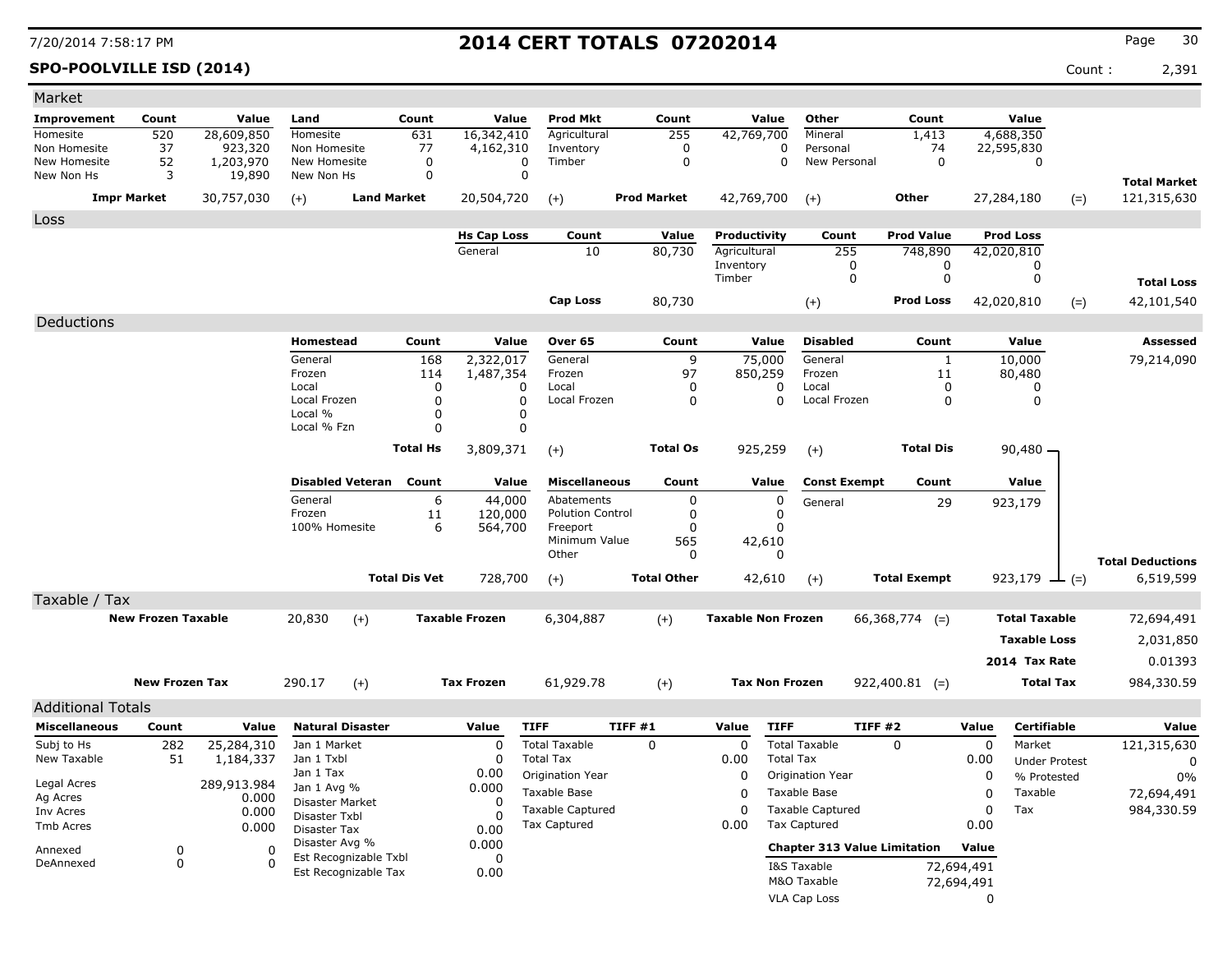## **SPR-SPRINGTOWN ISD (2014)** Count : 3,989

| Market                       |                           |                        |                                |                                               |                      |                       |                                     |         |                            |                           |                         |                                     |                |                     |             |                           |       |                         |
|------------------------------|---------------------------|------------------------|--------------------------------|-----------------------------------------------|----------------------|-----------------------|-------------------------------------|---------|----------------------------|---------------------------|-------------------------|-------------------------------------|----------------|---------------------|-------------|---------------------------|-------|-------------------------|
| Improvement                  | Count                     | Value                  | Land                           | Count                                         |                      | Value                 | <b>Prod Mkt</b>                     |         | Count                      |                           | Value                   | <b>Other</b>                        |                | Count               |             | Value                     |       |                         |
| Homesite                     | 981                       | 77,666,850             | Homesite                       |                                               | 939                  | 20,570,050            | Agricultural                        |         | 554                        | 60,393,910                |                         | Mineral                             |                | 2,338               |             | 11,164,430                |       |                         |
| Non Homesite<br>New Homesite | 51<br>80                  | 1,959,880<br>2,784,450 | Non Homesite<br>New Homesite   |                                               | 98<br>$\overline{2}$ | 4,925,250<br>44,980   | Inventory<br>Timber                 |         | $\mathbf 0$<br>$\mathbf 0$ |                           | 0<br>$\mathbf 0$        | Personal<br>New Personal            |                | 194<br>$\mathbf 0$  |             | 23,475,830<br>$\mathbf 0$ |       |                         |
| New Non Hs                   | 3                         | 137,810                | New Non Hs                     |                                               | $\mathbf 0$          | $\Omega$              |                                     |         |                            |                           |                         |                                     |                |                     |             |                           |       | <b>Total Market</b>     |
|                              | <b>Impr Market</b>        | 82,548,990             | $(+)$                          | <b>Land Market</b>                            |                      | 25,540,280            | $(+)$                               |         | <b>Prod Market</b>         | 60,393,910                |                         | $(+)$                               |                | Other               |             | 34,640,260                | $(=)$ | 203,123,440             |
| Loss                         |                           |                        |                                |                                               |                      |                       |                                     |         |                            |                           |                         |                                     |                |                     |             |                           |       |                         |
|                              |                           |                        |                                |                                               |                      | <b>Hs Cap Loss</b>    | Count                               |         | Value                      | Productivity              |                         | Count                               |                | <b>Prod Value</b>   |             | <b>Prod Loss</b>          |       |                         |
|                              |                           |                        |                                |                                               |                      | General               | 19                                  |         | 186,530                    | Agricultural              |                         | 554                                 |                | 779,410             |             | 59,614,500                |       |                         |
|                              |                           |                        |                                |                                               |                      |                       |                                     |         |                            | Inventory                 |                         |                                     | 0              | 0                   |             | 0                         |       |                         |
|                              |                           |                        |                                |                                               |                      |                       |                                     |         |                            | Timber                    |                         |                                     | $\mathbf 0$    | $\mathbf 0$         |             | 0                         |       | <b>Total Loss</b>       |
|                              |                           |                        |                                |                                               |                      |                       | <b>Cap Loss</b>                     |         | 186,530                    |                           |                         | $(+)$                               |                | <b>Prod Loss</b>    |             | 59,614,500                | $(=)$ | 59,801,030              |
| Deductions                   |                           |                        |                                |                                               |                      |                       |                                     |         |                            |                           |                         |                                     |                |                     |             |                           |       |                         |
|                              |                           |                        | Homestead                      |                                               | Count                | Value                 | Over 65                             |         | Count                      |                           | Value                   | <b>Disabled</b>                     |                | Count               |             | Value                     |       | <b>Assessed</b>         |
|                              |                           |                        | General                        |                                               | 351                  | 5,038,720             | General                             |         | 12                         |                           | 97,130                  | General                             |                | $\Omega$            |             | $\mathbf{0}$              |       | 143,322,410             |
|                              |                           |                        | Frozen                         |                                               | 236                  | 3,413,450             | Frozen                              |         | 209                        | 1,985,300                 |                         | Frozen                              |                | 24                  |             | 223,900                   |       |                         |
|                              |                           |                        | Local<br>Local Frozen          |                                               | 0<br>0               | 0<br>$\Omega$         | Local<br>Local Frozen               |         | 0<br>$\mathbf 0$           |                           | 0<br>$\mathbf 0$        | Local<br>Local Frozen               |                | 0<br>$\mathbf 0$    |             | 0<br>$\mathbf 0$          |       |                         |
|                              |                           |                        | Local %                        |                                               | $\Omega$             | $\Omega$              |                                     |         |                            |                           |                         |                                     |                |                     |             |                           |       |                         |
|                              |                           |                        | Local % Fzn                    |                                               | 0                    | $\mathbf 0$           |                                     |         |                            |                           |                         |                                     |                |                     |             |                           |       |                         |
|                              |                           |                        |                                |                                               | <b>Total Hs</b>      | 8,452,170             | $(+)$                               |         | <b>Total Os</b>            |                           | 2,082,430               | $(+)$                               |                | <b>Total Dis</b>    |             | 223,900.                  |       |                         |
|                              |                           |                        |                                |                                               |                      |                       |                                     |         |                            |                           |                         |                                     |                |                     |             |                           |       |                         |
|                              |                           |                        | <b>Disabled Veteran</b>        |                                               | Count                | Value                 | <b>Miscellaneous</b>                |         | Count                      |                           | Value                   | <b>Const Exempt</b>                 |                | Count               |             | Value                     |       |                         |
|                              |                           |                        | General                        |                                               | 14                   | 76,620                | Abatements                          |         | 0                          |                           | 0                       | General                             |                | 49                  |             | 1,085,363                 |       |                         |
|                              |                           |                        | Frozen<br>100% Homesite        |                                               | 15                   | 173,000               | <b>Polution Control</b><br>Freeport |         | $\mathbf 0$<br>$\Omega$    |                           | $\mathbf 0$<br>$\Omega$ |                                     |                |                     |             |                           |       |                         |
|                              |                           |                        |                                |                                               | 12                   | 1,164,058             | Minimum Value                       |         | 812                        |                           | 62,950                  |                                     |                |                     |             |                           |       |                         |
|                              |                           |                        |                                |                                               |                      |                       | Other                               |         | 0                          |                           | 0                       |                                     |                |                     |             |                           |       | <b>Total Deductions</b> |
|                              |                           |                        |                                | <b>Total Dis Vet</b>                          |                      | 1,413,678             | $(+)$                               |         | <b>Total Other</b>         |                           | 62,950                  | $(+)$                               |                | <b>Total Exempt</b> |             | $1,085,363$ — (=)         |       | 13,320,491              |
| Taxable / Tax                |                           |                        |                                |                                               |                      |                       |                                     |         |                            |                           |                         |                                     |                |                     |             |                           |       |                         |
|                              | <b>New Frozen Taxable</b> |                        | 211,460                        | $(+)$                                         |                      | <b>Taxable Frozen</b> | 18,771,530                          |         | $(+)$                      | <b>Taxable Non Frozen</b> |                         |                                     | 111,018,929    | $(=)$               |             | <b>Total Taxable</b>      |       | 130,001,919             |
|                              |                           |                        |                                |                                               |                      |                       |                                     |         |                            |                           |                         |                                     |                |                     |             |                           |       |                         |
|                              |                           |                        |                                |                                               |                      |                       |                                     |         |                            |                           |                         |                                     |                |                     |             | <b>Taxable Loss</b>       |       | 5,012,509               |
|                              |                           |                        |                                |                                               |                      |                       |                                     |         |                            |                           |                         |                                     |                |                     |             | 2014 Tax Rate             |       | 0.014591                |
|                              | <b>New Frozen Tax</b>     |                        | 3,085.42                       | $(+)$                                         |                      | <b>Tax Frozen</b>     | 203,842.71                          |         | $(+)$                      |                           | <b>Tax Non Frozen</b>   |                                     |                | $1,619,877.77$ (=)  |             | <b>Total Tax</b>          |       | 1,823,720.48            |
| <b>Additional Totals</b>     |                           |                        |                                |                                               |                      |                       |                                     |         |                            |                           |                         |                                     |                |                     |             |                           |       |                         |
| <b>Miscellaneous</b>         | Count                     | Value                  | <b>Natural Disaster</b>        |                                               |                      | Value                 | <b>TIFF</b>                         | TIFF #1 |                            | Value                     | <b>TIFF</b>             |                                     | <b>TIFF #2</b> |                     | Value       | <b>Certifiable</b>        |       | Value                   |
| Subj to Hs                   | 587                       | 69,462,830             | Jan 1 Market                   |                                               |                      | $\Omega$              | <b>Total Taxable</b>                |         | $\Omega$                   | $\Omega$                  |                         | <b>Total Taxable</b>                |                | $\Omega$            | $\Omega$    | Market                    |       | 203,123,440             |
| New Taxable                  | 82                        | 2,919,570              | Jan 1 Txbl                     |                                               |                      | $\Omega$              | <b>Total Tax</b>                    |         |                            | 0.00                      | <b>Total Tax</b>        |                                     |                |                     | 0.00        | <b>Under Protest</b>      |       | $\Omega$                |
| Legal Acres                  |                           | 765,807.006            | Jan 1 Tax                      |                                               |                      | 0.00                  | Origination Year                    |         |                            | 0                         |                         | Origination Year                    |                |                     | $\mathbf 0$ | % Protested               |       | 0%                      |
| Ag Acres                     |                           | 0.000                  | Jan 1 Avg %<br>Disaster Market |                                               |                      | 0.000<br>0            | Taxable Base                        |         |                            | O                         |                         | Taxable Base                        |                |                     | 0           | Taxable                   |       | 130,001,919             |
| Inv Acres                    |                           | 0.000                  | Disaster Txbl                  |                                               |                      |                       | <b>Taxable Captured</b>             |         |                            | 0                         |                         | <b>Taxable Captured</b>             |                |                     | $\mathbf 0$ | Tax                       |       | 1,823,720.48            |
| Tmb Acres                    |                           | 0.000                  | Disaster Tax                   |                                               |                      | 0.00                  | <b>Tax Captured</b>                 |         |                            | 0.00                      |                         | <b>Tax Captured</b>                 |                |                     | 0.00        |                           |       |                         |
| Annexed                      | 0                         | $\Omega$               | Disaster Avg %                 |                                               |                      | 0.000                 |                                     |         |                            |                           |                         | <b>Chapter 313 Value Limitation</b> |                |                     | Value       |                           |       |                         |
| DeAnnexed                    | $\mathbf 0$               | $\Omega$               |                                | Est Recognizable Txbl<br>Est Recognizable Tax |                      | $\mathbf 0$           |                                     |         |                            |                           |                         | I&S Taxable                         |                |                     | 130,001,919 |                           |       |                         |
|                              |                           |                        |                                |                                               |                      | 0.00                  |                                     |         |                            |                           |                         | M&O Taxable                         |                |                     | 130,001,919 |                           |       |                         |
|                              |                           |                        |                                |                                               |                      |                       |                                     |         |                            |                           |                         | VLA Cap Loss                        |                |                     | 0           |                           |       |                         |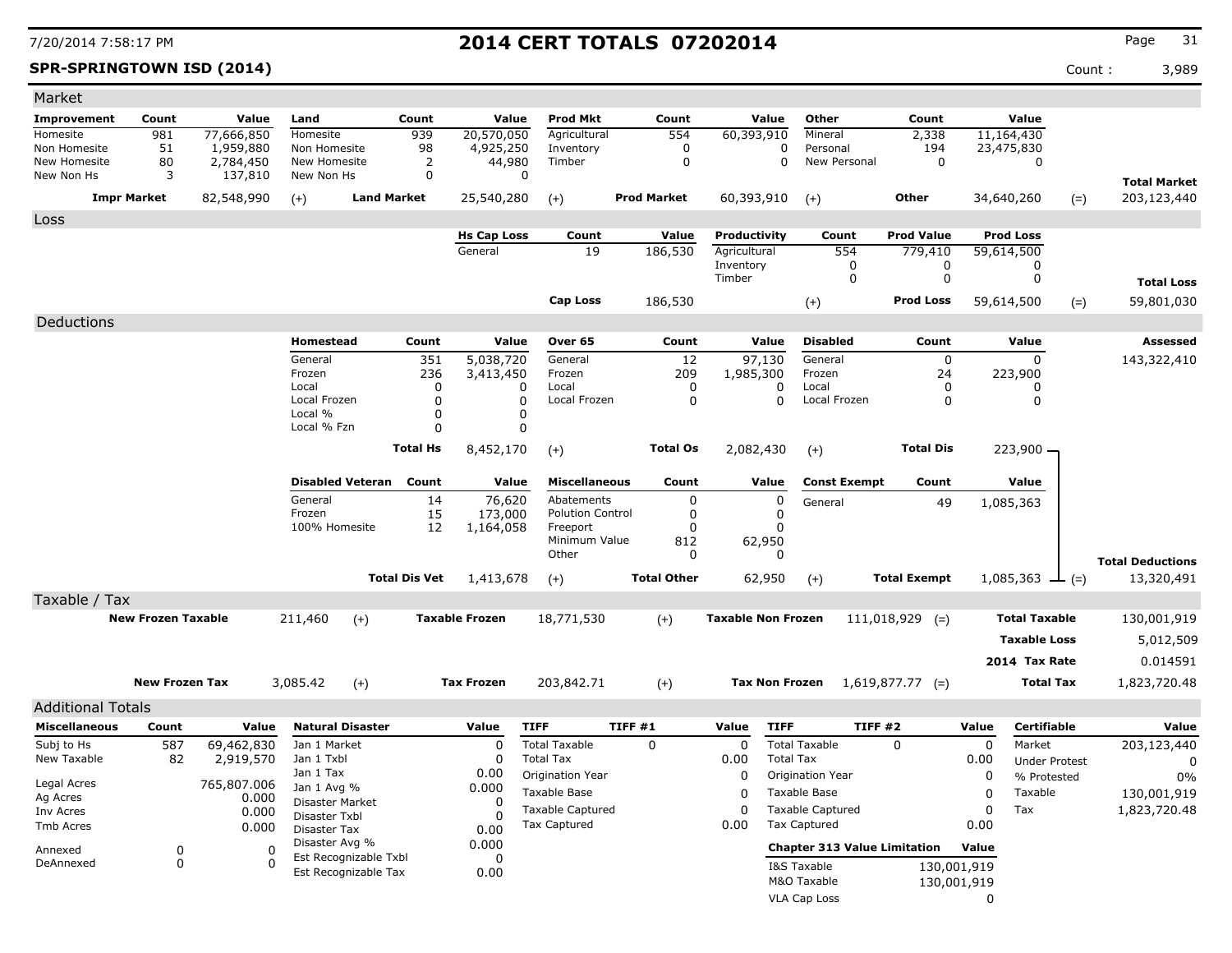**SSL-SLIDELL ISD (2014)** Count : 6,330

| Other<br>Land<br>Count<br><b>Prod Mkt</b><br>Count<br>Value<br>Count<br>Value<br><b>Improvement</b><br>Count<br>Value<br>Value<br>737<br>56,884,230<br>Homesite<br>Mineral<br>Homesite<br>706<br>13,980,200<br>Agricultural<br>848<br>123,491,310<br>4,572<br>117,814,030<br>3,716,950<br>253<br>Non Homesite<br>26<br>510,620<br>Non Homesite<br>69<br>0<br>0<br>Personal<br>99,013,330<br>Inventory<br>1,831,700<br>23,850<br>$\mathbf 0$<br>0<br>New Personal<br>New Homesite<br>51<br>New Homesite<br>1<br>Timber<br>0<br>0<br>New Non Hs<br>2<br>12,610<br>New Non Hs<br>0<br>$\Omega$<br><b>Total Market</b><br>59,239,160<br>417,278,830<br><b>Impr Market</b><br><b>Land Market</b><br>17,721,000<br><b>Prod Market</b><br>123,491,310<br>Other<br>216,827,360<br>$(+)$<br>$(=)$<br>$(+)$<br>$(+)$<br>Loss<br><b>Prod Value</b><br><b>Prod Loss</b><br><b>Hs Cap Loss</b><br>Count<br>Value<br>Productivity<br>Count<br>General<br>Agricultural<br>848<br>16<br>59,980<br>2,606,410<br>120,884,900<br>Inventory<br>0<br>0<br>0<br>0<br>0<br>0<br>Timber<br><b>Total Loss</b><br>Cap Loss<br>59,980<br>$(+)$<br>Prod Loss<br>120,884,900<br>$(=)$<br>120,944,880<br>Deductions<br><b>Disabled</b><br>Homestead<br>Count<br>Value<br>Over 65<br>Count<br>Value<br>Count<br>Value<br>Assessed<br>General<br>212<br>2,970,647<br>General<br>6<br>55,000<br>General<br>0<br>0<br>296,333,950<br>Frozen<br>139<br>Frozen<br>Frozen<br>1,996,860<br>123<br>1,167,510<br>11<br>100,000<br>Local<br>0<br>Local<br>0<br>0<br>Local<br>0<br>0<br>0<br>0<br>0<br>0<br>0<br>0<br>Local Frozen<br>Local Frozen<br>$\Omega$<br>Local Frozen<br>Local %<br>205<br>4,603,368<br>Local % Fzn<br>129<br>3,034,478<br><b>Total Hs</b><br>12,605,353<br><b>Total Os</b><br>1,222,510<br><b>Total Dis</b><br>$100,000 -$<br>$(+)$<br>$(+)$<br><b>Disabled Veteran</b><br>Count<br><b>Miscellaneous</b><br><b>Const Exempt</b><br>Count<br>Value<br>Value<br>Count<br>Value<br>9<br>67,460<br>0<br>General<br>Abatements<br>0<br>General<br>51<br>9,052,960 |
|----------------------------------------------------------------------------------------------------------------------------------------------------------------------------------------------------------------------------------------------------------------------------------------------------------------------------------------------------------------------------------------------------------------------------------------------------------------------------------------------------------------------------------------------------------------------------------------------------------------------------------------------------------------------------------------------------------------------------------------------------------------------------------------------------------------------------------------------------------------------------------------------------------------------------------------------------------------------------------------------------------------------------------------------------------------------------------------------------------------------------------------------------------------------------------------------------------------------------------------------------------------------------------------------------------------------------------------------------------------------------------------------------------------------------------------------------------------------------------------------------------------------------------------------------------------------------------------------------------------------------------------------------------------------------------------------------------------------------------------------------------------------------------------------------------------------------------------------------------------------------------------------------------------------------------------------------------------------------------------------------------------------------------------------|
|                                                                                                                                                                                                                                                                                                                                                                                                                                                                                                                                                                                                                                                                                                                                                                                                                                                                                                                                                                                                                                                                                                                                                                                                                                                                                                                                                                                                                                                                                                                                                                                                                                                                                                                                                                                                                                                                                                                                                                                                                                              |
|                                                                                                                                                                                                                                                                                                                                                                                                                                                                                                                                                                                                                                                                                                                                                                                                                                                                                                                                                                                                                                                                                                                                                                                                                                                                                                                                                                                                                                                                                                                                                                                                                                                                                                                                                                                                                                                                                                                                                                                                                                              |
|                                                                                                                                                                                                                                                                                                                                                                                                                                                                                                                                                                                                                                                                                                                                                                                                                                                                                                                                                                                                                                                                                                                                                                                                                                                                                                                                                                                                                                                                                                                                                                                                                                                                                                                                                                                                                                                                                                                                                                                                                                              |
|                                                                                                                                                                                                                                                                                                                                                                                                                                                                                                                                                                                                                                                                                                                                                                                                                                                                                                                                                                                                                                                                                                                                                                                                                                                                                                                                                                                                                                                                                                                                                                                                                                                                                                                                                                                                                                                                                                                                                                                                                                              |
|                                                                                                                                                                                                                                                                                                                                                                                                                                                                                                                                                                                                                                                                                                                                                                                                                                                                                                                                                                                                                                                                                                                                                                                                                                                                                                                                                                                                                                                                                                                                                                                                                                                                                                                                                                                                                                                                                                                                                                                                                                              |
|                                                                                                                                                                                                                                                                                                                                                                                                                                                                                                                                                                                                                                                                                                                                                                                                                                                                                                                                                                                                                                                                                                                                                                                                                                                                                                                                                                                                                                                                                                                                                                                                                                                                                                                                                                                                                                                                                                                                                                                                                                              |
|                                                                                                                                                                                                                                                                                                                                                                                                                                                                                                                                                                                                                                                                                                                                                                                                                                                                                                                                                                                                                                                                                                                                                                                                                                                                                                                                                                                                                                                                                                                                                                                                                                                                                                                                                                                                                                                                                                                                                                                                                                              |
|                                                                                                                                                                                                                                                                                                                                                                                                                                                                                                                                                                                                                                                                                                                                                                                                                                                                                                                                                                                                                                                                                                                                                                                                                                                                                                                                                                                                                                                                                                                                                                                                                                                                                                                                                                                                                                                                                                                                                                                                                                              |
|                                                                                                                                                                                                                                                                                                                                                                                                                                                                                                                                                                                                                                                                                                                                                                                                                                                                                                                                                                                                                                                                                                                                                                                                                                                                                                                                                                                                                                                                                                                                                                                                                                                                                                                                                                                                                                                                                                                                                                                                                                              |
|                                                                                                                                                                                                                                                                                                                                                                                                                                                                                                                                                                                                                                                                                                                                                                                                                                                                                                                                                                                                                                                                                                                                                                                                                                                                                                                                                                                                                                                                                                                                                                                                                                                                                                                                                                                                                                                                                                                                                                                                                                              |
|                                                                                                                                                                                                                                                                                                                                                                                                                                                                                                                                                                                                                                                                                                                                                                                                                                                                                                                                                                                                                                                                                                                                                                                                                                                                                                                                                                                                                                                                                                                                                                                                                                                                                                                                                                                                                                                                                                                                                                                                                                              |
|                                                                                                                                                                                                                                                                                                                                                                                                                                                                                                                                                                                                                                                                                                                                                                                                                                                                                                                                                                                                                                                                                                                                                                                                                                                                                                                                                                                                                                                                                                                                                                                                                                                                                                                                                                                                                                                                                                                                                                                                                                              |
|                                                                                                                                                                                                                                                                                                                                                                                                                                                                                                                                                                                                                                                                                                                                                                                                                                                                                                                                                                                                                                                                                                                                                                                                                                                                                                                                                                                                                                                                                                                                                                                                                                                                                                                                                                                                                                                                                                                                                                                                                                              |
|                                                                                                                                                                                                                                                                                                                                                                                                                                                                                                                                                                                                                                                                                                                                                                                                                                                                                                                                                                                                                                                                                                                                                                                                                                                                                                                                                                                                                                                                                                                                                                                                                                                                                                                                                                                                                                                                                                                                                                                                                                              |
|                                                                                                                                                                                                                                                                                                                                                                                                                                                                                                                                                                                                                                                                                                                                                                                                                                                                                                                                                                                                                                                                                                                                                                                                                                                                                                                                                                                                                                                                                                                                                                                                                                                                                                                                                                                                                                                                                                                                                                                                                                              |
|                                                                                                                                                                                                                                                                                                                                                                                                                                                                                                                                                                                                                                                                                                                                                                                                                                                                                                                                                                                                                                                                                                                                                                                                                                                                                                                                                                                                                                                                                                                                                                                                                                                                                                                                                                                                                                                                                                                                                                                                                                              |
|                                                                                                                                                                                                                                                                                                                                                                                                                                                                                                                                                                                                                                                                                                                                                                                                                                                                                                                                                                                                                                                                                                                                                                                                                                                                                                                                                                                                                                                                                                                                                                                                                                                                                                                                                                                                                                                                                                                                                                                                                                              |
|                                                                                                                                                                                                                                                                                                                                                                                                                                                                                                                                                                                                                                                                                                                                                                                                                                                                                                                                                                                                                                                                                                                                                                                                                                                                                                                                                                                                                                                                                                                                                                                                                                                                                                                                                                                                                                                                                                                                                                                                                                              |
|                                                                                                                                                                                                                                                                                                                                                                                                                                                                                                                                                                                                                                                                                                                                                                                                                                                                                                                                                                                                                                                                                                                                                                                                                                                                                                                                                                                                                                                                                                                                                                                                                                                                                                                                                                                                                                                                                                                                                                                                                                              |
|                                                                                                                                                                                                                                                                                                                                                                                                                                                                                                                                                                                                                                                                                                                                                                                                                                                                                                                                                                                                                                                                                                                                                                                                                                                                                                                                                                                                                                                                                                                                                                                                                                                                                                                                                                                                                                                                                                                                                                                                                                              |
|                                                                                                                                                                                                                                                                                                                                                                                                                                                                                                                                                                                                                                                                                                                                                                                                                                                                                                                                                                                                                                                                                                                                                                                                                                                                                                                                                                                                                                                                                                                                                                                                                                                                                                                                                                                                                                                                                                                                                                                                                                              |
|                                                                                                                                                                                                                                                                                                                                                                                                                                                                                                                                                                                                                                                                                                                                                                                                                                                                                                                                                                                                                                                                                                                                                                                                                                                                                                                                                                                                                                                                                                                                                                                                                                                                                                                                                                                                                                                                                                                                                                                                                                              |
|                                                                                                                                                                                                                                                                                                                                                                                                                                                                                                                                                                                                                                                                                                                                                                                                                                                                                                                                                                                                                                                                                                                                                                                                                                                                                                                                                                                                                                                                                                                                                                                                                                                                                                                                                                                                                                                                                                                                                                                                                                              |
| Frozen<br>6<br><b>Polution Control</b><br>71,450<br>984,680<br>4                                                                                                                                                                                                                                                                                                                                                                                                                                                                                                                                                                                                                                                                                                                                                                                                                                                                                                                                                                                                                                                                                                                                                                                                                                                                                                                                                                                                                                                                                                                                                                                                                                                                                                                                                                                                                                                                                                                                                                             |
| 100% Homesite<br>4<br>463,640<br>Freeport<br>0<br>0                                                                                                                                                                                                                                                                                                                                                                                                                                                                                                                                                                                                                                                                                                                                                                                                                                                                                                                                                                                                                                                                                                                                                                                                                                                                                                                                                                                                                                                                                                                                                                                                                                                                                                                                                                                                                                                                                                                                                                                          |
| Minimum Value<br>553<br>69,970                                                                                                                                                                                                                                                                                                                                                                                                                                                                                                                                                                                                                                                                                                                                                                                                                                                                                                                                                                                                                                                                                                                                                                                                                                                                                                                                                                                                                                                                                                                                                                                                                                                                                                                                                                                                                                                                                                                                                                                                               |
| Other<br>0<br>0<br><b>Total Deductions</b>                                                                                                                                                                                                                                                                                                                                                                                                                                                                                                                                                                                                                                                                                                                                                                                                                                                                                                                                                                                                                                                                                                                                                                                                                                                                                                                                                                                                                                                                                                                                                                                                                                                                                                                                                                                                                                                                                                                                                                                                   |
| <b>Total Dis Vet</b><br><b>Total Other</b><br>602,550<br>1,054,650<br><b>Total Exempt</b><br>$(+)$<br>$(+)$<br>9,052,960 $\perp$ (=)<br>24,638,023                                                                                                                                                                                                                                                                                                                                                                                                                                                                                                                                                                                                                                                                                                                                                                                                                                                                                                                                                                                                                                                                                                                                                                                                                                                                                                                                                                                                                                                                                                                                                                                                                                                                                                                                                                                                                                                                                           |
| Taxable / Tax                                                                                                                                                                                                                                                                                                                                                                                                                                                                                                                                                                                                                                                                                                                                                                                                                                                                                                                                                                                                                                                                                                                                                                                                                                                                                                                                                                                                                                                                                                                                                                                                                                                                                                                                                                                                                                                                                                                                                                                                                                |
| 50,740<br><b>Taxable Frozen</b><br><b>New Frozen Taxable</b><br>9,043,942<br><b>Taxable Non Frozen</b><br>$262,601,245$ (=)<br><b>Total Taxable</b><br>271,695,927<br>$(+)$<br>$(+)$                                                                                                                                                                                                                                                                                                                                                                                                                                                                                                                                                                                                                                                                                                                                                                                                                                                                                                                                                                                                                                                                                                                                                                                                                                                                                                                                                                                                                                                                                                                                                                                                                                                                                                                                                                                                                                                         |
| <b>Taxable Loss</b><br>1,758,021                                                                                                                                                                                                                                                                                                                                                                                                                                                                                                                                                                                                                                                                                                                                                                                                                                                                                                                                                                                                                                                                                                                                                                                                                                                                                                                                                                                                                                                                                                                                                                                                                                                                                                                                                                                                                                                                                                                                                                                                             |
| 0.011<br>2014 Tax Rate                                                                                                                                                                                                                                                                                                                                                                                                                                                                                                                                                                                                                                                                                                                                                                                                                                                                                                                                                                                                                                                                                                                                                                                                                                                                                                                                                                                                                                                                                                                                                                                                                                                                                                                                                                                                                                                                                                                                                                                                                       |
|                                                                                                                                                                                                                                                                                                                                                                                                                                                                                                                                                                                                                                                                                                                                                                                                                                                                                                                                                                                                                                                                                                                                                                                                                                                                                                                                                                                                                                                                                                                                                                                                                                                                                                                                                                                                                                                                                                                                                                                                                                              |
| <b>New Frozen Tax</b><br>558.14<br><b>Tax Frozen</b><br>80,820.35<br><b>Tax Non Frozen</b><br><b>Total Tax</b><br>2,969,316.97<br>$(+)$<br>$2,888,496.62$ (=)<br>$(+)$                                                                                                                                                                                                                                                                                                                                                                                                                                                                                                                                                                                                                                                                                                                                                                                                                                                                                                                                                                                                                                                                                                                                                                                                                                                                                                                                                                                                                                                                                                                                                                                                                                                                                                                                                                                                                                                                       |
| <b>Additional Totals</b>                                                                                                                                                                                                                                                                                                                                                                                                                                                                                                                                                                                                                                                                                                                                                                                                                                                                                                                                                                                                                                                                                                                                                                                                                                                                                                                                                                                                                                                                                                                                                                                                                                                                                                                                                                                                                                                                                                                                                                                                                     |
| <b>Natural Disaster</b><br>TIFF#1<br><b>TIFF</b><br>TIFF#2<br><b>Certifiable</b><br><b>Miscellaneous</b><br>Value<br>Value<br><b>TIFF</b><br>Value<br>Value<br>Value<br>Count                                                                                                                                                                                                                                                                                                                                                                                                                                                                                                                                                                                                                                                                                                                                                                                                                                                                                                                                                                                                                                                                                                                                                                                                                                                                                                                                                                                                                                                                                                                                                                                                                                                                                                                                                                                                                                                                |
| <b>Total Taxable</b><br><b>Total Taxable</b><br>Subj to Hs<br>351<br>39,344,910<br>Jan 1 Market<br>0<br>0<br>0<br>0<br>0<br>Market<br>417,278,830                                                                                                                                                                                                                                                                                                                                                                                                                                                                                                                                                                                                                                                                                                                                                                                                                                                                                                                                                                                                                                                                                                                                                                                                                                                                                                                                                                                                                                                                                                                                                                                                                                                                                                                                                                                                                                                                                            |
| New Taxable<br>51<br>$\mathbf 0$<br><b>Total Tax</b><br>0.00<br><b>Total Tax</b><br>1,629,971<br>Jan 1 Txbl<br>0.00<br><b>Under Protest</b><br>0                                                                                                                                                                                                                                                                                                                                                                                                                                                                                                                                                                                                                                                                                                                                                                                                                                                                                                                                                                                                                                                                                                                                                                                                                                                                                                                                                                                                                                                                                                                                                                                                                                                                                                                                                                                                                                                                                             |
| 0.00<br>Jan 1 Tax<br>Origination Year<br>0<br>Origination Year<br>0<br>% Protested<br>0%<br>Legal Acres<br>2,052,734.439                                                                                                                                                                                                                                                                                                                                                                                                                                                                                                                                                                                                                                                                                                                                                                                                                                                                                                                                                                                                                                                                                                                                                                                                                                                                                                                                                                                                                                                                                                                                                                                                                                                                                                                                                                                                                                                                                                                     |
| 0.000<br>Jan 1 Avg %<br>0<br>Taxable Base<br>Taxable<br>271,695,927<br>Taxable Base<br>0<br>Ag Acres<br>0.000<br>Disaster Market<br>0                                                                                                                                                                                                                                                                                                                                                                                                                                                                                                                                                                                                                                                                                                                                                                                                                                                                                                                                                                                                                                                                                                                                                                                                                                                                                                                                                                                                                                                                                                                                                                                                                                                                                                                                                                                                                                                                                                        |
| <b>Taxable Captured</b><br>0<br><b>Taxable Captured</b><br>0<br>Tax<br>2,969,316.97<br>0.000<br>Inv Acres<br>Disaster Txbl<br>$\Omega$                                                                                                                                                                                                                                                                                                                                                                                                                                                                                                                                                                                                                                                                                                                                                                                                                                                                                                                                                                                                                                                                                                                                                                                                                                                                                                                                                                                                                                                                                                                                                                                                                                                                                                                                                                                                                                                                                                       |
| <b>Tax Captured</b><br><b>Tax Captured</b><br>0.00<br>0.00<br>Tmb Acres<br>0.000<br>0.00<br>Disaster Tax                                                                                                                                                                                                                                                                                                                                                                                                                                                                                                                                                                                                                                                                                                                                                                                                                                                                                                                                                                                                                                                                                                                                                                                                                                                                                                                                                                                                                                                                                                                                                                                                                                                                                                                                                                                                                                                                                                                                     |
| Disaster Avg %<br>0.000<br><b>Chapter 313 Value Limitation</b><br>Value<br>Annexed<br>0<br>0                                                                                                                                                                                                                                                                                                                                                                                                                                                                                                                                                                                                                                                                                                                                                                                                                                                                                                                                                                                                                                                                                                                                                                                                                                                                                                                                                                                                                                                                                                                                                                                                                                                                                                                                                                                                                                                                                                                                                 |
| Est Recognizable Txbl<br>0<br>DeAnnexed<br>0<br>$\Omega$<br>I&S Taxable<br>271,695,927                                                                                                                                                                                                                                                                                                                                                                                                                                                                                                                                                                                                                                                                                                                                                                                                                                                                                                                                                                                                                                                                                                                                                                                                                                                                                                                                                                                                                                                                                                                                                                                                                                                                                                                                                                                                                                                                                                                                                       |
| Est Recognizable Tax<br>0.00<br>M&O Taxable<br>271,695,927                                                                                                                                                                                                                                                                                                                                                                                                                                                                                                                                                                                                                                                                                                                                                                                                                                                                                                                                                                                                                                                                                                                                                                                                                                                                                                                                                                                                                                                                                                                                                                                                                                                                                                                                                                                                                                                                                                                                                                                   |
|                                                                                                                                                                                                                                                                                                                                                                                                                                                                                                                                                                                                                                                                                                                                                                                                                                                                                                                                                                                                                                                                                                                                                                                                                                                                                                                                                                                                                                                                                                                                                                                                                                                                                                                                                                                                                                                                                                                                                                                                                                              |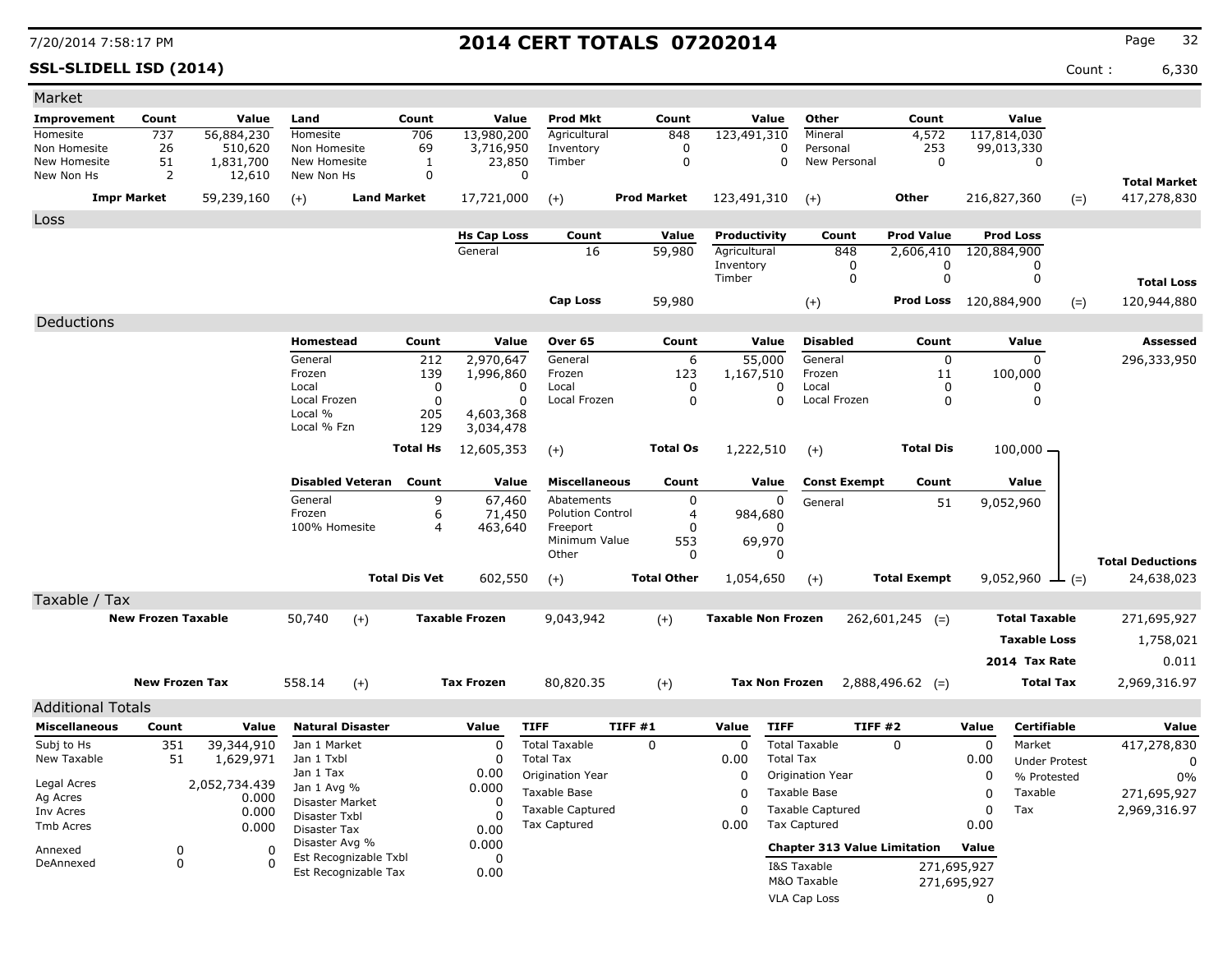## **WCM-WISE CO BRANCH MAINTENANCE (2014)** Count : 222,204

| <b>Improvement</b><br>Count<br>Value<br>Count<br><b>Prod Mkt</b><br>Count<br>Other<br>Count<br>Value<br>Land<br>Value<br>Value<br>27,404<br>Agricultural<br>Mineral<br>Homesite<br>2,697,558,860<br>Homesite<br>963,081,039<br>1,739,974,410<br>2,770,724,540<br>33,416<br>11,021<br>170,110<br>1,231<br>37,351,520<br>Non Homesite<br>2,320<br>123,951,950<br>Inventory<br>Personal<br>7,075<br>1,878,370,950<br>Non Homesite<br>0<br>$\Omega$<br>$\mathbf 0$<br>New Homesite<br>2,238<br>76,719,100<br>New Homesite<br>13<br>343,400<br>Timber<br>0<br>New Personal<br>$\Omega$<br>0<br>New Non Hs<br>82<br>1,995,670<br>New Non Hs<br>0<br>$\Omega$<br><b>Total Market</b><br><b>Impr Market</b> 2,813,625,150<br>Land Market 1,087,376,389<br><b>Prod Market</b> 1,739,974,410<br>Other<br>4,649,095,490<br>10,290,071,439<br>$(+)$<br>$(+)$<br>$(=)$<br>$(+)$<br>Loss<br><b>Prod Value</b><br><b>Hs Cap Loss</b><br>Count<br>Value<br>Productivity<br>Count<br><b>Prod Loss</b><br>General<br>546<br>Agricultural<br>11,021<br>6,068,090<br>27,694,760 1,712,279,650<br>Inventory<br>0<br>$\Omega$<br>0<br>0<br>$\mathbf 0$<br>0<br>Timber<br><b>Total Loss</b><br><b>Cap Loss</b><br>6,068,090<br><b>Prod Loss 1,711,298,520</b><br>1,717,366,610<br>$^{(+)}$<br>$(=)$<br>Deductions<br>Homestead<br>Count<br>Value<br>Over 65<br>Count<br>Value<br><b>Disabled</b><br>Count<br><b>Assessed</b><br>Value<br>$\mathbf 0$<br>General<br>0<br>$\Omega$<br>General<br>$\mathbf 0$<br>General<br>0<br>$\mathbf{0}$<br>8,572,704,829<br>$\Omega$<br>Frozen<br>$\mathbf 0$<br>Frozen<br>$\mathbf 0$<br>Frozen<br>0<br>$\Omega$<br>26<br>$\mathbf 0$<br>$\Omega$<br>236<br>Local<br>Local<br>19,160,334<br>Local<br>1,466,550<br>$\Omega$<br>$\Omega$<br>352,169,888<br>427<br>Local Frozen<br>Local Frozen<br>4,487<br>Local Frozen<br>26,680,788<br>Local %<br>$\Omega$<br>$\Omega$<br>Local % Fzn<br>$\Omega$<br>0<br>0<br>28, 147, 338 -<br><b>Total Hs</b><br><b>Total Os</b> 371,330,222<br><b>Total Dis</b><br>$(+)$<br>$(+)$<br><b>Disabled Veteran</b><br>Count<br>Value<br><b>Miscellaneous</b><br>Count<br>Value<br><b>Const Exempt</b><br>Count<br>Value<br>1,939,954<br>262<br>$\mathbf 0$<br>$\mathbf 0$<br>General<br>Abatements<br>3,262<br>468,606,494<br>General<br>156<br>1,590,091<br><b>Polution Control</b><br>Frozen<br>41<br>15,464,249<br>100% Homesite<br>128<br>Freeport<br>14,626,602<br>14<br>40,362,476<br>Minimum Value<br>15,668<br>1,243,050<br>Other<br>$\Omega$<br>$\Omega$<br><b>Total Deductions</b><br><b>Total Other</b><br><b>Total Dis Vet</b> 18,156,647<br>57,069,775<br><b>Total Exempt</b> 468,606,494 $\perp$ (=)<br>943,310,476<br>$(+)$<br>$(+)$<br>Taxable / Tax<br>1,527,930<br><b>Taxable Frozen</b><br>7,629,394,353<br><b>New Frozen Taxable</b><br>171,862,423<br>$(+)$<br><b>Taxable Non Frozen</b> 7,456,004,000<br><b>Total Taxable</b><br>$(+)$<br>$(=)$<br><b>Taxable Loss</b><br>8,565,585<br>0.00046148<br>2014 Tax Rate<br><b>New Frozen Tax</b><br>704.59<br><b>Tax Frozen</b><br>76,155.97<br><b>Tax Non Frozen</b><br><b>Total Tax</b><br>3,516,860.06<br>$(+)$<br>$(+)$<br>$3,440,704.09$ (=)<br><b>Additional Totals</b><br><b>Miscellaneous</b><br><b>TIFF</b><br>TIFF#1<br>Value<br><b>TIFF #2</b><br><b>Certifiable</b><br>Count<br>Value<br><b>Natural Disaster</b><br>Value<br><b>TIFF</b><br>Value<br>Value<br>$\overline{0}$<br><b>Total Taxable</b><br>14,223 1,783,286,810<br><b>Total Taxable</b><br>$\mathbf 0$<br>$\Omega$<br>$\Omega$<br>$\mathbf 0$<br>Market<br>Subj to Hs<br>Jan 1 Market<br>10,289,771,689<br>New Taxable<br>Jan 1 Txbl<br><b>Total Tax</b><br><b>Total Tax</b><br>2,145<br>76,310,510<br>$\Omega$<br>0.00<br>0.00<br><b>Under Protest</b><br>299,750<br>Jan 1 Tax<br>0.00<br>Origination Year<br>$\Omega$<br>$\Omega$<br><b>Origination Year</b><br>% Protested<br>0.003%<br>Legal Acres<br>102,562,934.<br>0.000<br>Jan 1 Avg %<br>Taxable Base<br>$\Omega$<br>7,629,115,583<br>Taxable Base<br>Taxable<br>ŋ<br>Ag Acres<br>0.000<br>Disaster Market<br>0<br><b>Taxable Captured</b><br>$\mathbf 0$<br>$\Omega$<br><b>Taxable Captured</b><br>Tax<br>3,516,731.41<br>0.000<br>Inv Acres<br>Disaster Txbl<br>$\Omega$<br>Tax Captured<br><b>Tax Captured</b><br>0.00<br>0.00<br>Tmb Acres<br>0.000<br>0.00<br>Disaster Tax<br>Disaster Avg %<br>0.000<br><b>Chapter 313 Value Limitation</b><br>Value<br>$\mathbf 0$<br>$\Omega$<br>Annexed<br>Est Recognizable Txbl<br>$\mathbf 0$<br>$\mathbf 0$<br>DeAnnexed<br>$\Omega$<br>I&S Taxable<br>7,629,394,353<br>Est Recognizable Tax<br>0.00<br>M&O Taxable<br>7,629,394,353<br><b>VLA Cap Loss</b> | Market |  |  |  |  |  |  |   |  |  |
|-------------------------------------------------------------------------------------------------------------------------------------------------------------------------------------------------------------------------------------------------------------------------------------------------------------------------------------------------------------------------------------------------------------------------------------------------------------------------------------------------------------------------------------------------------------------------------------------------------------------------------------------------------------------------------------------------------------------------------------------------------------------------------------------------------------------------------------------------------------------------------------------------------------------------------------------------------------------------------------------------------------------------------------------------------------------------------------------------------------------------------------------------------------------------------------------------------------------------------------------------------------------------------------------------------------------------------------------------------------------------------------------------------------------------------------------------------------------------------------------------------------------------------------------------------------------------------------------------------------------------------------------------------------------------------------------------------------------------------------------------------------------------------------------------------------------------------------------------------------------------------------------------------------------------------------------------------------------------------------------------------------------------------------------------------------------------------------------------------------------------------------------------------------------------------------------------------------------------------------------------------------------------------------------------------------------------------------------------------------------------------------------------------------------------------------------------------------------------------------------------------------------------------------------------------------------------------------------------------------------------------------------------------------------------------------------------------------------------------------------------------------------------------------------------------------------------------------------------------------------------------------------------------------------------------------------------------------------------------------------------------------------------------------------------------------------------------------------------------------------------------------------------------------------------------------------------------------------------------------------------------------------------------------------------------------------------------------------------------------------------------------------------------------------------------------------------------------------------------------------------------------------------------------------------------------------------------------------------------------------------------------------------------------------------------------------------------------------------------------------------------------------------------------------------------------------------------------------------------------------------------------------------------------------------------------------------------------------------------------------------------------------------------------------------------------------------------------------------------------------------------------------------------------------------------------------------------------------------------------------------------------------------------------------------------------------------------------------------------------------------------------------------------------------------------------------------------------------------------------------------------------------------------------------------------------------------------------------------------------------------------------------------------|--------|--|--|--|--|--|--|---|--|--|
|                                                                                                                                                                                                                                                                                                                                                                                                                                                                                                                                                                                                                                                                                                                                                                                                                                                                                                                                                                                                                                                                                                                                                                                                                                                                                                                                                                                                                                                                                                                                                                                                                                                                                                                                                                                                                                                                                                                                                                                                                                                                                                                                                                                                                                                                                                                                                                                                                                                                                                                                                                                                                                                                                                                                                                                                                                                                                                                                                                                                                                                                                                                                                                                                                                                                                                                                                                                                                                                                                                                                                                                                                                                                                                                                                                                                                                                                                                                                                                                                                                                                                                                                                                                                                                                                                                                                                                                                                                                                                                                                                                                                                                                       |        |  |  |  |  |  |  |   |  |  |
|                                                                                                                                                                                                                                                                                                                                                                                                                                                                                                                                                                                                                                                                                                                                                                                                                                                                                                                                                                                                                                                                                                                                                                                                                                                                                                                                                                                                                                                                                                                                                                                                                                                                                                                                                                                                                                                                                                                                                                                                                                                                                                                                                                                                                                                                                                                                                                                                                                                                                                                                                                                                                                                                                                                                                                                                                                                                                                                                                                                                                                                                                                                                                                                                                                                                                                                                                                                                                                                                                                                                                                                                                                                                                                                                                                                                                                                                                                                                                                                                                                                                                                                                                                                                                                                                                                                                                                                                                                                                                                                                                                                                                                                       |        |  |  |  |  |  |  |   |  |  |
|                                                                                                                                                                                                                                                                                                                                                                                                                                                                                                                                                                                                                                                                                                                                                                                                                                                                                                                                                                                                                                                                                                                                                                                                                                                                                                                                                                                                                                                                                                                                                                                                                                                                                                                                                                                                                                                                                                                                                                                                                                                                                                                                                                                                                                                                                                                                                                                                                                                                                                                                                                                                                                                                                                                                                                                                                                                                                                                                                                                                                                                                                                                                                                                                                                                                                                                                                                                                                                                                                                                                                                                                                                                                                                                                                                                                                                                                                                                                                                                                                                                                                                                                                                                                                                                                                                                                                                                                                                                                                                                                                                                                                                                       |        |  |  |  |  |  |  |   |  |  |
|                                                                                                                                                                                                                                                                                                                                                                                                                                                                                                                                                                                                                                                                                                                                                                                                                                                                                                                                                                                                                                                                                                                                                                                                                                                                                                                                                                                                                                                                                                                                                                                                                                                                                                                                                                                                                                                                                                                                                                                                                                                                                                                                                                                                                                                                                                                                                                                                                                                                                                                                                                                                                                                                                                                                                                                                                                                                                                                                                                                                                                                                                                                                                                                                                                                                                                                                                                                                                                                                                                                                                                                                                                                                                                                                                                                                                                                                                                                                                                                                                                                                                                                                                                                                                                                                                                                                                                                                                                                                                                                                                                                                                                                       |        |  |  |  |  |  |  |   |  |  |
|                                                                                                                                                                                                                                                                                                                                                                                                                                                                                                                                                                                                                                                                                                                                                                                                                                                                                                                                                                                                                                                                                                                                                                                                                                                                                                                                                                                                                                                                                                                                                                                                                                                                                                                                                                                                                                                                                                                                                                                                                                                                                                                                                                                                                                                                                                                                                                                                                                                                                                                                                                                                                                                                                                                                                                                                                                                                                                                                                                                                                                                                                                                                                                                                                                                                                                                                                                                                                                                                                                                                                                                                                                                                                                                                                                                                                                                                                                                                                                                                                                                                                                                                                                                                                                                                                                                                                                                                                                                                                                                                                                                                                                                       |        |  |  |  |  |  |  |   |  |  |
|                                                                                                                                                                                                                                                                                                                                                                                                                                                                                                                                                                                                                                                                                                                                                                                                                                                                                                                                                                                                                                                                                                                                                                                                                                                                                                                                                                                                                                                                                                                                                                                                                                                                                                                                                                                                                                                                                                                                                                                                                                                                                                                                                                                                                                                                                                                                                                                                                                                                                                                                                                                                                                                                                                                                                                                                                                                                                                                                                                                                                                                                                                                                                                                                                                                                                                                                                                                                                                                                                                                                                                                                                                                                                                                                                                                                                                                                                                                                                                                                                                                                                                                                                                                                                                                                                                                                                                                                                                                                                                                                                                                                                                                       |        |  |  |  |  |  |  |   |  |  |
|                                                                                                                                                                                                                                                                                                                                                                                                                                                                                                                                                                                                                                                                                                                                                                                                                                                                                                                                                                                                                                                                                                                                                                                                                                                                                                                                                                                                                                                                                                                                                                                                                                                                                                                                                                                                                                                                                                                                                                                                                                                                                                                                                                                                                                                                                                                                                                                                                                                                                                                                                                                                                                                                                                                                                                                                                                                                                                                                                                                                                                                                                                                                                                                                                                                                                                                                                                                                                                                                                                                                                                                                                                                                                                                                                                                                                                                                                                                                                                                                                                                                                                                                                                                                                                                                                                                                                                                                                                                                                                                                                                                                                                                       |        |  |  |  |  |  |  |   |  |  |
|                                                                                                                                                                                                                                                                                                                                                                                                                                                                                                                                                                                                                                                                                                                                                                                                                                                                                                                                                                                                                                                                                                                                                                                                                                                                                                                                                                                                                                                                                                                                                                                                                                                                                                                                                                                                                                                                                                                                                                                                                                                                                                                                                                                                                                                                                                                                                                                                                                                                                                                                                                                                                                                                                                                                                                                                                                                                                                                                                                                                                                                                                                                                                                                                                                                                                                                                                                                                                                                                                                                                                                                                                                                                                                                                                                                                                                                                                                                                                                                                                                                                                                                                                                                                                                                                                                                                                                                                                                                                                                                                                                                                                                                       |        |  |  |  |  |  |  |   |  |  |
|                                                                                                                                                                                                                                                                                                                                                                                                                                                                                                                                                                                                                                                                                                                                                                                                                                                                                                                                                                                                                                                                                                                                                                                                                                                                                                                                                                                                                                                                                                                                                                                                                                                                                                                                                                                                                                                                                                                                                                                                                                                                                                                                                                                                                                                                                                                                                                                                                                                                                                                                                                                                                                                                                                                                                                                                                                                                                                                                                                                                                                                                                                                                                                                                                                                                                                                                                                                                                                                                                                                                                                                                                                                                                                                                                                                                                                                                                                                                                                                                                                                                                                                                                                                                                                                                                                                                                                                                                                                                                                                                                                                                                                                       |        |  |  |  |  |  |  |   |  |  |
|                                                                                                                                                                                                                                                                                                                                                                                                                                                                                                                                                                                                                                                                                                                                                                                                                                                                                                                                                                                                                                                                                                                                                                                                                                                                                                                                                                                                                                                                                                                                                                                                                                                                                                                                                                                                                                                                                                                                                                                                                                                                                                                                                                                                                                                                                                                                                                                                                                                                                                                                                                                                                                                                                                                                                                                                                                                                                                                                                                                                                                                                                                                                                                                                                                                                                                                                                                                                                                                                                                                                                                                                                                                                                                                                                                                                                                                                                                                                                                                                                                                                                                                                                                                                                                                                                                                                                                                                                                                                                                                                                                                                                                                       |        |  |  |  |  |  |  |   |  |  |
|                                                                                                                                                                                                                                                                                                                                                                                                                                                                                                                                                                                                                                                                                                                                                                                                                                                                                                                                                                                                                                                                                                                                                                                                                                                                                                                                                                                                                                                                                                                                                                                                                                                                                                                                                                                                                                                                                                                                                                                                                                                                                                                                                                                                                                                                                                                                                                                                                                                                                                                                                                                                                                                                                                                                                                                                                                                                                                                                                                                                                                                                                                                                                                                                                                                                                                                                                                                                                                                                                                                                                                                                                                                                                                                                                                                                                                                                                                                                                                                                                                                                                                                                                                                                                                                                                                                                                                                                                                                                                                                                                                                                                                                       |        |  |  |  |  |  |  |   |  |  |
|                                                                                                                                                                                                                                                                                                                                                                                                                                                                                                                                                                                                                                                                                                                                                                                                                                                                                                                                                                                                                                                                                                                                                                                                                                                                                                                                                                                                                                                                                                                                                                                                                                                                                                                                                                                                                                                                                                                                                                                                                                                                                                                                                                                                                                                                                                                                                                                                                                                                                                                                                                                                                                                                                                                                                                                                                                                                                                                                                                                                                                                                                                                                                                                                                                                                                                                                                                                                                                                                                                                                                                                                                                                                                                                                                                                                                                                                                                                                                                                                                                                                                                                                                                                                                                                                                                                                                                                                                                                                                                                                                                                                                                                       |        |  |  |  |  |  |  |   |  |  |
|                                                                                                                                                                                                                                                                                                                                                                                                                                                                                                                                                                                                                                                                                                                                                                                                                                                                                                                                                                                                                                                                                                                                                                                                                                                                                                                                                                                                                                                                                                                                                                                                                                                                                                                                                                                                                                                                                                                                                                                                                                                                                                                                                                                                                                                                                                                                                                                                                                                                                                                                                                                                                                                                                                                                                                                                                                                                                                                                                                                                                                                                                                                                                                                                                                                                                                                                                                                                                                                                                                                                                                                                                                                                                                                                                                                                                                                                                                                                                                                                                                                                                                                                                                                                                                                                                                                                                                                                                                                                                                                                                                                                                                                       |        |  |  |  |  |  |  |   |  |  |
|                                                                                                                                                                                                                                                                                                                                                                                                                                                                                                                                                                                                                                                                                                                                                                                                                                                                                                                                                                                                                                                                                                                                                                                                                                                                                                                                                                                                                                                                                                                                                                                                                                                                                                                                                                                                                                                                                                                                                                                                                                                                                                                                                                                                                                                                                                                                                                                                                                                                                                                                                                                                                                                                                                                                                                                                                                                                                                                                                                                                                                                                                                                                                                                                                                                                                                                                                                                                                                                                                                                                                                                                                                                                                                                                                                                                                                                                                                                                                                                                                                                                                                                                                                                                                                                                                                                                                                                                                                                                                                                                                                                                                                                       |        |  |  |  |  |  |  |   |  |  |
|                                                                                                                                                                                                                                                                                                                                                                                                                                                                                                                                                                                                                                                                                                                                                                                                                                                                                                                                                                                                                                                                                                                                                                                                                                                                                                                                                                                                                                                                                                                                                                                                                                                                                                                                                                                                                                                                                                                                                                                                                                                                                                                                                                                                                                                                                                                                                                                                                                                                                                                                                                                                                                                                                                                                                                                                                                                                                                                                                                                                                                                                                                                                                                                                                                                                                                                                                                                                                                                                                                                                                                                                                                                                                                                                                                                                                                                                                                                                                                                                                                                                                                                                                                                                                                                                                                                                                                                                                                                                                                                                                                                                                                                       |        |  |  |  |  |  |  |   |  |  |
|                                                                                                                                                                                                                                                                                                                                                                                                                                                                                                                                                                                                                                                                                                                                                                                                                                                                                                                                                                                                                                                                                                                                                                                                                                                                                                                                                                                                                                                                                                                                                                                                                                                                                                                                                                                                                                                                                                                                                                                                                                                                                                                                                                                                                                                                                                                                                                                                                                                                                                                                                                                                                                                                                                                                                                                                                                                                                                                                                                                                                                                                                                                                                                                                                                                                                                                                                                                                                                                                                                                                                                                                                                                                                                                                                                                                                                                                                                                                                                                                                                                                                                                                                                                                                                                                                                                                                                                                                                                                                                                                                                                                                                                       |        |  |  |  |  |  |  |   |  |  |
|                                                                                                                                                                                                                                                                                                                                                                                                                                                                                                                                                                                                                                                                                                                                                                                                                                                                                                                                                                                                                                                                                                                                                                                                                                                                                                                                                                                                                                                                                                                                                                                                                                                                                                                                                                                                                                                                                                                                                                                                                                                                                                                                                                                                                                                                                                                                                                                                                                                                                                                                                                                                                                                                                                                                                                                                                                                                                                                                                                                                                                                                                                                                                                                                                                                                                                                                                                                                                                                                                                                                                                                                                                                                                                                                                                                                                                                                                                                                                                                                                                                                                                                                                                                                                                                                                                                                                                                                                                                                                                                                                                                                                                                       |        |  |  |  |  |  |  |   |  |  |
|                                                                                                                                                                                                                                                                                                                                                                                                                                                                                                                                                                                                                                                                                                                                                                                                                                                                                                                                                                                                                                                                                                                                                                                                                                                                                                                                                                                                                                                                                                                                                                                                                                                                                                                                                                                                                                                                                                                                                                                                                                                                                                                                                                                                                                                                                                                                                                                                                                                                                                                                                                                                                                                                                                                                                                                                                                                                                                                                                                                                                                                                                                                                                                                                                                                                                                                                                                                                                                                                                                                                                                                                                                                                                                                                                                                                                                                                                                                                                                                                                                                                                                                                                                                                                                                                                                                                                                                                                                                                                                                                                                                                                                                       |        |  |  |  |  |  |  |   |  |  |
|                                                                                                                                                                                                                                                                                                                                                                                                                                                                                                                                                                                                                                                                                                                                                                                                                                                                                                                                                                                                                                                                                                                                                                                                                                                                                                                                                                                                                                                                                                                                                                                                                                                                                                                                                                                                                                                                                                                                                                                                                                                                                                                                                                                                                                                                                                                                                                                                                                                                                                                                                                                                                                                                                                                                                                                                                                                                                                                                                                                                                                                                                                                                                                                                                                                                                                                                                                                                                                                                                                                                                                                                                                                                                                                                                                                                                                                                                                                                                                                                                                                                                                                                                                                                                                                                                                                                                                                                                                                                                                                                                                                                                                                       |        |  |  |  |  |  |  |   |  |  |
|                                                                                                                                                                                                                                                                                                                                                                                                                                                                                                                                                                                                                                                                                                                                                                                                                                                                                                                                                                                                                                                                                                                                                                                                                                                                                                                                                                                                                                                                                                                                                                                                                                                                                                                                                                                                                                                                                                                                                                                                                                                                                                                                                                                                                                                                                                                                                                                                                                                                                                                                                                                                                                                                                                                                                                                                                                                                                                                                                                                                                                                                                                                                                                                                                                                                                                                                                                                                                                                                                                                                                                                                                                                                                                                                                                                                                                                                                                                                                                                                                                                                                                                                                                                                                                                                                                                                                                                                                                                                                                                                                                                                                                                       |        |  |  |  |  |  |  |   |  |  |
|                                                                                                                                                                                                                                                                                                                                                                                                                                                                                                                                                                                                                                                                                                                                                                                                                                                                                                                                                                                                                                                                                                                                                                                                                                                                                                                                                                                                                                                                                                                                                                                                                                                                                                                                                                                                                                                                                                                                                                                                                                                                                                                                                                                                                                                                                                                                                                                                                                                                                                                                                                                                                                                                                                                                                                                                                                                                                                                                                                                                                                                                                                                                                                                                                                                                                                                                                                                                                                                                                                                                                                                                                                                                                                                                                                                                                                                                                                                                                                                                                                                                                                                                                                                                                                                                                                                                                                                                                                                                                                                                                                                                                                                       |        |  |  |  |  |  |  |   |  |  |
|                                                                                                                                                                                                                                                                                                                                                                                                                                                                                                                                                                                                                                                                                                                                                                                                                                                                                                                                                                                                                                                                                                                                                                                                                                                                                                                                                                                                                                                                                                                                                                                                                                                                                                                                                                                                                                                                                                                                                                                                                                                                                                                                                                                                                                                                                                                                                                                                                                                                                                                                                                                                                                                                                                                                                                                                                                                                                                                                                                                                                                                                                                                                                                                                                                                                                                                                                                                                                                                                                                                                                                                                                                                                                                                                                                                                                                                                                                                                                                                                                                                                                                                                                                                                                                                                                                                                                                                                                                                                                                                                                                                                                                                       |        |  |  |  |  |  |  |   |  |  |
|                                                                                                                                                                                                                                                                                                                                                                                                                                                                                                                                                                                                                                                                                                                                                                                                                                                                                                                                                                                                                                                                                                                                                                                                                                                                                                                                                                                                                                                                                                                                                                                                                                                                                                                                                                                                                                                                                                                                                                                                                                                                                                                                                                                                                                                                                                                                                                                                                                                                                                                                                                                                                                                                                                                                                                                                                                                                                                                                                                                                                                                                                                                                                                                                                                                                                                                                                                                                                                                                                                                                                                                                                                                                                                                                                                                                                                                                                                                                                                                                                                                                                                                                                                                                                                                                                                                                                                                                                                                                                                                                                                                                                                                       |        |  |  |  |  |  |  |   |  |  |
|                                                                                                                                                                                                                                                                                                                                                                                                                                                                                                                                                                                                                                                                                                                                                                                                                                                                                                                                                                                                                                                                                                                                                                                                                                                                                                                                                                                                                                                                                                                                                                                                                                                                                                                                                                                                                                                                                                                                                                                                                                                                                                                                                                                                                                                                                                                                                                                                                                                                                                                                                                                                                                                                                                                                                                                                                                                                                                                                                                                                                                                                                                                                                                                                                                                                                                                                                                                                                                                                                                                                                                                                                                                                                                                                                                                                                                                                                                                                                                                                                                                                                                                                                                                                                                                                                                                                                                                                                                                                                                                                                                                                                                                       |        |  |  |  |  |  |  |   |  |  |
|                                                                                                                                                                                                                                                                                                                                                                                                                                                                                                                                                                                                                                                                                                                                                                                                                                                                                                                                                                                                                                                                                                                                                                                                                                                                                                                                                                                                                                                                                                                                                                                                                                                                                                                                                                                                                                                                                                                                                                                                                                                                                                                                                                                                                                                                                                                                                                                                                                                                                                                                                                                                                                                                                                                                                                                                                                                                                                                                                                                                                                                                                                                                                                                                                                                                                                                                                                                                                                                                                                                                                                                                                                                                                                                                                                                                                                                                                                                                                                                                                                                                                                                                                                                                                                                                                                                                                                                                                                                                                                                                                                                                                                                       |        |  |  |  |  |  |  |   |  |  |
|                                                                                                                                                                                                                                                                                                                                                                                                                                                                                                                                                                                                                                                                                                                                                                                                                                                                                                                                                                                                                                                                                                                                                                                                                                                                                                                                                                                                                                                                                                                                                                                                                                                                                                                                                                                                                                                                                                                                                                                                                                                                                                                                                                                                                                                                                                                                                                                                                                                                                                                                                                                                                                                                                                                                                                                                                                                                                                                                                                                                                                                                                                                                                                                                                                                                                                                                                                                                                                                                                                                                                                                                                                                                                                                                                                                                                                                                                                                                                                                                                                                                                                                                                                                                                                                                                                                                                                                                                                                                                                                                                                                                                                                       |        |  |  |  |  |  |  |   |  |  |
|                                                                                                                                                                                                                                                                                                                                                                                                                                                                                                                                                                                                                                                                                                                                                                                                                                                                                                                                                                                                                                                                                                                                                                                                                                                                                                                                                                                                                                                                                                                                                                                                                                                                                                                                                                                                                                                                                                                                                                                                                                                                                                                                                                                                                                                                                                                                                                                                                                                                                                                                                                                                                                                                                                                                                                                                                                                                                                                                                                                                                                                                                                                                                                                                                                                                                                                                                                                                                                                                                                                                                                                                                                                                                                                                                                                                                                                                                                                                                                                                                                                                                                                                                                                                                                                                                                                                                                                                                                                                                                                                                                                                                                                       |        |  |  |  |  |  |  |   |  |  |
|                                                                                                                                                                                                                                                                                                                                                                                                                                                                                                                                                                                                                                                                                                                                                                                                                                                                                                                                                                                                                                                                                                                                                                                                                                                                                                                                                                                                                                                                                                                                                                                                                                                                                                                                                                                                                                                                                                                                                                                                                                                                                                                                                                                                                                                                                                                                                                                                                                                                                                                                                                                                                                                                                                                                                                                                                                                                                                                                                                                                                                                                                                                                                                                                                                                                                                                                                                                                                                                                                                                                                                                                                                                                                                                                                                                                                                                                                                                                                                                                                                                                                                                                                                                                                                                                                                                                                                                                                                                                                                                                                                                                                                                       |        |  |  |  |  |  |  |   |  |  |
|                                                                                                                                                                                                                                                                                                                                                                                                                                                                                                                                                                                                                                                                                                                                                                                                                                                                                                                                                                                                                                                                                                                                                                                                                                                                                                                                                                                                                                                                                                                                                                                                                                                                                                                                                                                                                                                                                                                                                                                                                                                                                                                                                                                                                                                                                                                                                                                                                                                                                                                                                                                                                                                                                                                                                                                                                                                                                                                                                                                                                                                                                                                                                                                                                                                                                                                                                                                                                                                                                                                                                                                                                                                                                                                                                                                                                                                                                                                                                                                                                                                                                                                                                                                                                                                                                                                                                                                                                                                                                                                                                                                                                                                       |        |  |  |  |  |  |  |   |  |  |
|                                                                                                                                                                                                                                                                                                                                                                                                                                                                                                                                                                                                                                                                                                                                                                                                                                                                                                                                                                                                                                                                                                                                                                                                                                                                                                                                                                                                                                                                                                                                                                                                                                                                                                                                                                                                                                                                                                                                                                                                                                                                                                                                                                                                                                                                                                                                                                                                                                                                                                                                                                                                                                                                                                                                                                                                                                                                                                                                                                                                                                                                                                                                                                                                                                                                                                                                                                                                                                                                                                                                                                                                                                                                                                                                                                                                                                                                                                                                                                                                                                                                                                                                                                                                                                                                                                                                                                                                                                                                                                                                                                                                                                                       |        |  |  |  |  |  |  |   |  |  |
|                                                                                                                                                                                                                                                                                                                                                                                                                                                                                                                                                                                                                                                                                                                                                                                                                                                                                                                                                                                                                                                                                                                                                                                                                                                                                                                                                                                                                                                                                                                                                                                                                                                                                                                                                                                                                                                                                                                                                                                                                                                                                                                                                                                                                                                                                                                                                                                                                                                                                                                                                                                                                                                                                                                                                                                                                                                                                                                                                                                                                                                                                                                                                                                                                                                                                                                                                                                                                                                                                                                                                                                                                                                                                                                                                                                                                                                                                                                                                                                                                                                                                                                                                                                                                                                                                                                                                                                                                                                                                                                                                                                                                                                       |        |  |  |  |  |  |  |   |  |  |
|                                                                                                                                                                                                                                                                                                                                                                                                                                                                                                                                                                                                                                                                                                                                                                                                                                                                                                                                                                                                                                                                                                                                                                                                                                                                                                                                                                                                                                                                                                                                                                                                                                                                                                                                                                                                                                                                                                                                                                                                                                                                                                                                                                                                                                                                                                                                                                                                                                                                                                                                                                                                                                                                                                                                                                                                                                                                                                                                                                                                                                                                                                                                                                                                                                                                                                                                                                                                                                                                                                                                                                                                                                                                                                                                                                                                                                                                                                                                                                                                                                                                                                                                                                                                                                                                                                                                                                                                                                                                                                                                                                                                                                                       |        |  |  |  |  |  |  |   |  |  |
|                                                                                                                                                                                                                                                                                                                                                                                                                                                                                                                                                                                                                                                                                                                                                                                                                                                                                                                                                                                                                                                                                                                                                                                                                                                                                                                                                                                                                                                                                                                                                                                                                                                                                                                                                                                                                                                                                                                                                                                                                                                                                                                                                                                                                                                                                                                                                                                                                                                                                                                                                                                                                                                                                                                                                                                                                                                                                                                                                                                                                                                                                                                                                                                                                                                                                                                                                                                                                                                                                                                                                                                                                                                                                                                                                                                                                                                                                                                                                                                                                                                                                                                                                                                                                                                                                                                                                                                                                                                                                                                                                                                                                                                       |        |  |  |  |  |  |  |   |  |  |
|                                                                                                                                                                                                                                                                                                                                                                                                                                                                                                                                                                                                                                                                                                                                                                                                                                                                                                                                                                                                                                                                                                                                                                                                                                                                                                                                                                                                                                                                                                                                                                                                                                                                                                                                                                                                                                                                                                                                                                                                                                                                                                                                                                                                                                                                                                                                                                                                                                                                                                                                                                                                                                                                                                                                                                                                                                                                                                                                                                                                                                                                                                                                                                                                                                                                                                                                                                                                                                                                                                                                                                                                                                                                                                                                                                                                                                                                                                                                                                                                                                                                                                                                                                                                                                                                                                                                                                                                                                                                                                                                                                                                                                                       |        |  |  |  |  |  |  |   |  |  |
|                                                                                                                                                                                                                                                                                                                                                                                                                                                                                                                                                                                                                                                                                                                                                                                                                                                                                                                                                                                                                                                                                                                                                                                                                                                                                                                                                                                                                                                                                                                                                                                                                                                                                                                                                                                                                                                                                                                                                                                                                                                                                                                                                                                                                                                                                                                                                                                                                                                                                                                                                                                                                                                                                                                                                                                                                                                                                                                                                                                                                                                                                                                                                                                                                                                                                                                                                                                                                                                                                                                                                                                                                                                                                                                                                                                                                                                                                                                                                                                                                                                                                                                                                                                                                                                                                                                                                                                                                                                                                                                                                                                                                                                       |        |  |  |  |  |  |  |   |  |  |
|                                                                                                                                                                                                                                                                                                                                                                                                                                                                                                                                                                                                                                                                                                                                                                                                                                                                                                                                                                                                                                                                                                                                                                                                                                                                                                                                                                                                                                                                                                                                                                                                                                                                                                                                                                                                                                                                                                                                                                                                                                                                                                                                                                                                                                                                                                                                                                                                                                                                                                                                                                                                                                                                                                                                                                                                                                                                                                                                                                                                                                                                                                                                                                                                                                                                                                                                                                                                                                                                                                                                                                                                                                                                                                                                                                                                                                                                                                                                                                                                                                                                                                                                                                                                                                                                                                                                                                                                                                                                                                                                                                                                                                                       |        |  |  |  |  |  |  |   |  |  |
|                                                                                                                                                                                                                                                                                                                                                                                                                                                                                                                                                                                                                                                                                                                                                                                                                                                                                                                                                                                                                                                                                                                                                                                                                                                                                                                                                                                                                                                                                                                                                                                                                                                                                                                                                                                                                                                                                                                                                                                                                                                                                                                                                                                                                                                                                                                                                                                                                                                                                                                                                                                                                                                                                                                                                                                                                                                                                                                                                                                                                                                                                                                                                                                                                                                                                                                                                                                                                                                                                                                                                                                                                                                                                                                                                                                                                                                                                                                                                                                                                                                                                                                                                                                                                                                                                                                                                                                                                                                                                                                                                                                                                                                       |        |  |  |  |  |  |  |   |  |  |
|                                                                                                                                                                                                                                                                                                                                                                                                                                                                                                                                                                                                                                                                                                                                                                                                                                                                                                                                                                                                                                                                                                                                                                                                                                                                                                                                                                                                                                                                                                                                                                                                                                                                                                                                                                                                                                                                                                                                                                                                                                                                                                                                                                                                                                                                                                                                                                                                                                                                                                                                                                                                                                                                                                                                                                                                                                                                                                                                                                                                                                                                                                                                                                                                                                                                                                                                                                                                                                                                                                                                                                                                                                                                                                                                                                                                                                                                                                                                                                                                                                                                                                                                                                                                                                                                                                                                                                                                                                                                                                                                                                                                                                                       |        |  |  |  |  |  |  |   |  |  |
|                                                                                                                                                                                                                                                                                                                                                                                                                                                                                                                                                                                                                                                                                                                                                                                                                                                                                                                                                                                                                                                                                                                                                                                                                                                                                                                                                                                                                                                                                                                                                                                                                                                                                                                                                                                                                                                                                                                                                                                                                                                                                                                                                                                                                                                                                                                                                                                                                                                                                                                                                                                                                                                                                                                                                                                                                                                                                                                                                                                                                                                                                                                                                                                                                                                                                                                                                                                                                                                                                                                                                                                                                                                                                                                                                                                                                                                                                                                                                                                                                                                                                                                                                                                                                                                                                                                                                                                                                                                                                                                                                                                                                                                       |        |  |  |  |  |  |  |   |  |  |
|                                                                                                                                                                                                                                                                                                                                                                                                                                                                                                                                                                                                                                                                                                                                                                                                                                                                                                                                                                                                                                                                                                                                                                                                                                                                                                                                                                                                                                                                                                                                                                                                                                                                                                                                                                                                                                                                                                                                                                                                                                                                                                                                                                                                                                                                                                                                                                                                                                                                                                                                                                                                                                                                                                                                                                                                                                                                                                                                                                                                                                                                                                                                                                                                                                                                                                                                                                                                                                                                                                                                                                                                                                                                                                                                                                                                                                                                                                                                                                                                                                                                                                                                                                                                                                                                                                                                                                                                                                                                                                                                                                                                                                                       |        |  |  |  |  |  |  |   |  |  |
|                                                                                                                                                                                                                                                                                                                                                                                                                                                                                                                                                                                                                                                                                                                                                                                                                                                                                                                                                                                                                                                                                                                                                                                                                                                                                                                                                                                                                                                                                                                                                                                                                                                                                                                                                                                                                                                                                                                                                                                                                                                                                                                                                                                                                                                                                                                                                                                                                                                                                                                                                                                                                                                                                                                                                                                                                                                                                                                                                                                                                                                                                                                                                                                                                                                                                                                                                                                                                                                                                                                                                                                                                                                                                                                                                                                                                                                                                                                                                                                                                                                                                                                                                                                                                                                                                                                                                                                                                                                                                                                                                                                                                                                       |        |  |  |  |  |  |  |   |  |  |
|                                                                                                                                                                                                                                                                                                                                                                                                                                                                                                                                                                                                                                                                                                                                                                                                                                                                                                                                                                                                                                                                                                                                                                                                                                                                                                                                                                                                                                                                                                                                                                                                                                                                                                                                                                                                                                                                                                                                                                                                                                                                                                                                                                                                                                                                                                                                                                                                                                                                                                                                                                                                                                                                                                                                                                                                                                                                                                                                                                                                                                                                                                                                                                                                                                                                                                                                                                                                                                                                                                                                                                                                                                                                                                                                                                                                                                                                                                                                                                                                                                                                                                                                                                                                                                                                                                                                                                                                                                                                                                                                                                                                                                                       |        |  |  |  |  |  |  |   |  |  |
|                                                                                                                                                                                                                                                                                                                                                                                                                                                                                                                                                                                                                                                                                                                                                                                                                                                                                                                                                                                                                                                                                                                                                                                                                                                                                                                                                                                                                                                                                                                                                                                                                                                                                                                                                                                                                                                                                                                                                                                                                                                                                                                                                                                                                                                                                                                                                                                                                                                                                                                                                                                                                                                                                                                                                                                                                                                                                                                                                                                                                                                                                                                                                                                                                                                                                                                                                                                                                                                                                                                                                                                                                                                                                                                                                                                                                                                                                                                                                                                                                                                                                                                                                                                                                                                                                                                                                                                                                                                                                                                                                                                                                                                       |        |  |  |  |  |  |  | 0 |  |  |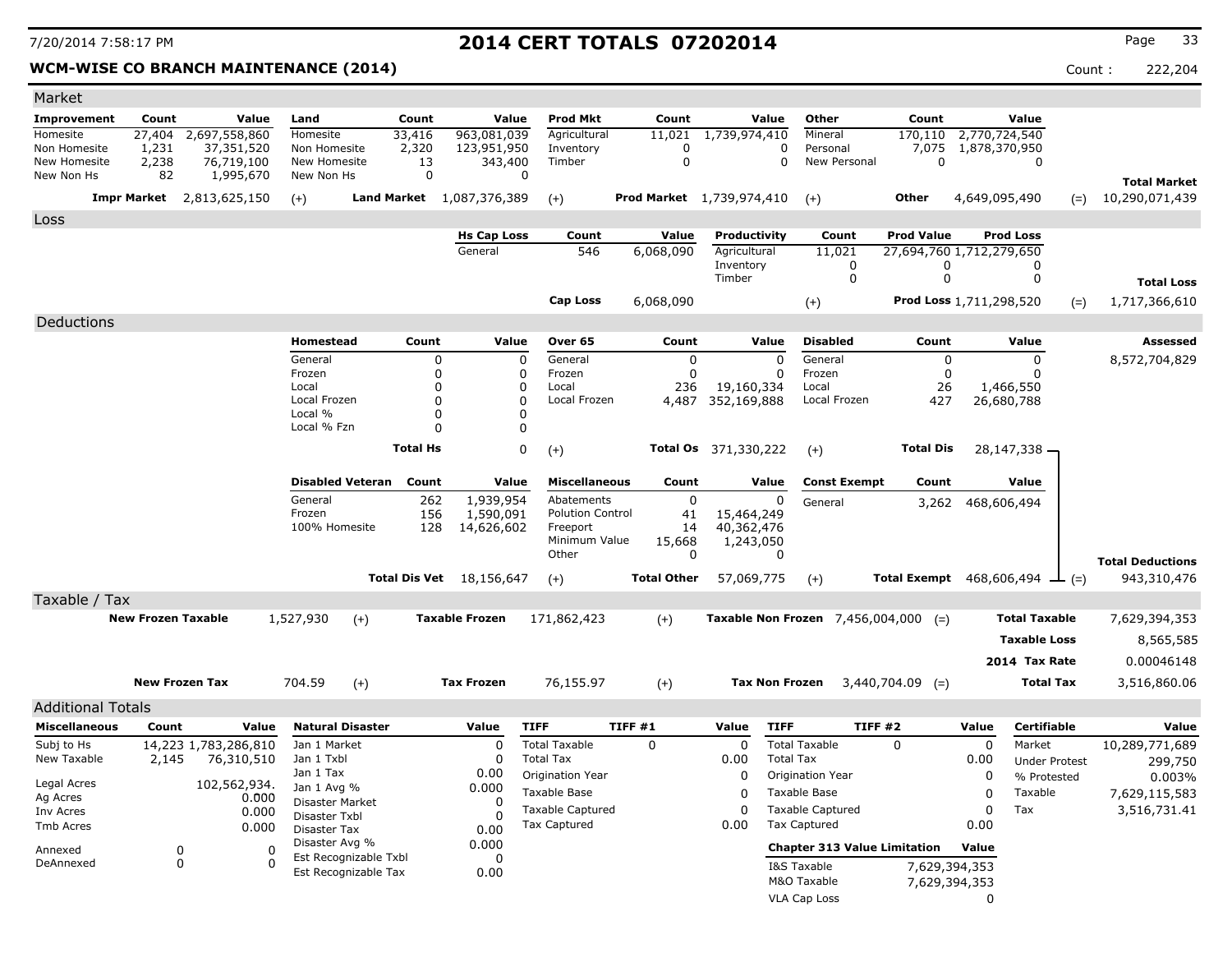## **WIS-WISE COUNTY (2014)** Count : 222,208

| Market                       |                           |                                  |          |                              |                       |                      |                                 |                           |              |                    |                                        |                             |                     |                                                   |                      |                      |                      |                         |
|------------------------------|---------------------------|----------------------------------|----------|------------------------------|-----------------------|----------------------|---------------------------------|---------------------------|--------------|--------------------|----------------------------------------|-----------------------------|---------------------|---------------------------------------------------|----------------------|----------------------|----------------------|-------------------------|
| Improvement                  | Count                     |                                  | Value    | Land                         |                       | Count                | Value                           | <b>Prod Mkt</b>           |              | Count              | Value                                  | Other                       |                     | Count                                             |                      | Value                |                      |                         |
| Homesite                     | 27,404                    | 2,697,558,860                    |          | Homesite                     |                       | 33,416               | 963,081,039                     | Agricultural              |              | 11,021             | 1,739,974,410                          | Mineral                     |                     | 170,114                                           |                      | 2,770,724,550        |                      |                         |
| Non Homesite<br>New Homesite | 1,231<br>2,238            | 37,351,520<br>76,719,100         |          | Non Homesite<br>New Homesite |                       | 2,320<br>13          | 123,951,950<br>343,400          | Inventory<br>Timber       |              | 0<br>$\Omega$      |                                        | 0<br>Personal<br>0          | New Personal        | 7,075<br>$\mathbf 0$                              |                      | 1,878,370,950<br>0   |                      |                         |
| New Non Hs                   | 82                        | 1,995,670                        |          | New Non Hs                   |                       | 0                    |                                 | $\Omega$                  |              |                    |                                        |                             |                     |                                                   |                      |                      |                      | <b>Total Market</b>     |
|                              |                           | <b>Impr Market</b> 2,813,625,150 |          | $(+)$                        |                       |                      | Land Market 1,087,376,389       | $(+)$                     |              |                    | <b>Prod Market</b> 1,739,974,410       | $(+)$                       |                     | Other                                             |                      | 4,649,095,500        | $(=)$                | 10,290,071,449          |
| Loss                         |                           |                                  |          |                              |                       |                      |                                 |                           |              |                    |                                        |                             |                     |                                                   |                      |                      |                      |                         |
|                              |                           |                                  |          |                              |                       |                      | <b>Hs Cap Loss</b>              | Count                     |              | Value              | Productivity                           |                             | Count               | <b>Prod Value</b>                                 |                      | <b>Prod Loss</b>     |                      |                         |
|                              |                           |                                  |          |                              |                       |                      | General                         | 546                       |              | 6,068,090          | Agricultural                           | 11,021                      |                     | 27,694,760 1,712,279,650                          |                      |                      |                      |                         |
|                              |                           |                                  |          |                              |                       |                      |                                 |                           |              |                    | Inventory                              |                             | 0                   |                                                   | 0                    | 0                    |                      |                         |
|                              |                           |                                  |          |                              |                       |                      |                                 |                           |              |                    | Timber                                 |                             | 0                   |                                                   | 0                    | 0                    |                      | <b>Total Loss</b>       |
|                              |                           |                                  |          |                              |                       |                      |                                 | <b>Cap Loss</b>           |              | 6,068,090          |                                        | $(+)$                       |                     | <b>Prod Loss 1,711,298,520</b>                    |                      |                      | $(=)$                | 1,717,366,610           |
| Deductions                   |                           |                                  |          |                              |                       |                      |                                 |                           |              |                    |                                        |                             |                     |                                                   |                      |                      |                      |                         |
|                              |                           |                                  |          | <b>Homestead</b>             |                       | Count                | Value                           | Over 65                   |              | Count              | Value                                  | <b>Disabled</b>             |                     | Count                                             |                      | Value                |                      | <b>Assessed</b>         |
|                              |                           |                                  |          | General                      |                       | 0                    |                                 | General<br>0              |              | 0                  |                                        | General<br>0                |                     |                                                   | 0                    | 0                    |                      | 8,572,704,839           |
|                              |                           |                                  |          | Frozen<br>Local              |                       | $\Omega$<br>$\Omega$ |                                 | 0<br>Frozen<br>0<br>Local |              | 0<br>234           | 2,207,569                              | $\Omega$<br>Frozen<br>Local |                     |                                                   | $\Omega$<br>$\Omega$ | 0<br>0               |                      |                         |
|                              |                           |                                  |          | Local Frozen                 |                       | $\Omega$             |                                 | 0<br>Local Frozen         |              | 4,489              | 43,152,048                             |                             | Local Frozen        |                                                   | 0                    | 0                    |                      |                         |
|                              |                           |                                  |          | Local %                      |                       |                      | 9,181 242,119,778               |                           |              |                    |                                        |                             |                     |                                                   |                      |                      |                      |                         |
|                              |                           |                                  |          | Local % Fzn                  |                       |                      | 4,823 109,594,165               |                           |              |                    |                                        |                             |                     |                                                   |                      |                      |                      |                         |
|                              |                           |                                  |          |                              |                       |                      | <b>Total Hs</b> 351,713,943     | $(+)$                     |              | <b>Total Os</b>    | 45,359,617                             | $(+)$                       |                     | <b>Total Dis</b>                                  |                      | 0                    |                      |                         |
|                              |                           |                                  |          | <b>Disabled Veteran</b>      |                       | Count                | Value                           | <b>Miscellaneous</b>      |              | Count              | Value                                  |                             | <b>Const Exempt</b> | Count                                             |                      | Value                |                      |                         |
|                              |                           |                                  |          | General                      |                       | 267                  | 1,992,504                       | Abatements                |              | $\mathbf 0$        |                                        | 0<br>General                |                     | 3,262                                             |                      | 468,606,512          |                      |                         |
|                              |                           |                                  |          | Frozen                       |                       | 245                  | 2,752,704                       | <b>Polution Control</b>   |              | 41                 | 15,464,249                             |                             |                     |                                                   |                      |                      |                      |                         |
|                              |                           |                                  |          | 100% Homesite                |                       | 153                  | 17,801,397                      | Freeport<br>Minimum Value |              | 14                 | 40,362,476                             |                             |                     |                                                   |                      |                      |                      |                         |
|                              |                           |                                  |          |                              |                       |                      |                                 | Other                     |              | 15,668<br>-1       | 1,243,050<br>78,930                    |                             |                     |                                                   |                      |                      |                      |                         |
|                              |                           |                                  |          |                              |                       |                      |                                 |                           |              | <b>Total Other</b> |                                        |                             |                     |                                                   |                      |                      |                      | <b>Total Deductions</b> |
|                              |                           |                                  |          |                              |                       |                      | <b>Total Dis Vet</b> 22,546,605 | $(+)$                     |              |                    | 57,148,705                             | $(+)$                       |                     | <b>Total Exempt</b> $468,606,512 \rightarrow (=)$ |                      |                      |                      | 945,375,382             |
| Taxable / Tax                | <b>New Frozen Taxable</b> |                                  |          |                              |                       |                      | <b>Taxable Frozen</b>           |                           |              |                    |                                        |                             |                     |                                                   |                      | <b>Total Taxable</b> |                      |                         |
|                              |                           |                                  |          | 1,902,110                    | $(+)$                 |                      |                                 | 394,032,313               |              | $(+)$              | Taxable Non Frozen $7,231,395,034$ (=) |                             |                     |                                                   |                      |                      |                      | 7,627,329,457           |
|                              |                           |                                  |          |                              |                       |                      |                                 |                           |              |                    |                                        |                             |                     |                                                   |                      | <b>Taxable Loss</b>  |                      | 28,043,521              |
|                              |                           |                                  |          |                              |                       |                      |                                 |                           |              |                    |                                        |                             |                     |                                                   |                      | 2014 Tax Rate        |                      | 0.002889                |
|                              | <b>New Frozen Tax</b>     |                                  |          | 5,489.02                     | $(+)$                 |                      | <b>Tax Frozen</b>               | 1,062,950.51              |              | $(+)$              |                                        |                             |                     | Tax Non Frozen $20,891,386.56$ (=)                |                      | <b>Total Tax</b>     |                      | 21,954,337.07           |
| <b>Additional Totals</b>     |                           |                                  |          |                              |                       |                      |                                 |                           |              |                    |                                        |                             |                     |                                                   |                      |                      |                      |                         |
| <b>Miscellaneous</b>         | Count                     |                                  | Value    | <b>Natural Disaster</b>      |                       |                      | Value                           | <b>TIFF</b>               | TIFF #1      |                    | Value                                  | <b>TIFF</b>                 | <b>TIFF #2</b>      |                                                   | Value                | <b>Certifiable</b>   |                      | Value                   |
| Subj to Hs                   |                           | 14,223 1,783,286,810             |          | Jan 1 Market                 |                       |                      | $\mathbf 0$                     | <b>Total Taxable</b>      | $\mathbf{1}$ |                    | 48,565,315                             | <b>Total Taxable</b>        |                     | 2                                                 | 3,321,940            | Market               |                      | 10,289,771,699          |
| New Taxable                  | 2,260                     | 76,203,902                       |          | Jan 1 Txbl                   |                       |                      | $\mathbf 0$                     | <b>Total Tax</b>          |              |                    | 140,142.82                             | <b>Total Tax</b>            |                     |                                                   | 9,597.08             |                      | <b>Under Protest</b> | 299,750                 |
| Legal Acres                  |                           | 102,577,791.                     |          | Jan 1 Tax<br>Jan 1 Avg %     |                       |                      | 0.00<br>0.000                   | Origination Year          |              |                    | 2007                                   | Origination Year            |                     |                                                   | 2010                 | % Protested          |                      | 0.003%                  |
| Ag Acres                     |                           |                                  | 0.000    | Disaster Market              |                       |                      | 0                               | <b>Taxable Base</b>       |              |                    | 31,352,804                             | Taxable Base                |                     |                                                   | 2,633,286            | Taxable              |                      | 7,627,103,205           |
| Inv Acres                    |                           |                                  | 0.000    | Disaster Txbl                |                       |                      | $\Omega$                        | <b>Taxable Captured</b>   |              |                    | 17,212,511                             | <b>Taxable Captured</b>     |                     |                                                   | 688,654              | Tax                  |                      | 21,953,683.43           |
| Tmb Acres                    |                           |                                  | 0.000    | Disaster Tax                 |                       |                      | 0.00                            | <b>Tax Captured</b>       |              |                    | 49,726.94                              | <b>Tax Captured</b>         |                     |                                                   | 1,989.52             |                      |                      |                         |
| Annexed                      | 0                         |                                  | 0        | Disaster Avg %               | Est Recognizable Txbl |                      | 0.000                           |                           |              |                    |                                        |                             |                     | <b>Chapter 313 Value Limitation Value</b>         |                      |                      |                      |                         |
| DeAnnexed                    | 0                         |                                  | $\Omega$ |                              | Est Recognizable Tax  |                      | 0<br>0.00                       |                           |              |                    |                                        | I&S Taxable                 |                     |                                                   | 7,627,329,457        |                      |                      |                         |
|                              |                           |                                  |          |                              |                       |                      |                                 |                           |              |                    |                                        | M&O Taxable                 |                     |                                                   | 7,627,329,457        |                      |                      |                         |
|                              |                           |                                  |          |                              |                       |                      |                                 |                           |              |                    |                                        | VLA Cap Loss                |                     |                                                   | $\Omega$             |                      |                      |                         |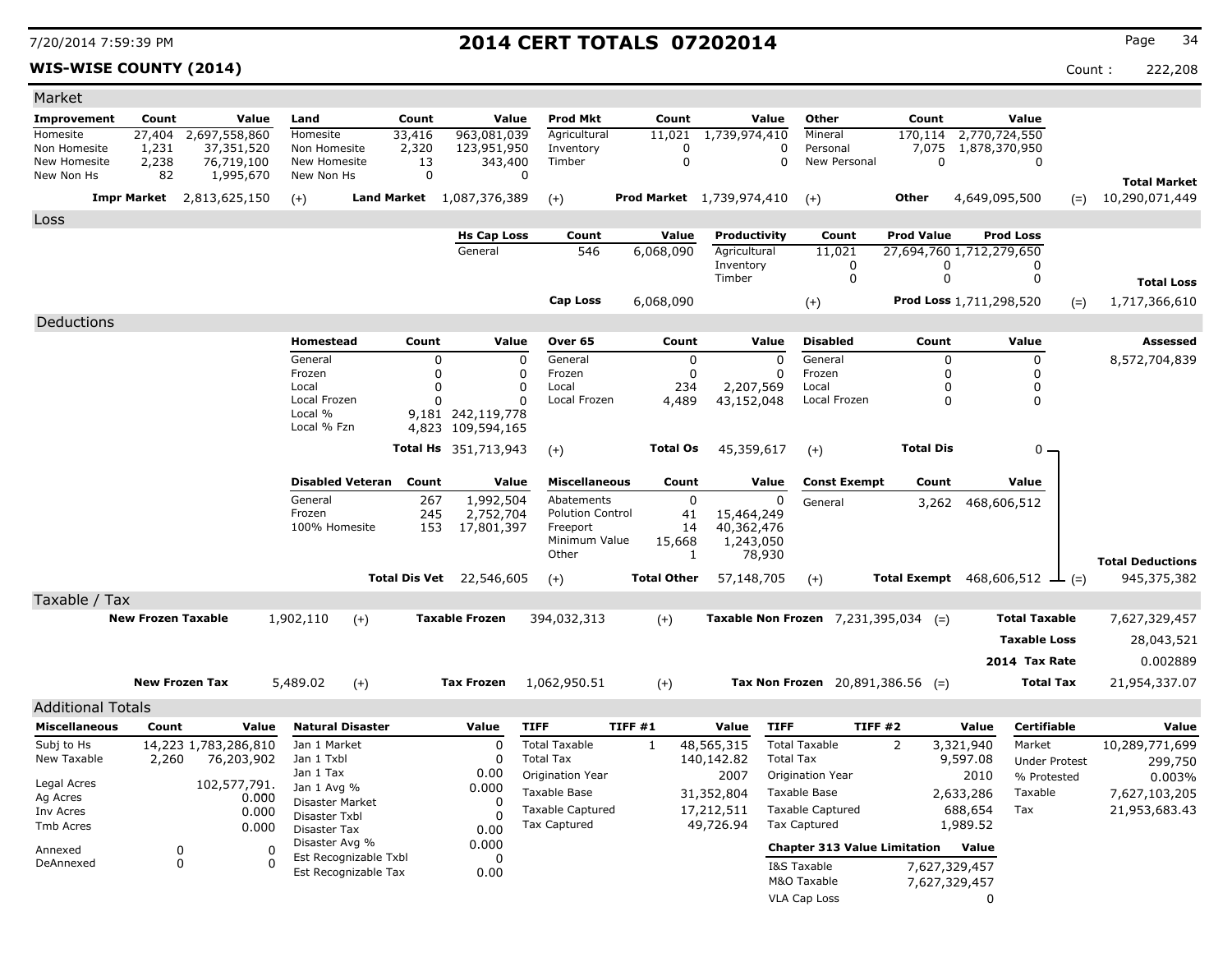**WT1-WCID #1 (2014)** Count : 147,825

| Market                     |                           |                                   |                            |                         |                         |                                 |                                                |                    |                 |                                  |                                                |                                             |                                |                                     |       |                                        |
|----------------------------|---------------------------|-----------------------------------|----------------------------|-------------------------|-------------------------|---------------------------------|------------------------------------------------|--------------------|-----------------|----------------------------------|------------------------------------------------|---------------------------------------------|--------------------------------|-------------------------------------|-------|----------------------------------------|
| Improvement                | Count                     | Value                             | Land                       |                         | Count                   | Value                           | <b>Prod Mkt</b>                                |                    | Count           | Value                            | Other                                          | Count                                       |                                | Value                               |       |                                        |
| Homesite                   |                           | 18,852 1,701,260,750              | <b>Homesite</b>            |                         | 23,627                  | 590,053,510                     | Agricultural                                   |                    | 7,449           | 1,118,269,220                    | Mineral                                        | 111,700                                     | 1,587,634,750                  |                                     |       |                                        |
| Non Homesite               | 983                       | 30,226,330                        | Non Homesite               |                         | 1,812                   | 93,983,730                      | Inventory                                      |                    | $\Omega$        |                                  | Personal<br>0                                  | 4,503                                       | 1,251,622,940                  |                                     |       |                                        |
| New Homesite<br>New Non Hs | 1,311<br>47               | 46,941,980                        | New Homesite<br>New Non Hs |                         | 11<br>0                 | 313,640                         | Timber<br>$\Omega$                             |                    | $\Omega$        |                                  | 0<br>New Personal                              | $\mathbf 0$                                 |                                | $\Omega$                            |       |                                        |
|                            |                           | 1,028,010                         |                            |                         |                         |                                 |                                                |                    |                 |                                  |                                                |                                             |                                |                                     |       | <b>Total Market</b>                    |
|                            |                           | <b>Impr Market</b> 1,779,457,070  | $(+)$                      | <b>Land Market</b>      |                         | 684,350,880                     | $(+)$                                          |                    |                 | <b>Prod Market</b> 1,118,269,220 | $(+)$                                          | <b>Other</b>                                | 2,839,257,690                  |                                     | $(=)$ | 6,421,334,860                          |
| Loss                       |                           |                                   |                            |                         |                         |                                 |                                                |                    |                 |                                  |                                                |                                             |                                |                                     |       |                                        |
|                            |                           |                                   |                            |                         |                         | <b>Hs Cap Loss</b>              | Count                                          |                    | Value           | Productivity                     | Count                                          | <b>Prod Value</b>                           |                                | <b>Prod Loss</b>                    |       |                                        |
|                            |                           |                                   |                            |                         |                         | General                         | 450                                            | 5,133,240          |                 | Agricultural                     | 7,449                                          | 17,988,330 1,100,280,890                    |                                |                                     |       |                                        |
|                            |                           |                                   |                            |                         |                         |                                 |                                                |                    |                 | Inventory<br>Timber              | 0<br>$\mathbf 0$                               |                                             | $\Omega$<br>0                  | 0<br>0                              |       |                                        |
|                            |                           |                                   |                            |                         |                         |                                 |                                                |                    |                 |                                  |                                                |                                             |                                |                                     |       | <b>Total Loss</b>                      |
|                            |                           |                                   |                            |                         |                         |                                 | <b>Cap Loss</b>                                | 5,133,240          |                 |                                  | $(+)$                                          |                                             | <b>Prod Loss 1,099,299,760</b> |                                     | $(=)$ | 1,104,433,000                          |
| Deductions                 |                           |                                   |                            |                         |                         |                                 |                                                |                    |                 |                                  |                                                |                                             |                                |                                     |       |                                        |
|                            |                           |                                   | Homestead                  |                         | Count                   | Value                           | Over 65                                        |                    | Count           | Value                            | <b>Disabled</b>                                | Count                                       |                                | Value                               |       | <b>Assessed</b>                        |
|                            |                           |                                   | General                    |                         | 0                       |                                 | $\mathbf 0$<br>General                         |                    | $\mathbf 0$     | $\Omega$                         | General                                        |                                             | $\Omega$                       | 0                                   |       | 5,316,901,860                          |
|                            |                           |                                   | Frozen                     |                         | 0                       |                                 | 0<br>Frozen                                    |                    | $\mathbf 0$     | 0                                | Frozen                                         |                                             | $\Omega$                       | 0                                   |       |                                        |
|                            |                           |                                   | Local<br>Local Frozen      |                         | $\mathbf 0$<br>$\Omega$ |                                 | 0<br>Local<br>0<br>Local Frozen                |                    | 0<br>$\Omega$   | 0<br>$\Omega$                    | Local<br>Local Frozen                          |                                             | 0<br>$\Omega$                  | 0<br>0                              |       |                                        |
|                            |                           |                                   | Local %                    |                         | $\Omega$                |                                 | $\Omega$                                       |                    |                 |                                  |                                                |                                             |                                |                                     |       |                                        |
|                            |                           |                                   | Local % Fzn                |                         | $\Omega$                |                                 | 0                                              |                    |                 |                                  |                                                |                                             |                                |                                     |       |                                        |
|                            |                           |                                   |                            |                         | <b>Total Hs</b>         |                                 | $\mathbf 0$<br>$(+)$                           |                    | <b>Total Os</b> | 0                                | $(+)$                                          | <b>Total Dis</b>                            |                                | 0                                   |       |                                        |
|                            |                           |                                   |                            |                         |                         |                                 |                                                |                    |                 |                                  |                                                |                                             |                                |                                     |       |                                        |
|                            |                           |                                   |                            | <b>Disabled Veteran</b> | Count                   | Value                           | <b>Miscellaneous</b>                           |                    | Count           | Value                            | <b>Const Exempt</b>                            | Count                                       |                                | Value                               |       |                                        |
|                            |                           |                                   | General                    |                         | 355                     | 3,302,178                       | Abatements                                     |                    | $\mathbf 0$     | $\mathbf 0$                      | General                                        | 2,322                                       |                                | 230,065,300                         |       |                                        |
|                            |                           |                                   | Frozen                     |                         | $\Omega$                |                                 | <b>Polution Control</b><br>$\mathbf{0}$        |                    | 34              | 12,905,510                       |                                                |                                             |                                |                                     |       |                                        |
|                            |                           |                                   | 100% Homesite              |                         | 117                     | 14,005,310                      | Freeport<br>Minimum Value                      |                    | 5<br>13,100     | 401,128<br>1,050,020             |                                                |                                             |                                |                                     |       |                                        |
|                            |                           |                                   |                            |                         |                         |                                 | Other                                          |                    | -1              | 78,930                           |                                                |                                             |                                |                                     |       |                                        |
|                            |                           |                                   |                            |                         |                         | <b>Total Dis Vet</b> 17,307,488 |                                                | <b>Total Other</b> |                 |                                  |                                                | <b>Total Exempt</b> 230,065,300 $\perp$ (=) |                                |                                     |       | <b>Total Deductions</b><br>261,808,376 |
|                            |                           |                                   |                            |                         |                         |                                 | $(+)$                                          |                    |                 | 14,435,588                       | $(+)$                                          |                                             |                                |                                     |       |                                        |
| Taxable / Tax              |                           |                                   |                            |                         |                         |                                 |                                                |                    |                 |                                  |                                                |                                             |                                |                                     |       |                                        |
|                            | <b>New Frozen Taxable</b> |                                   | $\mathbf 0$                | $(+)$                   |                         | <b>Taxable Frozen</b>           | $\mathbf 0$                                    | $(+)$              |                 |                                  |                                                | Taxable Non Frozen $5,055,093,484$ (=)      |                                | <b>Total Taxable</b>                |       | 5,055,093,484                          |
|                            |                           |                                   |                            |                         |                         |                                 |                                                |                    |                 |                                  |                                                |                                             |                                | <b>Taxable Loss</b>                 |       | 313,984                                |
|                            |                           |                                   |                            |                         |                         |                                 |                                                |                    |                 |                                  |                                                |                                             |                                | 2014 Tax Rate                       |       | 0.0001                                 |
|                            | <b>New Frozen Tax</b>     |                                   | 0.00                       | $(+)$                   |                         | <b>Tax Frozen</b>               | 0.00                                           | $(+)$              |                 | <b>Tax Non Frozen</b>            |                                                | $505,477.95$ (=)                            |                                | <b>Total Tax</b>                    |       | 505,477.95                             |
|                            |                           |                                   |                            |                         |                         |                                 |                                                |                    |                 |                                  |                                                |                                             |                                |                                     |       |                                        |
| <b>Additional Totals</b>   |                           |                                   |                            |                         |                         |                                 |                                                |                    |                 |                                  |                                                |                                             |                                |                                     |       |                                        |
| <b>Miscellaneous</b>       | Count                     | Value                             |                            | <b>Natural Disaster</b> |                         | Value                           | <b>TIFF</b>                                    | TIFF#1             |                 | Value<br><b>TIFF</b>             |                                                | <b>TIFF #2</b>                              | Value                          | <b>Certifiable</b>                  |       | Value                                  |
| Subj to Hs<br>New Taxable  | 1,329                     | 9,767 1,225,206,430<br>47,808,010 | Jan 1 Market<br>Jan 1 Txbl |                         |                         | $\mathbf 0$<br>$\Omega$         | <b>Total Taxable</b><br><b>Total Tax</b>       | $\mathbf 0$        |                 | $\Omega$<br>0.00                 | <b>Total Taxable</b><br><b>Total Tax</b>       | $\Omega$                                    | $\mathbf 0$<br>0.00            | Market                              |       | 6,421,148,580                          |
|                            |                           |                                   | Jan 1 Tax                  |                         |                         | 0.00                            | Origination Year                               |                    |                 | $\Omega$                         | <b>Origination Year</b>                        |                                             | 0                              | <b>Under Protest</b><br>% Protested |       | 186,280                                |
| Legal Acres                |                           | 54,715,221.                       | Jan 1 Avg %                |                         |                         | 0.000                           | Taxable Base                                   |                    |                 | $\Omega$                         | Taxable Base                                   |                                             | 0                              | Taxable                             |       | 0.003%                                 |
| Ag Acres                   |                           | 0.000                             | Disaster Market            |                         |                         | O                               |                                                |                    |                 |                                  |                                                |                                             |                                |                                     |       | 5,054,928,184                          |
| Inv Acres                  |                           | 0.000                             | Disaster Txbl              |                         |                         | U                               | <b>Taxable Captured</b><br><b>Tax Captured</b> |                    |                 | $\mathbf 0$<br>0.00              | <b>Taxable Captured</b><br><b>Tax Captured</b> |                                             | $\mathbf 0$                    | Tax                                 |       | 505,461.43                             |
| Tmb Acres                  |                           | 0.000                             | Disaster Tax               |                         |                         | 0.00                            |                                                |                    |                 |                                  |                                                |                                             | 0.00                           |                                     |       |                                        |
| Annexed                    | $\mathbf 0$               | $\Omega$                          | Disaster Avg %             | Est Recognizable Txbl   |                         | 0.000<br>$\mathbf 0$            |                                                |                    |                 |                                  |                                                | <b>Chapter 313 Value Limitation</b>         | Value                          |                                     |       |                                        |
| DeAnnexed                  | $\mathbf 0$               | $\Omega$                          |                            | Est Recognizable Tax    |                         | 0.00                            |                                                |                    |                 |                                  | I&S Taxable                                    |                                             | 5,055,093,484                  |                                     |       |                                        |
|                            |                           |                                   |                            |                         |                         |                                 |                                                |                    |                 |                                  | M&O Taxable                                    |                                             | 5,055,093,484                  |                                     |       |                                        |
|                            |                           |                                   |                            |                         |                         |                                 |                                                |                    |                 |                                  | VLA Cap Loss                                   |                                             | 0                              |                                     |       |                                        |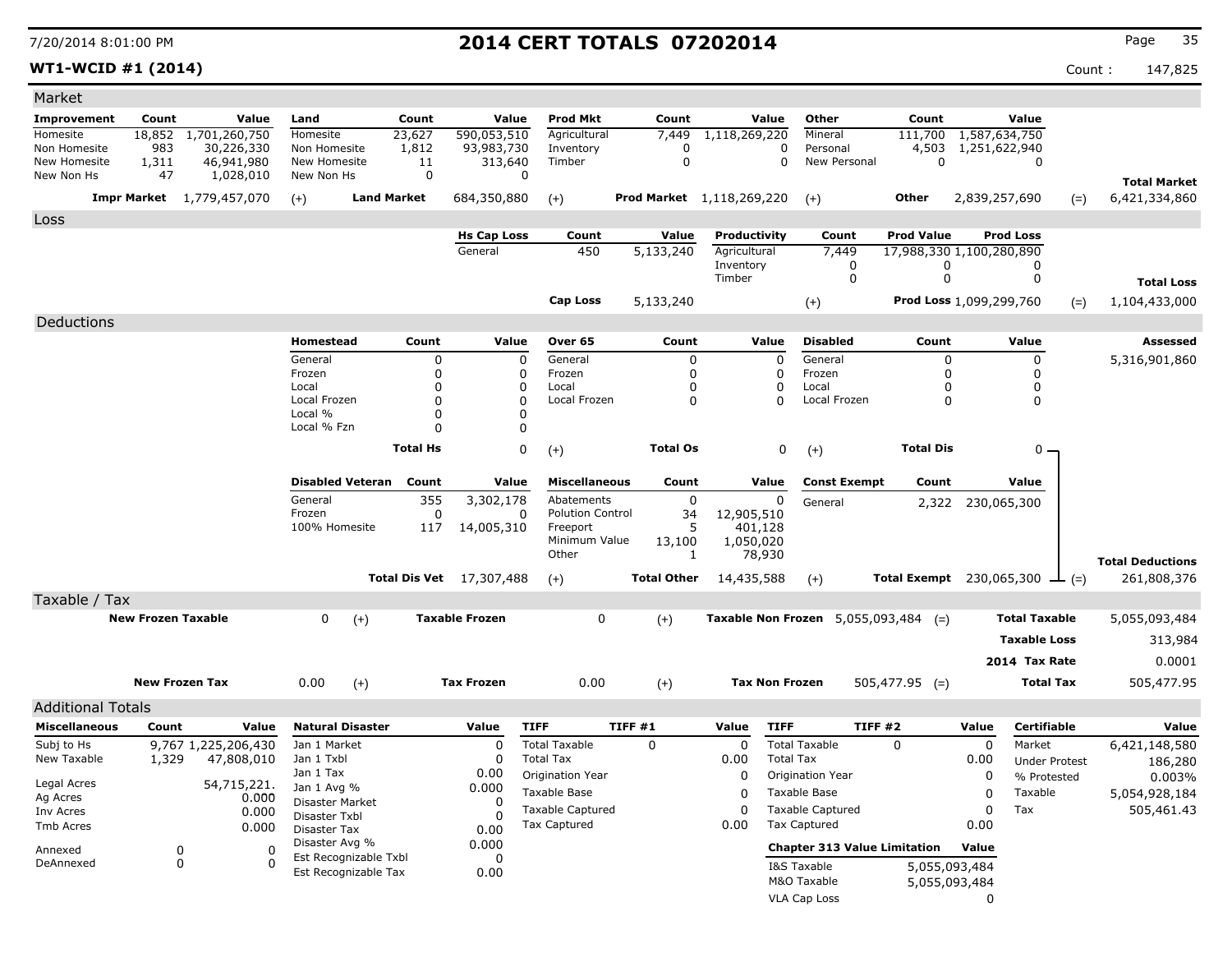## **WT2-WISE CO WATER SUPPLY (2014)** 6,406

| Market                     |                           |                     |                                |                      |                               |                                          |                    |                              |                         |                                                |                     |             |                                     |                         |
|----------------------------|---------------------------|---------------------|--------------------------------|----------------------|-------------------------------|------------------------------------------|--------------------|------------------------------|-------------------------|------------------------------------------------|---------------------|-------------|-------------------------------------|-------------------------|
| <b>Improvement</b>         | Count                     | Value               | Land                           | Count                | Value                         | <b>Prod Mkt</b>                          | Count              |                              | Value                   | Other                                          | Count               |             | Value                               |                         |
| Homesite                   | 2,369                     | 395,435,790         | Homesite                       | 2,786                | 144,559,016                   | Agricultural                             | 104                | 26,158,860                   |                         | Mineral                                        | 1,681               |             | 32,124,700                          |                         |
| Non Homesite               | 9                         | 313,860             | Non Homesite                   | 31                   | 4,500,280                     | Inventory                                | 0<br>$\mathbf 0$   |                              | 0<br>0                  | Personal                                       | 763<br>0            |             | 141,831,140                         |                         |
| New Homesite<br>New Non Hs | 221<br>2                  | 4,245,960<br>13,890 | New Homesite<br>New Non Hs     | 0<br>0               | 0<br>0                        | Timber                                   |                    |                              |                         | New Personal                                   |                     |             | 0                                   |                         |
|                            |                           |                     |                                |                      |                               |                                          |                    |                              |                         |                                                |                     |             |                                     | <b>Total Market</b>     |
|                            | <b>Impr Market</b>        | 400,009,500         | $(+)$                          | <b>Land Market</b>   | 149,059,296                   | $(+)$                                    | <b>Prod Market</b> | 26,158,860                   |                         | $(+)$                                          | Other               |             | 173,955,840<br>$(=)$                | 749,183,496             |
| Loss                       |                           |                     |                                |                      |                               |                                          |                    |                              |                         |                                                |                     |             |                                     |                         |
|                            |                           |                     |                                |                      | <b>Hs Cap Loss</b><br>General | Count<br>15                              | Value              | Productivity<br>Agricultural |                         | Count                                          | <b>Prod Value</b>   |             | <b>Prod Loss</b><br>26,056,710      |                         |
|                            |                           |                     |                                |                      |                               |                                          | 117,200            | Inventory                    |                         | 104<br>0                                       | 102,150<br>0        |             | 0                                   |                         |
|                            |                           |                     |                                |                      |                               |                                          |                    | Timber                       |                         | 0                                              | 0                   |             | 0                                   | <b>Total Loss</b>       |
|                            |                           |                     |                                |                      |                               | Cap Loss                                 | 117,200            |                              |                         | $(+)$                                          | <b>Prod Loss</b>    |             | 26,056,710<br>$(=)$                 | 26,173,910              |
|                            |                           |                     |                                |                      |                               |                                          |                    |                              |                         |                                                |                     |             |                                     |                         |
| Deductions                 |                           |                     | Homestead                      | Count                | Value                         |                                          | Count              |                              | Value                   | <b>Disabled</b>                                | Count               |             |                                     | Assessed                |
|                            |                           |                     |                                |                      |                               | Over 65                                  |                    |                              |                         | General                                        |                     |             | Value                               |                         |
|                            |                           |                     | General<br>Frozen              | 0<br>0               | $\Omega$<br>0                 | General<br>Frozen                        | 0<br>0             |                              | $\mathbf 0$<br>$\Omega$ | Frozen                                         | 0<br>$\Omega$       |             | 0<br>O                              | 723,009,586             |
|                            |                           |                     | Local                          | 0                    | 0                             | Local                                    | 421                | 2,519,840                    |                         | Local                                          | 0                   |             | 0                                   |                         |
|                            |                           |                     | Local Frozen                   | 0                    | $\Omega$                      | Local Frozen                             | $\Omega$           |                              | $\Omega$                | Local Frozen                                   | 0                   |             | 0                                   |                         |
|                            |                           |                     | Local %                        | 0                    |                               |                                          |                    |                              |                         |                                                |                     |             |                                     |                         |
|                            |                           |                     | Local % Fzn                    | 0                    | <sup>0</sup>                  |                                          |                    |                              |                         |                                                |                     |             |                                     |                         |
|                            |                           |                     |                                | <b>Total Hs</b>      | 0                             | $(+)$                                    | <b>Total Os</b>    | 2,519,840                    |                         | $(+)$                                          | <b>Total Dis</b>    |             | 0 –                                 |                         |
|                            |                           |                     | <b>Disabled Veteran</b>        | Count                | Value                         | <b>Miscellaneous</b>                     | Count              |                              | Value                   | <b>Const Exempt</b>                            | Count               |             | Value                               |                         |
|                            |                           |                     | General                        | 30                   | 323,060                       | Abatements                               | 0                  |                              | $\mathbf 0$             | General                                        | 221                 |             | 95,311,430                          |                         |
|                            |                           |                     | Frozen                         | 0                    | <sup>0</sup>                  | <b>Polution Control</b>                  | 1                  | 633,180                      |                         |                                                |                     |             |                                     |                         |
|                            |                           |                     | 100% Homesite                  | 7                    | 893,160                       | Freeport                                 | $\overline{2}$     | 26,949,264                   |                         |                                                |                     |             |                                     |                         |
|                            |                           |                     |                                |                      |                               | Minimum Value<br>Other                   | 482<br>0           |                              | 36,890<br>0             |                                                |                     |             |                                     |                         |
|                            |                           |                     |                                |                      |                               |                                          |                    |                              |                         |                                                |                     |             |                                     | <b>Total Deductions</b> |
|                            |                           |                     |                                | <b>Total Dis Vet</b> | 1,216,220                     | $(+)$                                    | <b>Total Other</b> | 27,619,334                   |                         | $(+)$                                          | <b>Total Exempt</b> |             | 95,311,430<br>$ (=)$                | 126,666,824             |
| Taxable / Tax              |                           |                     |                                |                      |                               |                                          |                    |                              |                         |                                                |                     |             |                                     |                         |
|                            | <b>New Frozen Taxable</b> |                     | 0                              | $(+)$                | <b>Taxable Frozen</b>         | 0                                        | $(+)$              | <b>Taxable Non Frozen</b>    |                         |                                                | $596,342,762$ (=)   |             | <b>Total Taxable</b>                | 596,342,762             |
|                            |                           |                     |                                |                      |                               |                                          |                    |                              |                         |                                                |                     |             | <b>Taxable Loss</b>                 | 182                     |
|                            |                           |                     |                                |                      |                               |                                          |                    |                              |                         |                                                |                     |             | 2014 Tax Rate                       | 0.001275                |
|                            | <b>New Frozen Tax</b>     |                     | 0.00                           | $(+)$                | <b>Tax Frozen</b>             | 0.00                                     | $(+)$              |                              | <b>Tax Non Frozen</b>   |                                                | $760,336.79$ (=)    |             | <b>Total Tax</b>                    | 760,336.79              |
|                            |                           |                     |                                |                      |                               |                                          |                    |                              |                         |                                                |                     |             |                                     |                         |
| <b>Additional Totals</b>   |                           |                     |                                |                      |                               |                                          |                    |                              |                         |                                                |                     |             |                                     |                         |
| <b>Miscellaneous</b>       | Count                     | Value               | <b>Natural Disaster</b>        |                      | Value                         | <b>TIFF</b>                              | TIFF #1            | Value                        | <b>TIFF</b>             | TIFF#2                                         |                     | Value       | <b>Certifiable</b>                  | Value                   |
| Subj to Hs<br>New Taxable  | 1,091<br>219              | 133,339,467         | Jan 1 Market<br>Jan 1 Txbl     |                      | $\Omega$<br>0                 | <b>Total Taxable</b><br><b>Total Tax</b> | 0                  | 0<br>0.00                    | <b>Total Tax</b>        | <b>Total Taxable</b>                           | 0                   | 0           | Market                              | 749,183,496             |
|                            |                           | 4,239,140           | Jan 1 Tax                      |                      | 0.00                          | Origination Year                         |                    | 0                            |                         | Origination Year                               |                     | 0.00<br>0   | <b>Under Protest</b><br>% Protested | 0                       |
| Legal Acres                |                           | 340,454.302         | Jan 1 Avg %                    |                      | 0.000                         | Taxable Base                             |                    |                              |                         | Taxable Base                                   |                     | 0           | Taxable                             | $0\%$<br>596,342,762    |
| Ag Acres                   |                           | 0.000               | Disaster Market                |                      | 0                             | <b>Taxable Captured</b>                  |                    | 0<br>0                       |                         |                                                |                     |             |                                     | 760,336.79              |
| Inv Acres<br>Tmb Acres     |                           | 0.000               | Disaster Txbl                  |                      |                               | <b>Tax Captured</b>                      |                    | 0.00                         |                         | <b>Taxable Captured</b><br><b>Tax Captured</b> |                     | 0<br>0.00   | Tax                                 |                         |
|                            |                           | 0.000               | Disaster Tax<br>Disaster Avg % |                      | 0.00                          |                                          |                    |                              |                         |                                                |                     |             |                                     |                         |
| Annexed                    | 0                         | 0                   | Est Recognizable Txbl          |                      | 0.000<br>0                    |                                          |                    |                              |                         | <b>Chapter 313 Value Limitation</b>            |                     | Value       |                                     |                         |
| DeAnnexed                  | 0                         | 0                   | Est Recognizable Tax           |                      | 0.00                          |                                          |                    |                              |                         | I&S Taxable                                    |                     | 596,342,762 |                                     |                         |
|                            |                           |                     |                                |                      |                               |                                          |                    |                              |                         | M&O Taxable                                    |                     | 596,342,762 |                                     |                         |
|                            |                           |                     |                                |                      |                               |                                          |                    |                              |                         | <b>VLA Cap Loss</b>                            |                     | 0           |                                     |                         |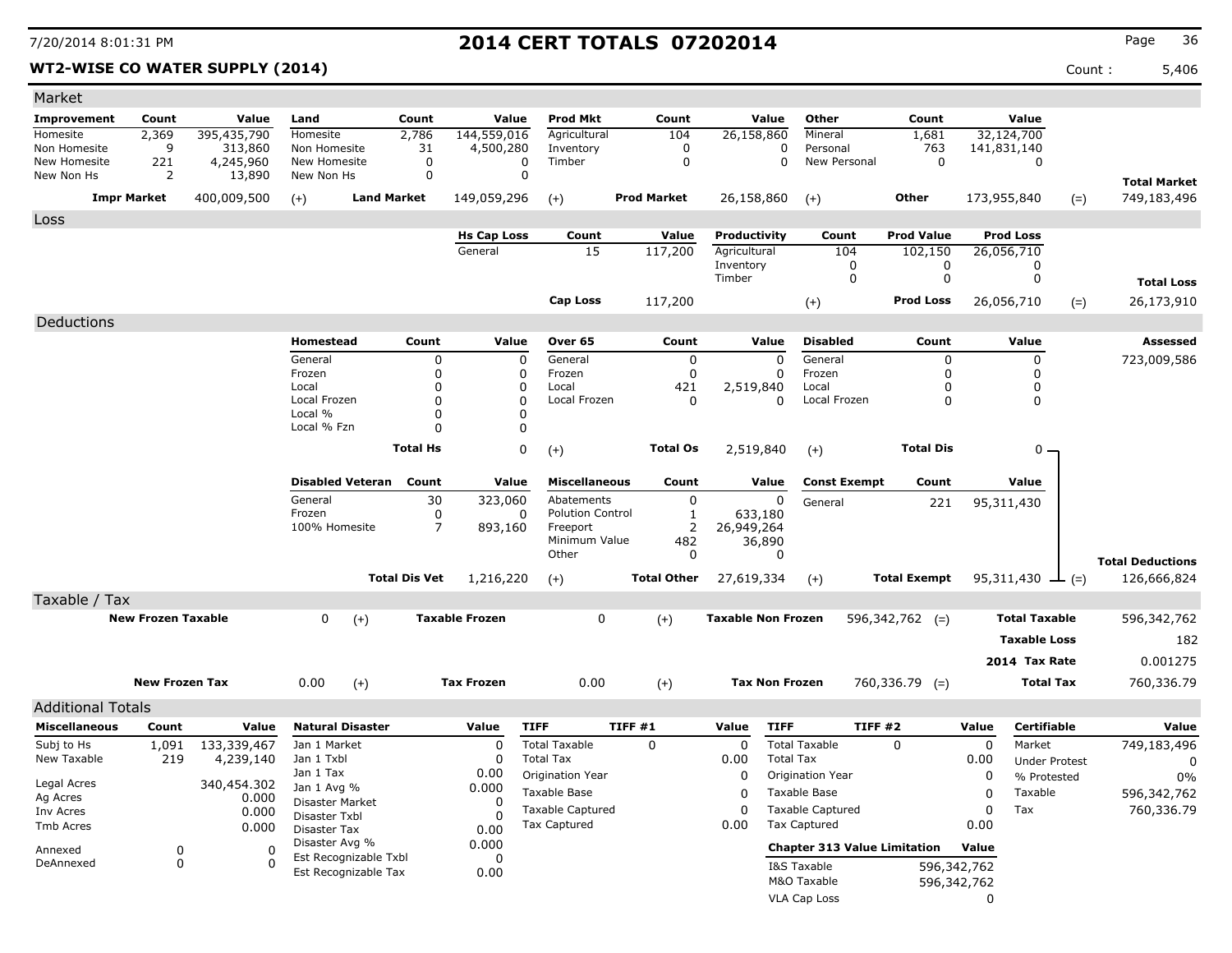### WT3-CLEAR CREEK WATER (2014) 880

| Market                             |                           |                     |                                         |                      |                                              |                           |        |                    |                           |                       |                                         |                     |                      |                      |                         |                   |
|------------------------------------|---------------------------|---------------------|-----------------------------------------|----------------------|----------------------------------------------|---------------------------|--------|--------------------|---------------------------|-----------------------|-----------------------------------------|---------------------|----------------------|----------------------|-------------------------|-------------------|
| <b>Improvement</b>                 | Count                     | Value               | Land                                    | Count                | Value                                        | <b>Prod Mkt</b>           |        | Count              |                           | Value                 | Other                                   | Count               |                      | Value                |                         |                   |
| Homesite                           | 43                        | 2,369,630           | Homesite                                | 37                   | 574,780                                      | Agricultural              |        | 107                | 16,631,480                |                       | Mineral                                 | 628                 |                      | 27,509,310           |                         |                   |
| Non Homesite                       | 3                         | 47,210              | Non Homesite                            | 8                    | 639,770                                      | Inventory                 |        | 0                  |                           | 0                     | Personal                                | 112                 |                      | 47,783,230           |                         |                   |
| New Homesite                       | 3                         | 39,040              | New Homesite                            | 0                    | 0                                            | Timber                    |        | $\mathbf 0$        |                           | 0                     | New Personal                            | $\mathbf 0$         |                      | 0                    |                         |                   |
| New Non Hs                         | 0                         | 0                   | New Non Hs                              | 0                    | $\Omega$                                     |                           |        |                    |                           |                       |                                         |                     |                      |                      | <b>Total Market</b>     |                   |
|                                    | <b>Impr Market</b>        | 2,455,880           | $(+)$                                   | <b>Land Market</b>   | 1,214,550                                    | $(+)$                     |        | <b>Prod Market</b> | 16,631,480                |                       | $(+)$                                   | Other               |                      | 75,292,540           | $(=)$                   | 95,594,450        |
| Loss                               |                           |                     |                                         |                      |                                              |                           |        |                    |                           |                       |                                         |                     |                      |                      |                         |                   |
|                                    |                           |                     |                                         |                      | <b>Hs Cap Loss</b>                           | Count                     |        | Value              | Productivity              |                       | Count                                   | <b>Prod Value</b>   |                      | <b>Prod Loss</b>     |                         |                   |
|                                    |                           |                     |                                         |                      | General                                      | $\Omega$                  |        | $\Omega$           | Agricultural              |                       | 107                                     | 358,950             |                      | 16,272,530           |                         |                   |
|                                    |                           |                     |                                         |                      |                                              |                           |        |                    | Inventory<br>Timber       |                       | 0<br>$\mathbf 0$                        | 0<br>0              |                      | 0<br>0               |                         |                   |
|                                    |                           |                     |                                         |                      |                                              |                           |        |                    |                           |                       |                                         |                     |                      |                      |                         | <b>Total Loss</b> |
|                                    |                           |                     |                                         |                      |                                              | <b>Cap Loss</b>           |        | 0                  |                           |                       | $(+)$                                   | <b>Prod Loss</b>    |                      | 16,272,530           | $(=)$                   | 16,272,530        |
| Deductions                         |                           |                     |                                         |                      |                                              |                           |        |                    |                           |                       |                                         |                     |                      |                      |                         |                   |
|                                    |                           |                     | Homestead                               | Count                | Value                                        | Over 65                   |        | Count              |                           | Value                 | <b>Disabled</b>                         | Count               |                      | Value                |                         | Assessed          |
|                                    |                           |                     | General                                 | $\mathbf 0$          | 0                                            | General                   |        | 0                  |                           | 0                     | General                                 | 0                   |                      | $\Omega$             |                         | 79,321,920        |
|                                    |                           |                     | Frozen                                  | $\Omega$             | 0                                            | Frozen                    |        | 0                  |                           | 0                     | Frozen                                  | $\Omega$            |                      | $\Omega$             |                         |                   |
|                                    |                           |                     | Local<br>Local Frozen                   | O<br>ŋ               | 0<br>0                                       | Local<br>Local Frozen     |        | 0<br>0             |                           | 0<br>0                | Local<br>Local Frozen                   | 0<br>0              |                      | 0<br>$\mathbf 0$     |                         |                   |
|                                    |                           |                     | Local %                                 |                      | 0                                            |                           |        |                    |                           |                       |                                         |                     |                      |                      |                         |                   |
|                                    |                           |                     | Local % Fzn                             |                      | <sup>0</sup>                                 |                           |        |                    |                           |                       |                                         |                     |                      |                      |                         |                   |
|                                    |                           |                     |                                         | <b>Total Hs</b>      | 0                                            | $(+)$                     |        | <b>Total Os</b>    |                           | 0                     | $(+)$                                   | <b>Total Dis</b>    |                      | $0 -$                |                         |                   |
|                                    |                           |                     |                                         |                      |                                              |                           |        |                    |                           |                       |                                         |                     |                      |                      |                         |                   |
|                                    |                           |                     | <b>Disabled Veteran</b>                 | Count                | Value                                        | <b>Miscellaneous</b>      |        | Count              |                           | Value                 | <b>Const Exempt</b>                     | Count               |                      | Value                |                         |                   |
|                                    |                           |                     | General                                 | 1                    | 1,460                                        | Abatements                |        | 0                  |                           | 0                     | General                                 | 3                   |                      | 60,280               |                         |                   |
|                                    |                           |                     | Frozen                                  | $\mathbf 0$          | O                                            | <b>Polution Control</b>   |        | 4                  |                           | 984,680               |                                         |                     |                      |                      |                         |                   |
|                                    |                           |                     | 100% Homesite                           | $\mathbf{1}$         | 178,440                                      | Freeport<br>Minimum Value |        | 0<br>47            |                           | 0<br>5,920            |                                         |                     |                      |                      |                         |                   |
|                                    |                           |                     |                                         |                      |                                              | Other                     | 0      |                    |                           | 0                     |                                         |                     |                      |                      |                         |                   |
|                                    |                           |                     |                                         | <b>Total Dis Vet</b> | 179,900                                      |                           |        | <b>Total Other</b> |                           | 990,600               |                                         | <b>Total Exempt</b> |                      | 60,280 $\perp$ (=)   | <b>Total Deductions</b> |                   |
|                                    |                           |                     |                                         |                      |                                              | $(+)$                     |        |                    |                           |                       | $(+)$                                   |                     |                      |                      |                         | 1,230,780         |
| Taxable / Tax                      |                           |                     |                                         |                      |                                              |                           |        |                    |                           |                       |                                         |                     |                      |                      |                         |                   |
|                                    | <b>New Frozen Taxable</b> |                     | 0<br><b>Taxable Frozen</b><br>$(+)$     |                      |                                              | 0                         |        | $(+)$              | <b>Taxable Non Frozen</b> |                       |                                         | $78,091,140$ (=)    | <b>Total Taxable</b> |                      |                         | 78,091,140        |
|                                    |                           |                     |                                         |                      |                                              |                           |        |                    |                           |                       |                                         |                     |                      | <b>Taxable Loss</b>  |                         | $-282$            |
|                                    |                           |                     |                                         |                      |                                              |                           |        |                    |                           |                       |                                         |                     |                      | 2014 Tax Rate        |                         | 0.00045           |
|                                    | <b>New Frozen Tax</b>     |                     | 0.00<br>$(+)$                           |                      | <b>Tax Frozen</b>                            | 0.00                      |        | $(+)$              |                           | <b>Tax Non Frozen</b> |                                         | $35,141.14$ (=)     |                      | <b>Total Tax</b>     |                         | 35,141.14         |
|                                    |                           |                     |                                         |                      |                                              |                           |        |                    |                           |                       |                                         |                     |                      |                      |                         |                   |
| <b>Additional Totals</b>           |                           |                     | <b>Natural Disaster</b>                 |                      |                                              | <b>TIFF</b>               | TIFF#1 |                    |                           | <b>TIFF</b>           | TIFF #2                                 |                     |                      | Certifiable          |                         |                   |
| <b>Miscellaneous</b><br>Subj to Hs | Count                     | Value               | Jan 1 Market                            |                      | Value<br>0                                   | <b>Total Taxable</b>      |        |                    | Value                     |                       | <b>Total Taxable</b>                    |                     | Value<br>0           | Market               |                         | Value             |
| New Taxable                        | 20<br>3                   | 1,981,750<br>39,040 | Jan 1 Txbl                              |                      | 0                                            | <b>Total Tax</b>          |        | 0                  | 0<br>0.00                 | <b>Total Tax</b>      |                                         | 0                   | 0.00                 | <b>Under Protest</b> |                         | 95,594,450        |
|                                    |                           |                     | Jan 1 Tax                               |                      | 0.00                                         | Origination Year          |        |                    | 0                         |                       | Origination Year                        |                     | 0                    | % Protested          |                         | 0<br>$0\%$        |
| Legal Acres                        |                           | 251,582.081         | Jan 1 Avg %                             |                      | 0.000                                        |                           |        |                    |                           |                       | Taxable Base                            |                     | 0                    | Taxable              |                         | 78,091,140        |
| Ag Acres                           |                           | 0.000               | Disaster Market                         |                      | Taxable Base<br>0<br><b>Taxable Captured</b> |                           |        |                    | 0<br>0                    |                       |                                         |                     | 0                    | Tax                  |                         | 35,141.14         |
| Inv Acres<br>Tmb Acres             |                           | 0.000               | Disaster Txbl<br>Disaster Tax           |                      | <sup>0</sup>                                 | <b>Tax Captured</b>       |        |                    | 0.00                      |                       | <b>Taxable Captured</b><br>Tax Captured |                     | 0.00                 |                      |                         |                   |
|                                    |                           | 0.000               |                                         |                      | 0.00                                         |                           |        |                    |                           |                       |                                         |                     |                      |                      |                         |                   |
| Annexed                            | 0                         | 0                   | Disaster Avg %<br>Est Recognizable Txbl |                      | 0.000<br>0                                   |                           |        |                    |                           |                       | <b>Chapter 313 Value Limitation</b>     |                     | Value                |                      |                         |                   |
| DeAnnexed                          | 0                         | $\Omega$            | Est Recognizable Tax                    |                      | 0.00                                         |                           |        |                    |                           |                       | I&S Taxable                             |                     | 78,091,140           |                      |                         |                   |
|                                    |                           |                     |                                         |                      |                                              |                           |        |                    |                           |                       | M&O Taxable                             |                     | 78,091,140           |                      |                         |                   |
|                                    |                           |                     |                                         |                      |                                              |                           |        |                    |                           |                       | VLA Cap Loss                            |                     | 0                    |                      |                         |                   |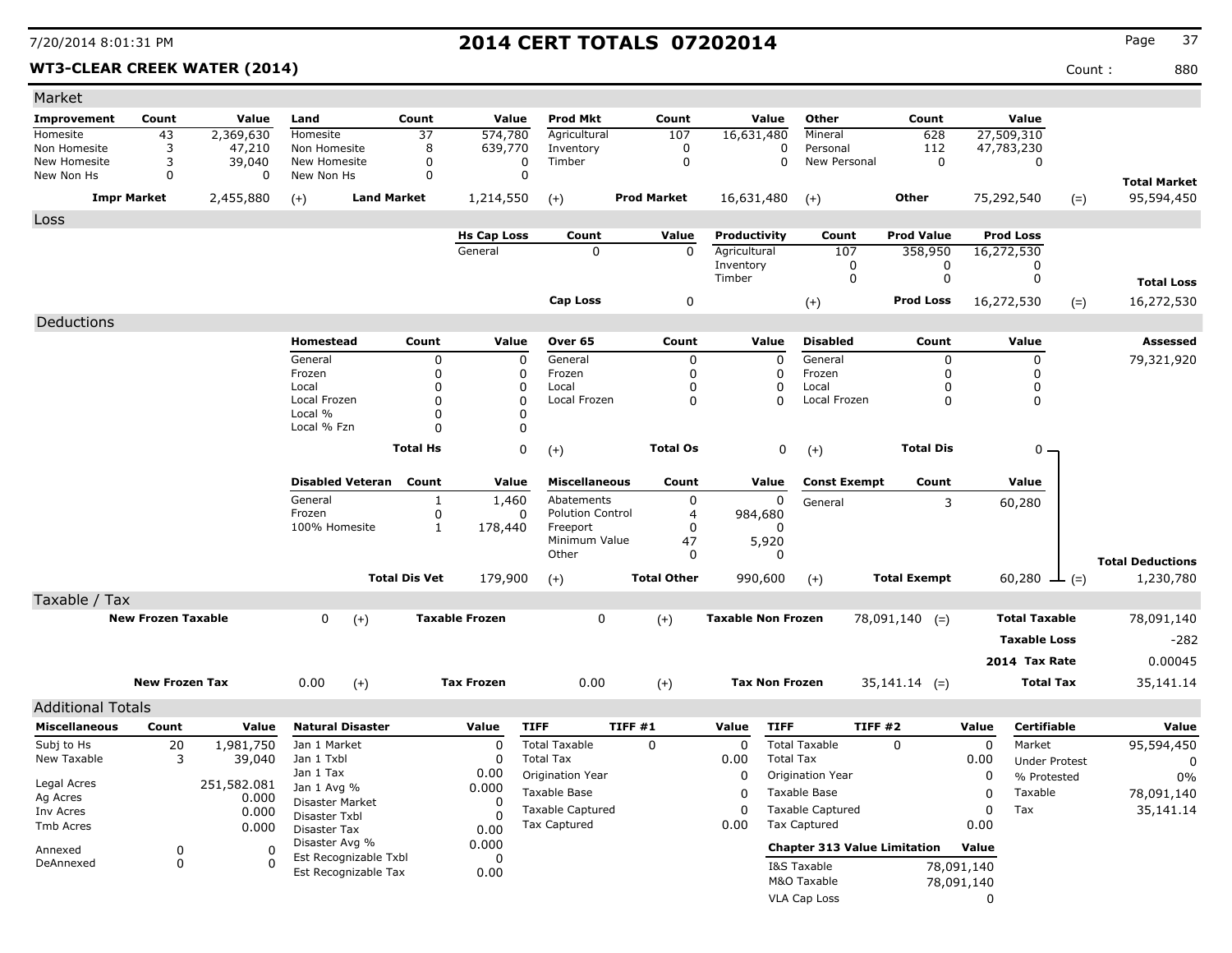### **WT4-NORTH FT WORTH WCID 1 (2014)** 521

| Market                   |                           |            |                                               |                      |                      |                         |                           |                       |                         |                            |                                     |                     |                             |            |                         |
|--------------------------|---------------------------|------------|-----------------------------------------------|----------------------|----------------------|-------------------------|---------------------------|-----------------------|-------------------------|----------------------------|-------------------------------------|---------------------|-----------------------------|------------|-------------------------|
| <b>Improvement</b>       | Count                     | Value      | Land                                          | Count                | Value                | <b>Prod Mkt</b>         | Count                     | Value                 | Other                   |                            | Count                               |                     | Value                       |            |                         |
| Homesite                 | 130                       | 13,448,870 | Homesite                                      | 169                  | 5,184,630            | Agricultural            | $\overline{4}$            | 1,522,500             | Mineral                 |                            | 344                                 |                     | 1,892,930                   |            |                         |
| Non Homesite             | $\mathbf 0$               | 0          | Non Homesite                                  | $\Omega$             | 0                    | Inventory               | $\mathbf 0$               |                       | Personal<br>$\Omega$    |                            | 4                                   |                     | 40,250                      |            |                         |
| New Homesite             | 30                        | 4,082,730  | New Homesite                                  | $\Omega$             | $\mathbf 0$          | Timber                  | $\mathbf 0$               |                       | $\Omega$                | New Personal               | $\Omega$                            |                     | 0                           |            |                         |
| New Non Hs               | $\boldsymbol{0}$          | 0          | New Non Hs                                    | 0                    | $\mathbf 0$          |                         |                           |                       |                         |                            |                                     |                     |                             |            | <b>Total Market</b>     |
|                          | <b>Impr Market</b>        | 17,531,600 | $(+)$                                         | <b>Land Market</b>   | 5,184,630            | $(+)$                   | <b>Prod Market</b>        | 1,522,500             | $(+)$                   |                            | Other                               |                     | 1,933,180                   | $(=)$      | 26,171,910              |
| Loss                     |                           |            |                                               |                      |                      |                         |                           |                       |                         |                            |                                     |                     |                             |            |                         |
|                          |                           |            |                                               |                      | <b>Hs Cap Loss</b>   | Count                   | Value                     | Productivity          |                         | Count                      | <b>Prod Value</b>                   |                     | <b>Prod Loss</b>            |            |                         |
|                          |                           |            |                                               |                      | General              | $\Omega$                | $\Omega$                  | Agricultural          |                         | $\overline{4}$             | 5,030                               |                     | 1,517,470                   |            |                         |
|                          |                           |            |                                               |                      |                      |                         |                           | Inventory             |                         | $\mathbf 0$                | $\mathbf 0$                         |                     | 0                           |            |                         |
|                          |                           |            |                                               |                      |                      |                         |                           | Timber                |                         | $\mathbf 0$<br>$\mathbf 0$ |                                     |                     | 0                           |            | <b>Total Loss</b>       |
|                          |                           |            |                                               |                      |                      | <b>Cap Loss</b>         | $\mathbf 0$               |                       | $(+)$                   |                            | <b>Prod Loss</b>                    |                     | 1,517,470                   | $(=)$      | 1,517,470               |
| Deductions               |                           |            |                                               |                      |                      |                         |                           |                       |                         |                            |                                     |                     |                             |            |                         |
|                          |                           |            | Homestead                                     | Count                | Value                | Over 65                 | Count                     | Value                 | <b>Disabled</b>         |                            | Count                               |                     | Value                       |            | <b>Assessed</b>         |
|                          |                           |            | General                                       | $\mathbf 0$          | $\pmb{0}$            | General                 | 0                         |                       | $\mathbf 0$<br>General  |                            | 0                                   |                     | $\mathbf 0$                 |            | 24,654,440              |
|                          |                           |            | Frozen                                        | 0                    | 0                    | Frozen                  | 0                         |                       | $\mathbf 0$<br>Frozen   |                            | 0                                   |                     | 0                           |            |                         |
|                          |                           |            | Local                                         | 0                    | 0                    | Local                   | $\Omega$                  |                       | 0<br>Local              |                            | 0                                   |                     | 0                           |            |                         |
|                          |                           |            | Local Frozen                                  | $\Omega$             | $\Omega$             | Local Frozen            | $\Omega$                  |                       | $\Omega$                | Local Frozen               | 0                                   |                     | 0                           |            |                         |
|                          |                           |            | Local %<br>Local % Fzn                        | 0<br>$\Omega$        | 0<br>0               |                         |                           |                       |                         |                            |                                     |                     |                             |            |                         |
|                          |                           |            |                                               |                      |                      |                         |                           |                       |                         |                            |                                     |                     |                             |            |                         |
|                          |                           |            |                                               | <b>Total Hs</b>      | 0                    | $(+)$                   | <b>Total Os</b>           |                       | 0<br>$(+)$              |                            | <b>Total Dis</b>                    |                     | $0 -$                       |            |                         |
|                          |                           |            | <b>Disabled Veteran</b>                       | Count                | Value                | <b>Miscellaneous</b>    | Count                     | Value                 |                         | <b>Const Exempt</b>        | Count                               |                     | Value                       |            |                         |
|                          |                           |            | General                                       | 3                    | 29,500               | Abatements              | 0                         |                       | 0<br>General            |                            | $\mathbf{1}$                        |                     | 1,703,410                   |            |                         |
|                          |                           |            | Frozen                                        | $\mathbf 0$          | 0                    | <b>Polution Control</b> | $\mathbf 0$               |                       | 0                       |                            |                                     |                     |                             |            |                         |
|                          |                           |            | 100% Homesite                                 | $\mathbf{1}$         | 122,260              | Freeport                | 0                         |                       | 0                       |                            |                                     |                     |                             |            |                         |
|                          |                           |            |                                               |                      |                      | Minimum Value<br>Other  | 11<br>0                   | 580                   | 0                       |                            |                                     |                     |                             |            |                         |
|                          |                           |            |                                               |                      |                      |                         |                           |                       |                         |                            |                                     |                     |                             |            | <b>Total Deductions</b> |
|                          |                           |            |                                               | <b>Total Dis Vet</b> | 151,760              | $(+)$                   | <b>Total Other</b>        | 580                   | $(+)$                   |                            | <b>Total Exempt</b>                 |                     | $1,703,410 \rightarrow (=)$ |            | 1,855,750               |
| Taxable / Tax            |                           |            |                                               |                      |                      |                         |                           |                       |                         |                            |                                     |                     |                             |            |                         |
|                          | <b>New Frozen Taxable</b> |            | $\mathbf 0$<br><b>Taxable Frozen</b><br>$(+)$ |                      | 0                    | $(+)$                   | <b>Taxable Non Frozen</b> |                       |                         | $22,798,690$ (=)           | <b>Total Taxable</b>                |                     |                             | 22,798,690 |                         |
|                          |                           |            |                                               |                      |                      |                         |                           |                       |                         |                            |                                     | <b>Taxable Loss</b> |                             | 0          |                         |
|                          |                           |            |                                               |                      |                      |                         |                           |                       |                         |                            |                                     |                     | 2014 Tax Rate               |            | 0.006                   |
|                          | <b>New Frozen Tax</b>     |            | 0.00<br>$(+)$                                 |                      | <b>Tax Frozen</b>    | 0.00                    | $(+)$                     | <b>Tax Non Frozen</b> |                         |                            | $136,792.14$ (=)                    |                     | <b>Total Tax</b>            |            | 136,792.14              |
| <b>Additional Totals</b> |                           |            |                                               |                      |                      |                         |                           |                       |                         |                            |                                     |                     |                             |            |                         |
| <b>Miscellaneous</b>     | Count                     | Value      | <b>Natural Disaster</b>                       |                      | Value                | <b>TIFF</b>             | TIFF #1                   | Value                 | <b>TIFF</b>             | <b>TIFF #2</b>             |                                     | Value               | <b>Certifiable</b>          |            | Value                   |
| Subj to Hs               | 78                        | 9,689,780  | Jan 1 Market                                  |                      | $\mathbf 0$          | <b>Total Taxable</b>    | $\mathbf 0$               | $\mathbf 0$           | <b>Total Taxable</b>    |                            | 0                                   | $\mathbf 0$         | Market                      |            | 26,171,910              |
| New Taxable              | 30                        | 4,082,730  | Jan 1 Txbl                                    |                      | 0                    | <b>Total Tax</b>        |                           | 0.00                  | <b>Total Tax</b>        |                            |                                     | 0.00                | <b>Under Protest</b>        |            | $\mathbf 0$             |
|                          |                           |            | Jan 1 Tax                                     |                      | 0.00                 | Origination Year        |                           | $\mathbf 0$           | Origination Year        |                            |                                     | 0                   | % Protested                 |            | 0%                      |
| Legal Acres              |                           | 61,053.487 | Jan 1 Avg %                                   |                      | 0.000                | Taxable Base            |                           | $\Omega$              | Taxable Base            |                            |                                     |                     | $\Omega$<br>Taxable         |            |                         |
| Ag Acres                 |                           | 0.000      | <b>Disaster Market</b>                        |                      | $\Omega$             | <b>Taxable Captured</b> |                           | $\Omega$              |                         |                            |                                     | $\Omega$            |                             |            | 22,798,690              |
|                          | 0.000<br>Inv Acres        |            | Disaster Txbl                                 |                      | n                    | Tax Captured            |                           |                       | <b>Taxable Captured</b> |                            |                                     |                     | Tax                         |            | 136,792.14              |
| Tmb Acres                |                           | 0.000      | Disaster Tax                                  |                      | 0.00                 |                         |                           | 0.00                  | Tax Captured            |                            | 0.00                                |                     |                             |            |                         |
| Annexed                  | 0                         | $\Omega$   | Disaster Avg %<br>Est Recognizable Txbl       |                      | 0.000<br>$\mathbf 0$ |                         |                           |                       |                         |                            | <b>Chapter 313 Value Limitation</b> | Value               |                             |            |                         |
| DeAnnexed                | 0                         | $\Omega$   | Est Recognizable Tax                          |                      | 0.00                 |                         |                           |                       | I&S Taxable             |                            |                                     | 22,798,690          |                             |            |                         |
|                          |                           |            |                                               |                      |                      |                         |                           |                       | M&O Taxable             |                            |                                     | 22,798,690          |                             |            |                         |
|                          |                           |            |                                               |                      |                      |                         |                           |                       | <b>VLA Cap Loss</b>     |                            |                                     | $\mathbf 0$         |                             |            |                         |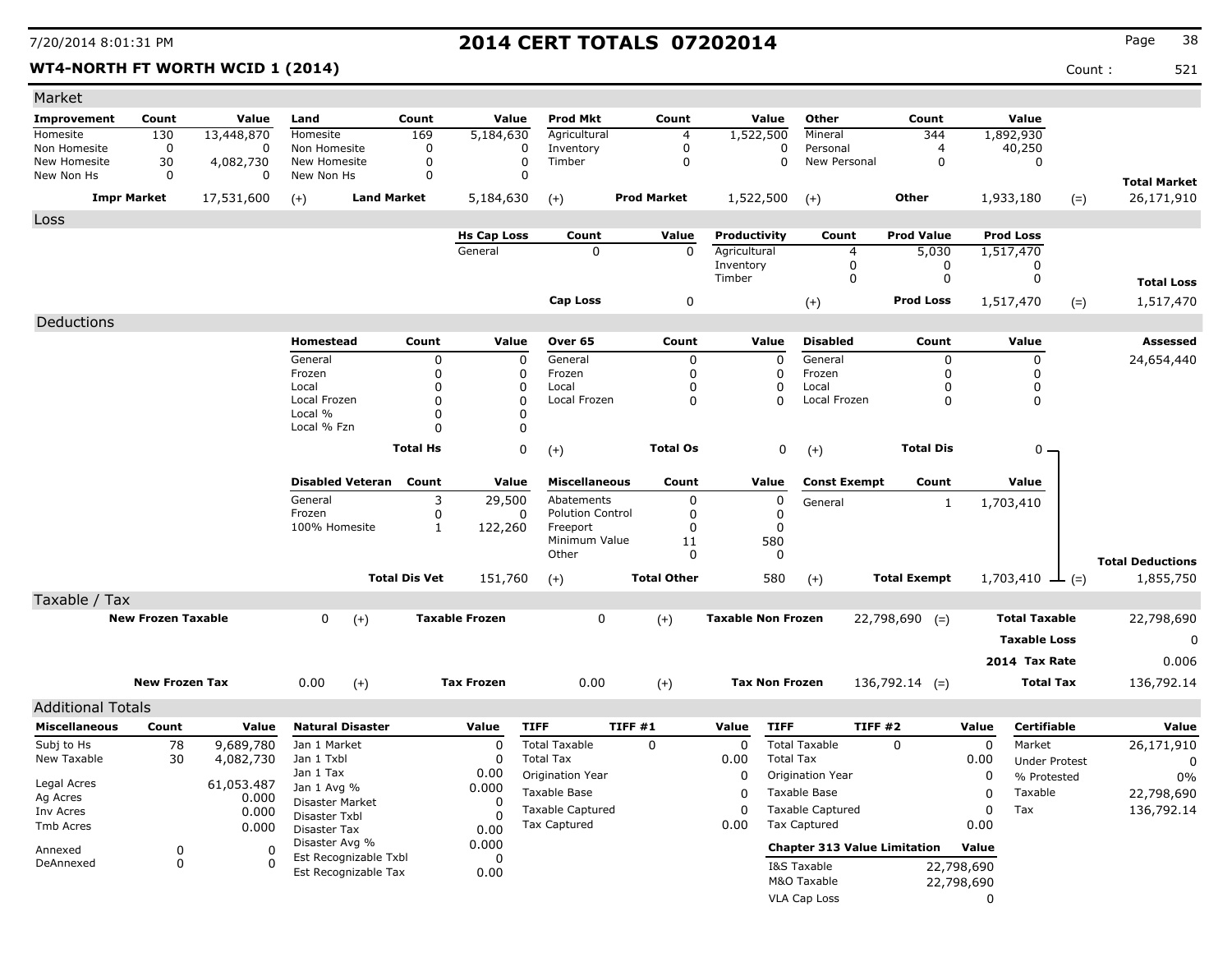### WT5-ALPHA RANCH WCID (2014) **Count :** 480

| Market                     |                           |                  |                                |                      |                       |                         |                    |                           |                                     |                         |                     |           |                      |                         |
|----------------------------|---------------------------|------------------|--------------------------------|----------------------|-----------------------|-------------------------|--------------------|---------------------------|-------------------------------------|-------------------------|---------------------|-----------|----------------------|-------------------------|
| Improvement                | Count                     | Value            | Land                           | Count                | Value                 | <b>Prod Mkt</b>         | Count              | Value                     | Other                               |                         | Count               |           | Value                |                         |
| Homesite                   | 1                         | 6,400            | Homesite                       | 0                    | 0                     | Agricultural            | 5                  | 4,209,990                 | Mineral                             |                         | 475                 |           | 9,345,070            |                         |
| Non Homesite               | $\Omega$                  | 0                | Non Homesite                   | $\Omega$             | 0                     | Inventory               | $\mathbf 0$        |                           | Personal<br>0                       |                         | 0                   |           | 0                    |                         |
| New Homesite<br>New Non Hs | 0<br>0                    | $\mathbf 0$<br>0 | New Homesite<br>New Non Hs     | 0<br>$\Omega$        | $\Omega$<br>0         | Timber                  | $\mathbf 0$        |                           | 0                                   | New Personal            | 0                   |           | 0                    |                         |
|                            |                           |                  |                                |                      |                       |                         |                    |                           |                                     |                         |                     |           |                      | <b>Total Market</b>     |
|                            | <b>Impr Market</b>        | 6,400            | <b>Land Market</b><br>$(+)$    |                      | 0                     | $(+)$                   | <b>Prod Market</b> | 4,209,990                 | $(+)$                               |                         | Other               |           | 9,345,070            | 13,561,460<br>$(=)$     |
| Loss                       |                           |                  |                                |                      |                       |                         |                    |                           |                                     |                         |                     |           |                      |                         |
|                            |                           |                  |                                |                      | <b>Hs Cap Loss</b>    | Count                   | Value              | Productivity              |                                     | Count                   | <b>Prod Value</b>   |           | <b>Prod Loss</b>     |                         |
|                            |                           |                  |                                |                      | General               | $\Omega$                | $\Omega$           | Agricultural<br>Inventory |                                     | 5                       | 44,330              |           | 4,165,660            |                         |
|                            |                           |                  |                                |                      |                       |                         |                    | Timber                    |                                     | 0<br>0                  | 0<br>$\mathbf 0$    |           | 0<br>0               |                         |
|                            |                           |                  |                                |                      |                       |                         |                    |                           |                                     |                         |                     |           |                      | <b>Total Loss</b>       |
|                            |                           |                  |                                |                      |                       | Cap Loss                | 0                  |                           | $(+)$                               |                         | <b>Prod Loss</b>    |           | 4,165,660            | 4,165,660<br>$(=)$      |
| Deductions                 |                           |                  |                                |                      |                       |                         |                    |                           |                                     |                         |                     |           |                      |                         |
|                            |                           |                  | Homestead                      | Count                | Value                 | Over 65                 | Count              | Value                     | <b>Disabled</b>                     |                         | Count               |           | Value                | Assessed                |
|                            |                           |                  | General                        | 0                    | 0                     | General                 | 0                  |                           | $\mathbf 0$<br>General              |                         | 0                   |           | 0                    | 9,395,800               |
|                            |                           |                  | Frozen                         | 0                    | 0                     | Frozen                  | 0                  |                           | 0<br>Frozen                         |                         | 0                   |           | 0                    |                         |
|                            |                           |                  | Local<br>Local Frozen          | 0<br>$\mathbf 0$     | 0<br>0                | Local<br>Local Frozen   | 0<br>$\Omega$      |                           | 0<br>Local<br>$\Omega$              | Local Frozen            | 0<br>0              |           | 0<br>0               |                         |
|                            |                           |                  | Local %                        | $\mathbf 0$          | 0                     |                         |                    |                           |                                     |                         |                     |           |                      |                         |
|                            |                           |                  | Local % Fzn                    | $\Omega$             | 0                     |                         |                    |                           |                                     |                         |                     |           |                      |                         |
|                            |                           |                  |                                | <b>Total Hs</b>      | 0                     |                         | <b>Total Os</b>    |                           | 0                                   |                         | <b>Total Dis</b>    |           | $0 -$                |                         |
|                            |                           |                  |                                |                      |                       | $(+)$                   |                    |                           | $(+)$                               |                         |                     |           |                      |                         |
|                            |                           |                  | <b>Disabled Veteran</b>        | Count                | Value                 | <b>Miscellaneous</b>    | Count              | Value                     |                                     | <b>Const Exempt</b>     | Count               |           | Value                |                         |
|                            |                           |                  | General                        | 0                    | 0                     | Abatements              | 0                  |                           | 0<br>General                        |                         | 4                   |           | 200                  |                         |
|                            |                           |                  | Frozen                         | 0                    | 0                     | <b>Polution Control</b> | 0                  |                           | 0                                   |                         |                     |           |                      |                         |
|                            |                           |                  | 100% Homesite                  | 0                    | 0                     | Freeport                | 0                  |                           | $\mathbf 0$                         |                         |                     |           |                      |                         |
|                            |                           |                  |                                |                      |                       | Minimum Value           | 39                 | 1,520                     |                                     |                         |                     |           |                      |                         |
|                            |                           |                  |                                |                      |                       | Other                   | 0                  |                           | 0                                   |                         |                     |           |                      | <b>Total Deductions</b> |
|                            |                           |                  |                                | <b>Total Dis Vet</b> | 0                     | $(+)$                   | <b>Total Other</b> | 1,520                     | $(+)$                               |                         | <b>Total Exempt</b> |           | 200<br>$ (=)$        | 1,720                   |
| Taxable / Tax              |                           |                  |                                |                      |                       |                         |                    |                           |                                     |                         |                     |           |                      |                         |
|                            | <b>New Frozen Taxable</b> |                  | 0<br>$(+)$                     |                      | <b>Taxable Frozen</b> | 0                       | $(+)$              | <b>Taxable Non Frozen</b> |                                     |                         | $9,394,080$ (=)     |           | <b>Total Taxable</b> | 9,394,080               |
|                            |                           |                  |                                |                      |                       |                         |                    |                           |                                     |                         |                     |           | <b>Taxable Loss</b>  | 0                       |
|                            |                           |                  |                                |                      |                       |                         |                    |                           |                                     |                         |                     |           |                      |                         |
|                            |                           |                  |                                |                      |                       |                         |                    |                           |                                     |                         |                     |           | 2014 Tax Rate        | 0.00                    |
|                            | <b>New Frozen Tax</b>     |                  | 0.00<br>$(+)$                  |                      | <b>Tax Frozen</b>     | 0.00                    | $(+)$              |                           | <b>Tax Non Frozen</b>               |                         | $0.00 (=)$          |           | <b>Total Tax</b>     | 0.00                    |
| <b>Additional Totals</b>   |                           |                  |                                |                      |                       |                         |                    |                           |                                     |                         |                     |           |                      |                         |
| <b>Miscellaneous</b>       | Count                     | Value            | <b>Natural Disaster</b>        |                      | Value                 | <b>TIFF</b>             | TIFF #1            | Value                     | <b>TIFF</b>                         | TIFF #2                 |                     | Value     | <b>Certifiable</b>   | Value                   |
| Subj to Hs                 | 0                         | $\mathbf 0$      | Jan 1 Market                   |                      | $\mathbf 0$           | <b>Total Taxable</b>    | 0                  | 0                         | <b>Total Taxable</b>                |                         | 0                   | 0         | Market               | 13,561,460              |
| New Taxable                | 0                         | 0                | Jan 1 Txbl                     |                      | 0                     | <b>Total Tax</b>        |                    | 0.00                      | <b>Total Tax</b>                    |                         |                     | 0.00      | <b>Under Protest</b> | 0                       |
|                            |                           |                  | Jan 1 Tax                      |                      | 0.00                  | Origination Year        |                    | 0                         | Origination Year                    |                         |                     | 0         | % Protested          | 0%                      |
| Legal Acres<br>Ag Acres    |                           |                  | 174,507.414 Jan 1 Avg %        |                      | 0.000                 | Taxable Base            |                    | 0                         | Taxable Base                        |                         | 0                   | Taxable   | 9,394,080            |                         |
| Inv Acres                  |                           | 0.000<br>0.000   | Disaster Market                |                      | 0                     | <b>Taxable Captured</b> |                    | 0                         |                                     | <b>Taxable Captured</b> |                     | 0         | Tax                  | 0.00                    |
| Tmb Acres                  |                           | 0.000            | Disaster Txbl                  |                      | 0                     | Tax Captured            |                    | 0.00                      | <b>Tax Captured</b>                 |                         |                     | 0.00      |                      |                         |
|                            |                           |                  | Disaster Tax<br>Disaster Avg % |                      | 0.00<br>0.000         |                         |                    |                           |                                     |                         |                     |           |                      |                         |
| Annexed                    | 0                         | 0                | Est Recognizable Txbl          |                      | 0                     |                         |                    |                           | <b>Chapter 313 Value Limitation</b> |                         |                     | Value     |                      |                         |
| DeAnnexed                  | 0                         | 0                | Est Recognizable Tax           |                      | 0.00                  |                         |                    |                           | I&S Taxable                         |                         |                     | 9,394,080 |                      |                         |
|                            |                           |                  |                                |                      |                       |                         |                    |                           | M&O Taxable                         |                         |                     | 9,394,080 |                      |                         |
|                            |                           |                  |                                |                      |                       |                         |                    |                           | VLA Cap Loss                        |                         |                     | 0         |                      |                         |